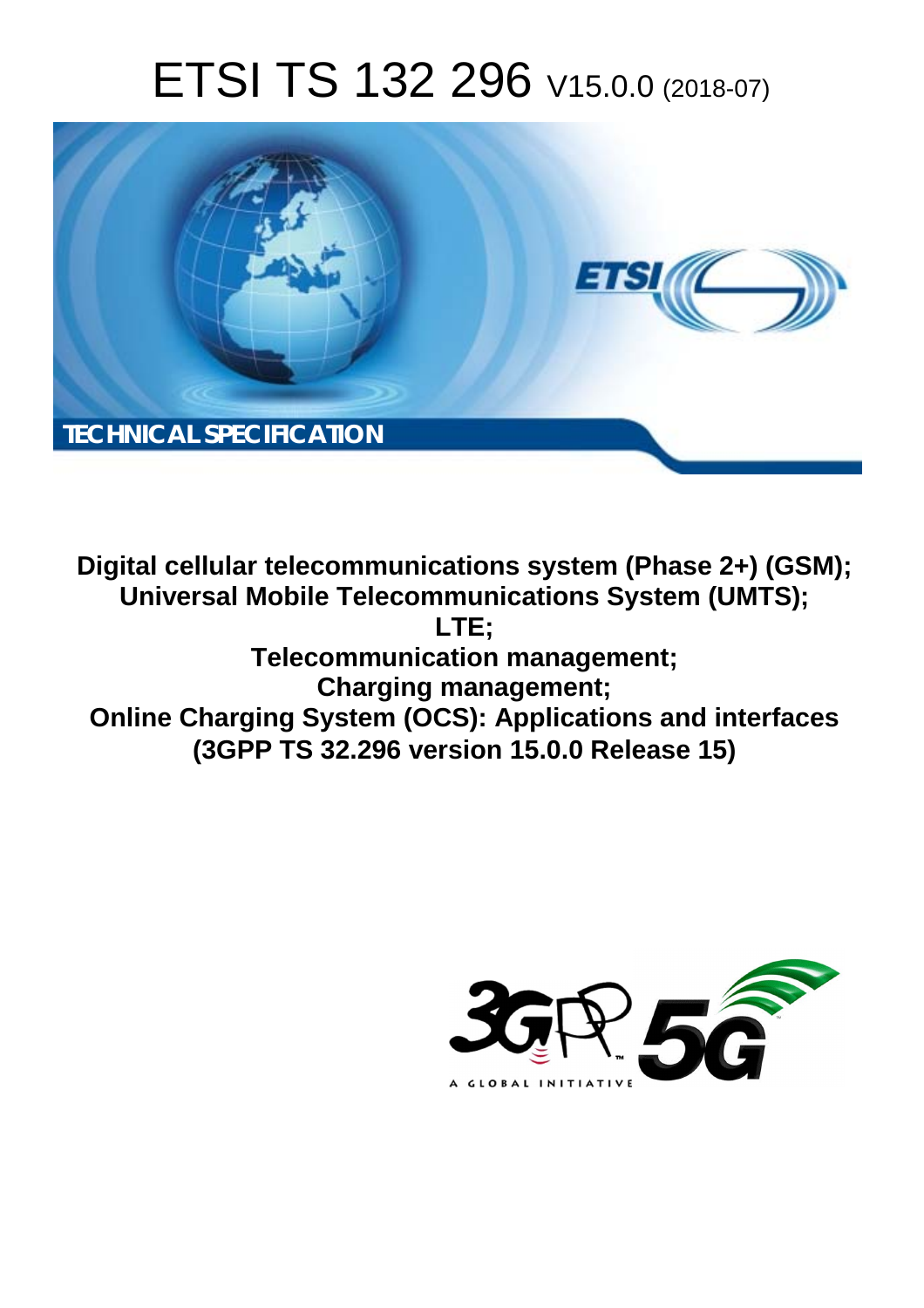Reference RTS/TSGS-0532296vf00

> Keywords GSM,LTE,UMTS

#### *ETSI*

#### 650 Route des Lucioles F-06921 Sophia Antipolis Cedex - FRANCE

Tel.: +33 4 92 94 42 00 Fax: +33 4 93 65 47 16

Siret N° 348 623 562 00017 - NAF 742 C Association à but non lucratif enregistrée à la Sous-Préfecture de Grasse (06) N° 7803/88

#### *Important notice*

The present document can be downloaded from: <http://www.etsi.org/standards-search>

The present document may be made available in electronic versions and/or in print. The content of any electronic and/or print versions of the present document shall not be modified without the prior written authorization of ETSI. In case of any existing or perceived difference in contents between such versions and/or in print, the only prevailing document is the print of the Portable Document Format (PDF) version kept on a specific network drive within ETSI Secretariat.

Users of the present document should be aware that the document may be subject to revision or change of status. Information on the current status of this and other ETSI documents is available at <https://portal.etsi.org/TB/ETSIDeliverableStatus.aspx>

If you find errors in the present document, please send your comment to one of the following services: <https://portal.etsi.org/People/CommiteeSupportStaff.aspx>

#### *Copyright Notification*

No part may be reproduced or utilized in any form or by any means, electronic or mechanical, including photocopying and microfilm except as authorized by written permission of ETSI. The content of the PDF version shall not be modified without the written authorization of ETSI. The copyright and the foregoing restriction extend to reproduction in all media.

> © ETSI 2018. All rights reserved.

**DECT**TM, **PLUGTESTS**TM, **UMTS**TM and the ETSI logo are trademarks of ETSI registered for the benefit of its Members. **3GPP**TM and **LTE**TM are trademarks of ETSI registered for the benefit of its Members and of the 3GPP Organizational Partners. **oneM2M** logo is protected for the benefit of its Members.

**GSM**® and the GSM logo are trademarks registered and owned by the GSM Association.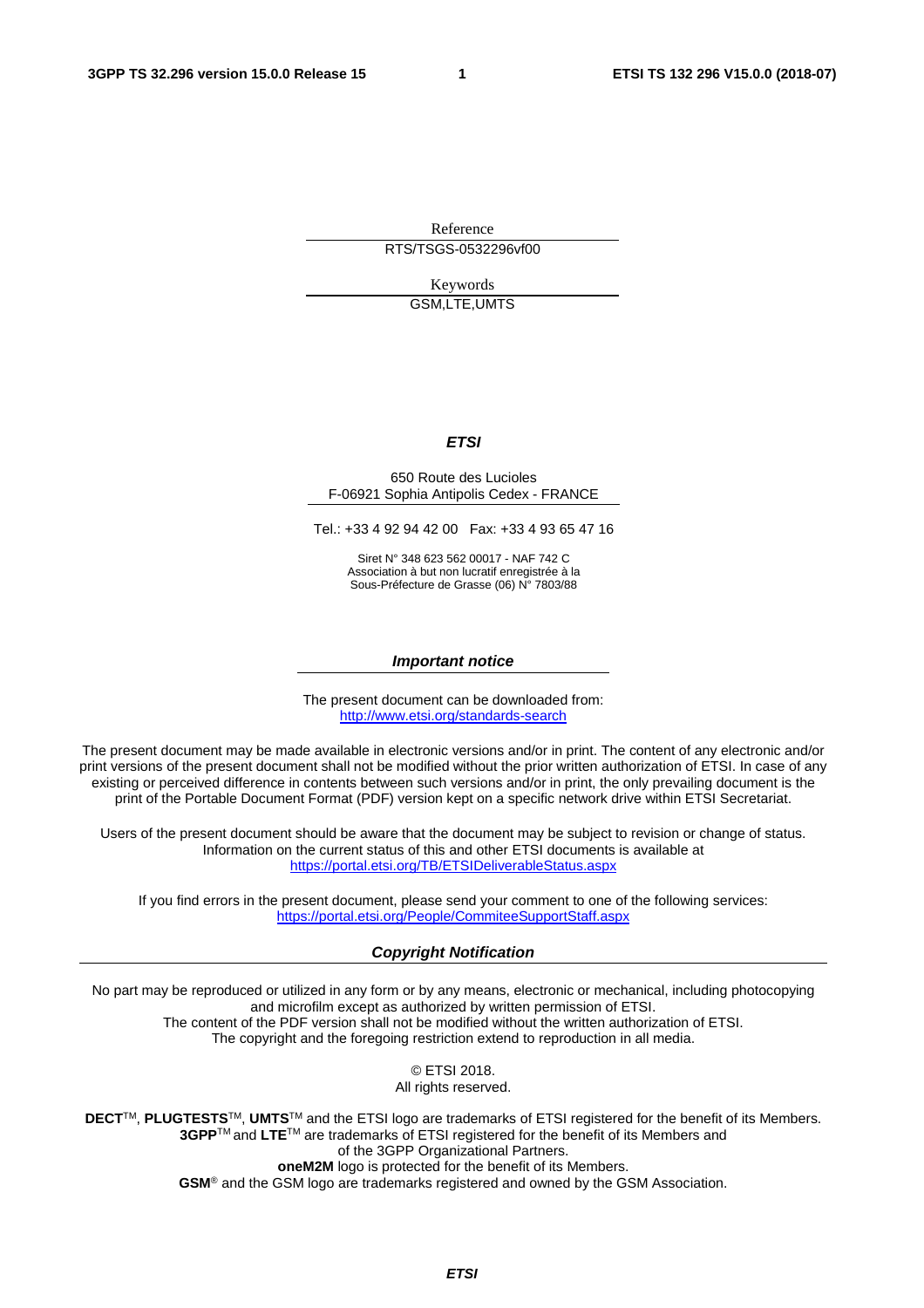# Intellectual Property Rights

#### Essential patents

IPRs essential or potentially essential to normative deliverables may have been declared to ETSI. The information pertaining to these essential IPRs, if any, is publicly available for **ETSI members and non-members**, and can be found in ETSI SR 000 314: *"Intellectual Property Rights (IPRs); Essential, or potentially Essential, IPRs notified to ETSI in respect of ETSI standards"*, which is available from the ETSI Secretariat. Latest updates are available on the ETSI Web server ([https://ipr.etsi.org/\)](https://ipr.etsi.org/).

Pursuant to the ETSI IPR Policy, no investigation, including IPR searches, has been carried out by ETSI. No guarantee can be given as to the existence of other IPRs not referenced in ETSI SR 000 314 (or the updates on the ETSI Web server) which are, or may be, or may become, essential to the present document.

#### **Trademarks**

The present document may include trademarks and/or tradenames which are asserted and/or registered by their owners. ETSI claims no ownership of these except for any which are indicated as being the property of ETSI, and conveys no right to use or reproduce any trademark and/or tradename. Mention of those trademarks in the present document does not constitute an endorsement by ETSI of products, services or organizations associated with those trademarks.

# Foreword

This Technical Specification (TS) has been produced by ETSI 3rd Generation Partnership Project (3GPP).

The present document may refer to technical specifications or reports using their 3GPP identities, UMTS identities or GSM identities. These should be interpreted as being references to the corresponding ETSI deliverables.

The cross reference between GSM, UMTS, 3GPP and ETSI identities can be found under [http://webapp.etsi.org/key/queryform.asp.](http://webapp.etsi.org/key/queryform.asp)

# Modal verbs terminology

In the present document "**shall**", "**shall not**", "**should**", "**should not**", "**may**", "**need not**", "**will**", "**will not**", "**can**" and "**cannot**" are to be interpreted as described in clause 3.2 of the [ETSI Drafting Rules](https://portal.etsi.org/Services/editHelp!/Howtostart/ETSIDraftingRules.aspx) (Verbal forms for the expression of provisions).

"**must**" and "**must not**" are **NOT** allowed in ETSI deliverables except when used in direct citation.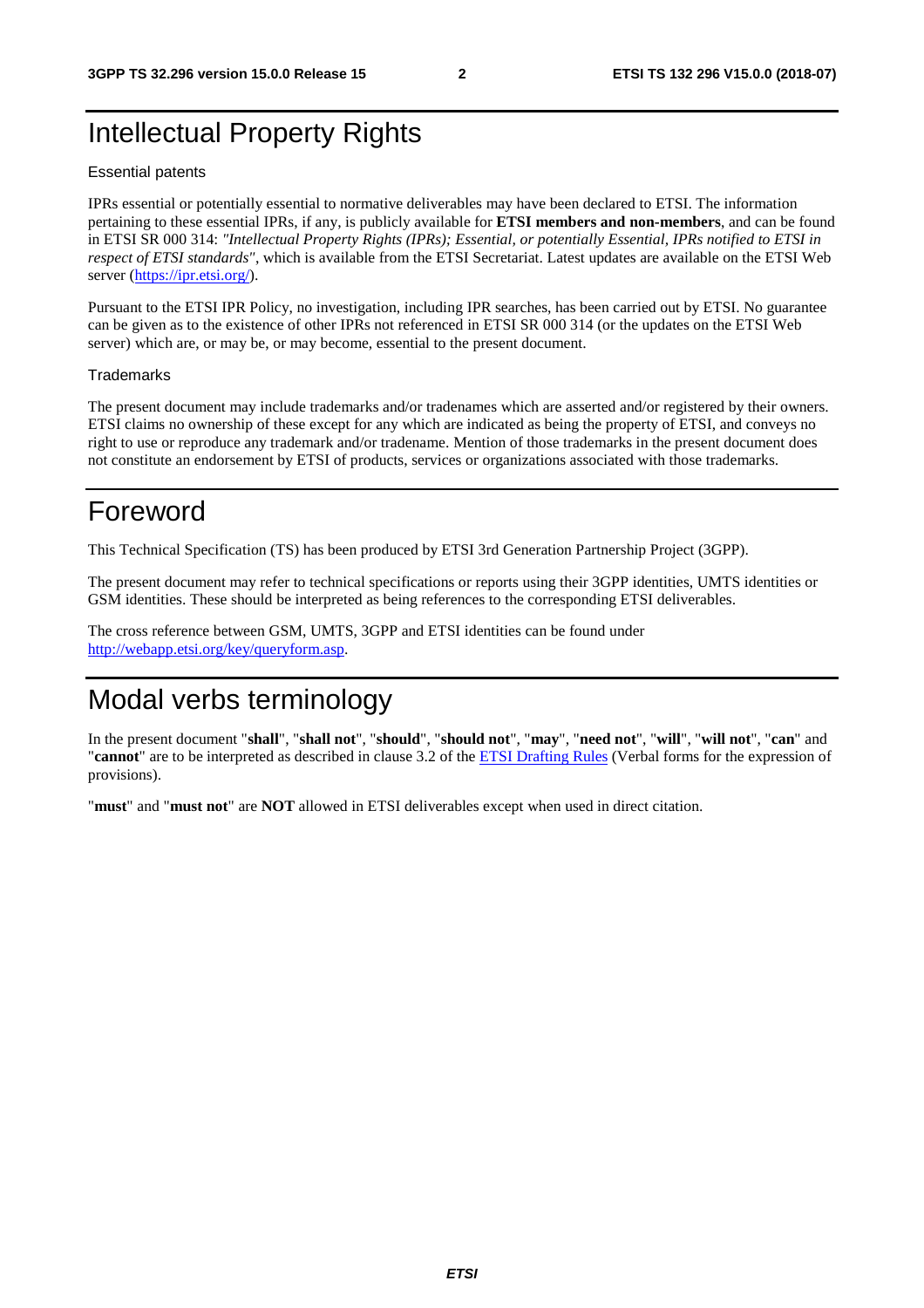$\mathbf{3}$ 

# Contents

| 1                      |  |  |  |
|------------------------|--|--|--|
| 2                      |  |  |  |
| 3                      |  |  |  |
| 3.1                    |  |  |  |
| 3.2                    |  |  |  |
| 3.3                    |  |  |  |
| 4                      |  |  |  |
| 5                      |  |  |  |
| 5.1                    |  |  |  |
| 5.2                    |  |  |  |
| 5.2.1                  |  |  |  |
| 5.2.1.1                |  |  |  |
| 5.2.1.2                |  |  |  |
| 5.2.2                  |  |  |  |
| 6                      |  |  |  |
| 6.1                    |  |  |  |
| 6.1.1                  |  |  |  |
| 6.1.1.1                |  |  |  |
| 6.1.1.1.0              |  |  |  |
| 6.1.1.1.1              |  |  |  |
| 6.1.1.2                |  |  |  |
| 6.1.2                  |  |  |  |
| 6.2                    |  |  |  |
| 6.2.0                  |  |  |  |
| 6.2.1                  |  |  |  |
| 6.2.1.1                |  |  |  |
| 6.2.1.1.1              |  |  |  |
| 6.2.1.1.2              |  |  |  |
| 6.2.1.2                |  |  |  |
| 6.2.1.2.0              |  |  |  |
| 6.2.1.2.1              |  |  |  |
| 6.2.1.2.2              |  |  |  |
| 6.2.1.2.3<br>6.2.1.2.4 |  |  |  |
| 6.2.2                  |  |  |  |
| 6.2.2.1                |  |  |  |
| 6.2.2.1.0              |  |  |  |
| 6.2.2.1.1              |  |  |  |
| 6.2.2.1.2              |  |  |  |
| 6.2.2.2                |  |  |  |
| 6.2.2.2.0              |  |  |  |
| 6.2.2.2.1              |  |  |  |
| 6.2.2.2.2              |  |  |  |
| 6.2.2.3                |  |  |  |
| 6.3                    |  |  |  |
| 7                      |  |  |  |
| 7.1                    |  |  |  |
| 7.1.1                  |  |  |  |
|                        |  |  |  |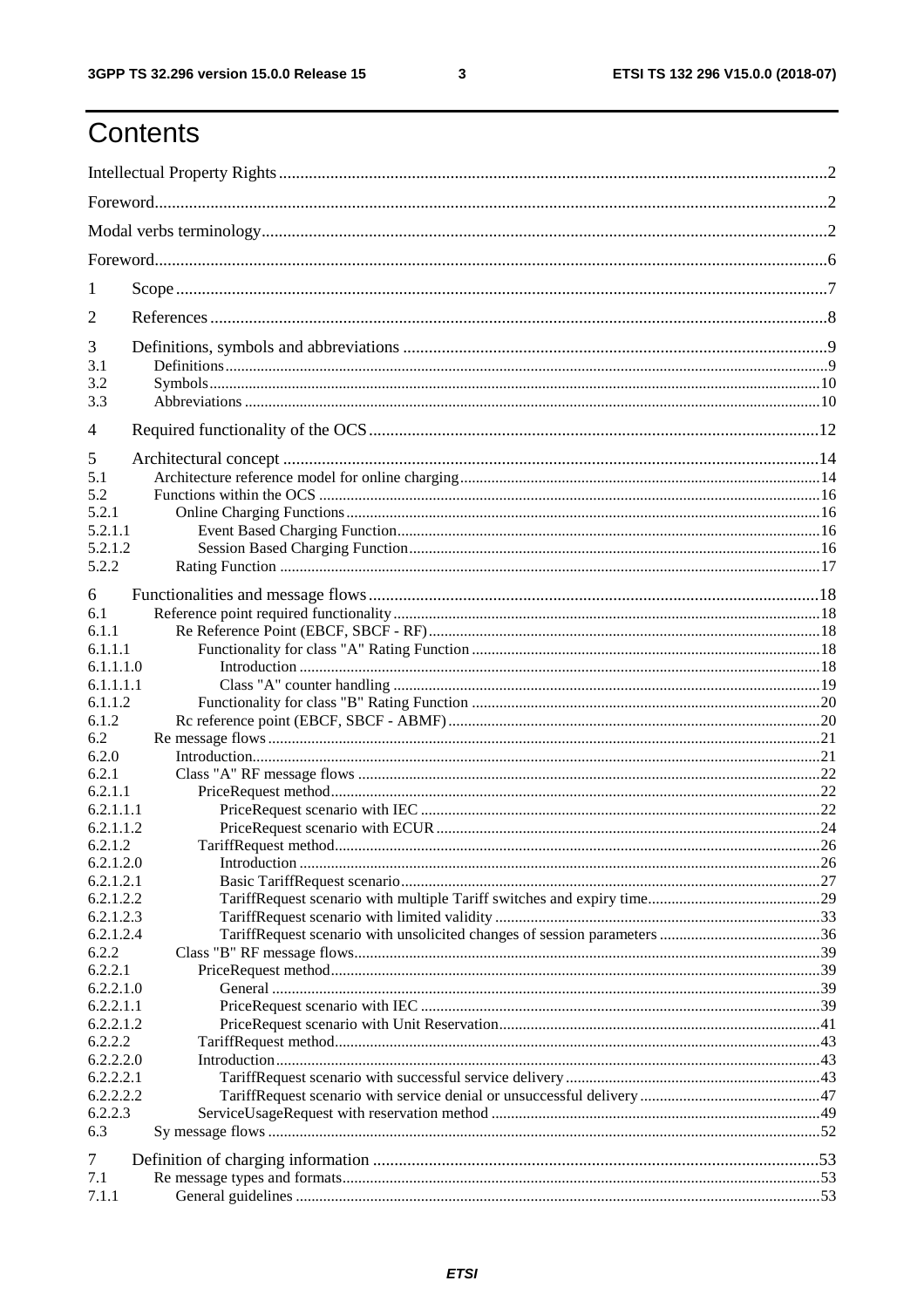#### $\overline{\mathbf{4}}$

| 7.1.1.1                  |  |
|--------------------------|--|
| 7.1.1.2                  |  |
| 7.1.2                    |  |
| 7.1.2.1                  |  |
| 7.1.2.2                  |  |
| 7.1.2.3                  |  |
| 7.1.3                    |  |
| 7.1.3.1                  |  |
| 7.1.3.2<br>7.1.3.3       |  |
| 7.1.4                    |  |
| 7.1.4.0                  |  |
| 7.1.4.1                  |  |
| 7.1.4.1.1                |  |
| 7.1.4.1.2                |  |
| 7.1.4.1.3                |  |
| 7.1.4.1.4                |  |
| 7.1.4.1.5                |  |
| 7.1.4.1.6                |  |
| 7.1.4.2                  |  |
| 7.1.4.2.1                |  |
| 7.1.4.2.2                |  |
| 7.1.4.2.3                |  |
| 7.1.4.2.4                |  |
| 7.1.4.2.5                |  |
| 7.1.4.2.6                |  |
| 7.1.4.2.7                |  |
| 7.1.4.2.8                |  |
| 7.1.4.2.9                |  |
| 7.1.4.2.10               |  |
| 7.1.4.2.11               |  |
| 7.1.4.2.12               |  |
| 7.1.4.2.13<br>7.1.4.2.14 |  |
| 7.1.4.2.15               |  |
| 7.1.4.2.16               |  |
| 7.1.4.2.17               |  |
| 7.1.4.2.18               |  |
| 7.1.4.2.19               |  |
| 7.1.4.2.20               |  |
| 7.1.4.2.21               |  |
| 7.1.4.2.22               |  |
| 7.1.4.2.23               |  |
| 7.1.4.2.24               |  |
| 7.1.4.2.25               |  |
| 7.1.4.2.26               |  |
| 7.1.4.2.27               |  |
| 7.1.4.2.28               |  |
| 7.1.4.2.29               |  |
| 7.1.4.2.30               |  |
| 7.1.4.2.31               |  |
| 7.1.4.2.32               |  |
| 7.1.4.2.33               |  |
| 7.1.4.2.34               |  |
| 7.1.4.2.35               |  |
| 7.1.4.2.36<br>7.1.4.2.37 |  |
| 7.1.4.2.38               |  |
| 7.1.4.2.39               |  |
| 7.1.4.2.40               |  |
| 7.1.4.2.41               |  |
| 7.1.4.2.42               |  |
|                          |  |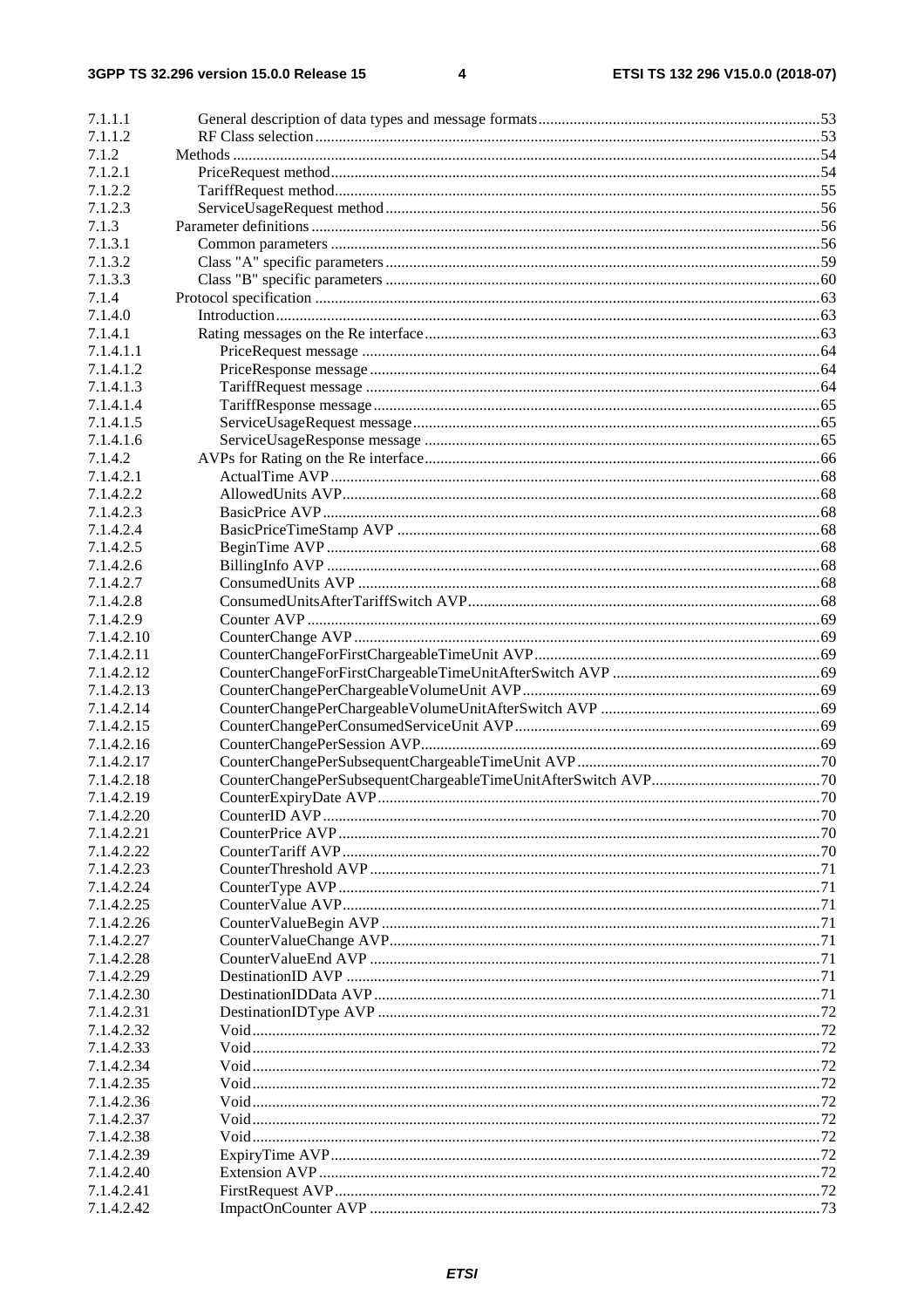$5\phantom{a}$ 

|              | 7.1.4.2.43                    |  |
|--------------|-------------------------------|--|
| 7.1.4.2.44   |                               |  |
| 7.1.4.2.45   |                               |  |
| 7.1.4.2.46   |                               |  |
| 7.1.4.2.47   |                               |  |
| 7.1.4.2.48   |                               |  |
| 7.1.4.2.49   |                               |  |
| 7.1.4.2.50   |                               |  |
| 7.1.4.2.51   |                               |  |
| 7.1.4.2.52   |                               |  |
| 7.1.4.2.53   |                               |  |
| 7.1.4.2.54   |                               |  |
| 7.1.4.2.55   |                               |  |
| 7.1.4.2.56   |                               |  |
| 7.1.4.2.57   |                               |  |
| 7.1.4.2.58   |                               |  |
| 7.1.4.2.59   |                               |  |
| 7.1.4.2.60   |                               |  |
| 7.2          |                               |  |
| 7.2.0        |                               |  |
| 7.2.1<br>7.3 |                               |  |
|              |                               |  |
|              | <b>Annex A (informative):</b> |  |
|              |                               |  |
|              |                               |  |
|              | <b>Annex B</b> (informative): |  |
| B.1          |                               |  |
|              |                               |  |
| B.2          |                               |  |
| B.3          |                               |  |
| <b>B.3.1</b> |                               |  |
| <b>B.3.2</b> |                               |  |
| <b>B.3.3</b> |                               |  |
| <b>B.3.4</b> |                               |  |
| <b>B.3.5</b> |                               |  |
|              |                               |  |
| B.4          |                               |  |
| B.5          |                               |  |
| B.5.0        |                               |  |
| B.5.1        |                               |  |
| <b>B.5.2</b> |                               |  |
| <b>B.6</b>   |                               |  |
| <b>B.6.1</b> |                               |  |
| <b>B.6.2</b> |                               |  |
| <b>B.6.3</b> |                               |  |
|              |                               |  |
|              | <b>Annex C</b> (informative): |  |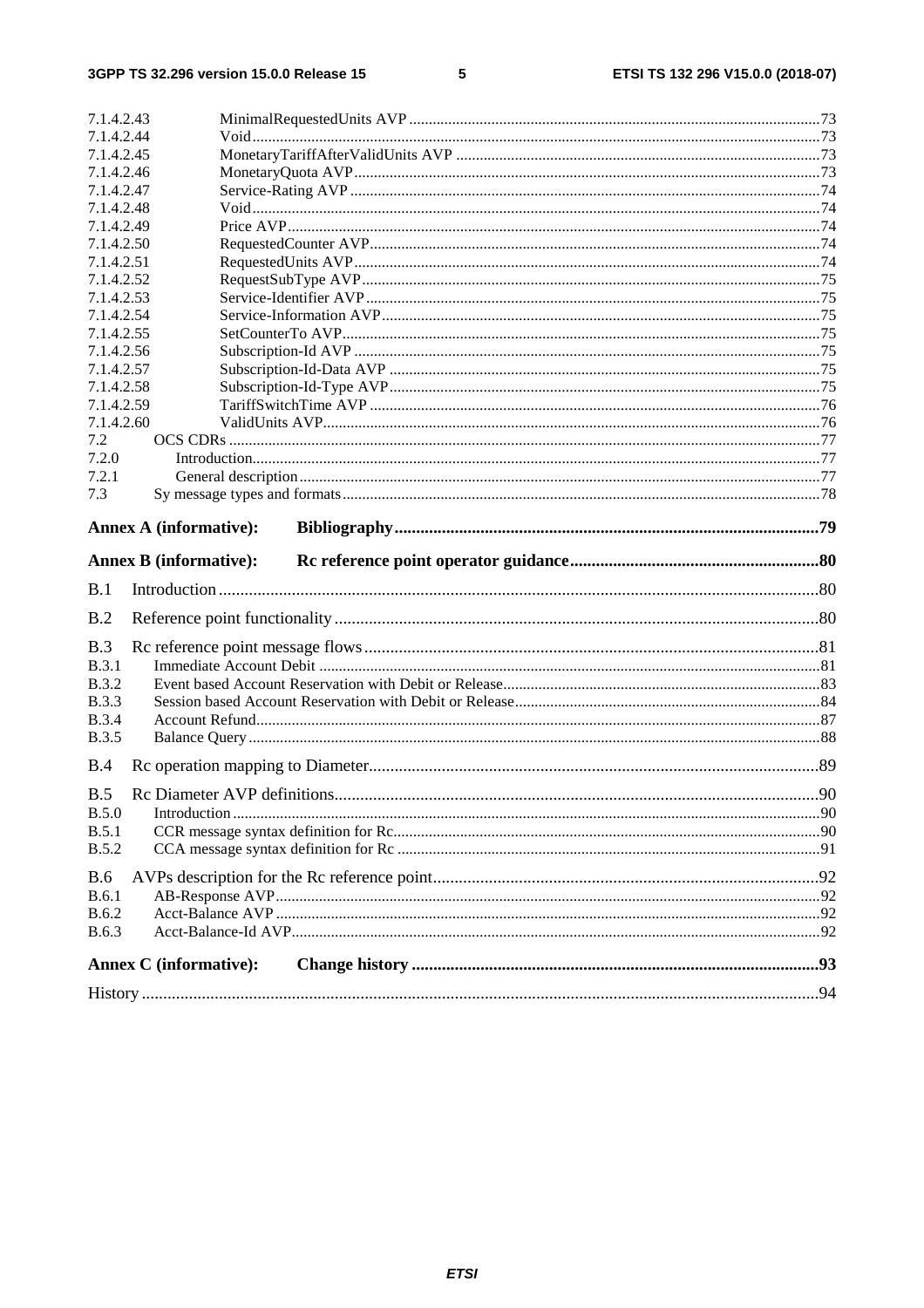# Foreword

This Technical Specification has been produced by the 3rd Generation Partnership Project (3GPP).

The contents of the present document are subject to continuing work within the TSG and may change following formal TSG approval. Should the TSG modify the contents of the present document, it will be re-released by the TSG with an identifying change of release date and an increase in version number as follows:

Version x.y.z

where:

- x the first digit:
	- 1 presented to TSG for information;
	- 2 presented to TSG for approval;
	- 3 or greater indicates TSG approved document under change control.
- y the second digit is incremented for all changes of substance, i.e. technical enhancements, corrections, updates, etc.
- z the third digit is incremented when editorial only changes have been incorporated in the document.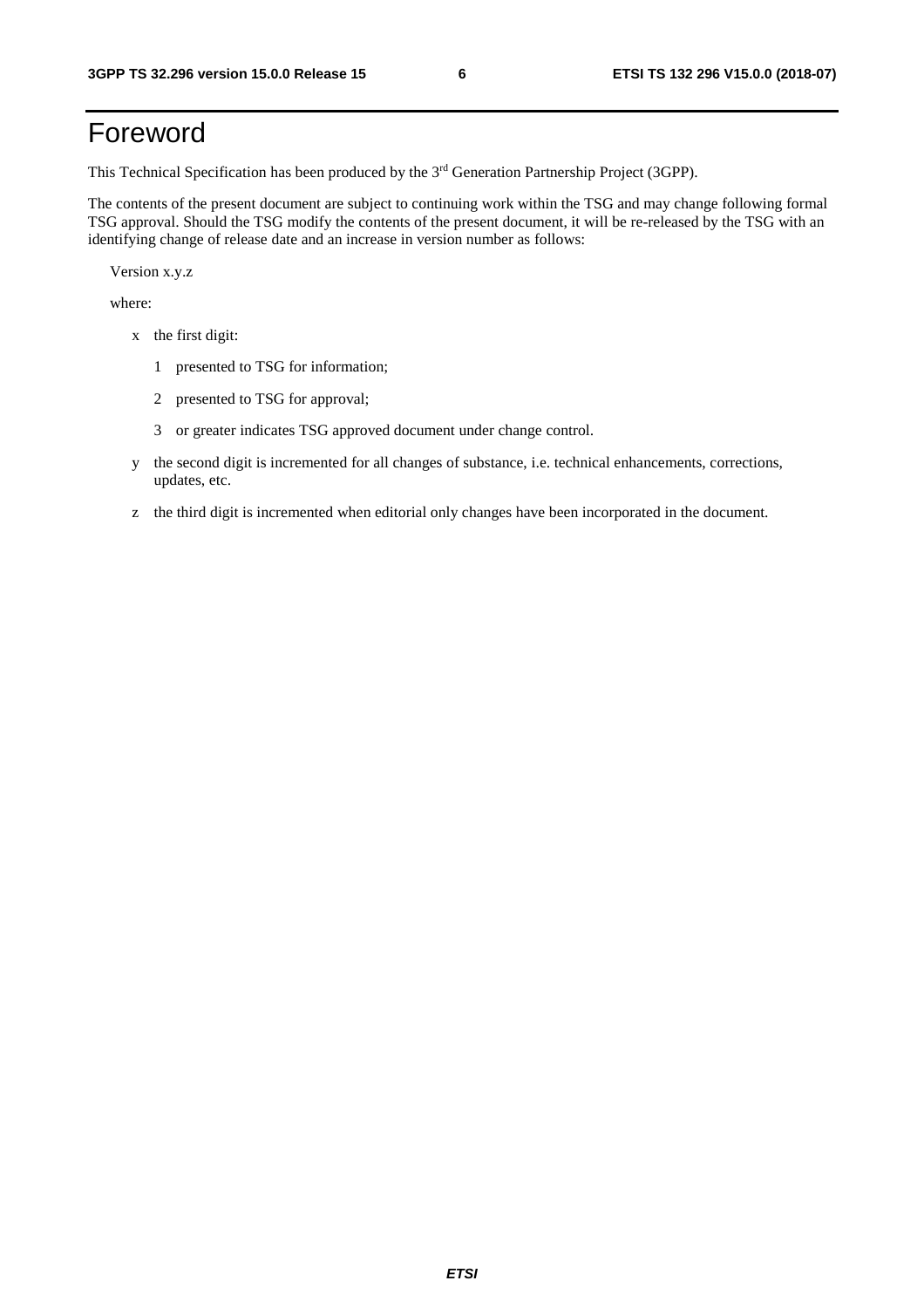# 1 Scope

The present document is part of a series of Technical Specifications (TSs) that specify charging functionality and charging management in 3GPP networks. The GSM/UMTS core network charging architecture and principles are specified in TS 32.240 [1], which provides an umbrella for other charging management documents that specify:

- the content of the CDRs per domain and subsystem (offline charging);
- the content of real-time charging messages per domain / subsystem (online charging);
- the functionality of online and offline charging for those domains and subsystems;
- the interfaces that are used in the charging framework to transfer the charging information (i.e. CDRs or charging events).

The complete document structure of the charging management TSs is defined in TS 32.240 [1].

The present document covers all internal aspects of the Online Charging System (OCS). The document contains the architecture and functions of the OCS logical components and thereby derives the functionality of the OCS interfaces. A detailed specification of interfaces between the logical OCS components is also included. The functionality of the OCS, as described in the present document, applies to all charging domains (bearer, session and service).

The interfaces connecting to the OCS (e.g. Ro, CAP) are out of the scope of the present document.

NOTE: In the current release the present document is limited to the interface between the charging function and the Rating Function(RF), namely Re.

All terms, definitions and abbreviations used in the present document, that are common across 3GPP TSs, are defined in TR 21.905 [100]. Those that are common across charging management in 3GPP domains, services, or subsystems are provided in the umbrella document TS 32.240 [1]. Finally, those items that are specific to the present document are defined exclusively in the present document.

Furthermore, requirements that govern the charging work are specified in TS 22.115 [101].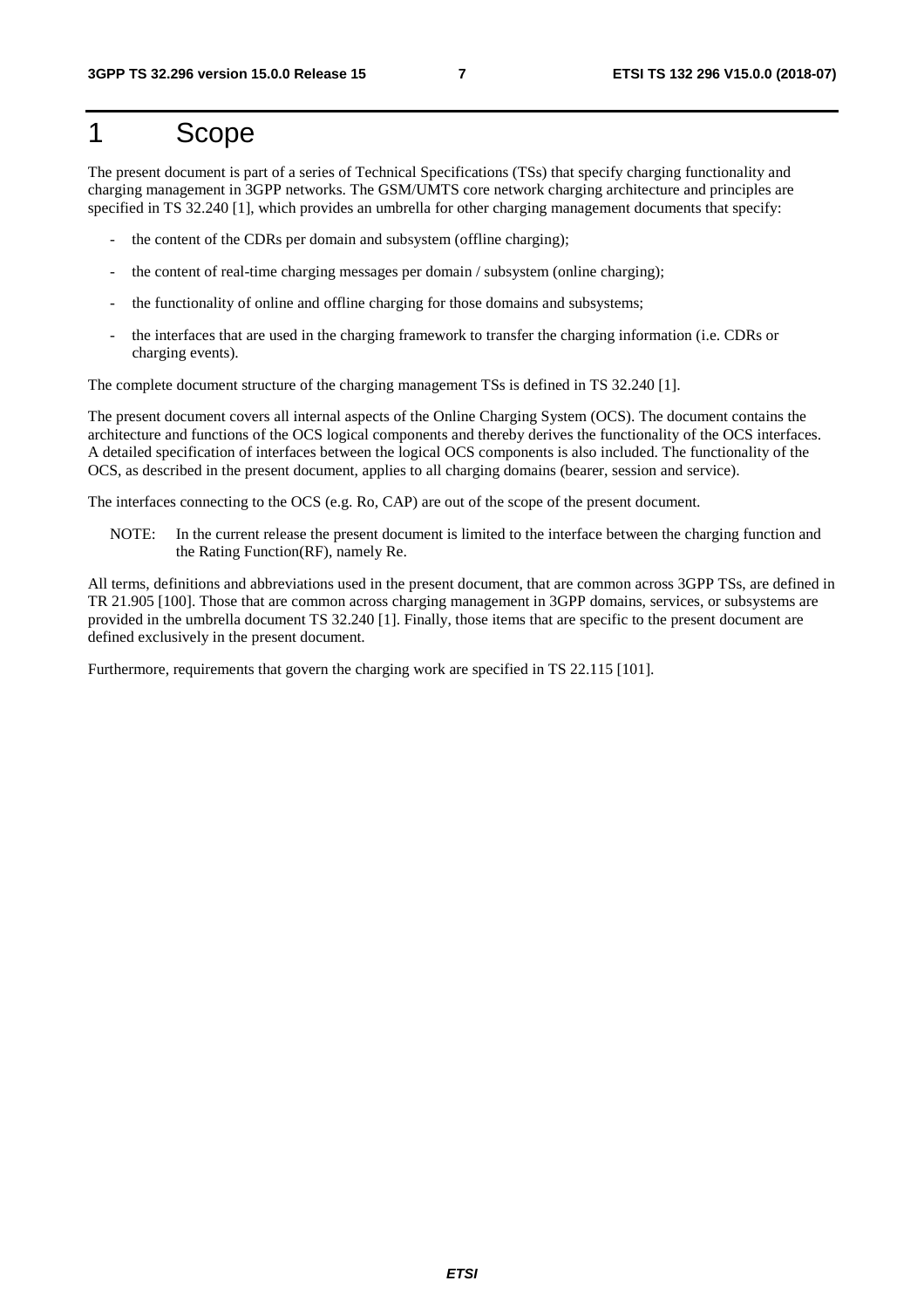# 2 References

The following documents contain provisions which, through reference in this text, constitute provisions of the present document.

- References are either specific (identified by date of publication, edition number, version number, etc.) or non-specific.
- For a specific reference, subsequent revisions do not apply.
- For a non-specific reference, the latest version applies. In the case of a reference to a 3GPP document (including a GSM document), a non-specific reference implicitly refers to the latest version of that document *in the same Release as the present document*.
- [1] 3GPP TS 32.240: "Telecommunication management; Charging management; Charging Architecture and Principles".
- [2] [10] Void.
- [11] 3GPP TS 32.251: "Telecommunication management; Charging management; Packet Switched (PS) domain charging".
- [12] [19] Void
- [20] 3GPP TS 32.260: "Telecommunication management; Charging management; IP Multimedia Subsystem (IMS) charging".
- [21] [29] Void.
- [30] 3GPP TS 32.270: "Telecommunication management; Charging management; Multimedia Messaging Service (MMS) charging".
- [31] 3GPP TS 32.271: "Telecommunication management; Charging management; Location Services (LCS) charging".
- [32] 3GPP TS 32.272: "Telecommunication management; Charging management; Push-to-talk over Cellular (PoC) charging".
- [33] 3GPP TS 32.273: "Telecommunication management; Charging management; Multimedia Broadcast and Multicast Service (MBMS) charging".
- [34] 3GPP TS 32.274: "Telecommunication management; Charging management; Short Message Service (SMS) charging".
- [35] 3GPP TS 32.275: "Telecommunication management; Charging management; MultiMedia Telephony (MMTel) charging".
- [36] 3GPP TS 32.276: "Telecommunication management; Charging management; Voice Call Service Charging".
- [37] 3GPP TS 32.277: "Telecommunication management; Charging management; Proximity-based Services (ProSe) Charging".
- [38] [39] Void.
- [40] 3GPP TS 32.280: "Telecommunication management; Charging management; Advice of Charge (AoC) service ".
- $[41] [49]$  Void.
- [50] 3GPP TS 32.299: "Telecommunication management; Charging management; Diameter charging application".
- [51] Void.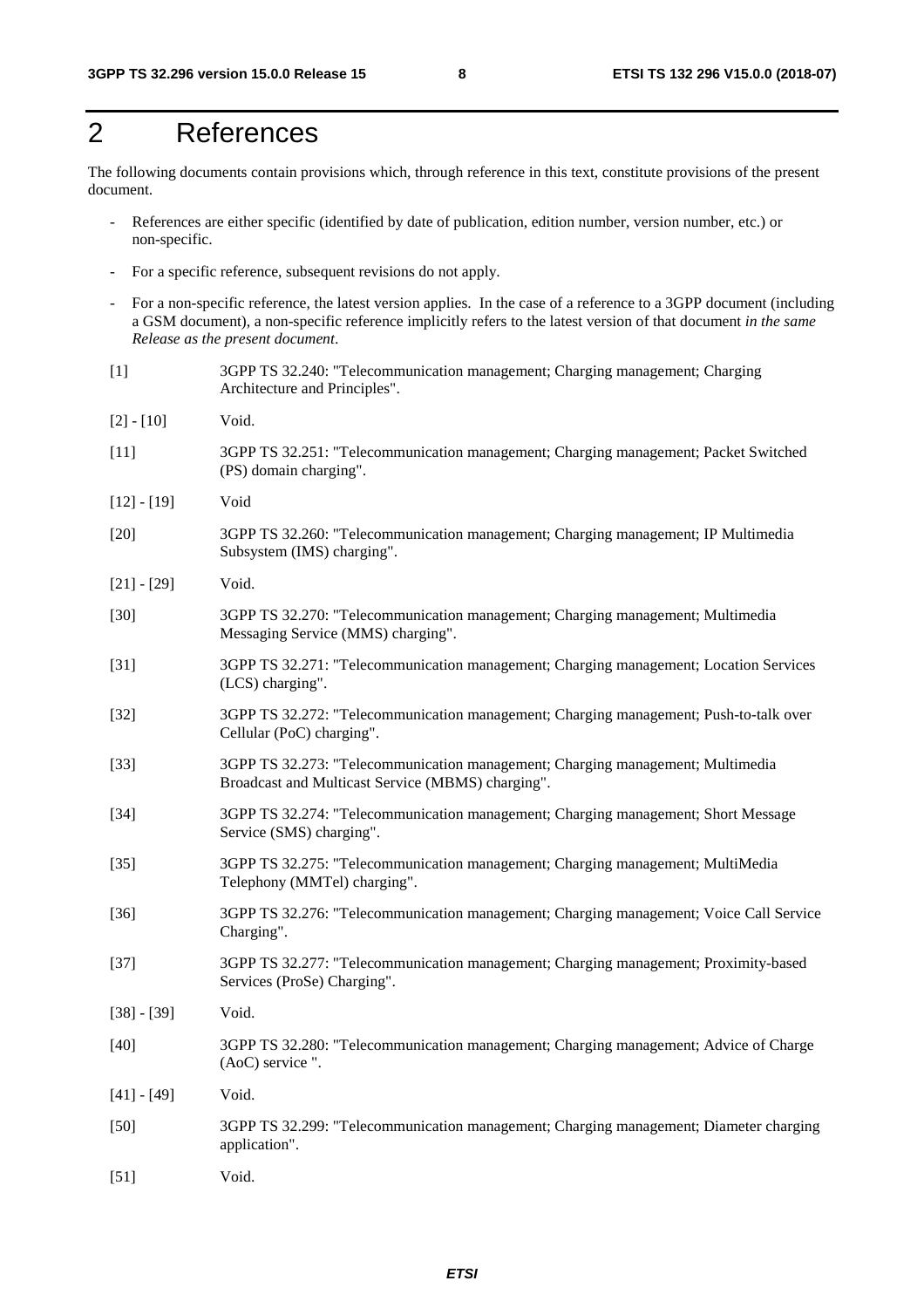| $[52]$          | 3GPP TS 32.297: "Telecommunication management; Charging management; Charging Data<br>Records (CDR) file format and transfer". |
|-----------------|-------------------------------------------------------------------------------------------------------------------------------|
| $[53] - [99]$   | Void.                                                                                                                         |
| [100]           | 3GPP TR 21.905: "Vocabulary for 3GPP Specifications".                                                                         |
| [101]           | 3GPP TS 22.115: "Service aspects; Charging and billing".                                                                      |
| $[101] - [200]$ | Void.                                                                                                                         |
| $[201]$         | 3GPP TS 22.024: "Description of Charge Advice Information (CAI)".                                                             |
| $[202]$         | 3GPP TS 23.078: "Customised Applications for Mobile network Enhanced Logic (CAMEL)<br>Phase 4; Stage 2".                      |
| $[203]$         | 3GPP TS 23.003: "Numbering, addressing and identification".                                                                   |
| [204]           | 3GPP TS 29.002: "Mobile Application Part (MAP) specification".                                                                |
| $[205]$         | 3GPP TS 29.230: "Diameter applications; 3GPP specific codes and identifiers".                                                 |
| [206]           | 3GPP TS 23.203: "Policy and charging control architecture".                                                                   |
| [207]           | 3GPP TS 29.219: "Policy and charging control: Spending limit reporting over Sy reference point".                              |
| [208]           | 3GPP TS 29.213: "Policy and charging control signalling flows and Quality of Service (QoS)<br>parameter mapping".             |
| $[209] - [400]$ | Void.                                                                                                                         |
| [401]           | IETF RFC 6733 (2012): "Diameter Base Protocol".                                                                               |
| [402]           | IETF RFC 4006 (2005): "Diameter Credit-Control Application".                                                                  |

# 3 Definitions, symbols and abbreviations

### 3.1 Definitions

For the purposes of the present document, the terms and definitions given in TR 21.905 [100], TS 32.240 [1] and the following apply:

**account:** structure residing in the OCS for holding dynamic subscription data with monetary equivalence. Accounts may have balances/counters of currency or a unit type. An account can have one or more users associated with it. Examples of account type could include individual, family, corporate, etc. As opposed to bank accounts, transaction history is not necessarily kept in the OCS account data structure.

**account balance:** represents the current numerical value from which service delivery decisions can be determined.

**chargeable event:** activity utilizing telecommunications network resources and related services for:

- user to user communication (e.g. a single call, a data communication session or a short message); or
- user to network communication (e.g. service profile administration); or
- inter-network communication (e.g. transferring calls, signalling, or short messages); or
- mobility (e.g. roaming or inter-system handover); and
- that the network operator may want to charge for.

As a minimum, a chargeable event characterises the resource / service usage and indicates the identity of the involved end user(s).

**charging:** a function within the telecommunications network and the associated OCS/BD components whereby information related to a chargeable event is collected, formatted, transferred and evaluated in order to make it possible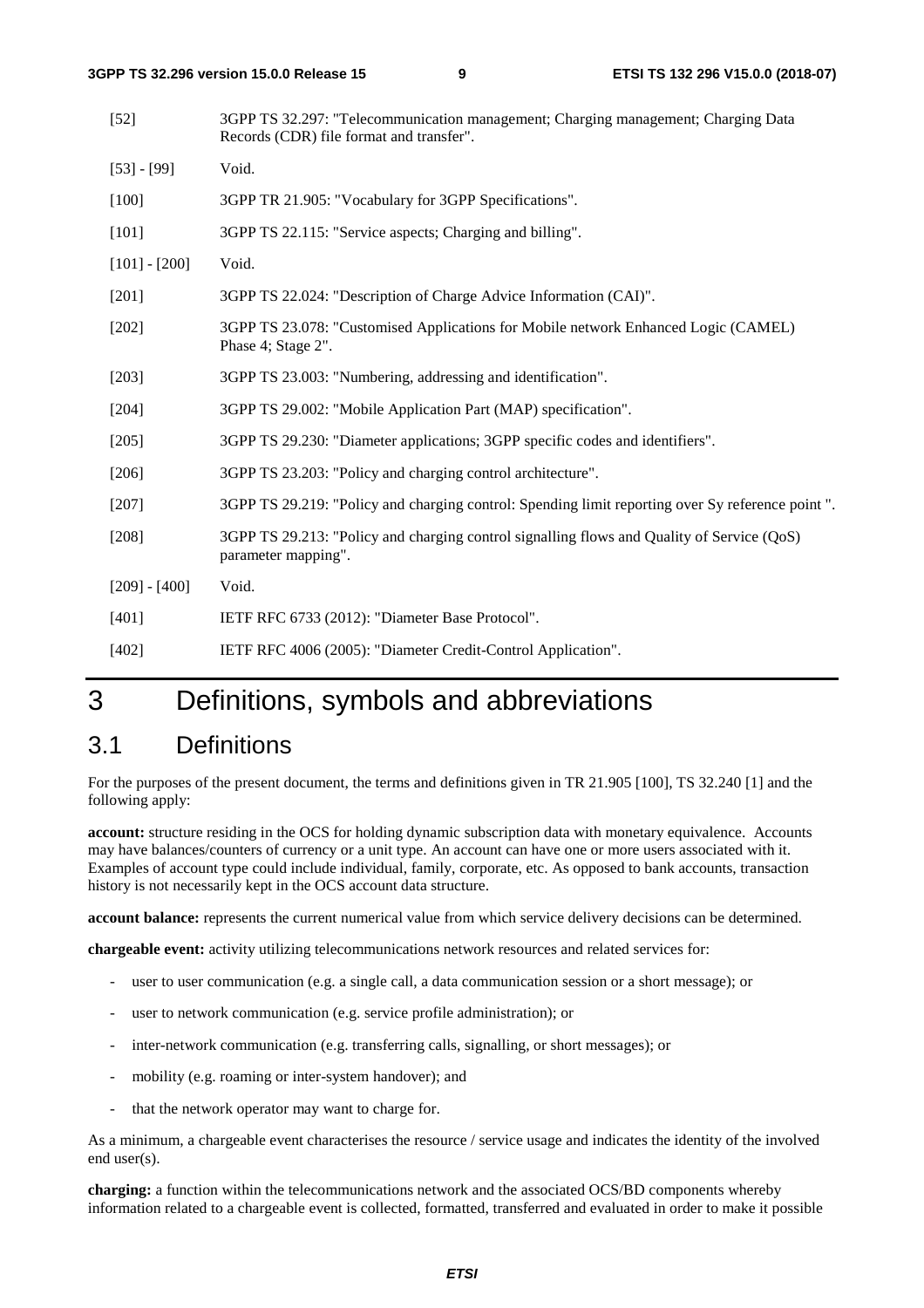to determine usage for which the charged party may be billed (offline charging) or the subscribers account balance may be debited (online charging).

**counter:** aggregation of units of service usage or monetary units, which may be in relation to subscriber contractual terms (e.g. number of used SMS per day or number of free minutes per month). These form the basis for any type of loyalty program like discounts or bonus.

**domain:** part of a communication network that provides services using a certain technology

**offline charging:** charging mechanism where charging information **does not** affect, in real-time, the service rendered

**online charging:** charging mechanism where charging information can affect, in real-time, the service rendered and therefore a direct interaction of the charging mechanism with session/service control is required

**subscriber:** a subscriber is an entity (associated with one or more users) that is engaged in a subscription with a service provider. The subscriber is allowed to subscribe and unsubscribe services, to register a user or a list of users authorised to enjoy these services, and also to set the limits relative to the use that associated users make of these services.

**subscription:** a subscription describes the commercial relationship between the subscriber and the service provider.

**tariff:** set of parameters defining the network utilization charges for the use of a particular bearer / session / service.

### 3.2 Symbols

For the purposes of the present document, the following symbols apply:

| <b>B</b> <sub>o</sub> | Offline Charging Reference Point towards the operator's post-processing system     |
|-----------------------|------------------------------------------------------------------------------------|
| Ga                    | Reference point for CDR transfer between a CDF and the CGF                         |
| Rc                    | Online Charging Reference Point towards the ABMF                                   |
| Re                    | Online Charging Reference Point towards the RF                                     |
| Ro                    | Online Charging Reference Point towards the online charging functions (EBCF, SBCF) |
| Rr                    | Online Charging Reference Point towards an external account recharging server      |
| <b>Sy</b>             | Reference point for policy enforcement between OCF and the PCRF                    |

### 3.3 Abbreviations

For the purposes of the present document, the following abbreviations apply:

| <b>APN</b>     | <b>Access Point Name</b>                                  |
|----------------|-----------------------------------------------------------|
| $A_0C$         | Advice of Charge                                          |
| <b>CAMEL</b>   | Customised Applications for Mobile network Enhanced Logic |
| <b>CAP</b>     | <b>CAMEL Application Part</b>                             |
| <b>CCA</b>     | Credit Control Answer                                     |
| <b>CCR</b>     | Credit Control Request                                    |
| <b>CDF</b>     | <b>Charging Data Function</b>                             |
| <b>CDR</b>     | Charging Data Record                                      |
| CGF            | <b>Charging Gateway Function</b>                          |
| <b>CS</b>      | Circuit Switched                                          |
| <b>CSCF</b>    | <b>Call Session Control Function</b>                      |
| <b>EBCF</b>    | <b>Event Based Charging Function</b>                      |
| <b>ECUR</b>    | Event Charging with Unit Reservation                      |
| <b>EPS</b>     | <b>Evolved Packet System</b>                              |
| <b>E-UTRAN</b> | Evolved Universal Terrestrial Radio Access Network        |
| <b>FBC</b>     | Flow Based Charging                                       |
| <b>GMLC</b>    | Gateway Mobile Location Center                            |
| <b>GPRS</b>    | General Packet Radio Service                              |
| <b>HTTP</b>    | HyperText Transfer Protocol                               |
| <b>IEC</b>     | <b>Immediate Event Charging</b>                           |
| <b>IMS</b>     | IP Multimedia core network Subsystem                      |
| <b>IMSI</b>    | <b>International Mobile Subscriber Identity</b>           |
| $_{\rm IP}$    | Internet Protocol                                         |
| <b>ISC</b>     | <b>IMS</b> Service Control                                |
| <b>ISDN</b>    | <b>Integrated Services Digital Network</b>                |
|                |                                                           |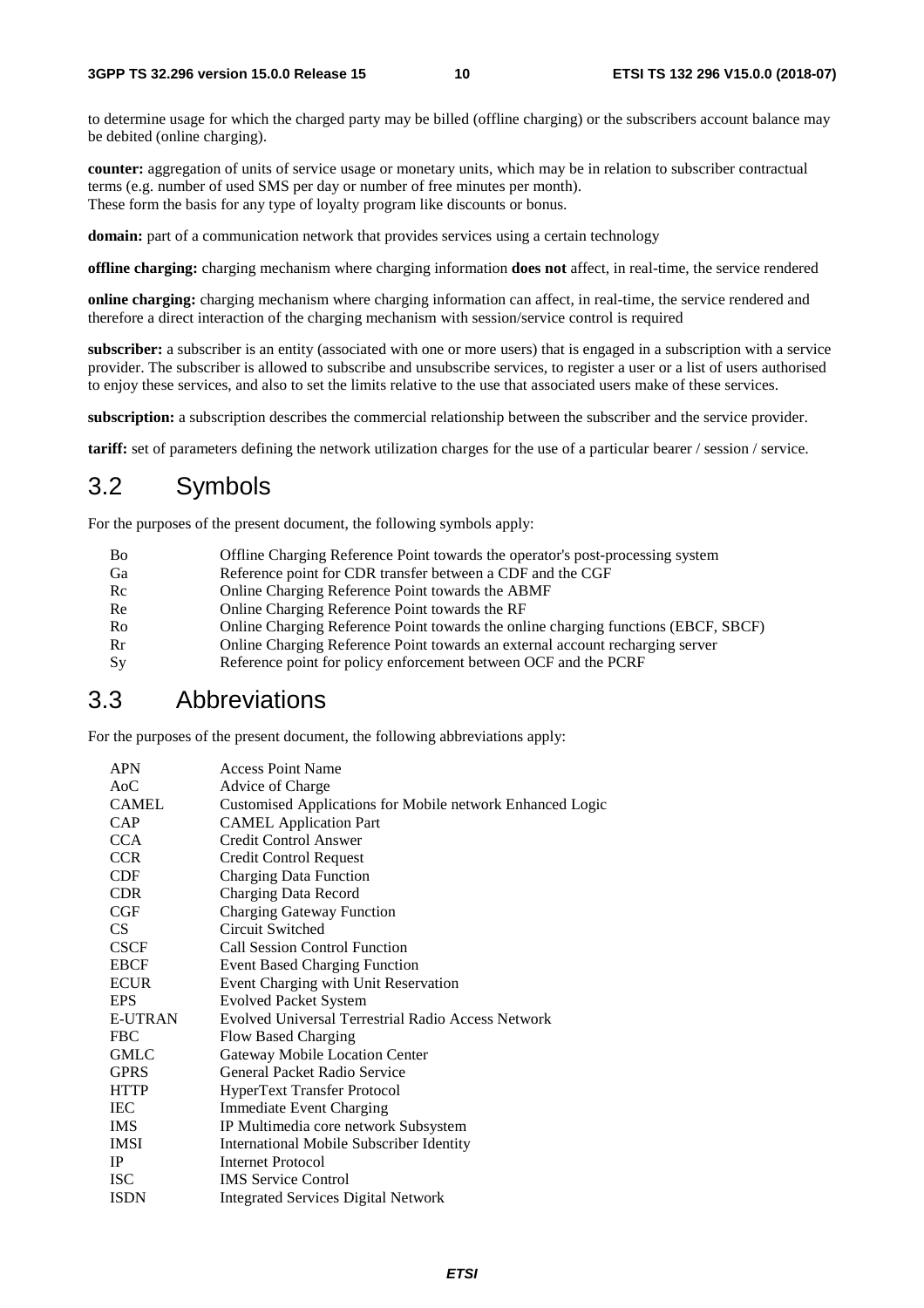| <b>LCS</b>    | <b>LoCation Services</b>                   |
|---------------|--------------------------------------------|
| <b>MAP</b>    | <b>Mobile Application Part</b>             |
| <b>MBMS</b>   | Multimedia Broadcast and Multicast Service |
| <b>MMS</b>    | Multimedia Messaging Service               |
| <b>MMTel</b>  | Multimedia Telephony                       |
| <b>MSC</b>    | Mobile Services Switching Centre           |
| <b>MSISDN</b> | Mobile Station ISDN number                 |
| <b>MVNO</b>   | Mobile Virtual Network Operator            |
| <b>OCF</b>    | <b>Online Charging Function</b>            |
| <b>OCS</b>    | <b>Online Charging System</b>              |
| <b>PCC</b>    | Policy and Charging Control                |
| PCEF          | Policy and Charging Enforcement Function   |
| <b>PCRF</b>   | Policy and Charging Rules Function         |
| PoC           | Push-to-talk over Cellular                 |
| ProSe         | Proximity-based Services                   |
| PRQ           | PriceRequest                               |
| <b>PRS</b>    | PriceResponse                              |
| <b>PS</b>     | Packet-Switched                            |
| P-GW          | <b>PDN</b> Gateway                         |
| QoS           | Quality of Service                         |
| RF            | <b>Rating Function</b>                     |
| <b>SBCF</b>   | <b>Session Based Charging Function</b>     |
| <b>SGSN</b>   | Serving GPRS Support Node                  |
| SIP           | <b>Session Initiation Protocol</b>         |
| <b>SMS</b>    | Short Message Service                      |
| <b>SUQ</b>    | ServiceUsageRequest                        |
| <b>SUS</b>    | ServiceUsageResponse                       |
| <b>TDF</b>    | <b>Traffic Detection Function</b>          |
| <b>TRQ</b>    | TariffRequest                              |
| <b>TRS</b>    | TariffResponse                             |
| URL           | <b>Uniform Resource Locator</b>            |
| <b>VCS</b>    | Voice Call Service                         |
|               |                                            |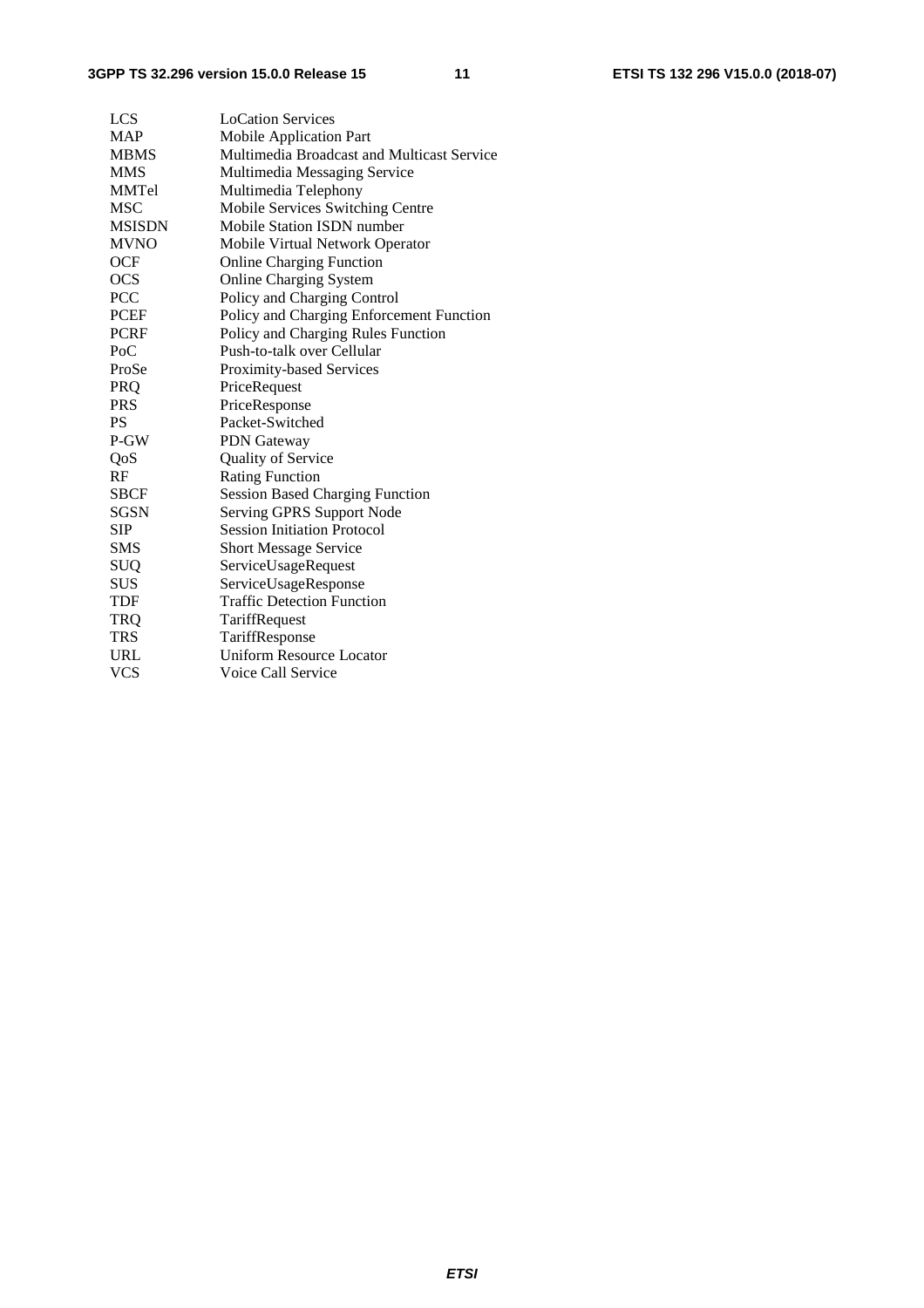# 4 Required functionality of the OCS

The OCS shall support mechanisms for:

- online bearer charging towards access / core network entities (e.g. SGSN, PCEF, TDF). Online charging interfaces to be supported are Ro and CAP;
- online charging of applications/services that are provided to subscribers via service nodes (outside the core network) e.g. MMS and LCS. The online charging interface to be supported is Ro;
- IMS online charging. Online charging interface to be supported is Ro;
- account balance management towards external account management servers e.g. recharge server, hot billing server;
- generation of Charging Data Records (CDRs) and their transfer to the operator's post-processing system;
- spending limit and balance monitoring and reporting based on subscription or configuration within OCS, towards Policy and Charging Rule Function.

The OCS may optionally support mechanisms for:

- correlation of bearer, service and IMS charging.

To support these requirements, the functions listed below are necessary in the OCS:

- 1. rating (before and/or after service consumption):
	- unit determination: calculation and reservation of a number of session-related non-monetary units (service units, data volume, time and events);
	- price determination: calculation of monetary units (price) for a given number of non-monetary units;
	- tariff determination: determination of tariff information based on the subscribers contractual terms and service being requested (e.g. information for AoC);
	- get/set counters applicable for rating (alternatively these counters can be here or in the subscriber account balance management; for further details refer to clause 5.2.2).
- 2. subscriber account balance management:
	- check account balance;
	- account balance update (credit/debit);
	- account balance reservation;
	- get/set counters;
	- get/set expiry date of the (pre-paid) account (optional).
- 3. charging transaction control:
	- perform charging control on request basis for bearer and events/services;
	- immediate charging and charging with reservation;
	- generation of charging information/CDR per charging transaction.
- 4. advice of charge support (defined in TS 32.280 [40]):
	- receive tariff information from external system;
	- provide Advice of Charge (AoC) information (tariff and/or cost).

To support the correlation requirements, the functions listed below are possible in the OCS:

- 5. correlation function:
	- context handling of bearer, service and IMS charging events related to a given subscriber;
	- generation of a combined multiple event and session requests to the Rating Function.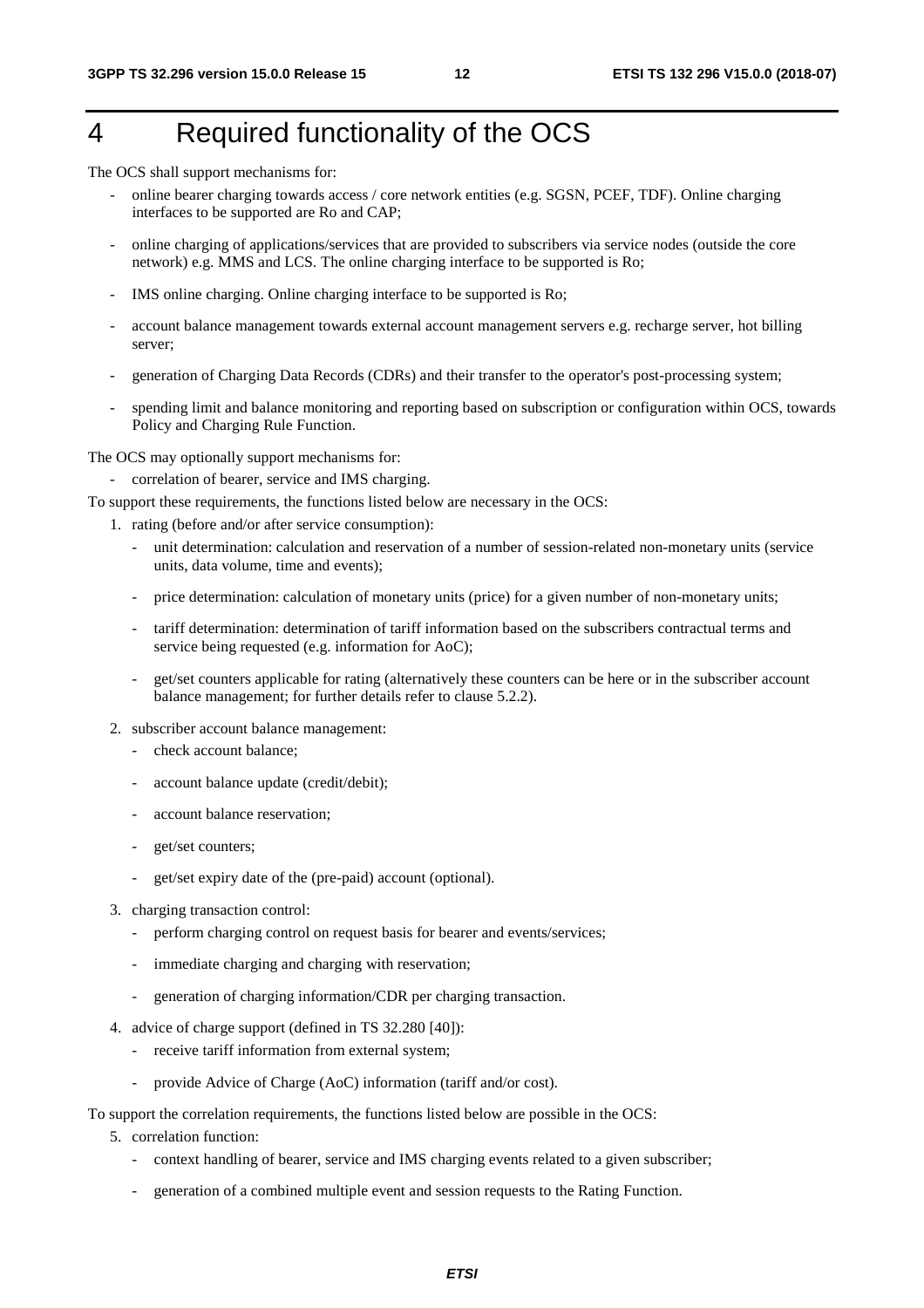6. notification management:

- monitor account balance and/or counters thresholds;
- session management of notification subscriptions for a given subscriber;
- mapping of account balance and/or counters thresholds to notification statuses (e.g. policy counter statuses);
- report changes in notification statuses for a given subscriber;
- respond to queries of notification status values for a given subscriber.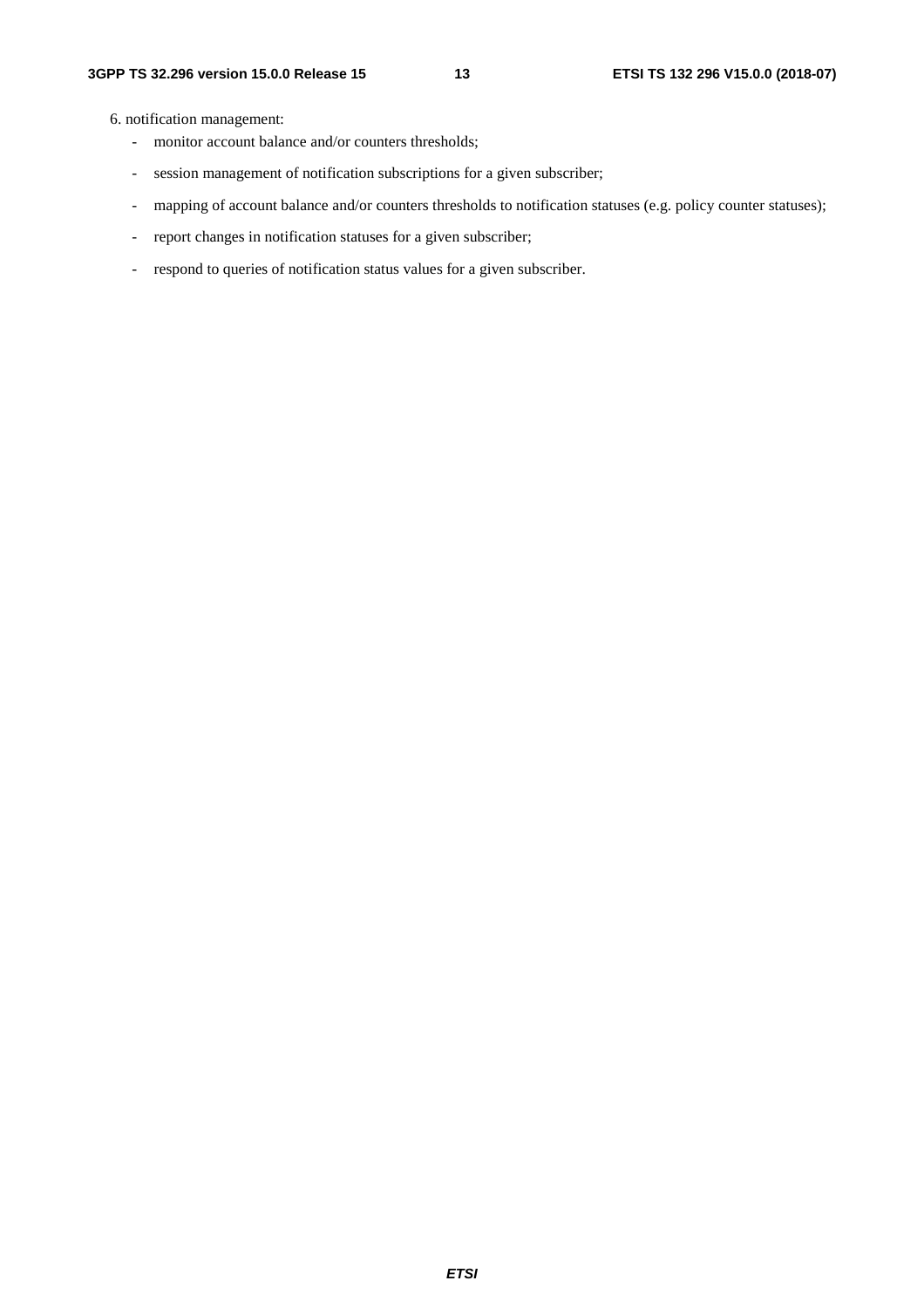# 5 Architectural concept

### 5.1 Architecture reference model for online charging

Figure 5.1.1 shows the OCS in the framework of the overall charging architecture as defined in TS 32.240 [1]. The present document covers only the OCS internal architecture (i.e. the blue box in figure 5.1.1).



- NOTE 1: The Rc, Re, Sy and Ga reference points connect both online charging functions (i.e. the Session Based Charging Function and the Event Based Charging Function) with the Account Balance Management Function, the Rating Function, Policy and Charging Rules Function and the Charging Gateway Function.
- NOTE 2: The support of ISC as charging interface towards IMS CSCF requires additional functionality to be provided by the OCS. The support of Ro as charging interface towards OCS requires additional functionality to be provided by the IMS CSCF.
- NOTE 3: Only network entities covered in this Release are depicted. Other network entities may be connected to the OCS, but these are out of scope for the current release.

#### **Figure 5.1.1: OCS architecture**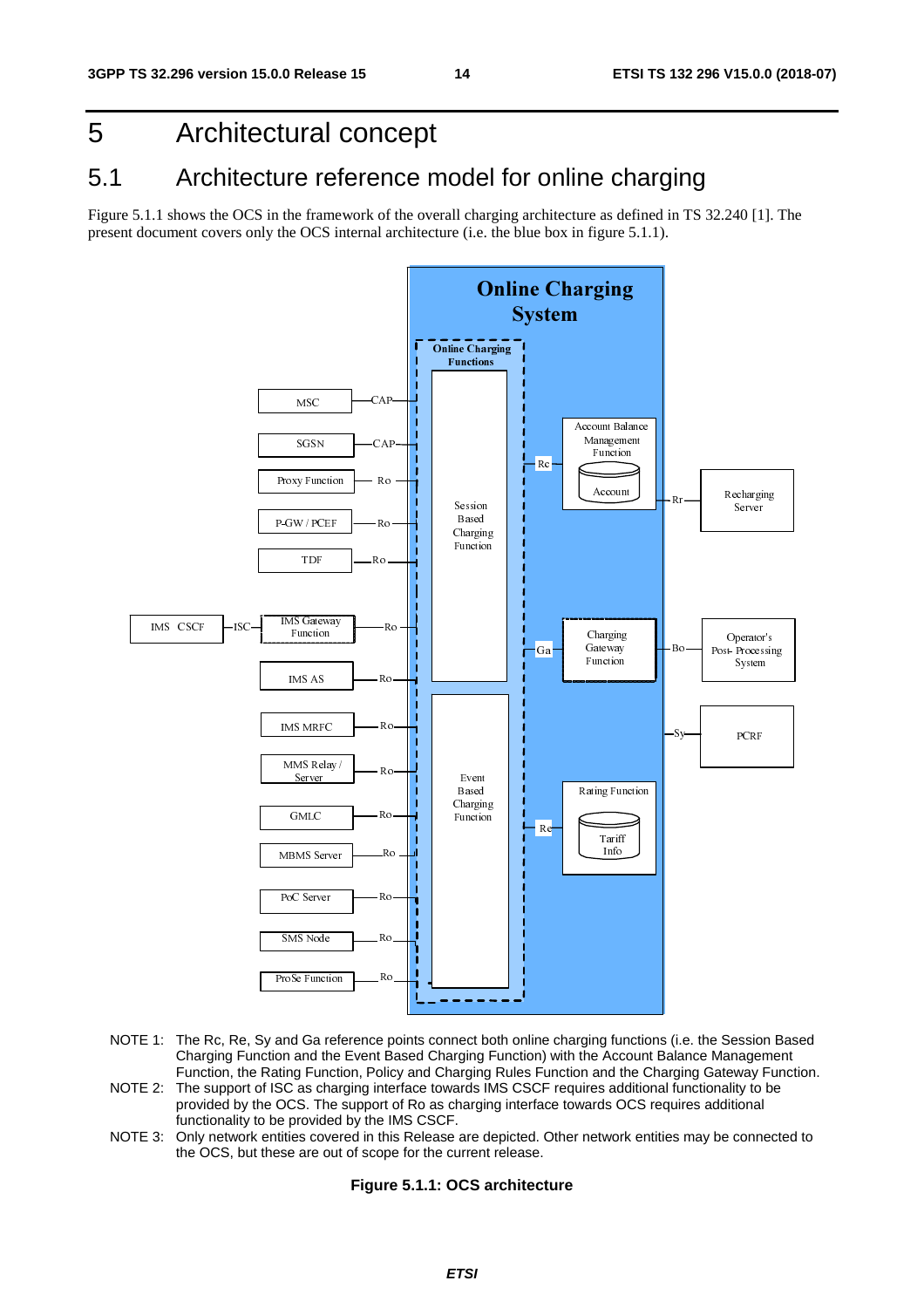Towards the SGSN, the OCS or a separate function could provide a translation between CAP and Ro. This is beyond the scope of the present document.

In case of Flow Based Charging (FBC), the PCEF is used for all PCC interactions between P-GW and OCS, for details refer to TS 32.251 [11].

In case of Application Based Charging (ABC), the TDF is used for interactions with the OCS, for details refer to TS 32.251 [11].

NOTE: According to the TS 23.203 [206], in order to avoid charging for the same traffic in both the TDF and the PCEF, this specification supports charging implemented in either the PCEF or the TDF for a certain IP-CAN session, but not both for the same IP-CAN session. An operator may also apply this solution with both PCEF and TDF performing charging for a single IP-CAN session as long as the network is configured in such a way that the traffic charged in the PCEF does not overlap with the traffic charged by the TDF.

The architecture details on the Ro reference point used for IMS (IMS CSCF, IMS Application Server and IMS MRFC) specified in TS 32.260 [20].

The service specific architecture details on the Ro reference point are specified for the MMS Relay/Server in TS 32.270 [30], for the GMLC in TS 32.271 [31], for the PoC Server in TS 32.272 [32] , for the MBMS Server in TS 32.273 [33], for the SMS Node in TS 32.274 [34] , for the IMS Application Server in TS 32.275 [35] , for the Proxy Function in TS 32.276 [36] and for the ProSe Function in TS 32.277 [37].

The Session Based Charging Function (SBCF) performs session based charging on the bearer level using the CAP interface towards MSC and SGSN, and the Ro reference point towards other network elements. The Session Based Charging Function (SBCF also performs session based charging on the subsystem level (i.e. IMS session charging) using the Ro reference point towards the IMS CSCF. Whether the CSCF is directly connected to the OCS or via a gateway (IMS Gateway Function) is beyond the scope of the present document.

The Event Based Charging Function (EBCF) performs event-based charging using the CAP interface towards MSC and SGSN (e.g. for charging of SMS), and the Ro reference point towards other network elements.

The Rating Function (RF) and the Account Balance Management Function (ABMF) are described in clause 4. The Re reference point allows the interaction between the online charging functions (SBCF, EBCF) and the RF.

The Rc reference point allows the interaction between the online charging functions (SBCF, EBCF) and the ABMF to access the subscribers account balance.

The Ga reference point allows the collection and transfer of charging information from the Charging Data Functions (CDF) to the Charging Gateway Function (CGF). In the context of online charging, the CDFs are always integrated into the online charging functions (SBCF, EBCF). Whether the CGF is also integrated into the Online Charging Function (OCF), or whether it is a separate function inside the OCS, or whether it is an external function outside the OCS is not defined in this 3GPP release.

The Bo reference point allows the transfer of charging information from the CGF to the operator's post-processing system as the OCS variant of the Bx interface description in TS 32.297 [52].

The Rr reference point allows the interaction between the ABMF and an external recharging server.

The policy and charging control architecture is specified in TS 23.203 [206] and the Sy protocol details are specified in TS 29.213 [208] and TS 29.219 [207]. The Sy reference point allows the interaction between the OCS and Policy and Charging Rules Function (PCRF) for obtaining information from the OCS for policy decision purposes.

There may be other external systems connected to the OCS (e.g. hot billing server). These systems are not considered in the present document.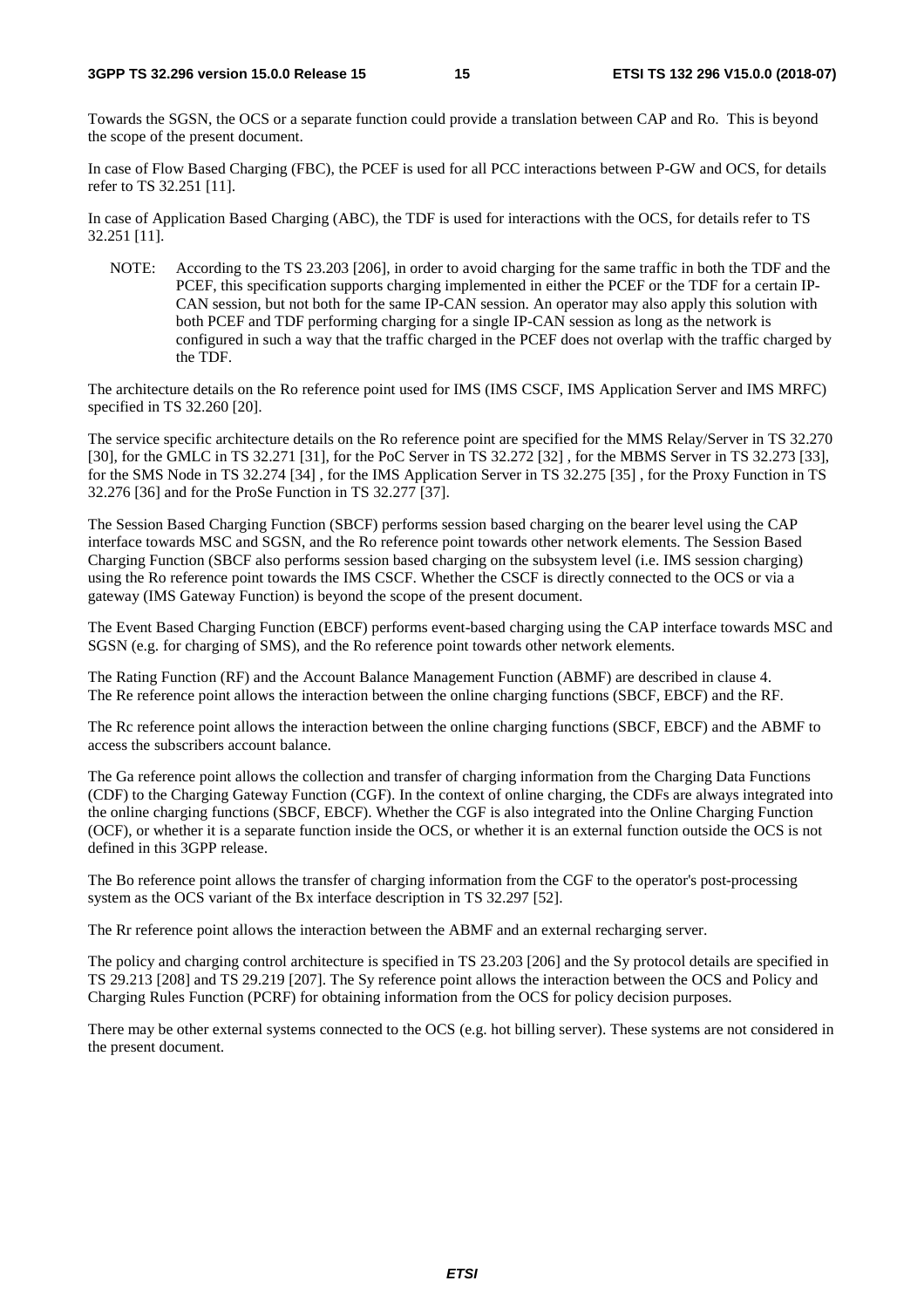# 5.2 Functions within the OCS

### 5.2.1 Online Charging Functions

### 5.2.1.1 Event Based Charging Function

The EBCF performs event based charging and Credit-Control (e.g. content charging):

- on the bearer level, based on bearer usage requests received from the network. It controls the bearer usage in the network, e.g. SMS;
- on a subsystem level, based on session resource usage requests received from the network (e.g. the IMS MRFC). It controls the resource availability in network, e.g. it has the ability to grant or deny the resource usage;
- on service level, based on application server requests received from the network (e.g. an IMS application server or MMS relay server). It controls the application service availability in the network, e.g. it has the ability to grant or deny the service usage in the network.

It communicates with the RF in order to determine the value of the requested service usage. It communicates with the ABMF to query and update the subscribers' account and counters status (counters are not applicable if a class "B" RF is used).

When a correlation process is enabled a correlation context may be consulted or created. If multiple chargeable events exist in the correlation context a combined request is issued for the RF.

### 5.2.1.2 Session Based Charging Function

The SBCF performs session based charging and Credit-Control:

- on the bearer level, based on bearer usage requests received from the network. It controls the bearer usage in the network, e.g. in terms of time or volume granted;
- on the subsystem level, based on session resource usage requests received from the network (e.g. the IMS CSCF). It controls sessions in the network, e.g. it has the ability to grant or deny a session setup request and to terminate an existing session;
- on the service level, based on service usage requests received from the network. It controls service availability in the network, e.g. it has the ability to grant or deny a usage of a service.

It communicates with the RF in order to determine the value of the requested bearer resources or the requested session. It communicates with the ABMF to query and update the subscribers' account and counters status (counters are not applicable if a class "B" RF is used).

When a correlation process is enabled a correlation context may be consulted or created. If multiple chargeable events exist in the correlation context a combined request is issued for the RF.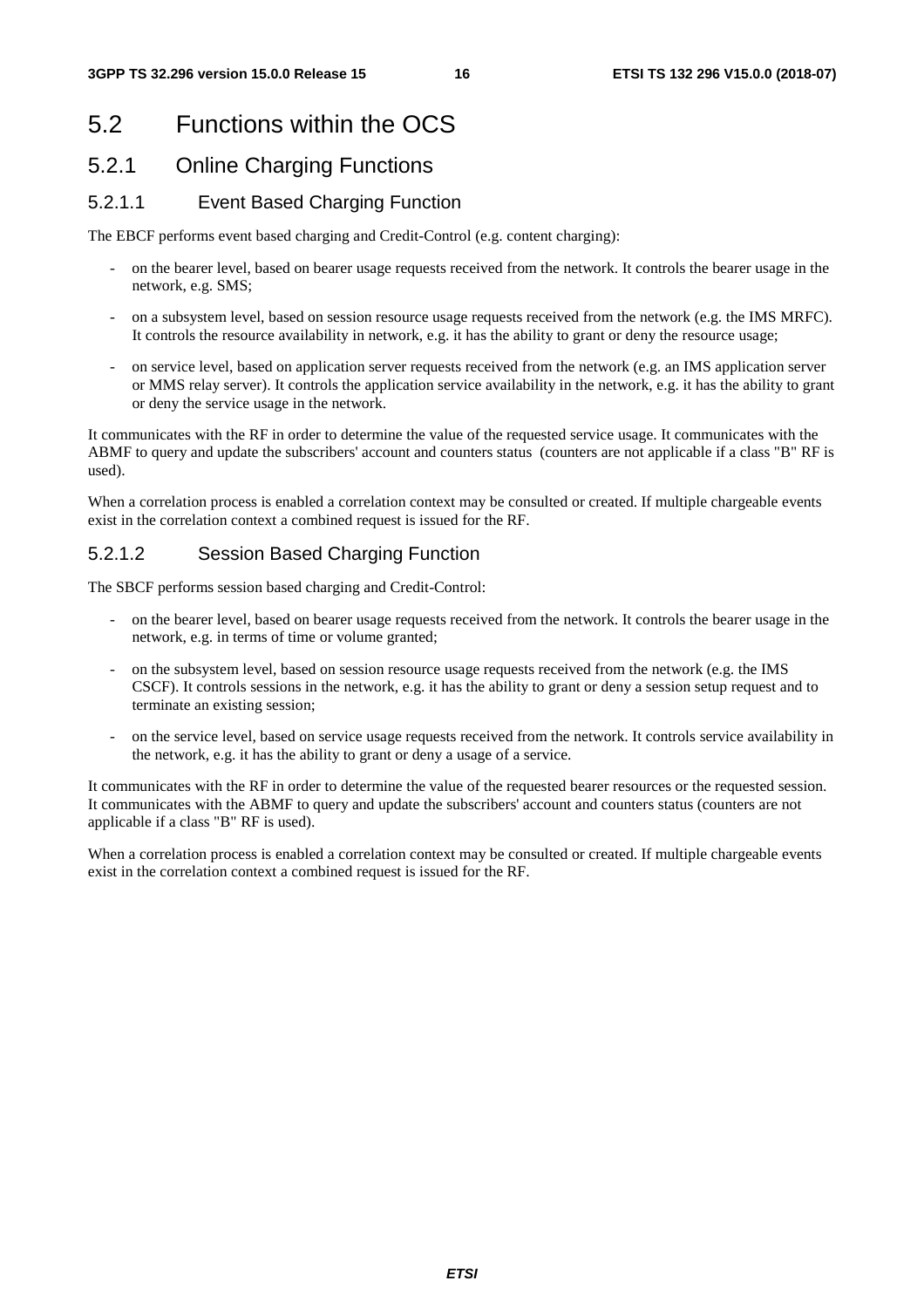### 5.2.2 Rating Function

The RF performs both monetary and non-monetary unit determination (rating). It provides the following functionalities:

- Rating for network- and external services and applications (session, service and event) before and after service delivery and based on dynamic credit limit update;
- Rating considering the cross-product, cross-channel, counter-based, rental-based and recharge-based discounts, benefits and allowances.

The RF shall be able to handle a wide variety of rateable instances, such as:

- Rating of volume (in terms of granted units or money, e.g. based on charging initiated by an access network entity);
- Rating of time (in terms of granted units or money, e.g. based on charging initiated by a SIP application);
- Rating of events (e.g. based on charging of web content or MMS).

The RF includes the determination of the tariff or the price of a chargeable event or of multiple chargeable events (correlation scenario); examples include the price of a call minute, data volume, multimedia session, Web content, etc.

Upon receipt of a rate request (price or TariffRequest) from the OCF, the RF:

- Evaluates the request. Rate requests include various rating parameters such as service identifier, subscriber reference, network identification, user location, service usage time, transferred data volume, etc. Note that the rate request may contain multiple service identifiers that reflect the list of active services contained in the context handled by the OCF.
- Determines the applicable price or tariff model and returns it to the OCF, according to rate requests, subscriber contractual terms, the rating rules configured by operators and billing related information. Note that in case of multiple service requests received, the RF may apply a special price or tariff which can be different to the price or tariff applied to the related services handled separately. For example when sending an MMS, the rating of volume associated with the bearer usage can be free of charge while the rating of the event and/or volume associated with the service level MMS submission is greater than zero. This correlation procedure depends on the operator configurable rating rules. Note that in case of tax should be taken into consideration configured by operators, the tax may be included in the determined and returned applicable price or tariff.

To support the online rating process, the RF needs counters. The counters may be maintained by the RF or by the ABMF. The RF that does not maintain counters are marked as class "A" RF. The RF that maintains counters are marked as class "B" RF.

Editor's Note: The handling of combined session and event requests is for further study.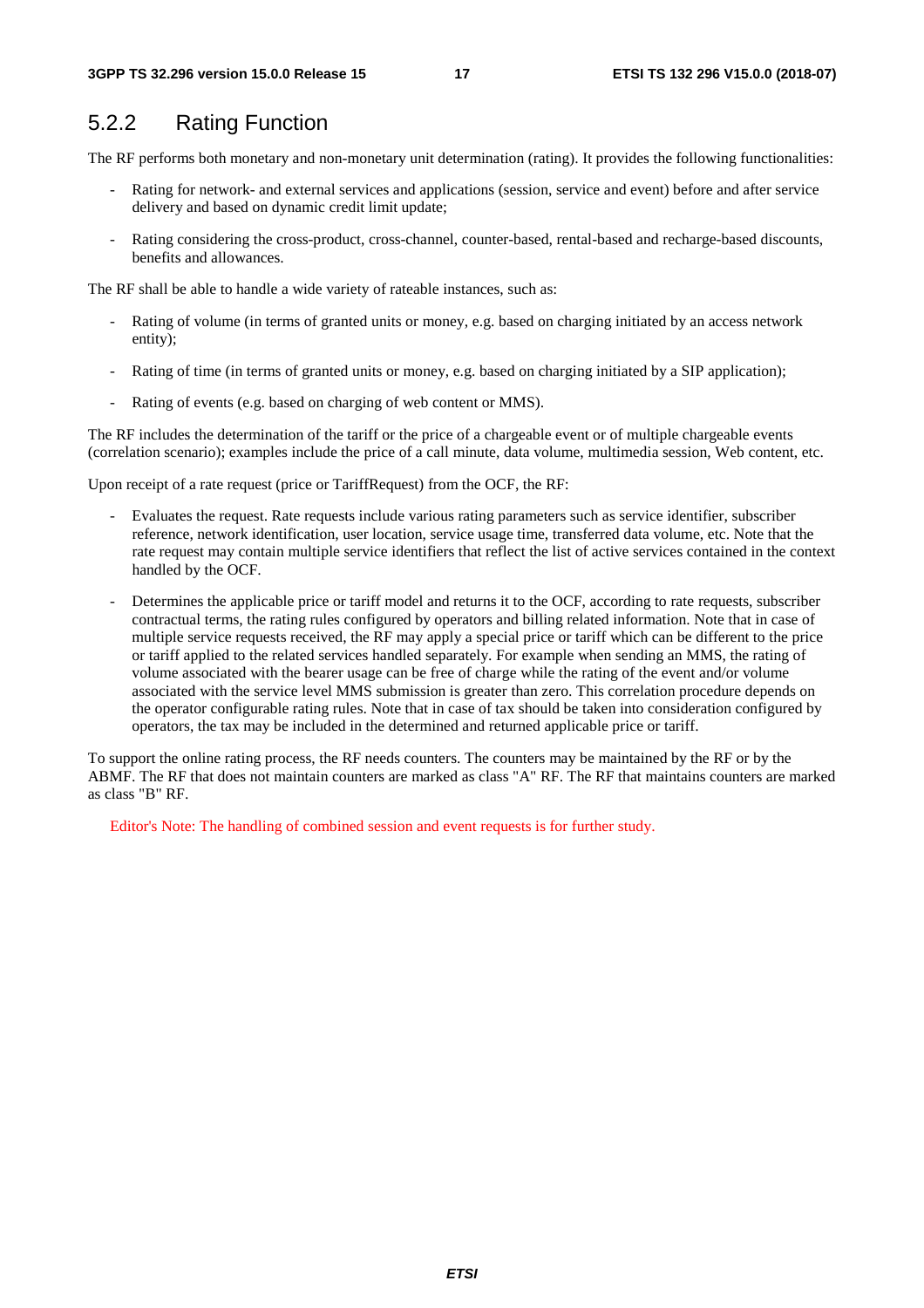# 6 Functionalities and message flows

### 6.1 Reference point required functionality

### 6.1.1 Re Reference Point (EBCF, SBCF - RF)

### 6.1.1.1 Functionality for class "A" Rating Function

#### 6.1.1.1.0 Introduction

The following applies with respect to the Rating Interface:

- The RF potentially covers all rating scenarios for all charging levels (bearer, session and service) and all payment channels (pre-paid and post-paid).
- The RF covers the methods **PriceRequest** and **TariffRequest**.
- The RF operates in a stateless way on a per request basis. No context or state is stored internally.
- The RF does not modify accounts or counters directly. Instead it passes the corresponding information (instruction how to modify counters) as part of the response. Details are explained in the next clause.
- The Rating interface is an interface in a trusted environment. Session handling, transaction control or authentication / authorization are not required.

- No records are written by the RF. Thus billing relevant information is part of the response.

Resulting from these requirements following functionality of Re reference point is proposed:

- Basic methods:
- PriceRequest (to calculate a price for given service usage);
- Tariff Request (to request a tariff that is applicable).
- Additional supported functionalities:
- Discounts, benefits and allowances, e.g. because of specific counters;
- Loyalty programs;
- Taxes:
- Detailed information for use during invoice generation.

Depending on the service or product offered and on the customer's contract, the RF supports the following methods:

- **PriceRequest**: Determination of a price for the execution of a service or the delivery of a good. From the rating perspective this is the same method if run before delivery (e.g. for balance check or AoC), after delivery (postrating for charging) or even later in a rerating process. The same method applies for one-time or recurrent charges. The PriceRequest is used by the EBCF.
- **TariffRequest**: Determination of a tariff for a given service. This method is used, e.g., for voice calls, where tariff is returned by the RF. Based on the tariff the OCF calculates either the amount of units for a given price or the price for a given number of units. The method can also be used for various other services. The TariffRequest is used by the SBCF.

Input for Rating:

- Rating Request Type: PriceRequest, Tariff Request.
- Service-specific data: Service-ID, Time/Date of Service usage, QoS, etc.
- Subscriber-specific static data: Subscriber-ID, Partner-ID (e.g. MVNO, merchant), additional tariff information (e.g. "Friends & Family" list), other static data.
- Subscriber specific dynamic data: Account Balances incl. units/currency (money, loyalty), Subscriber Counters (e.g. Service-Type (SMS/MMS/Volume/Time) used per time-unit (day/week/month/year), other dynamic data).

Output of Rating:

- Rating Request Type Response: Price or Service units or Tariff including tariff switch information (Tariff Switch Time (absolute time/duration), etc.);
- Charge and Recharge Information: Value for accounts and Subscriber Counters (e.g. charge money, recharge loyalty accounts);
- Tax information : Tax value for price or service units for tariff determination, if tax should be taken into account as configured by operators;
- Detailed information to be used for invoice generation.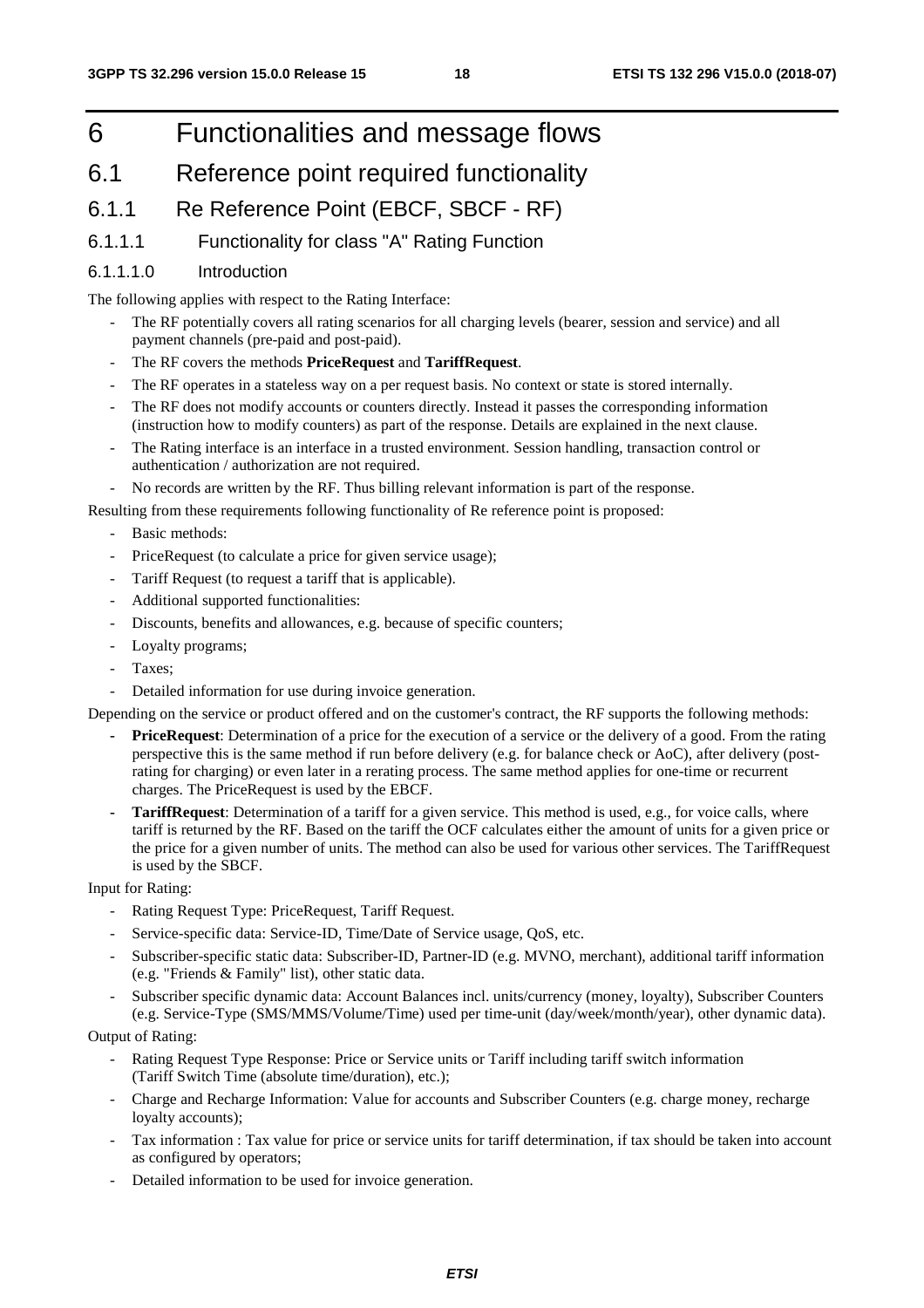### 6.1.1.1.1 Class "A" counter handling

As defined in clause 5.2.2, if a class "A" RF is used, counters reside in the ABMF. The charging functions fetch the counters from the ABMF over the Rc Reference Point at the beginning of an online charging session, together with the account balance.

The counter values are passed on to the RF in the PriceRequest or TariffRequest method over the Re reference point. On the Re reference point, counters have to be supported in a very generic way in order to support the use of counters in the largest possible variety of call scenarios. The structure of counter elements on the Re interface is defined in clause 7.

In the Rating Request, the charging function will inform the RF about the current value and the expiry date of all applicable counters.

In the Rating Response, the RF may instruct the charging function to modify counters. The following kinds of counter manipulation are supported:

- increase or decrease one or more specified counters with a specified value, once for this online charging session;
- increase or decrease one or more specified counters with a specified value per consumed service unit;
- increase or decrease one or more specified counters with a specified value per charged; the specified value and the tariff may change due to a tariff switch;
- set one or more specified counters explicitly to a specified value; this instruction can be used to reset counters; if the specified counter does not exist, the charging function shall create this counter in the ABMF; hence, using this instruction, the RF can trigger the creation of new counters;
- set a counter threshold for one or more specified counters; when a threshold is reached, the tariff information from the Rating Response message expires, and the OCF shall send a new Rating Request message towards the RF;
- set the expiry date of one or more specified counters.

Additionally, the RF may give the following information to the OCF:

a list of counters, which are applicable to the present online charging session; the OCF shall include only these counters in subsequent rating requests within this session; the list of applicable counters can be modified by the RF in each Rating Response; the purpose of this information is to reduce load on the Re-interface.

Note that from a principal point of view, in class "A" the account balance can be considered as a special kind of counter: it resides in the ABMF, it has a current value and an expiry date, and it is modified during an online charging session by the OCF according to resource usage and according to information received from the RF.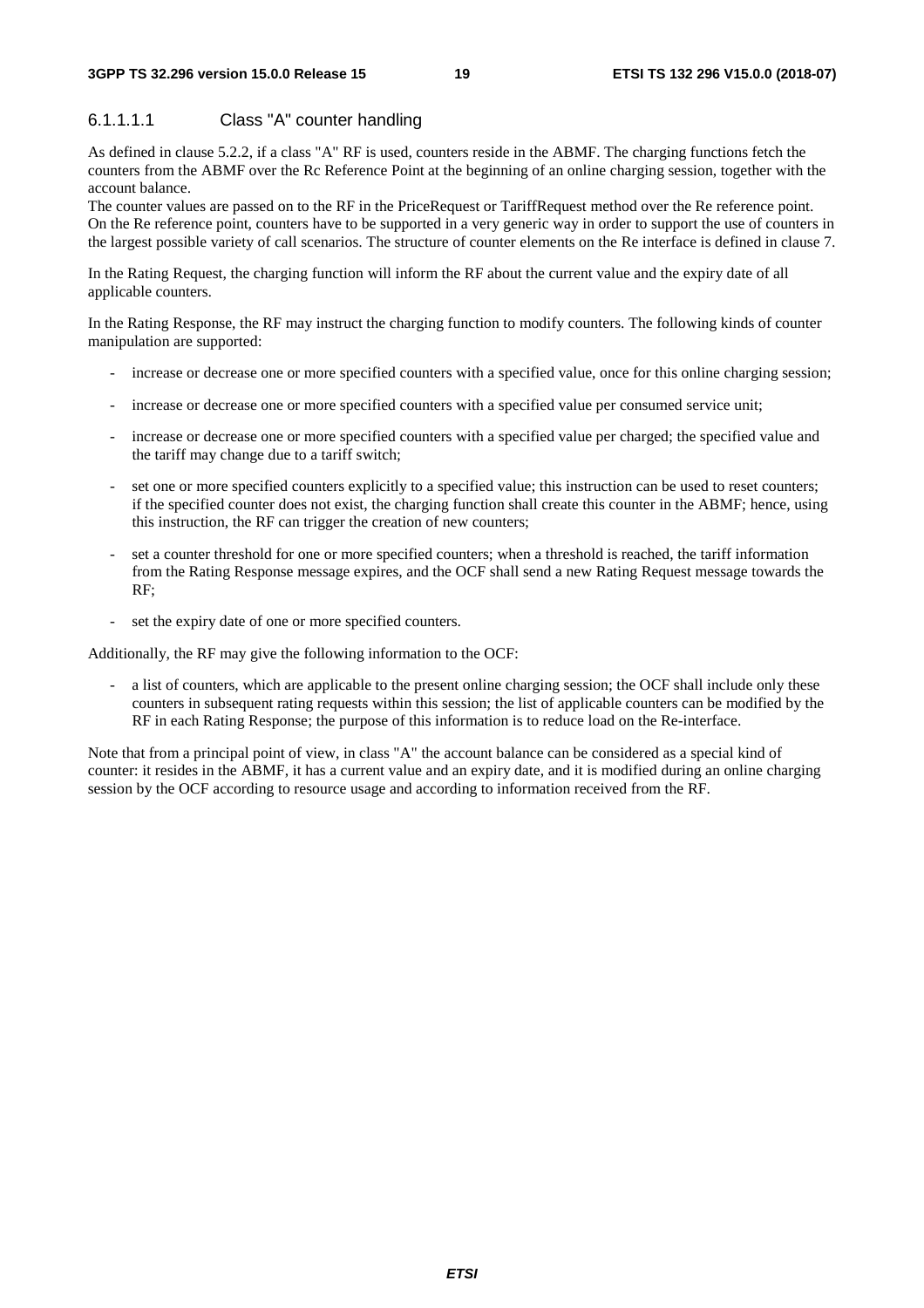### 6.1.1.2 Functionality for class "B" Rating Function

If class "B" RF is chosen, i.e. counters are maintained in the RF, then the Re reference point is modified with respect to the previous clause in the following way:

- the RF has to become statefull;
- the RF has to modify counters directly;
- the RF has to handle sessions / has to support transaction control;
- the PriceRequest and TariffRequest have to support reservations;

Depending on the service or product offered and on the customer's contract, the RF supports the following methods:

- **TariffRequest**: Determination of a tariff and price for a given session oriented service. This method is used, e.g. for voice calls, where tariff is returned by the RF. At the beginning or during the session, the RF receives requested service units and returns the tariff information. The OCF can grant the requested units or recalculate the granted units based on the returned tariff and the account balance. At the end of the session, the RF returns the conclusive price of the consumed service. The method can also be used for various other services. The TariffRequest is used by the SBCF.
- **PriceRequest**: Determination of a price for a given event or service. The same method applies for one-time or recurrent charges. The PriceRequest is used by the EBCF.

Scenarios involving granted units may be covered via a TariffRequest or by the Class "B" RF directly. The handling of the first case is part of the OCF. For the latter case the Re interface offers a special request type:

**- ServiceUsageRequest**: This type of request, also called backward rating, determines the amount of units of a given service given the price. The ServiceUsageRequest is useful (but not limited) in the case where the subscriber's price plan is formed in usage per monetary units amount (e.g. 45 seconds per 100 Yen). Since the basic requirements are covered by the former requests, this request is optional.

### 6.1.2 Rc reference point (EBCF, SBCF - ABMF)

Details of functionality across the Rc reference point and interface Implementation options are provided in annex B.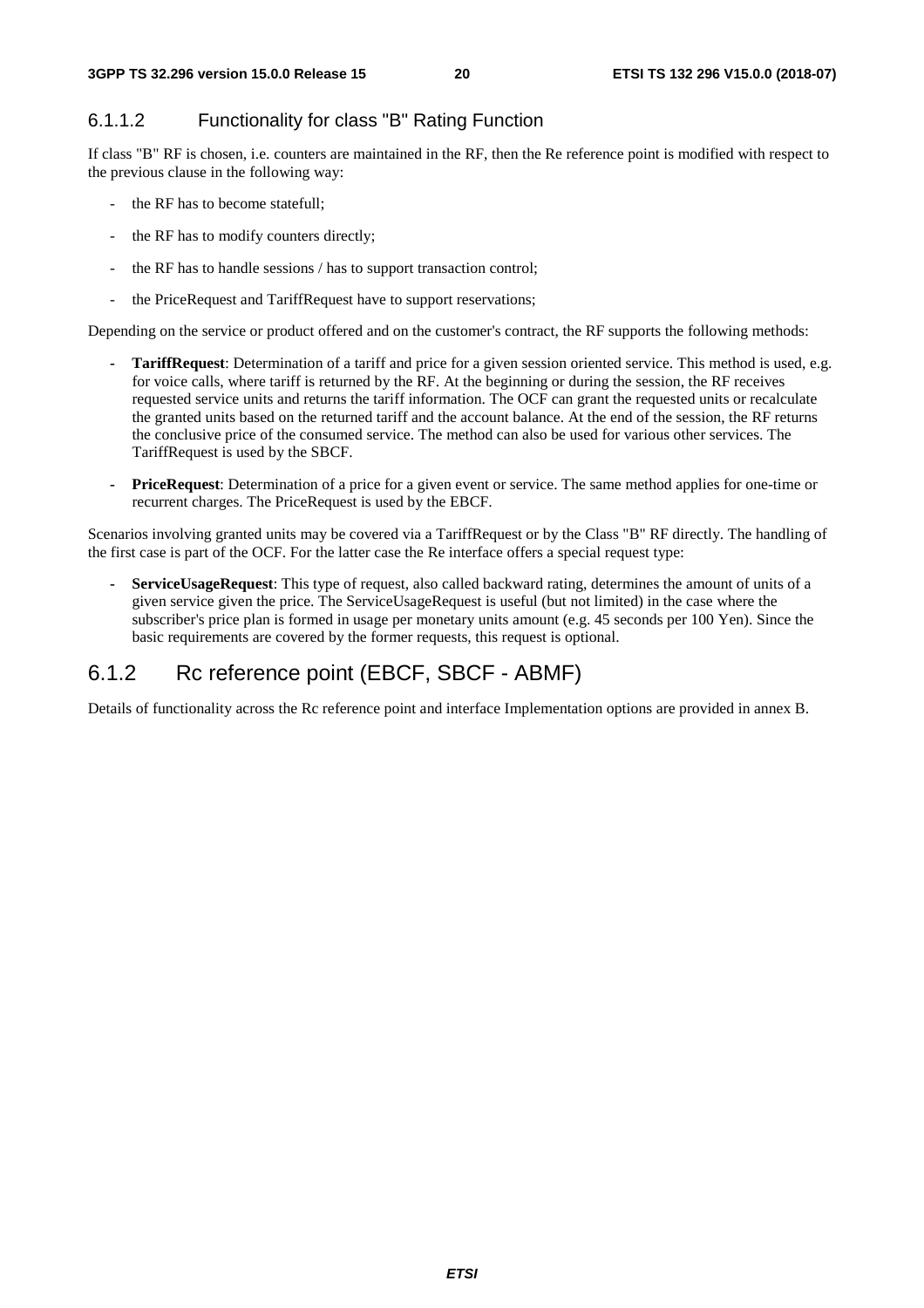## 6.2 Re message flows

### 6.2.0 Introduction

This clause describes message flows for the Re reference point by explaining example online charging sessions (i.e. Credit-Control sessions on the Ro interface or CAP dialogues).

On the interface towards the serving network nodes (i.e. Ro, CAP) the generic message names "online charging request" and "online charging response" are used. These generic names should be mapped to real messages depending on the type of interface as indicated in the following table.

| generic name            | <b>Ro Interface</b>         | <b>CAP Interface</b>                                                            |
|-------------------------|-----------------------------|---------------------------------------------------------------------------------|
| online charging request |                             | Credit-Control-Request (CCR)   first message, initiating the charging dialogue: |
|                         |                             | - Initial DP.                                                                   |
|                         |                             | - Initial DP GPRS.                                                              |
|                         |                             | - Initial DP SMS                                                                |
|                         |                             | subsequent messages:                                                            |
|                         |                             | - Apply Charging Report, Event Report BCSM,                                     |
|                         |                             | - Apply Charging Report GPRS, Event Report GPRS,                                |
|                         |                             | - Event Report SMS                                                              |
| online charging         | Credit-Control-Answer (CCA) | - Apply Charging, Request Report BCSM Event (+ Connect / Continue),             |
| response                |                             | - Apply Charging GPRS, Request Report GPRS Event (+ Connect GPRS /              |
|                         |                             | Continue GPRS),                                                                 |
|                         |                             | - Request Report SMS Event, Connect SMS, Continue SMS                           |

For details on the CAP messages and message flows, refer to TS 23.078 [202].

It should be noted that several service requests can be included in one message using Services-Rating AVP. The basic functionality of the single or multiple requests are the same so only single request scenario is described in message flows.

In addition to the differences between a class "A" and a class "B" RF as described in the previous clause, the Re message flows of both classes differ from a principal point of view as follows:

- In class "A", a TariffRequest is sent by the OCF only when an online charging request is received from the network, *and* no valid tariff is known (i.e. at the beginning of an online charging session or after tariff expiry). Therefore, distinction between different scenarios in the following description is necessary.
- In class "B", a TariffRequest is sent by the OCF after every online charging request received from the network. Therefore, no distinction between different TariffRequest scenarios is necessary.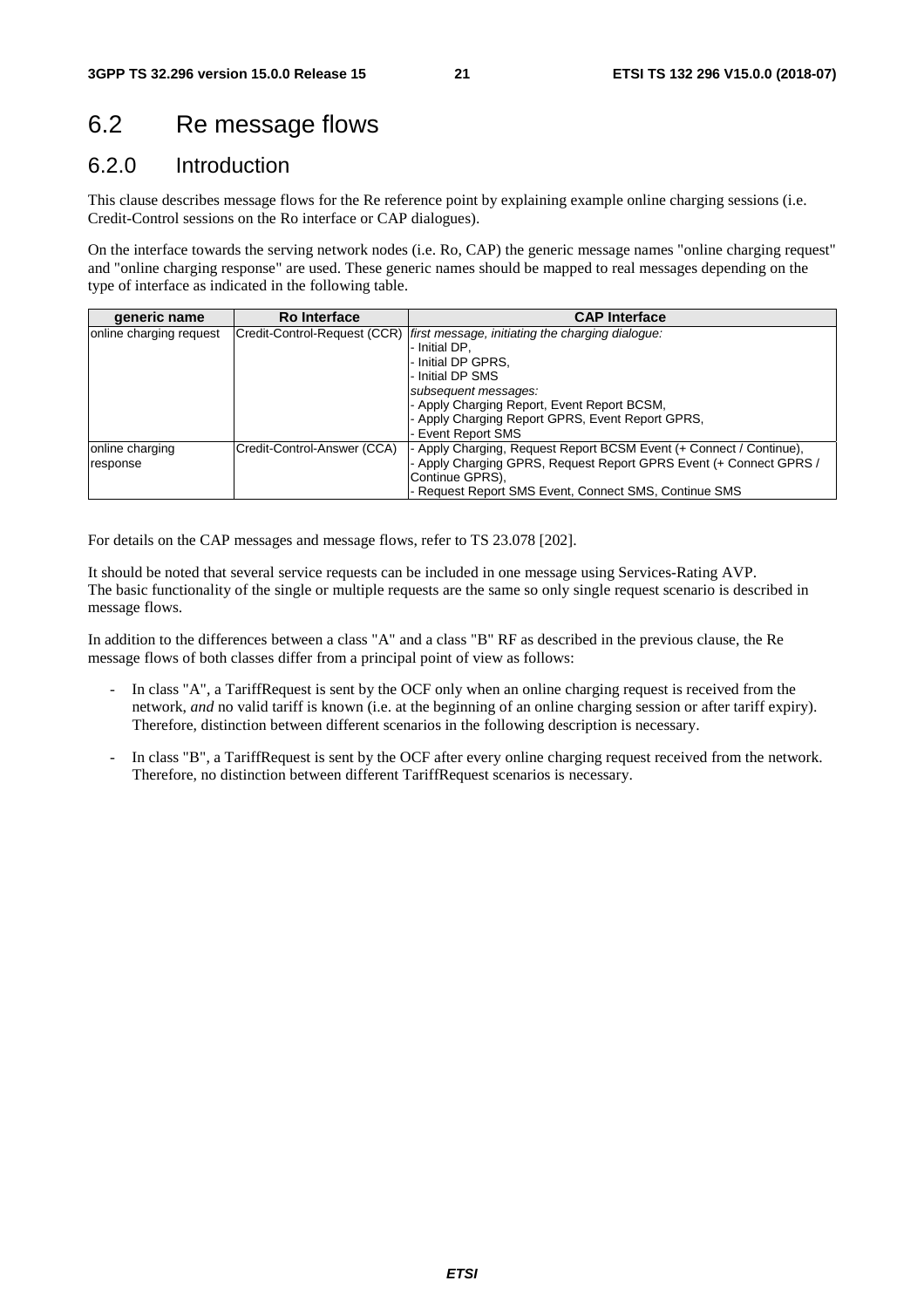### 6.2.1 Class "A" RF message flows

### 6.2.1.1 PriceRequest method

#### 6.2.1.1.0 Introduction

The PriceRequest method is used only for event based charging, i.e. only the EBCF uses this method.

According to TS 32.299 [50], two different scenarios need to be distinguished, the Immediate Event Charging (IEC) and the Event Charging with Unit Reservation (ECUR).

Both scenarios in this clause describe the case where the EBCF invokes the PriceRequest method for charging or Advice of Charge.

#### 6.2.1.1.1 PriceRequest scenario with IEC

Figure 6.2.1.1.1.1 describes the case where the EBCF invokes the PriceRequest method in an IEC scenario.



**Figure 6.2.1.1.1.1: PriceRequest method with IEC** 

- Step 1: The EBCF receives an online charging request for a certain event/service.
- Step 2: The EBCF requests account and counter information for the subscriber from the ABMF.
- Step 2' (Optional):In case there is no existing subscriber's context, the EBCF creates a new subscriber's context information. Otherwise, the EBCF updates the existing subscriber's context and gets the list of active services for the given subscriber (see note below). This Step only applies when correlation is enabled.
- Step 3: Upon receipt of this data, the EBCF sends a PriceRequest to the RF in order to determine the price of the desired service. Note that this scenario assumes that the EBCF has not received any service cost information in the online charging request. Note that the PriceRequest may contain several service requests depending on the number of ongoing services.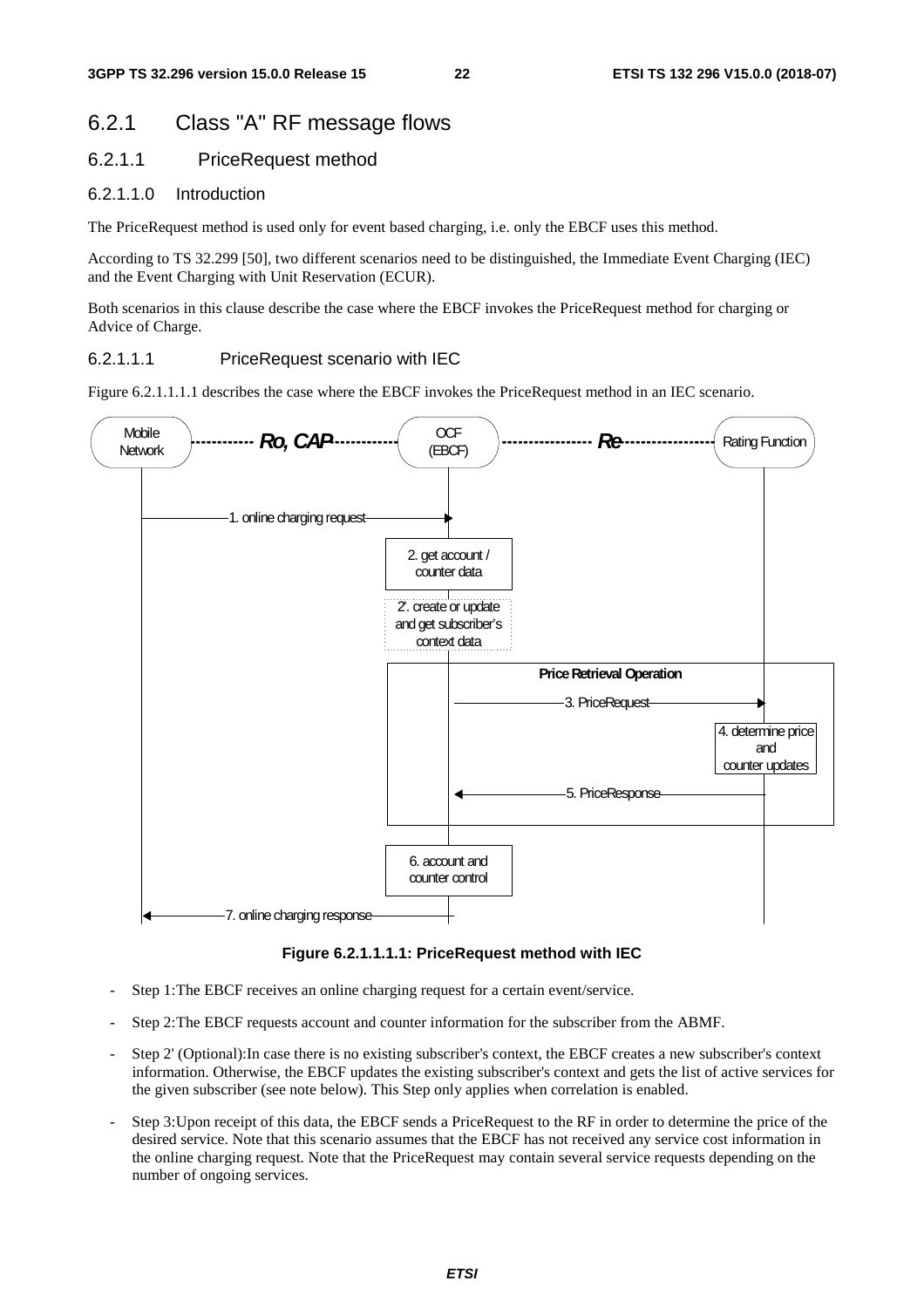- Step 4: The RF calculates the price and counter updates for the given service according to the service and subscriber specific information included in the request.
- Step 5: The calculated price and counter updates are returned to the EBCF.
- Step 6: The EBCF continues event charging and performs account and counter control (i.e. it checks and adjusts the account and counter values).
- Step 7: The EBCF sends the appropriate online charging response.

If the PriceRequest method with IEC is used, the service delivery may occur before or after the online charging dialogue.

In addition to the price, the PriceResponse may also include "Basic Price". This may be used e.g. to realize a basic fee, that is applicable once per day/week/month, if a certain service is used. Note that the Basic Price may be service specific. The EBCF has to include the timestamp of the last charging of the Basic Price in the PriceRequest, if the Basic Price is applicable. This handling applies also for the PriceRequest scenario with Unit Reservation as described in the following clause.

NOTE: If a context already exists when the EBCF interrogates the context, then the EBCF may optionally get the price for the desired service.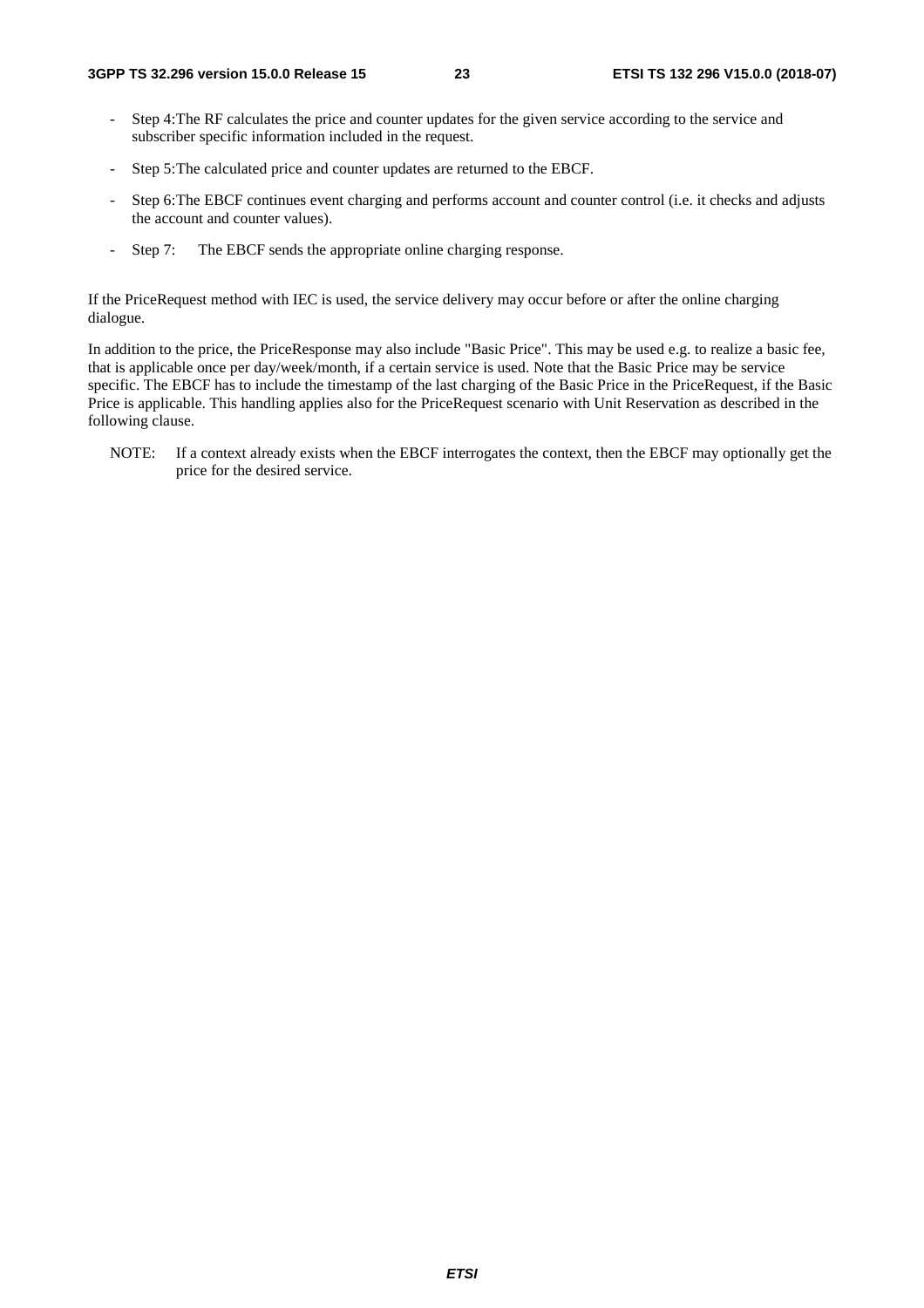### 6.2.1.1.2 PriceRequest scenario with ECUR

Figure 6.2.1.1.2.1 describes the case where the EBCF invokes the PriceRequest method in an ECUR scenario.



### **Figure 6.2.1.1.2.1: PriceRequest method with ECUR**

- Step 1: The EBCF receives an online charging request for a certain event/service.
- Step 2: The EBCF requests account and counter information for the subscriber from the ABMF.
- Step 2' (Optional):In case there is no existing subscriber's context, the EBCF creates a new subscriber's context information. Otherwise, the EBCF updates the existing subscriber's context and gets the list of active services for the given subscriber. This Step only applies when correlation is enabled.
- Step 3: Upon receipt of this data, the EBCF sends a PriceRequest to the RF in order to determine the price of the desired service. Note that this scenario assumes that the EBCF has not received any service cost information in the online charging request.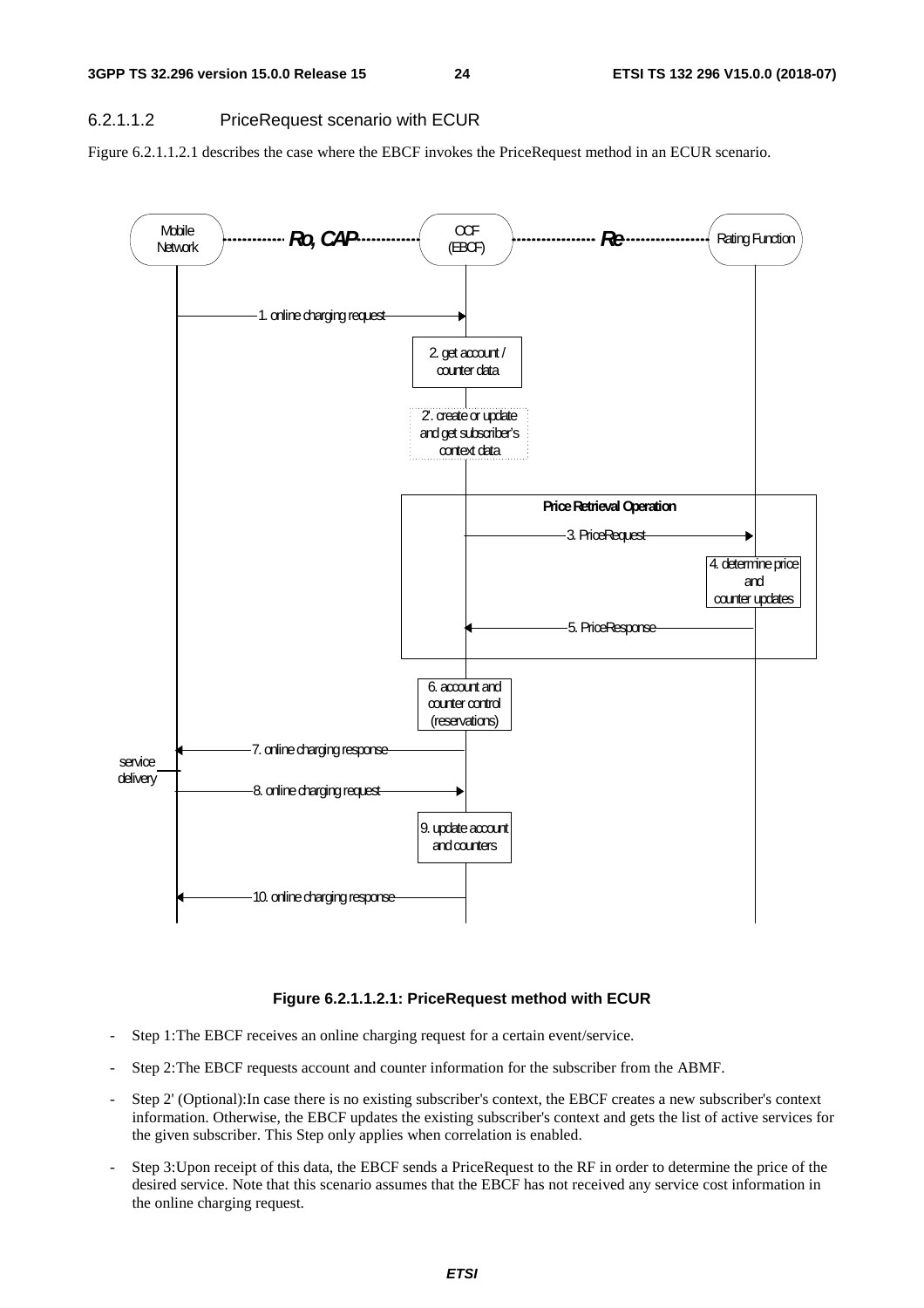- Step 4: The RF calculates the price and counter updates for the given service according to the service and subscriber specific information included in the request.
- Step 5: The calculated price and counter updates are returned to the EBCF.
- Step 6: The EBCF continues event charging and performs account and counter control (i.e. it makes reservations for the requested service).
- Step 7: The EBCF sends the appropriate online charging response (i.e. it grants or denies service delivery).
- Step 8: After service delivery, the serving network node sends an indication of successful (or unsuccessful) service delivery to the EBCF.
- Step 9: The EBCF performs account and counter control (i.e. it adjusts the account and counter values accordingly).
- Step 10: Finally, the EBCF sends an acknowledgment message to the serving network node in order to terminate the online charging dialogue.

If the second online charging request (step 8) contains updated information about the consumed service, a second Price Retrieval Operation may occur between step 8 and step 9, i.e. the EBCF may send a second PriceRequest containing the updated information to the RF. The RF will send an appropriate PriceResponse, and the information contained in this second PriceResponse may be used by the EBCF for account and counter control (step 9).

If the second online charging request (step 8) contains information about the release of the ongoing service, the EBCF updates the existing subscriber's context to remove the entry related to this service and to get the list of remaining active services. A second Price Retrieval Operation may occur between step 8 and step 9, i.e. the EBCF may send a second PriceRequest containing the updated information to the RF. The RF will send an appropriate PriceResponse containing the updated price for the remaining ongoing services and the information contained in this second PriceResponse may be used by the EBCF for account and counter control (step 9).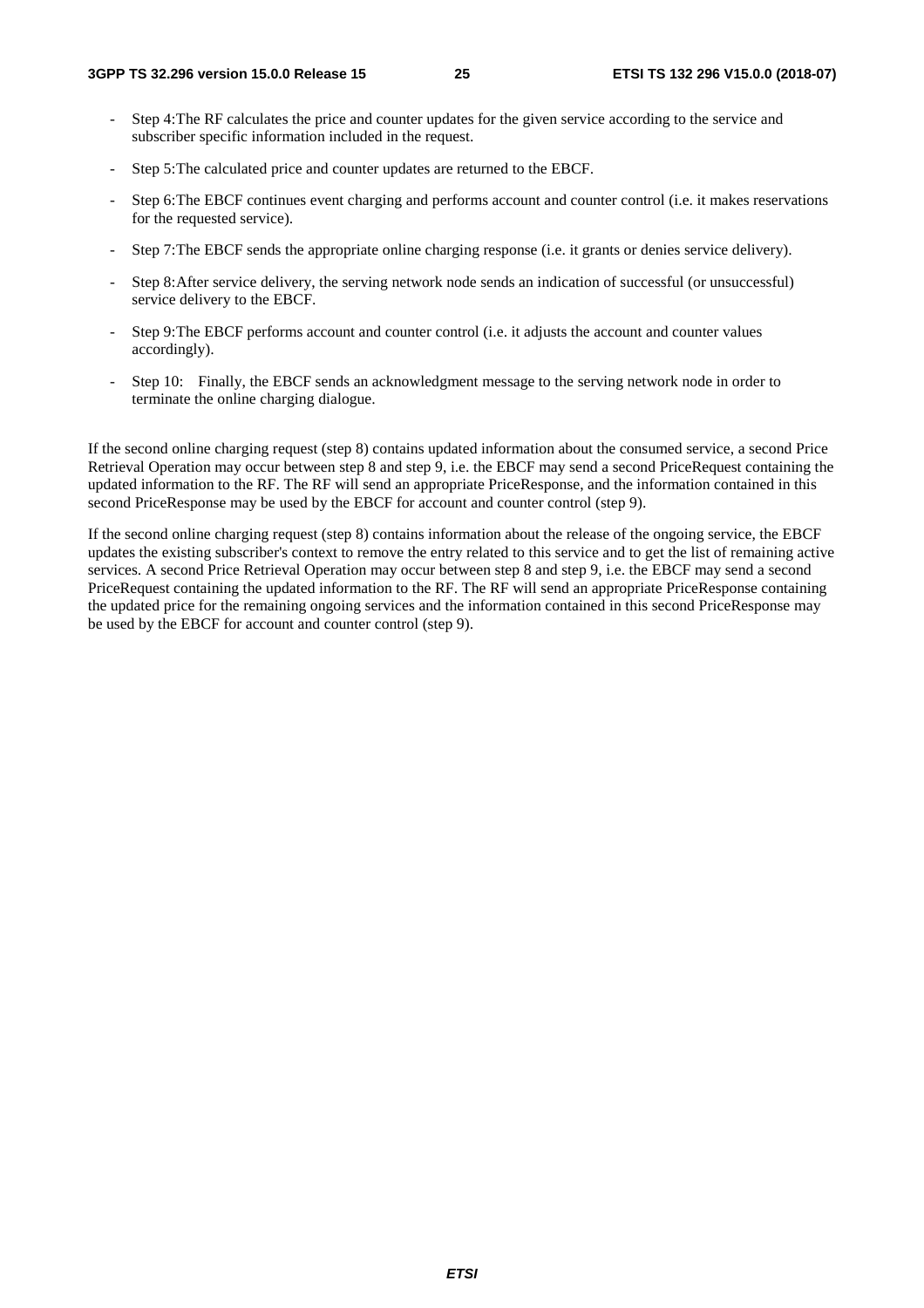### 6.2.1.2 TariffRequest method

### 6.2.1.2.0 Introduction

The TariffRequest method is used for bearer charging and IMS session charging, i.e. only the SBCF uses this method.

All scenarios in this clause describe the case where the SBCF invokes the TariffRequest method for charging or Advice of Charge. All scenarios are valid independent of the type of applicable "units" (i.e. for both, time or volume).

In the context of bearer charging or session charging, only the Event Charging with Unit Reservation (ECUR) (TS 32.299 [50]) is relevant. Therefore, only ECUR is considered in this clause.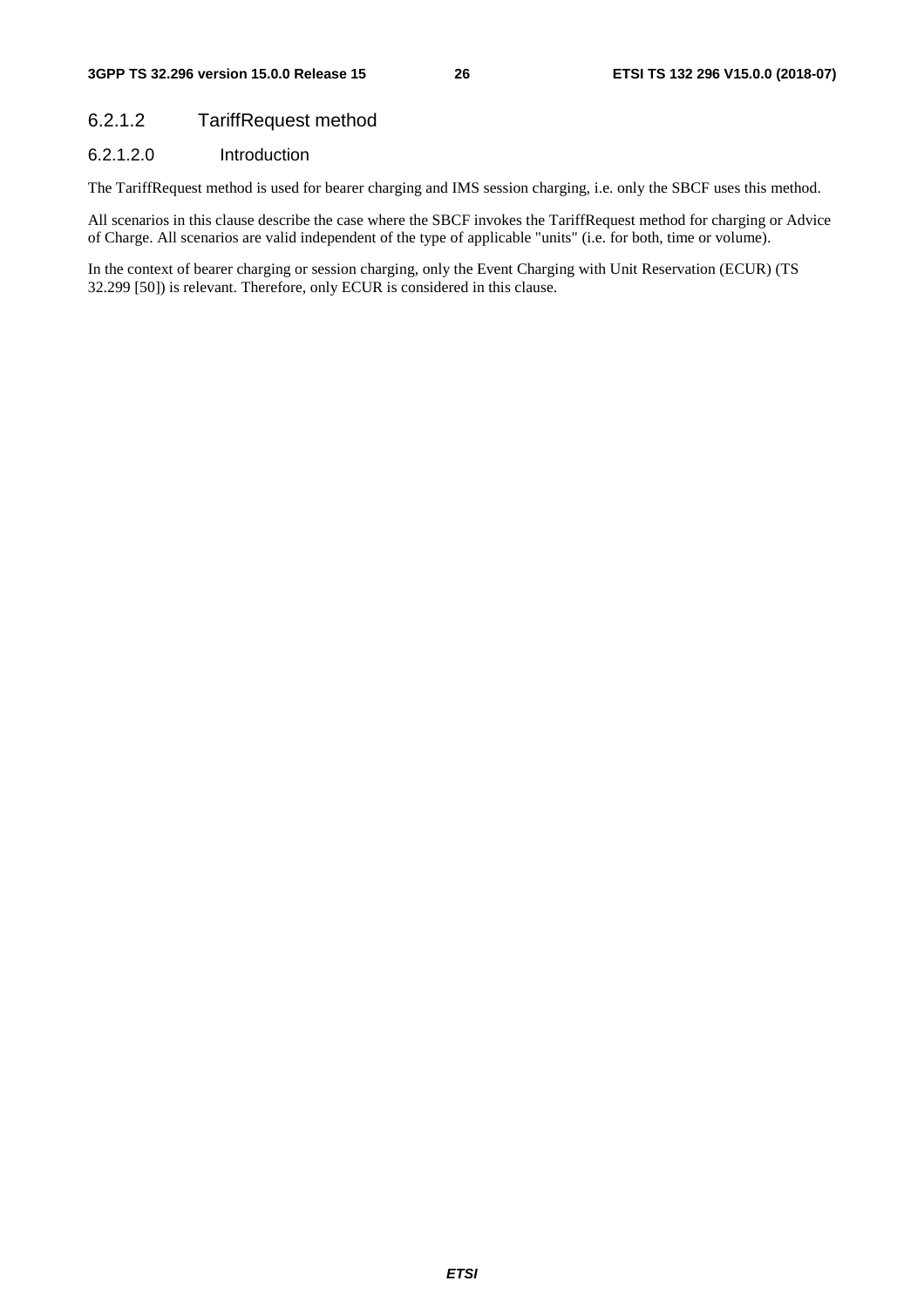### 6.2.1.2.1 Basic TariffRequest scenario

Figure 6.2.1.2.1.1 shows a basic message flow for the TariffRequest method.





Step 1: The SBCF receives an online charging request referring to an MS's bearer/session resource usage.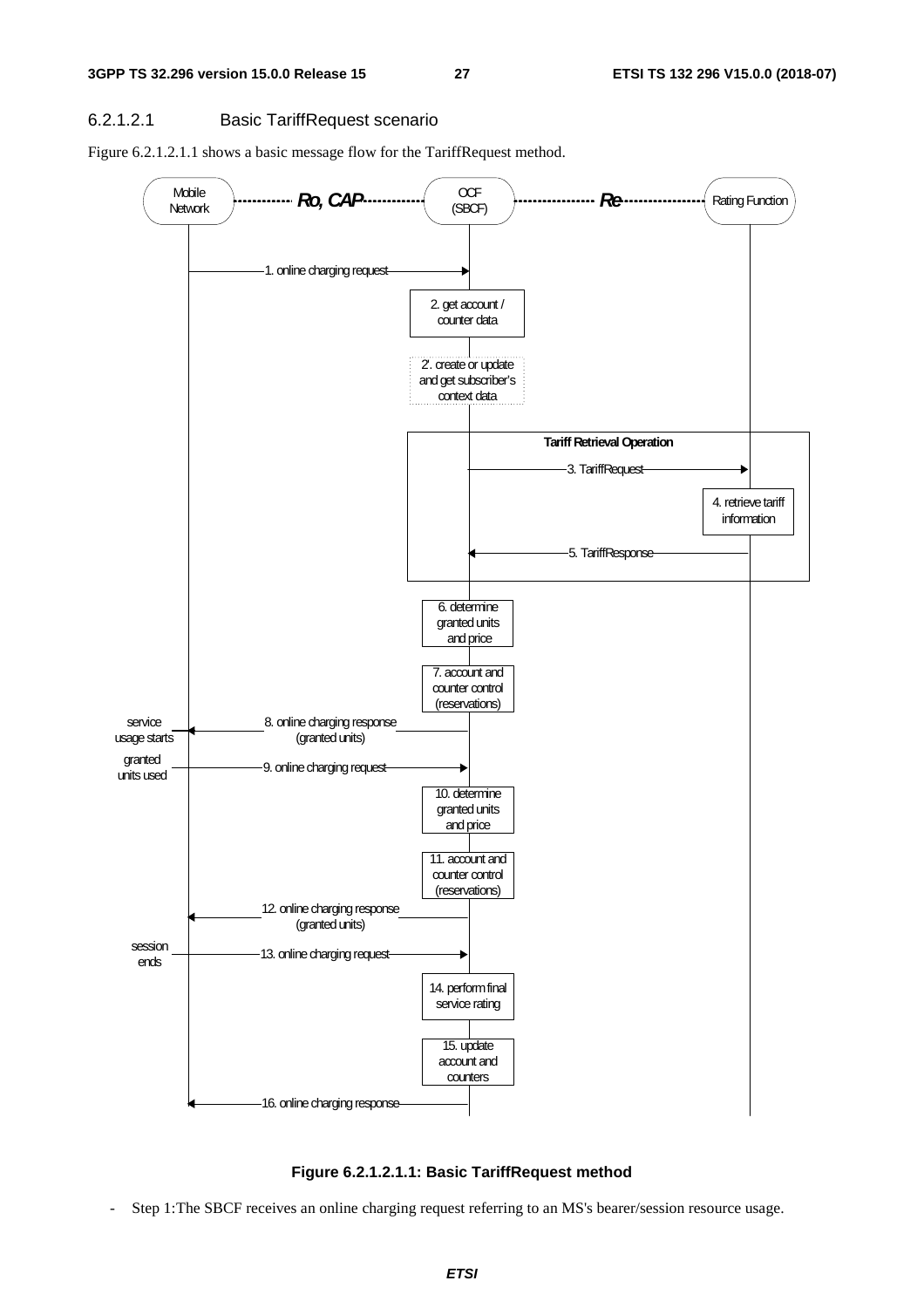- Step 2: The SBCF requests account and counter information for the subscriber from the ABMF.
- Step 2' (Optional):In case there is no existing subscriber's context, the SBCF creates a new subscriber's context information. Otherwise, the SBCF updates the existing subscriber's context and gets the list of active services for the given subscriber. This Step only applies when correlation is enabled.
- Step 3: Upon receipt of this data, the SBCF requests tariff information applicable for this bearer/session.
- Step 4: The RF retrieves the appropriate tariff to be applied for the bearer/session.
- Step 5: The RF returns the tariff information to the SBCF.
- Step 6: Based on the received tariff information, the SBCF determines the granted units and the price.
- Step 7: The SBCF continues bearer/session charging and performs account and counters control (i.e. it makes reservations).
- Step 8: Assuming successful account control, the SBCF returns the granted units to the requesting network element. Service usage can start immediately or later.
- Step 9: When the granted units have been used, a new request is send from the serving network element to the SBCF.
- Step 10: This time the SBCF can directly determine the granted units and the price.
- Step 11: The SBCF performs account and counter control (i.e. it makes reservations).
- Step 12: Again, assuming successful account control, a positive acknowledgment (including granted units) is returned to the network entity.
- Step 13: The MS terminates bearer/session usage. The used units are sent to the SBCF.
- Step 14: The SBCF performs final rating for the consumed bearer/session resources.
- Step 15: The SBCF adjusts the account and counters accordingly.
- Step 16: Finally, the SBCF sends an acknowledgment message to the serving network node in order to terminate the online charging dialogue.

In this basic scenario only one request to the RF is needed during the whole online charging session.

The message flow in the previous figure is an example of an online charging session to illustrate the usage of the basic Tariff Request method on the Re interface. The sequence of steps 9-12 is optional or can be repeated multiple times.

If the SBCF detects that the account balance is not sufficient for a minimum number of granted units (in step 6 in the example), there is no reservation (step 7 is skipped), and the SBCF will deny the online charging request (in step 8), i.e. the service usage request is rejected by the mobile network. The same handling applies if the account reservation fails (in step 7, 11). Note that this can only occur, if the account is modified independently of the current online charging session, e.g. due to several parallel online charging sessions. This handling of insufficient account balances applies for all class "A" TariffRequest scenarios, i.e. also for the following clauses.

This basic scenario assumes, that the tariff information is valid for the whole online charging session (i.e. the tariff is not affected by the amount of resources used, the time of day, etc.).

In addition to the tariff information, the TariffResponse may also include "Basic Price", that is deducted directly from the subscriber's account balance. This may be used e.g. to realize a basic fee, that is applicable once per day/week/month, if a certain service is used. Note that the Basic Price may be service specific. The SBCF has to include the timestamp of the last charging of the Basic Price in the TariffRequest, if the Basic Price is applicable. This handling applies for all class "A" TariffRequest scenarios, i.e. also for the following clauses.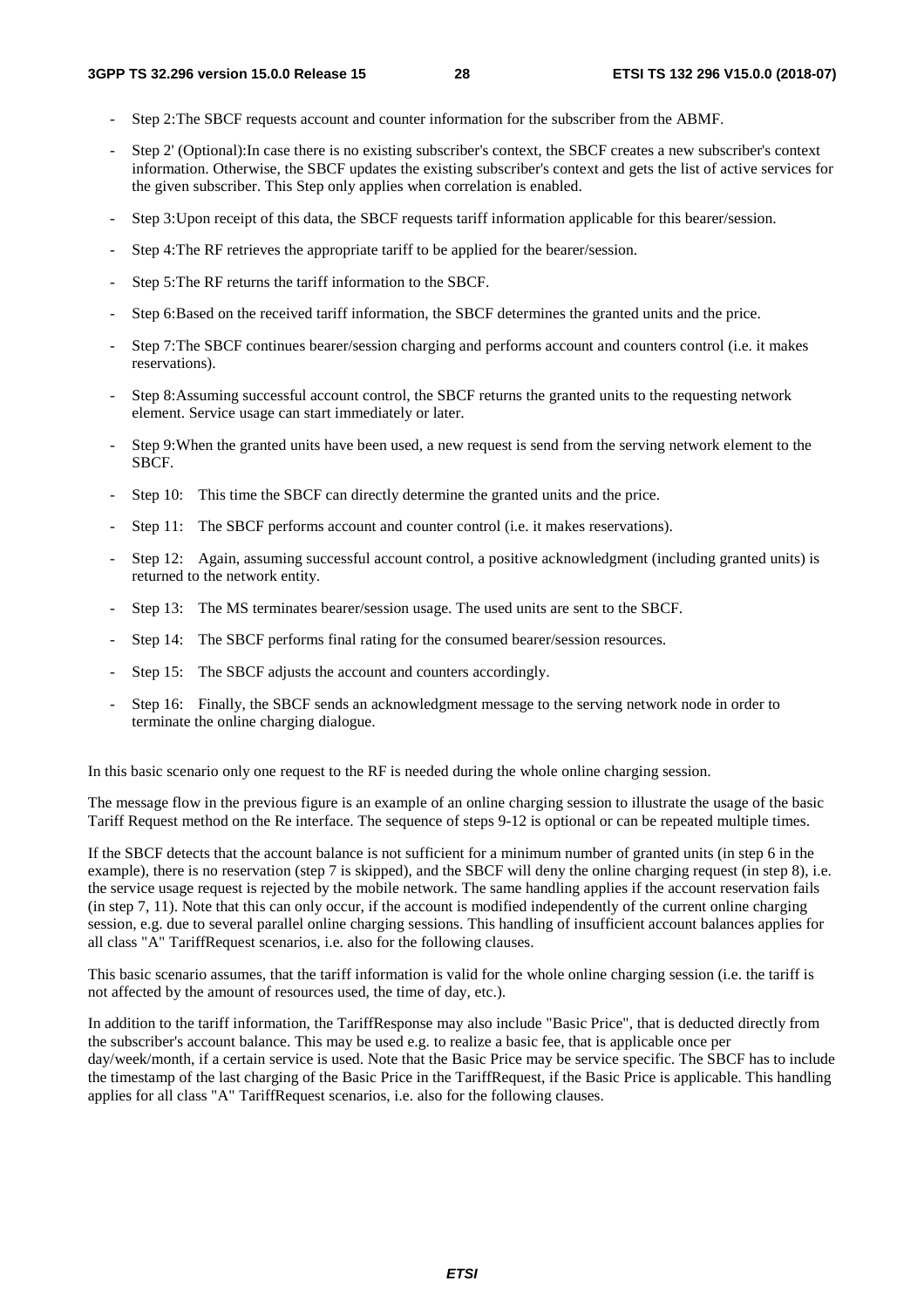#### 6.2.1.2.2 TariffRequest scenario with multiple Tariff switches and expiry time

Figure 6.2.1.2.2.1shows a message flow for the TariffRequest method with multiple tariff switches, i.e. the tariff will change at specified times, multiple times during the online charging session.

To allow for correct charging of this kind of scenarios, the RF needs to make sure that all tariff information contained in a TariffResponse message expires between the next two tariff switches, i.e. between the tariff switch time that is defined within this TariffResponse message and the next subsequent tariff switch time.

For this purpose, a parameter ExpiryTime is used. The ExpiryTime defines, how long the tariff information contained in the TariffResponse message is valid after the timestamp of the TariffRequest that triggered this response. For the handling of multiple tariff switches, it is recommended to set the ExpiryTime to the difference between the next two tariff switch times.

It should be noted that the ExpiryTime may also be used when *no* tariff switch is foreseen, to ensure a subsequent tariff retrieval operation after a specified time period has passed.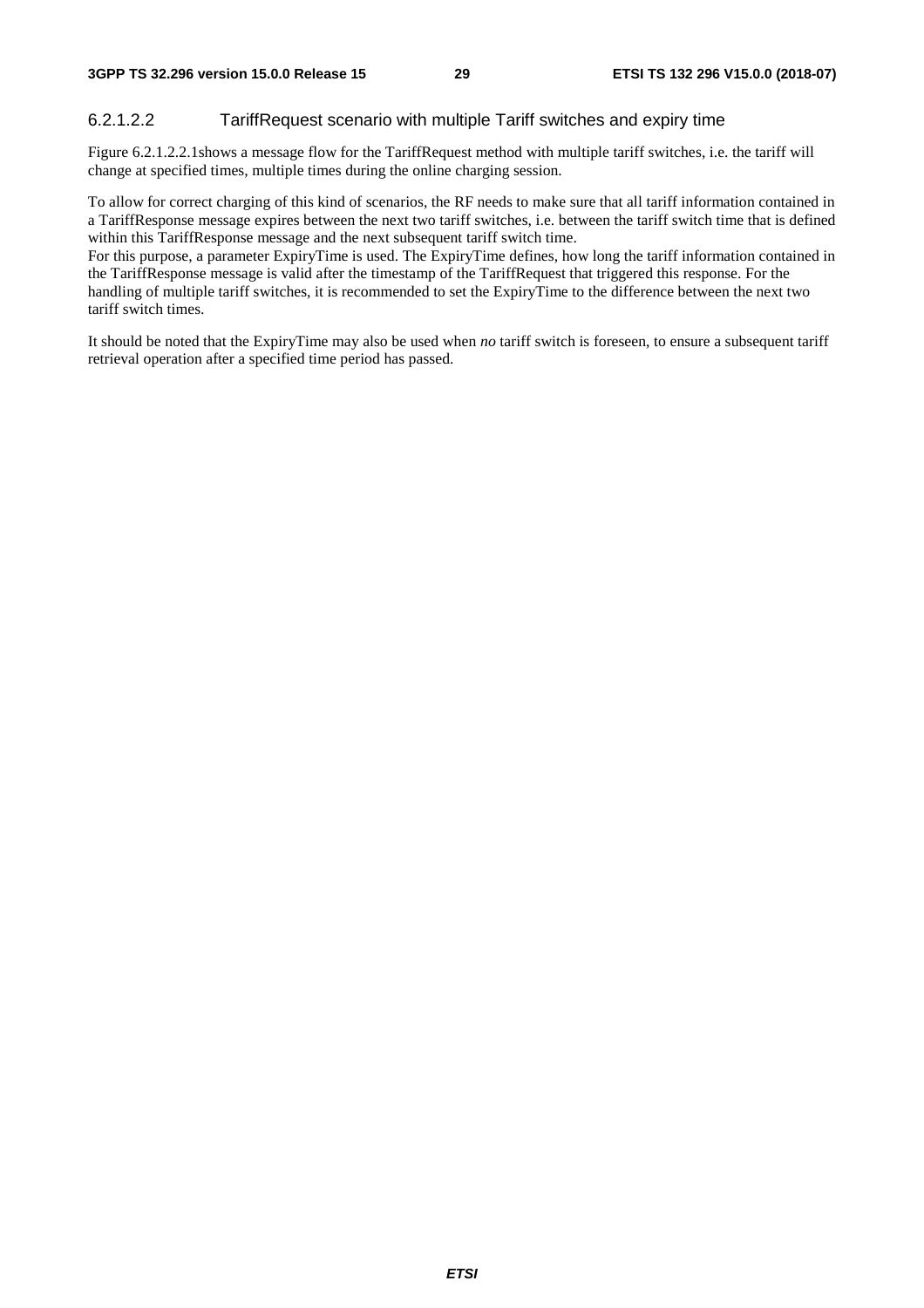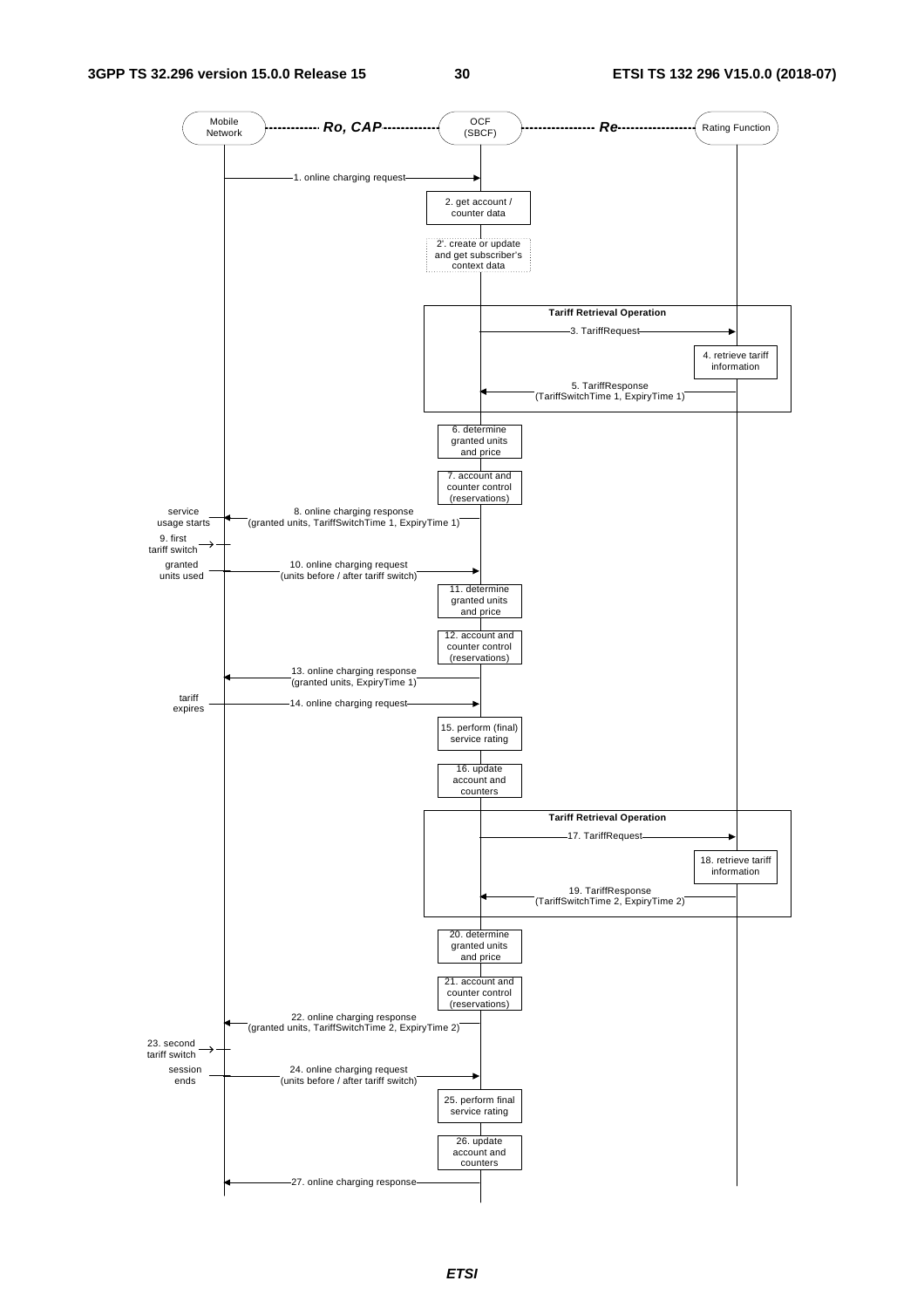#### **Figure 6.2.1.2.2.1: Tariff Request method with multiple Tariff switches**

- Step 1: The SBCF receives an online charging request referring to an MS's bearer usage/session resource usage.
- Step 2: The SBCF requests account and counter information for the subscriber from the ABMF.
- Step 2' (Optional):In case there is no existing subscriber's context, the SBCF creates a new subscriber's context information. Otherwise, the SBCF updates the existing subscriber's context and gets the list of active services for the given subscriber. This Step only applies when correlation is enabled.
- Step 3: Upon receipt of this data, the SBCF requests tariff information applicable for this bearer/session.
- Step 4: The RF retrieves the appropriate tariff to be applied for the bearer/session.
- Step 5: The RF returns the tariff information to the SBCF, including indication of an upcoming tariff switch and the appropriate expiry time.
- Step 6: Based on the received tariff information, the SBCF determines the granted units and the price.
- Step 7: The SBCF continues bearer/session charging and performs account and counter control (i.e. it makes reservations).
- Step 8: It returns the granted units, an indication of the upcoming tariff switch, and the expiry time to the requesting network element. Service usage can start immediately or later. If supported by the online charging response message, the SBCF may return two quota of granted units, one valid before the tariff switch, the other valid after the tariff switch.
- Step 9: The (first) tariff switch occurs in the network.
- Step 10: When the granted units have been used, a new request is send from the serving network element to the SBCF. The units used before and after the tariff switch are sent to the SBCF as separate values in this request.
- Step 11: Since the tariff information from the last TariffResponse (step 5) has not expired, the SBCF can directly determine the next granted units and the price.
- Step 12: The SBCF continues bearer/session charging and performs account and counter control (i.e. it makes reservations).
- Step 13: Again, assuming successful account control, a positive acknowledgment (including granted units and an indication of the expiry time) is returned to the requesting network element.
- Step 14: When the tariff expires (i.e. the expiry time is reached), a new request is send from the serving network element to the SBCF immediately. This request includes the number of units consumed so far.
- Step 15: The SBCF performs (final) rating for the bearer/session resources consumed so far.
- Step 16: The SBCF adjusts the account and counters accordingly.
- Step 17: The SBCF again requests tariff information applicable for the bearer/session.
- Step 18: The RF retrieves the appropriate tariff to be applied for the bearer/session.
- Step 19: The RF returns the tariff information to the SBCF, including indication of the next upcoming tariff switch and the appropriate expiry time.
- Step 20: Based on the received tariff information, the SBCF determines the granted units and the price.
- Step 21: The SBCF continues bearer/session charging and performs account and counter control (i.e. it makes reservations).
- Step 22: It returns the granted units, an indication of the next upcoming tariff switch, and the expiry time to the requesting network element.
- Step 23: The (second) tariff switch occurs in the network.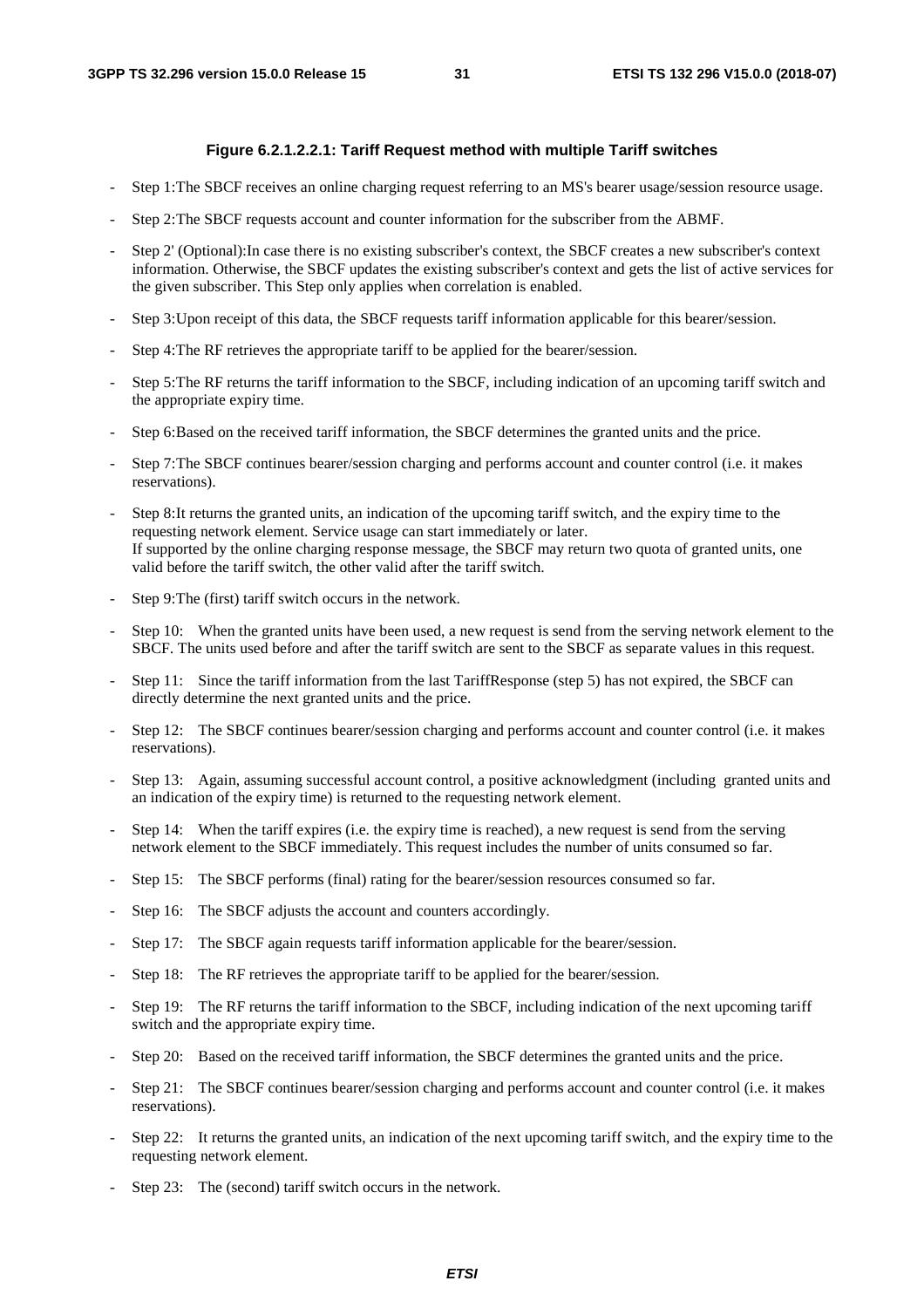- Step 24: The MS terminates bearer/session usage. The units used before and after the (second) tariff switch are sent to the SBCF as separate values.
- Step 25: The SBCF performs final rating for the consumed bearer/session resources.
- Step 26: The SBCF adjusts the account and counters accordingly.
- Step 27: Finally, the SBCF sends an acknowledgment message to the serving network node in order to terminate the online charging dialogue.

In this scenario one request to the RF is needed for every tariff switch. No messages are sent at the time when a tariff switch occurs. The SBCF is informed about the units used before and after the tariff switch in the *first* online charging request, that is sent after the tariff switch has occurred (steps 10 and 24 in the example scenario). The handling when the tariff expires due to the parameter ExpiryTime is similar to the closing of one online charging session and the immediate starting of a new online charging session.

The message flow in the previous figure is an example of an online charging session to illustrate the usage of the Tariff Request method on the Re interface if handling of multiple tariff switches is required. Variations of this message flow will occur, depending on the exact times when the tariff switches occur, on the number of tariff switches during the online charging session, etc. Of course, it is also possible that the granted units are used in the network or that the session ends without the occurrence of a tariff switch.

If only *one* tariff switch is foreseen, the ExpiryTime parameter is not needed. In this case, the message flow is identical to the basic scenario as described in clause 6.2.1.2.1. A single tariff switch does not lead to any additional messages, nor does it require any additional handling in the SBCF.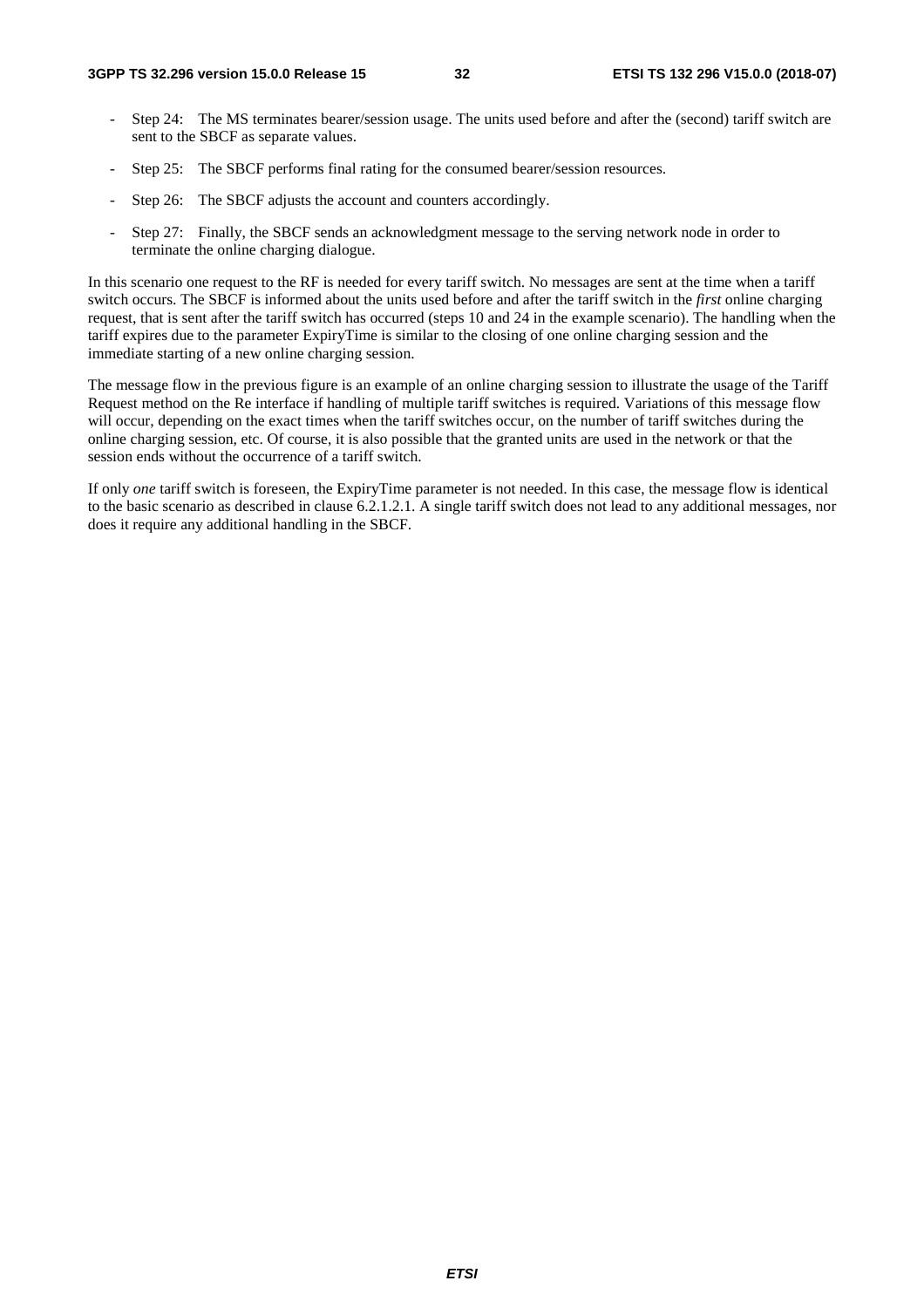#### 6.2.1.2.3 TariffRequest scenario with limited validity

Figure 6.2.1.2.3.1 shows a message flow for the TariffRequest method with limited validity, i.e. the tariff is only valid for a limited number of used service units (e.g. seconds, kBytes) or until a counter threshold is reached. This scenario applies e.g. for regressive tariffs or for the usage of free / discounted service units.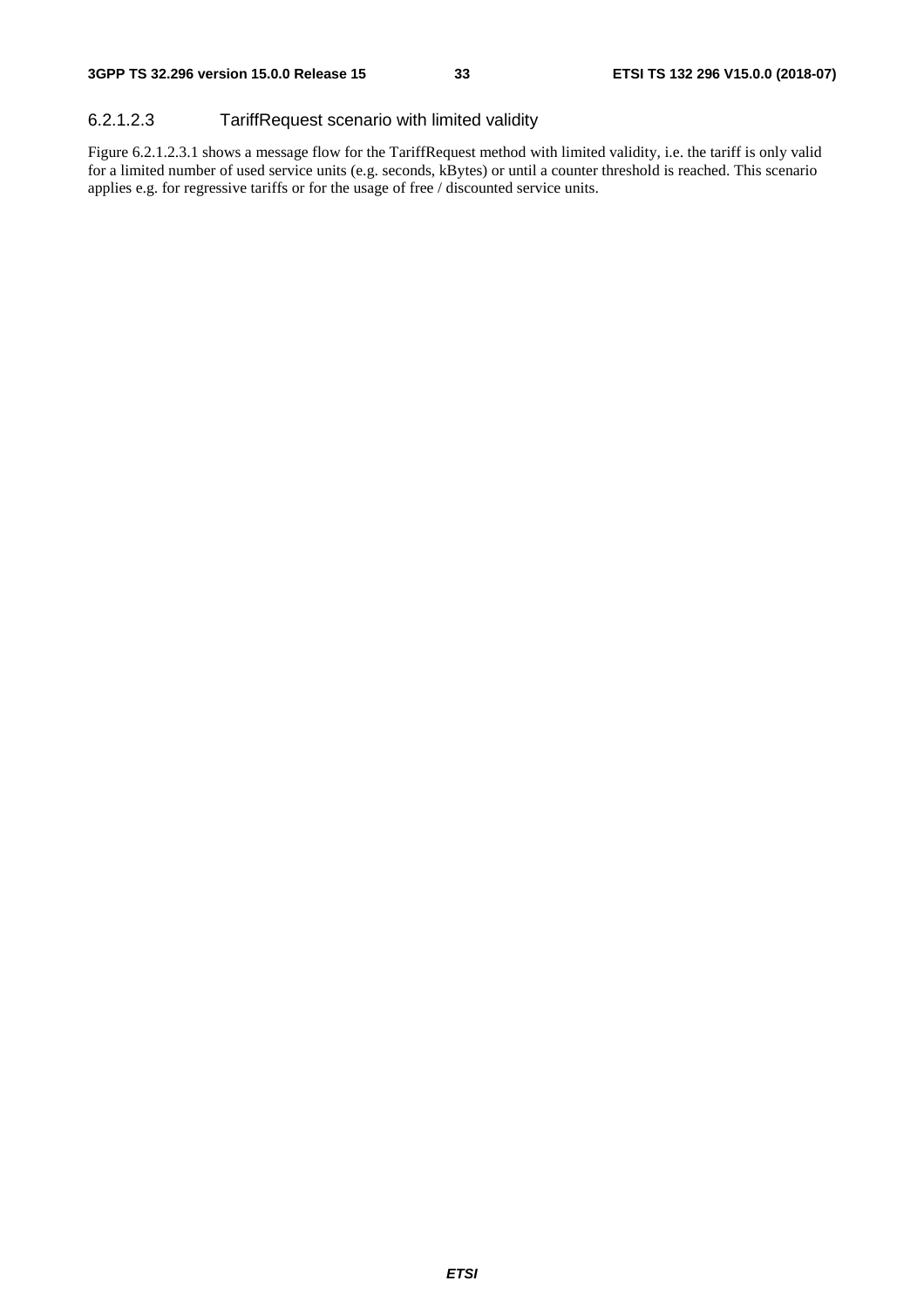

**Figure 6.2.1.2.3.1: TariffRequest method with valid units** 

Step 1: The SBCF receives an online charging request referring to an MS's bearer usage/session resource usage.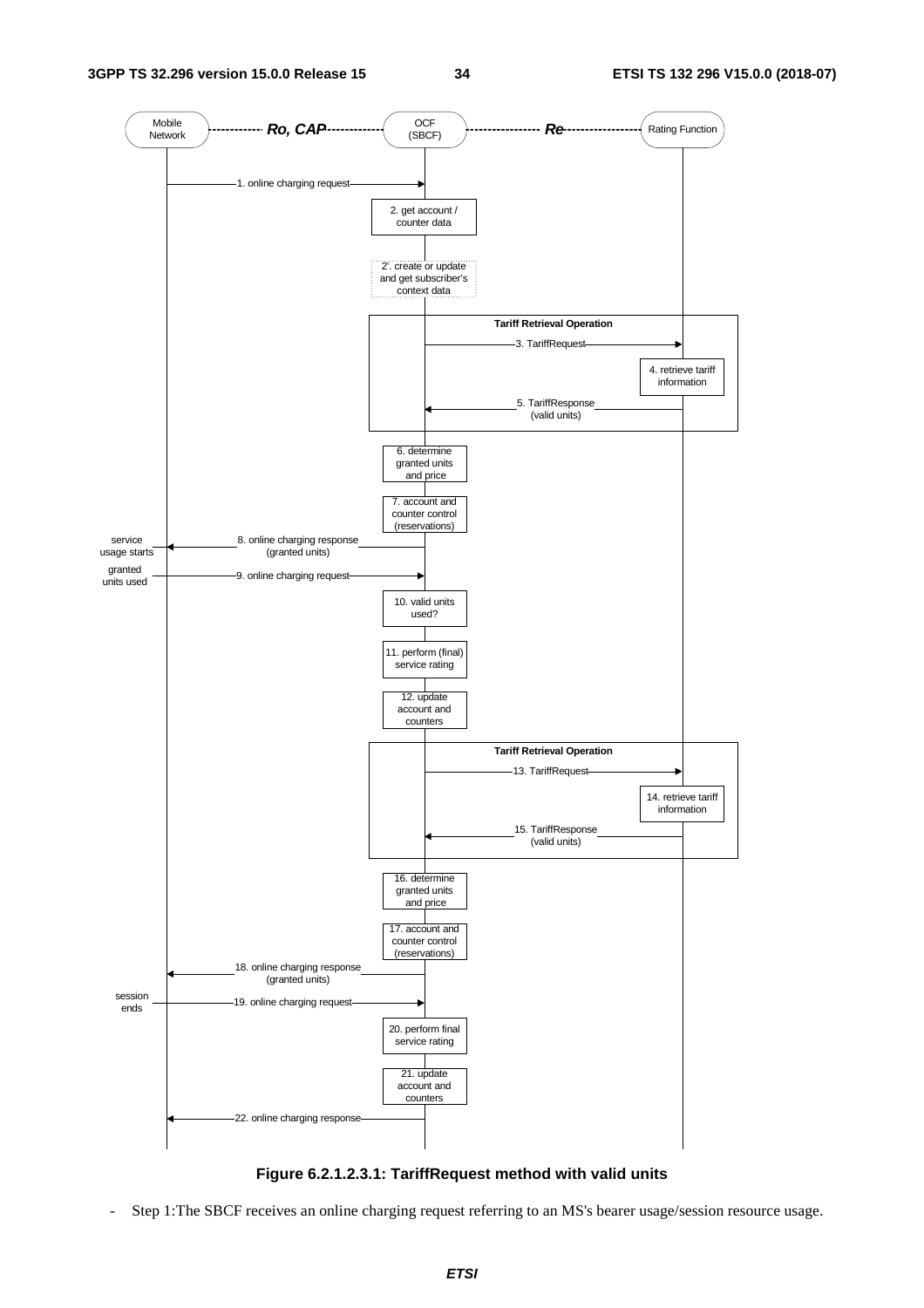- Step 2: The SBCF requests account and counter information for the subscriber from the ABMF.
- Step 2' (Optional):In case there is no existing subscriber's context, the SBCF creates a new subscriber's context information. Otherwise, the SBCF updates the existing subscriber's context and gets the list of active services for the given subscriber. This Step only applies when correlation is enabled.
- Step 3: Upon receipt of this data, the SBCF requests tariff information applicable for this bearer/session.
- Step 4: The RF retrieves the appropriate tariff to be applied for the bearer/session.
- Step 5: The RF returns the tariff information to the SBCF, including indication of the number of units for which this tariff is valid.
- Step 6: Based on the received tariff information, the SBCF determines the granted units and the price.
- Step 7: The SBCF continues bearer/session charging and performs account and counter control (i.e. it makes reservations).
- Step 8: It returns the granted units to the requesting network element. Service usage can start immediately or later. Note that the number of granted units is in general different from the number of "valid units" received from the RF (i.e. the number of granted units can be smaller than the number of valid units).
- Step 9: When the granted units have been used, a new request is send from the serving network element to the SBCF.
- Step 10: The SBCF checks, whether all valid units have been used. If there are valid units left, the scenario continues with step 6 again.
- Step 11: If all valid units have been used, the SBCF performs (final) rating for the bearer/session resources consumed so far.
- Step 12: The SBCF adjusts the account and counters accordingly.
- Step 13: The SBCF again requests tariff information applicable for the bearer/session.
- Step 14: The RF retrieves the appropriate tariff to be applied for the bearer/session.
- Step 15: The RF returns the tariff information to the SBCF, including indication of the number of units for which this tariff is valid.
- Step 16: Based on the received tariff information, the SBCF determines the granted units and the price.
- Step 17: The SBCF continues bearer/session charging and performs account and counter control (i.e. it makes reservations).
- Step 18: It returns the granted units to the requesting network element.
- Step 19: The MS terminates bearer/session usage. The used units are sent to the SBCF.
- Step 20: The SBCF performs final rating for the consumed bearer/session resources.
- Step 21: The SBCF adjusts the account and counters accordingly.
- Step 22: Finally, the SBCF sends an acknowledgment message to the serving network node in order to terminate the online charging dialogue.

In this scenario two requests to the RF are needed during the online charging session. In general, one additional request is needed, whenever a tariff expires (i.e. whenever the number of valid units has been consumed or whenever a counter threshold is reached). The handling when the number of valid units has been consumed is similar to the closing of one online charging session and the immediate starting of a new online charging session.

The message flow in the previous figure is an example of an online charging session to illustrate the usage of the Tariff Request method on the Re interface, if the tariff is valid only for a limited number of service units. The sequence of steps 6-10 can be repeated multiple times (as already indicated in step 6), and also the sequence of steps 6-15 can be repeated multiple times (i.e. including the complete consumption of valid units and a new request towards the RF).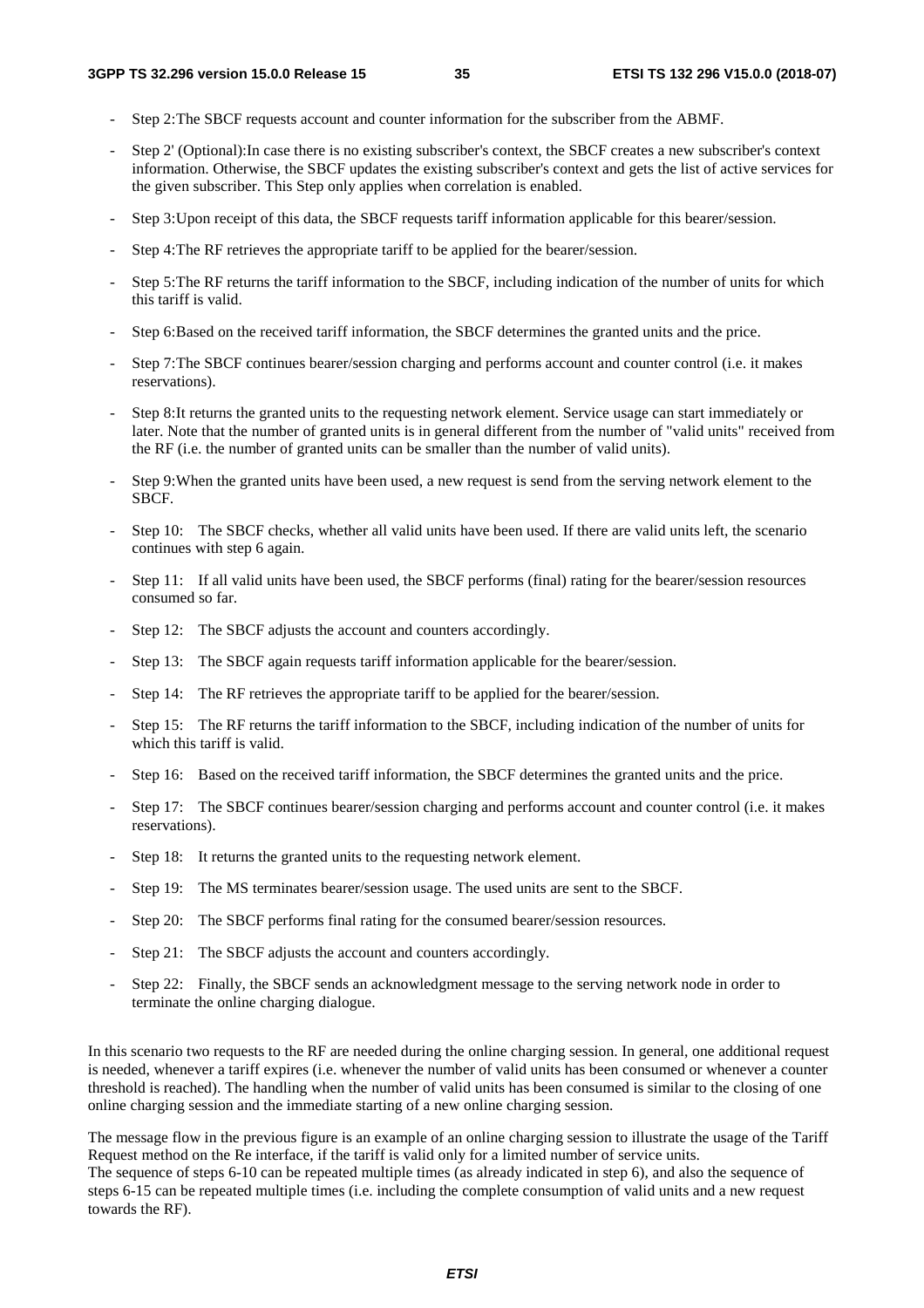An optional optimization of the message flow with respect to service availability is as follows: If the charging function is informed about the tariff that is valid *after* all valid units have been used, the SBCF can send an online charging response and grant the usage of a limited amount of units based on the new tariff *immediately* after all valid units have been used (i.e. after step 10); in parallel, the SBCF requests new tariff information from the RF as described above (steps 11 - 15); when the granted units have been used, the mobile network will send an online charging request to the SBCF, and processing continues in step 16 as described above.

A TariffRequest scenario with limited validity, where the tariff is only valid for a limited number of used service units, may also be combined with a tariff switch scenario (see clause 6.2.1.2.2). Operators should take care, that proper interworking is ensured. In general it is recommended, that the first condition that leads to tariff expiry (i.e. expiry time or consumption of all valid units) shall lead to an account and counters update and trigger a new TariffRequest towards the RatingFunction if interworking between these scenarios needs to be ensured.

#### 6.2.1.2.4 TariffRequest scenario with unsolicited changes of session parameters

Figure 6.2.1.2.4.1 shows a message flow for the TariffRequest method in a scenario, where the tariff depends on the Quality of Service (QoS). In this case, a new tariff applies whenever the QualityOfService in the network changes. The QoS change is an example of an unsolicited change of charging relevant session parameters in the network.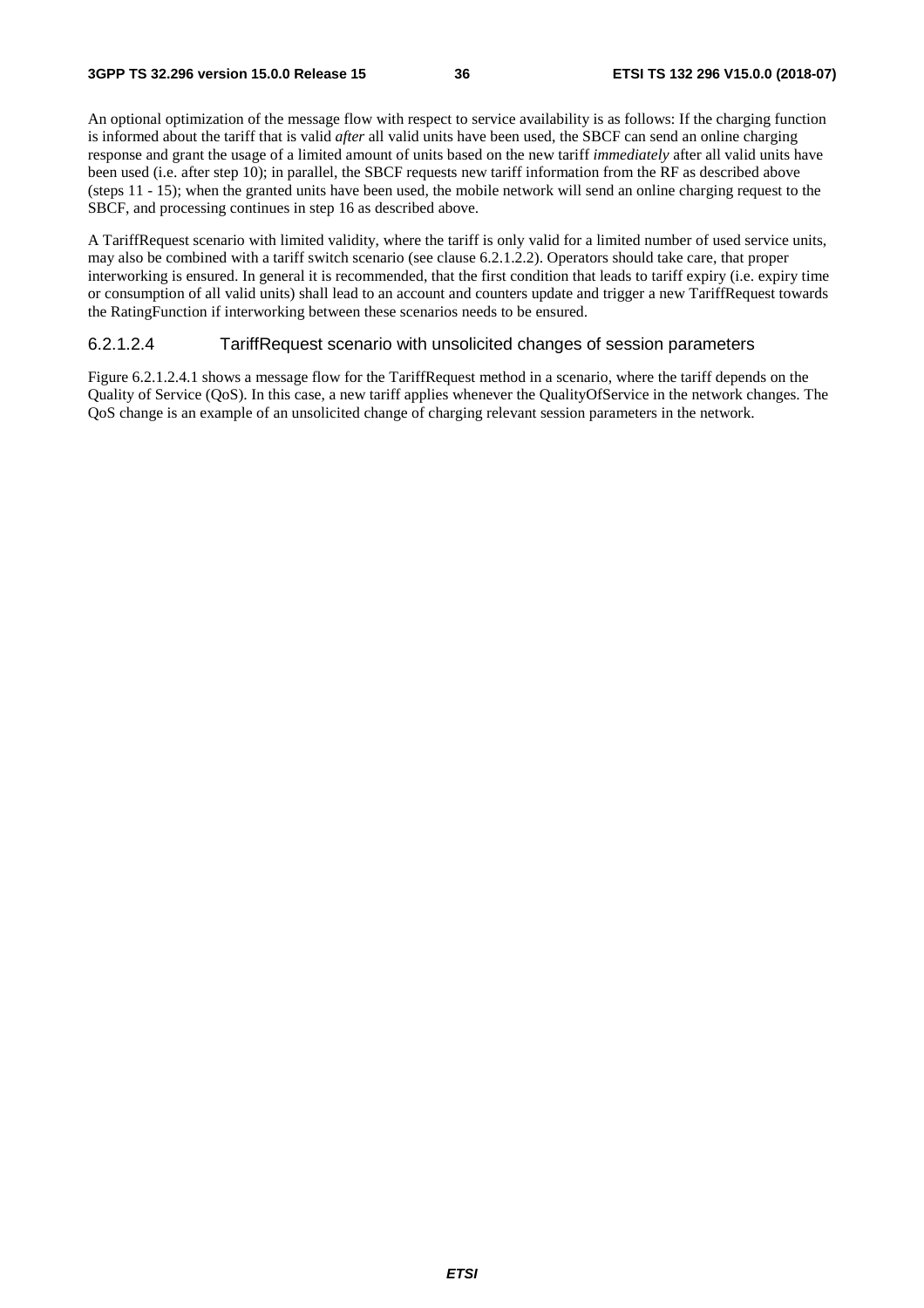

#### **Figure 6.2.1.2.4.1: Tariff request method with charging based on QoS**

- Step 1: The SBCF receives an online charging request referring to an MS's bearer usage/session resource usage.
- Step 2: The SBCF requests account and counter information for the subscriber from the ABMF.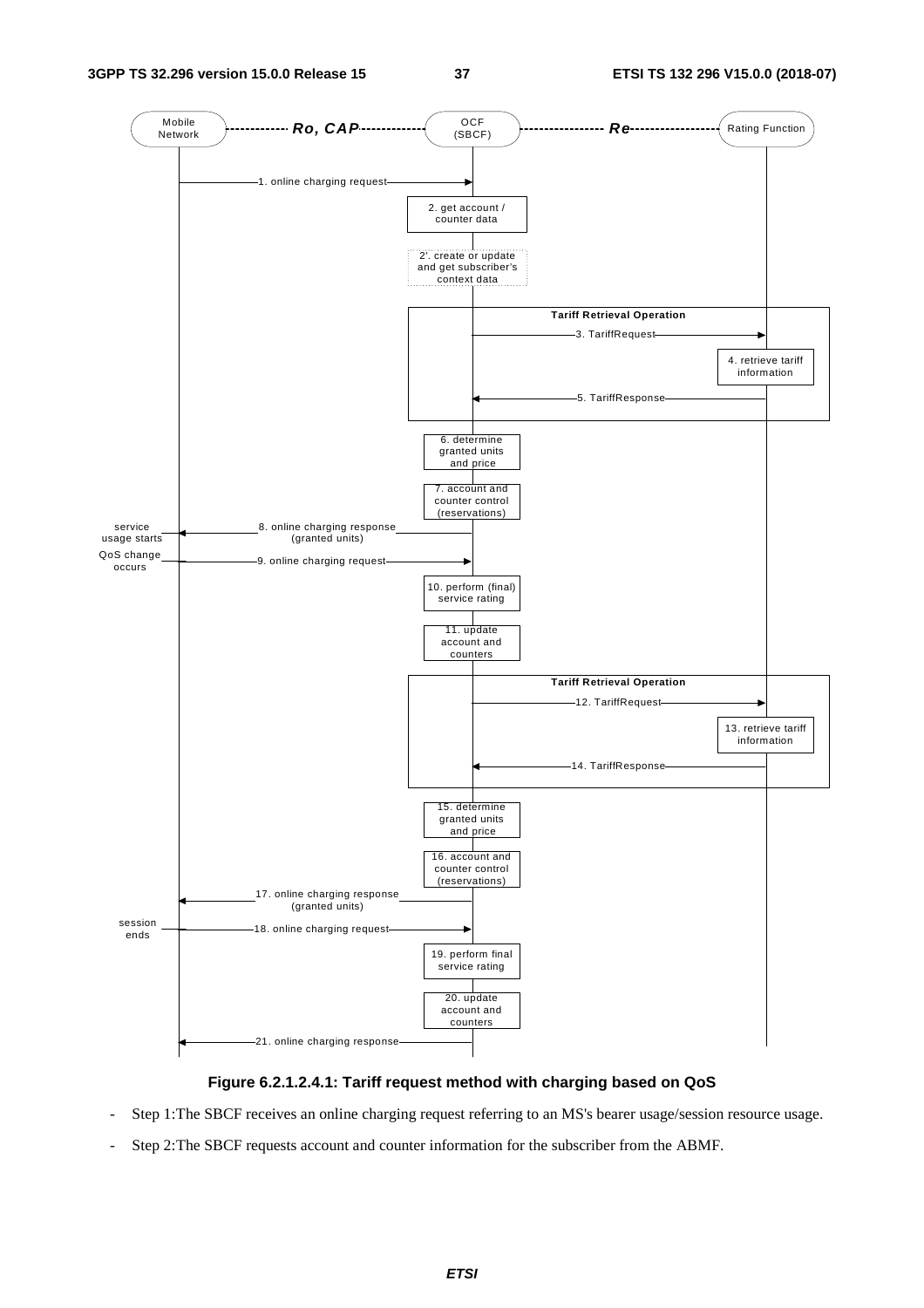- Step 2' (Optional):In case there is no existing subscriber's context, the SBCF creates a new subscriber's context information. Otherwise, the SBCF updates the existing subscriber's context and gets the list of active services for the given subscriber. This Step only applies when correlation is enabled.
- Step 3: Upon receipt of this data, the SBCF requests tariff information applicable for this bearer/session.
- Step 4: The RF retrieves the appropriate tariff to be applied for the bearer/session.
- Step 5: The RF returns the tariff information to the SBCF.
- Step 6: Based on the received tariff information, the SBCF determines the granted units and the price.
- Step 7: The SBCF continues bearer/session charging and performs account and counter control (i.e. it makes reservations).
- Step 8: It returns the granted units to the requesting network element. Service usage can start immediately or later.
- Step 9: When a QoS change occurs in the network, a new request is send from the serving network element to the SBCF immediately. This request includes the number of units consumed so far.
- Step 10: The SBCF performs (final) rating for the bearer/session resources consumed so far.
- Step 11: The SBCF adjusts the account and counters accordingly.
- Step 12: The SBCF again requests tariff information applicable for the bearer/session. Note that the new (changed) QoS is included in this request.
- Step 13: The RF retrieves the appropriate tariff to be applied for the bearer/session.
- Step 14: The RF returns the tariff information to the SBCF.
- Step 15: Based on the received tariff information, the SBCF determines the granted units and the price.
- Step 16: The SBCF continues bearer/session charging and performs account and counter control (i.e. it makes reservations).
- Step 17: It returns the granted units to the requesting network element.
- Step 18: The MS terminates bearer/session usage. The used units are sent to the SBCF.
- Step 19: The SBCF performs final rating for the consumed bearer/session resources.
- Step 20: The SBCF adjusts the account and counters accordingly.
- Step 21: Finally, the SBCF sends an acknowledgment message to the serving network node in order to terminate the online charging dialogue.

In this scenario two requests to the RF are needed during the online charging session. In general, one additional request is needed, whenever the QualityOfService changes in the network. A change in the QualityOfService is handled similar to the closing of one online charging session and the immediate starting of a new online charging session.

The message flow in the previous figure is an example of an online charging session to illustrate the usage of the Tariff Request method on the Re interface, if the tariff expires due to an unsolicited change of charging relevant session parameters in the mobile network. Besides a QualityOfService change, other events in the network that could cause a tariff expiry include e.g. a location change, an SGSN change, etc. Also, e.g. the sequence of steps 6-9 can be repeated multiple times (if no OoS change occurs and the granted units have been used in step 9), and also the sequence of steps 6-14 can be repeated multiple times (if multiple QoS changes occur).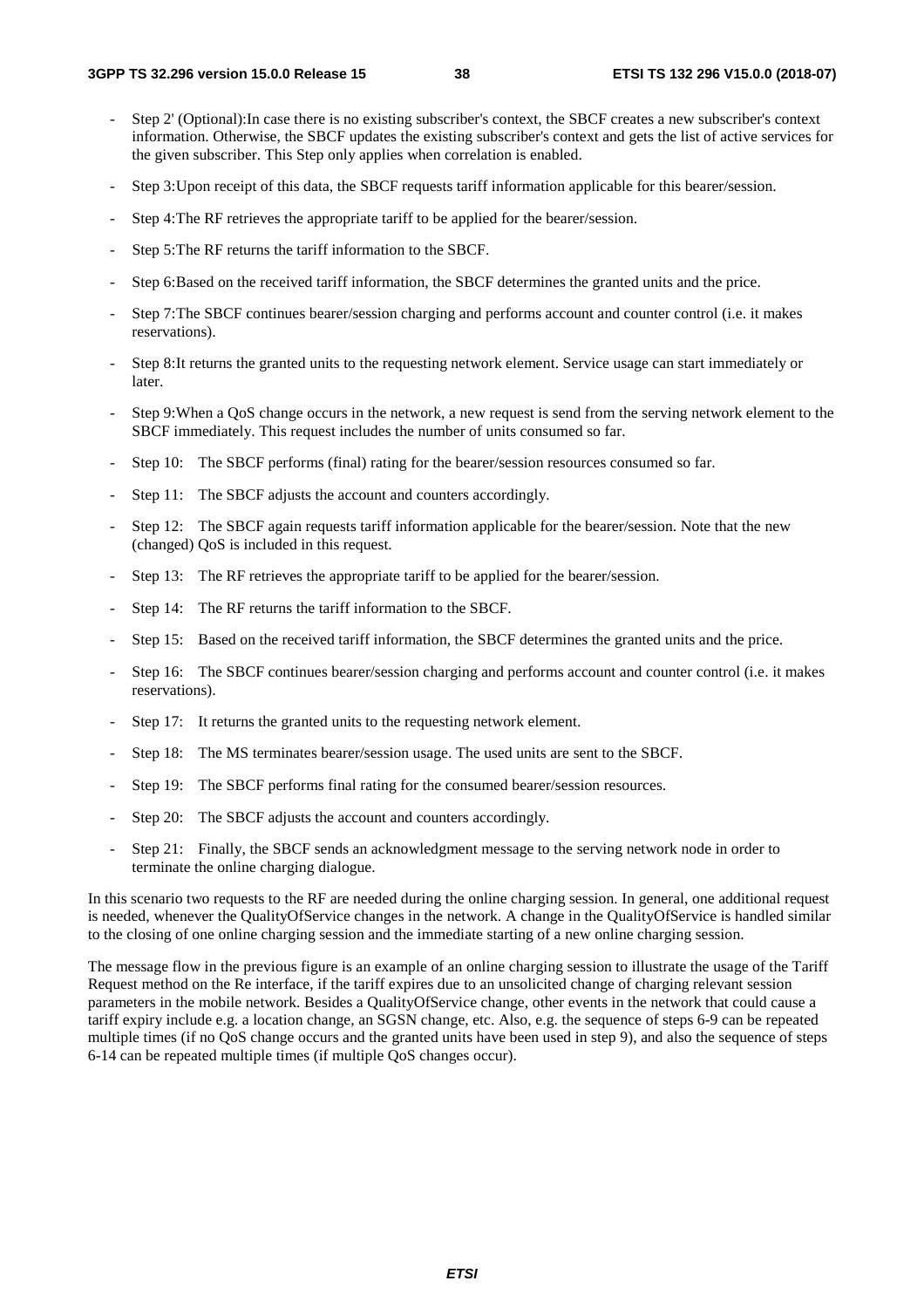# 6.2.2 Class "B" RF message flows

# 6.2.2.1 PriceRequest method

# 6.2.2.1.0 General

The PriceRequest method is used only for event based charging, i.e. only the EBCF uses this method.

According to TS 32.299 [50], two different scenarios need to be distinguished, the IEC and the ECUR.

# 6.2.2.1.1 PriceRequest scenario with IEC

Figure 6.2.2.1.1.1 describes the case where the EBCF invokes the PriceRequest method in an IEC scenario.





- Step 1: The EBCF receives an online charging request for a certain event/service.
- Step 1' (Optional):In case there is no existing subscriber's context, the EBCF creates a new subscriber's context information. Otherwise, the EBCF updates the existing subscriber's context and get the list of active services for the given subscriber. This Step only applies when correlation is enabled.
- Step 2: The EBCF sends a PriceRequest with a reserve instruction to the RF to determine the price of the desired service. Please note that this scenario assumes that the EBCF has not received any service cost information in the online charging request.
- Step 3: The RF calculates the price and reserves the counters related to the given service according to the service and subscriber specific information included in the request.
- Step 4: The calculated price is returned to the EBCF.
- Step 5: The EBCF continues event charging and performs account control (i.e. it checks and adjusts the account balance).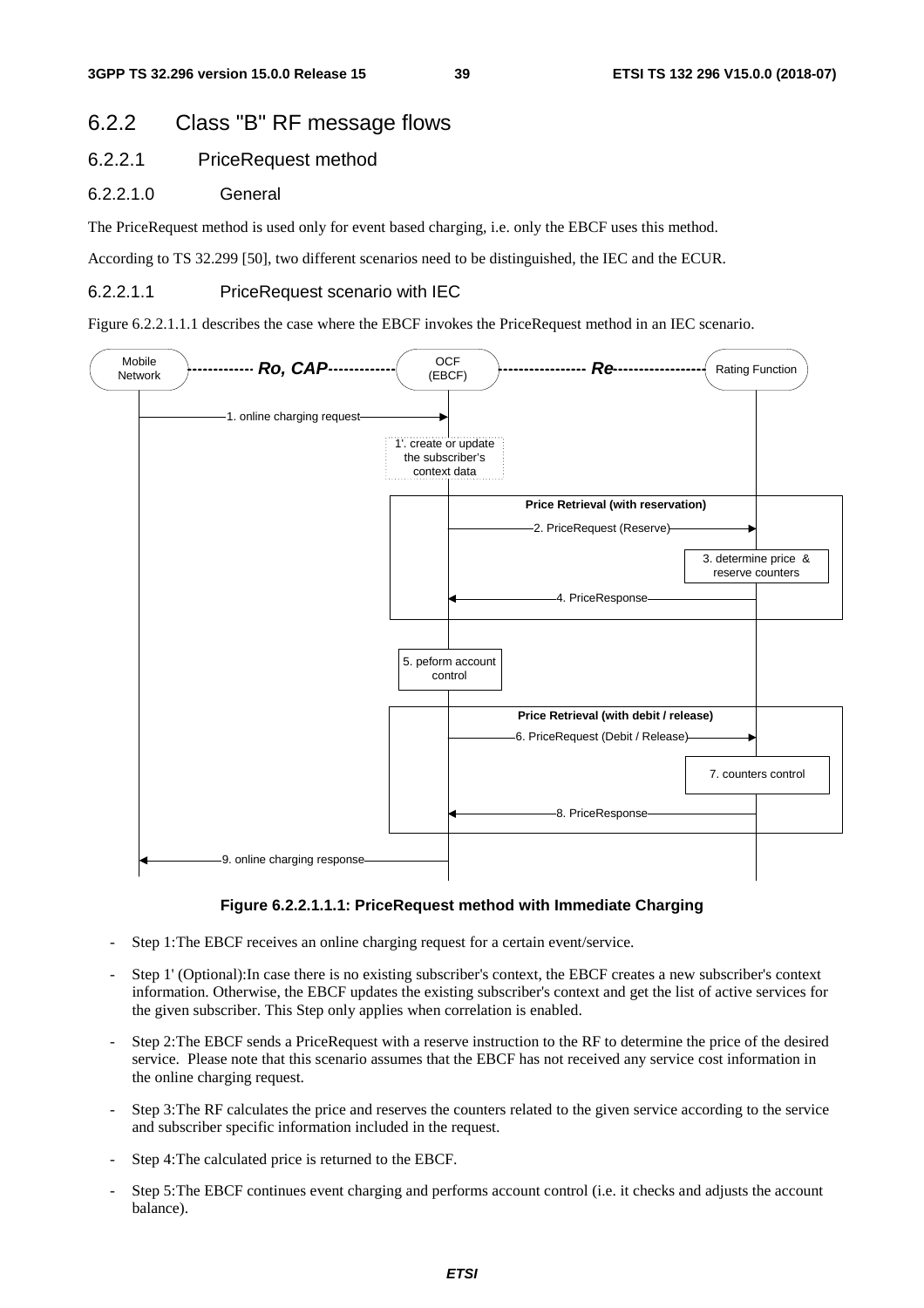- Step 6: Assuming a successful account control, the EBCF sends a PriceRequest with a debit instruction to the RF. Otherwise, the EBCF sends a PriceRequest with a release instruction.
- Step 7: The RF updates or releases counters as appropriate.
- Step 8: The RF acknowledges the operation to the EBCF.
- Step 9: The EBCF sends the appropriate online charging response (i.e. service granted or denied, based on the account control result and Price Retrieval with debit/release).

Note that from the network perspective there is immediate charging as described in TS 32.299 [50], i.e. there is no reservation on the account balance. Nevertheless, internal reservations in the OCS on the counters may be involved as shown here.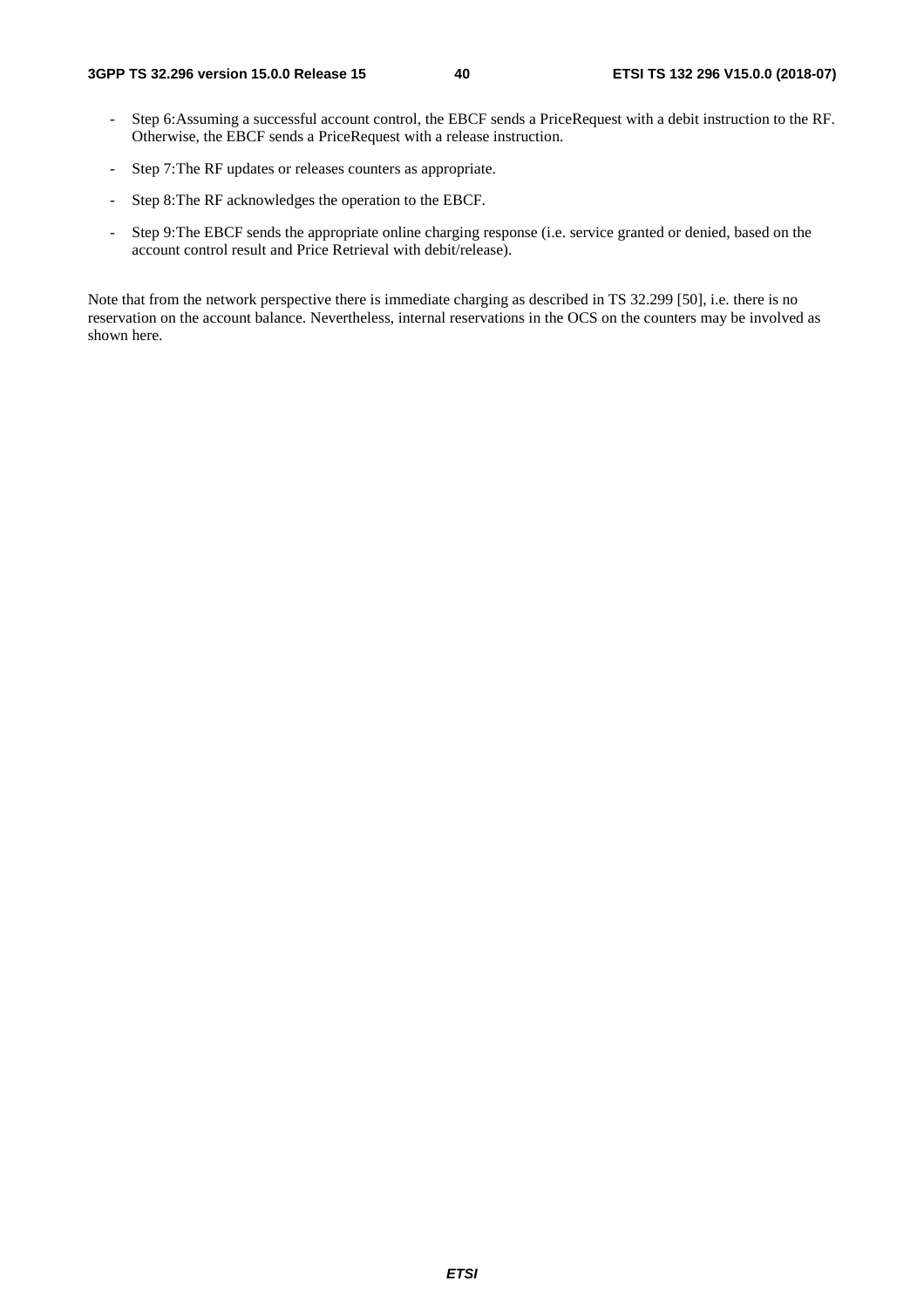## 6.2.2.1.2 PriceRequest scenario with Unit Reservation

Figure 6.2.2.1.2.1 describes the case where the EBCF invokes the PriceRequest method to make reservation but debits after service delivery. Two PriceRequests are always issued (Reserve & Debit).

The service parameters may be changed in the second request.



#### **Figure 6.2.2.1.2.1: PriceRequest method with Unit Reservation**

- Step 1: The EBCF receives an online charging request for a certain event/service.
- Step 1' (Optional):In case there is no existing subscriber's context, the EBCF creates a new subscriber's context information. Otherwise, the EBCF updates the existing subscriber's context and get the list of active services for the given subscriber. This Step only applies when correlation is enabled.
- Step 2: The EBCF sends a PriceRequest with a reserve instruction to the RF in order to determine the price of the desired service. Please note that this scenario assumes that the EBCF has not received any service cost information in the online charging request.
- Step 3: The RF calculates the price and reserves the counters related to the given service according to the service and subscriber specific information included in the request and
- Step 4: the calculated price is returned to the EBCF.
- Step 5: The EBCF reserves the calculated price from the subscriber's account.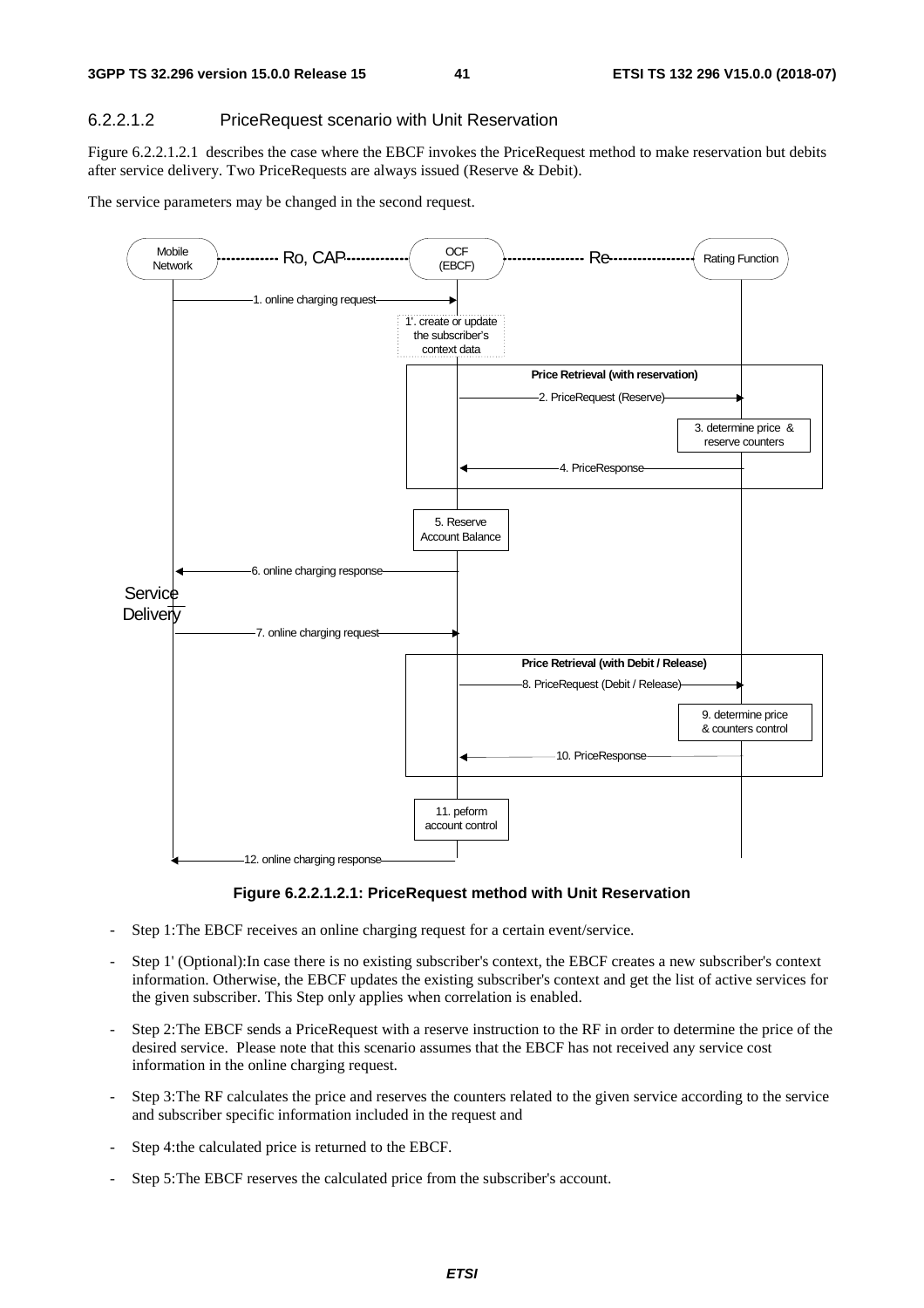- Step 6: Upon successful reservation it grants the service usage or rejects the service if there is insufficient balance or if the reservation fails.
- Step 7: After service delivery, the serving network node sends an indication of successful (or unsuccessful) service delivery to the EBCF. (This step is omitted if the service was rejected in the previous step.)
- Step 8: Assuming a successful service delivery, the EBCF sends a PriceRequest with a debit instruction to the RF. Please note that the request may contain updated information about the consumed service. If the service was rejected in step 6 or was not successfully delivered, the EBCF sends a PriceRequest with a release instruction instead.
- Step 9: The RF re-calculates the price if needed and updates or releases the counters as necessary.
- Step 10: The final calculated price is returned to the EBCF if the service was delivered successfully. Otherwise a release acknowledgment is sent.
- Step 11: The EBCF performs account control, if applicable.
- Step 12: Finally, the EBCF sends an acknowledgment message to the serving network node in order to terminate the online charging dialogue, if the service was delivered successfully.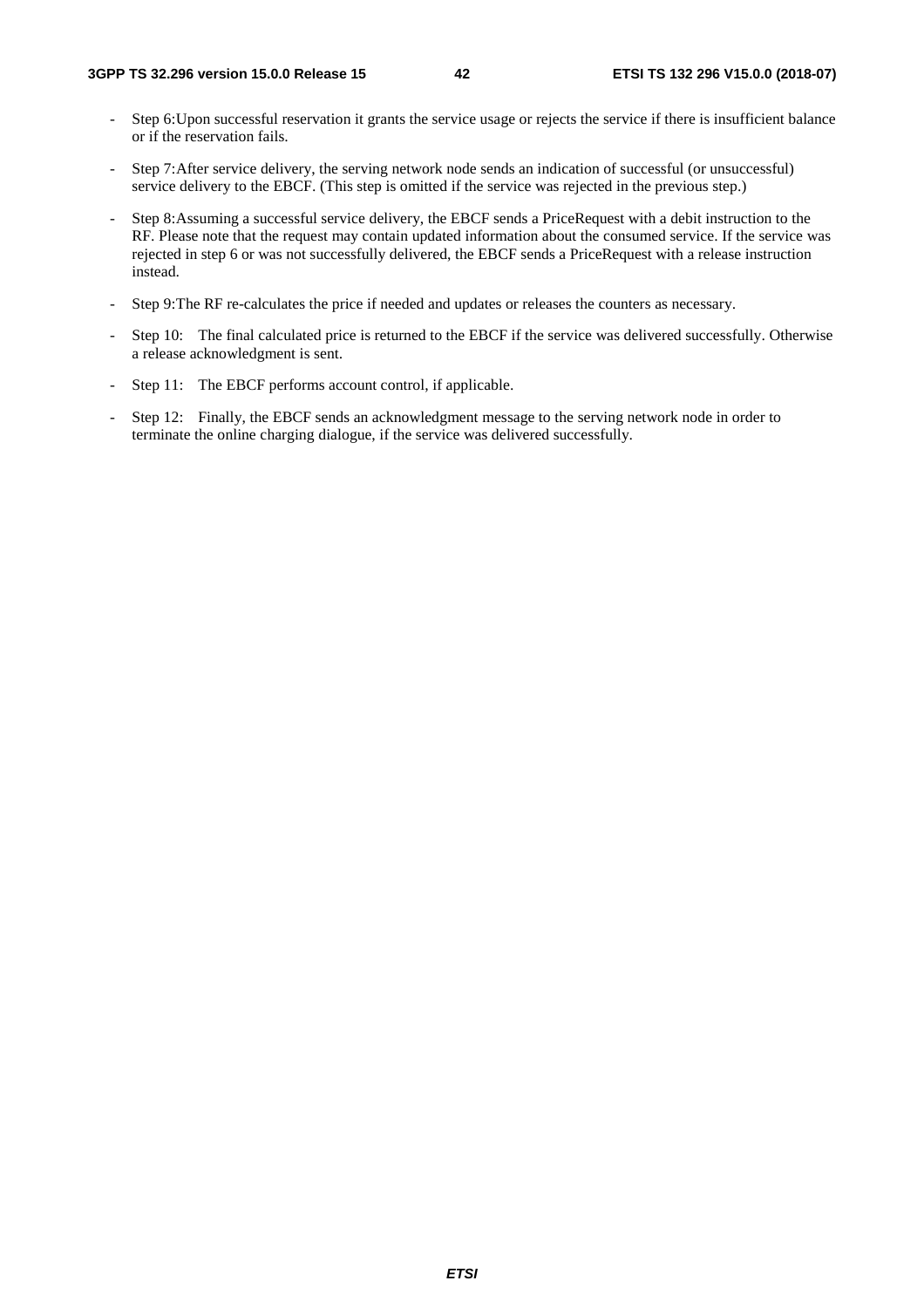# 6.2.2.2 TariffRequest method

# 6.2.2.2.0 Introduction

The TariffRequest method is used for bearer charging and IMS session charging, i.e. only the SBCF uses this method.

All scenarios in this clause describe the case where the SBCF invokes the TariffRequest method for charging or Advice of Charge. All scenarios are valid independent of the type of applicable "units" (i.e. for both, time or volume).

In the context of bearer charging or session charging, only the Session Charging with Unit Reservation (SCUR) (TS 32.299 [50]) is relevant. Therefore, only SCUR is considered in this clause.

## 6.2.2.2.1 TariffRequest scenario with successful service delivery

Figure 6.2.2.2.1.1 describes the message flow for the TariffRequest method. The scenario describes the case where the SBCF invokes the TariffRequest method for charging several times during the same session, with successful reservation and service delivery.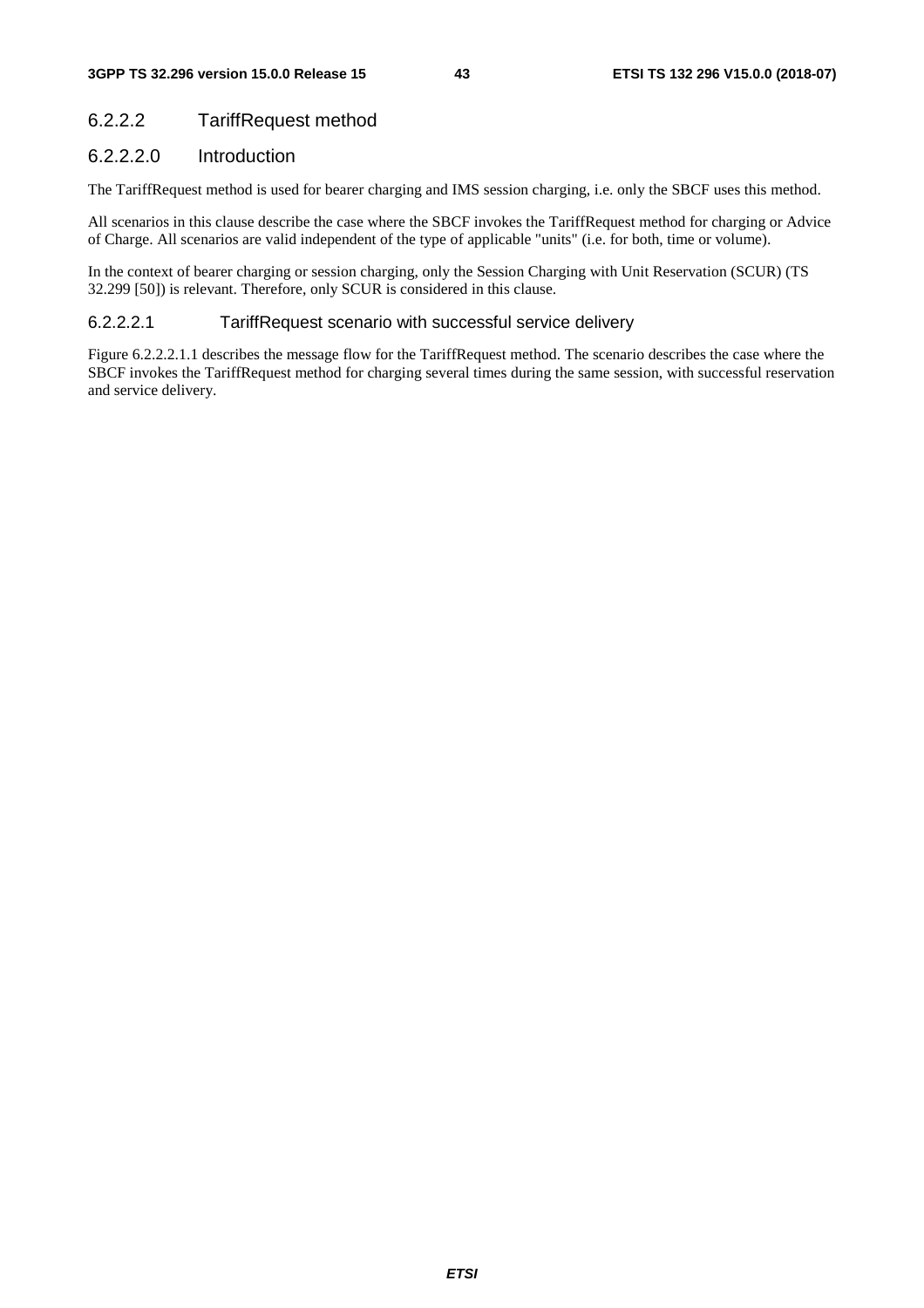

**Figure 6.2.2.2.1.1: Tariff request scenario with successful service delivery**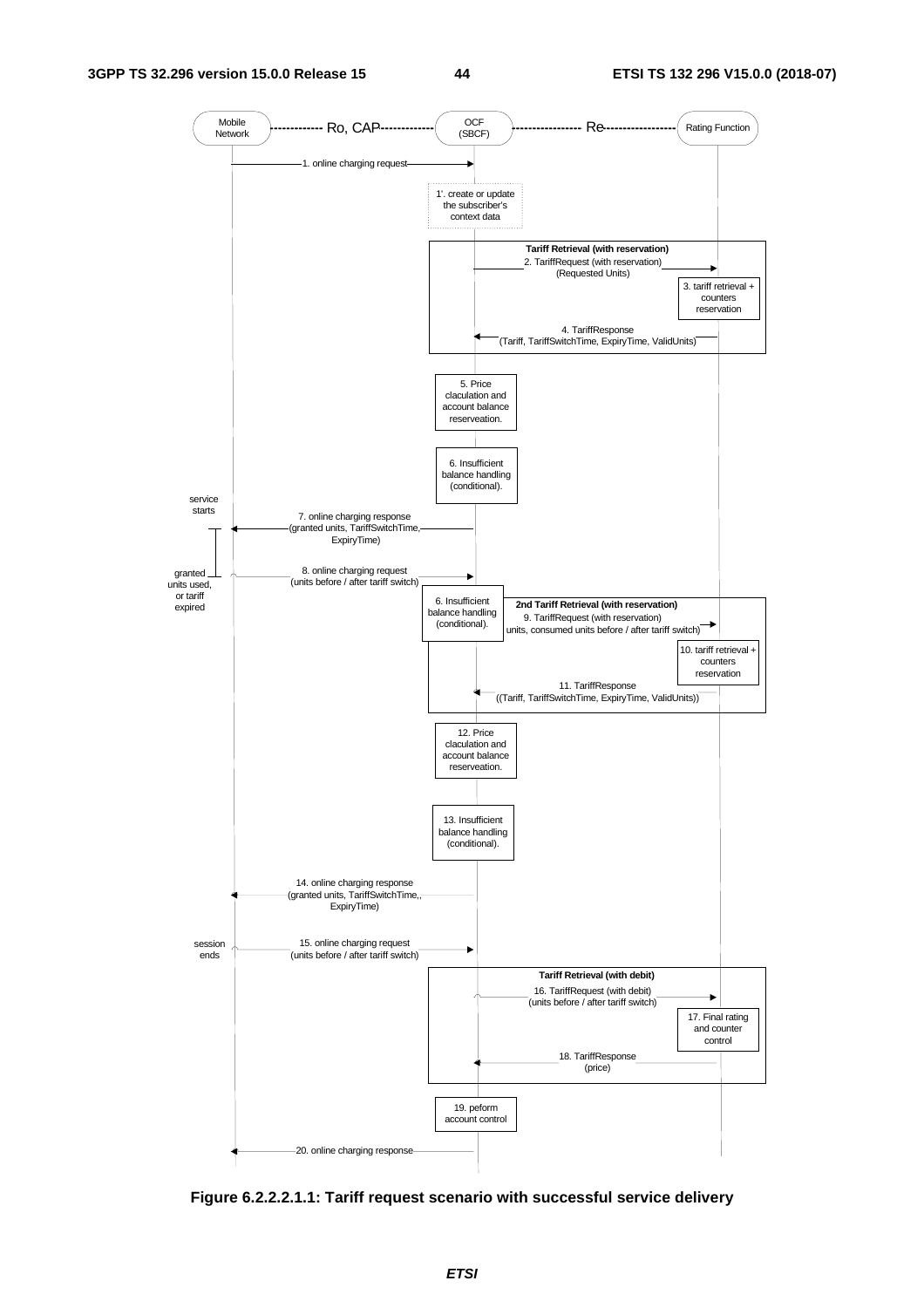- Step 1: The SBCF receives an online charging request referring to an MS's bearer/session usage.
- Step 1' (Optional):In case there is no existing subscriber's context, the SBCF creates a new subscriber's context information. Otherwise, the SBCF updates the existing subscriber's context and get the list of active services for the given subscriber. This Step only applies when correlation is enabled.
- Step 2: The SBCF requests tariff information applicable for this bearer/session. The initial amount of requested units is predetermined according to the operator policy. Note that the requested units are required for counters reservation in the RF.
- Step 3: The RF retrieves the appropriate tariff to be applied for the bearer/session and reserves counter values if needed.
- Step 4: The RF returns the tariff information to the SBCF.
- Step 5: Based on the received tariff, the SBCF calculates the price. The SBCF performs account balance reservation.
- Step 6: If the reservation fails due to insufficient account balance, the SBCF recalculates the granted units and price based on the received tariff information and the available account balance. Note that the granted units are limited by the amount of requested units and the amount of valid units. The SBCF performs an adjusted account balance reservation.
- Step 7: Assuming a successful account balance reservation, the SBCF returns the granted units to the requesting network element. Otherwise, the service is being denied (see clause 6.2.2.2.2 for details).
- Step 8: When the granted units have been used or the tariff has expired, a new request is send from the network element to the SBCF.
- Step 9: The SBCF requests another quota of requested units for the service. The amount of requested units can be optimized, based on the tariff information and account balance.
- Step 9-14: Repeat steps 2-7.
- Step 15: The session ends and a final charging request is issued with updated session details (e.g. exact session length).
- Step 16: The SBCF sends a final rating request with a debit instruction.
- Step 17: The RF performs final rating for the consumed resources and adjusts the counters accordingly.
- Step 18: The RF returns the final price to the SBCF.
- Step 19: Based on the received price, the SBCF performs final account control.
- Step 20: Finally, the SBCF sends an acknowledgment message to the serving network node in order to terminate the online charging dialogue.

In this scenario a TariffRequest message is send whenever an online charging request is received from the mobile network. The first TariffRequest message at the beginning of the session is marked "with reservation". The last TariffRequest at the end of the session is marked "with debit". Any number (0 or more) of TariffRequests (marked "with reservation") can appear during the session. During the session steps 9-14 can be repeated multiple times. Between any repetitions of those sequences, the charging session parameters that are relevant for rating may change. The change can be solicited (e.g. tariff switch) or unsolicited (e.g. QoS change). The network element issues another charging request in those cases i.e. on expiry time if tariff switch occurred, when granted units are consumed or QoS is changed.

To allow for correct charging of this kind of scenarios, the RF needs to make sure that all tariff information contained in a TariffResponse message expires between the next two tariff switches, i.e. between the tariff switch time that is defined within this TariffResponse message and the next subsequent tariff switch time. For this purpose, a parameter ExpiryTime is used. The ExpiryTime defines, how long the tariff information contained in the TariffResponse message is valid after the timestamp of the TariffRequest that triggered this response. For the handling of multiple tariff switches, it is recommended to set the ExpiryTime to the difference between the next two tariff switch times.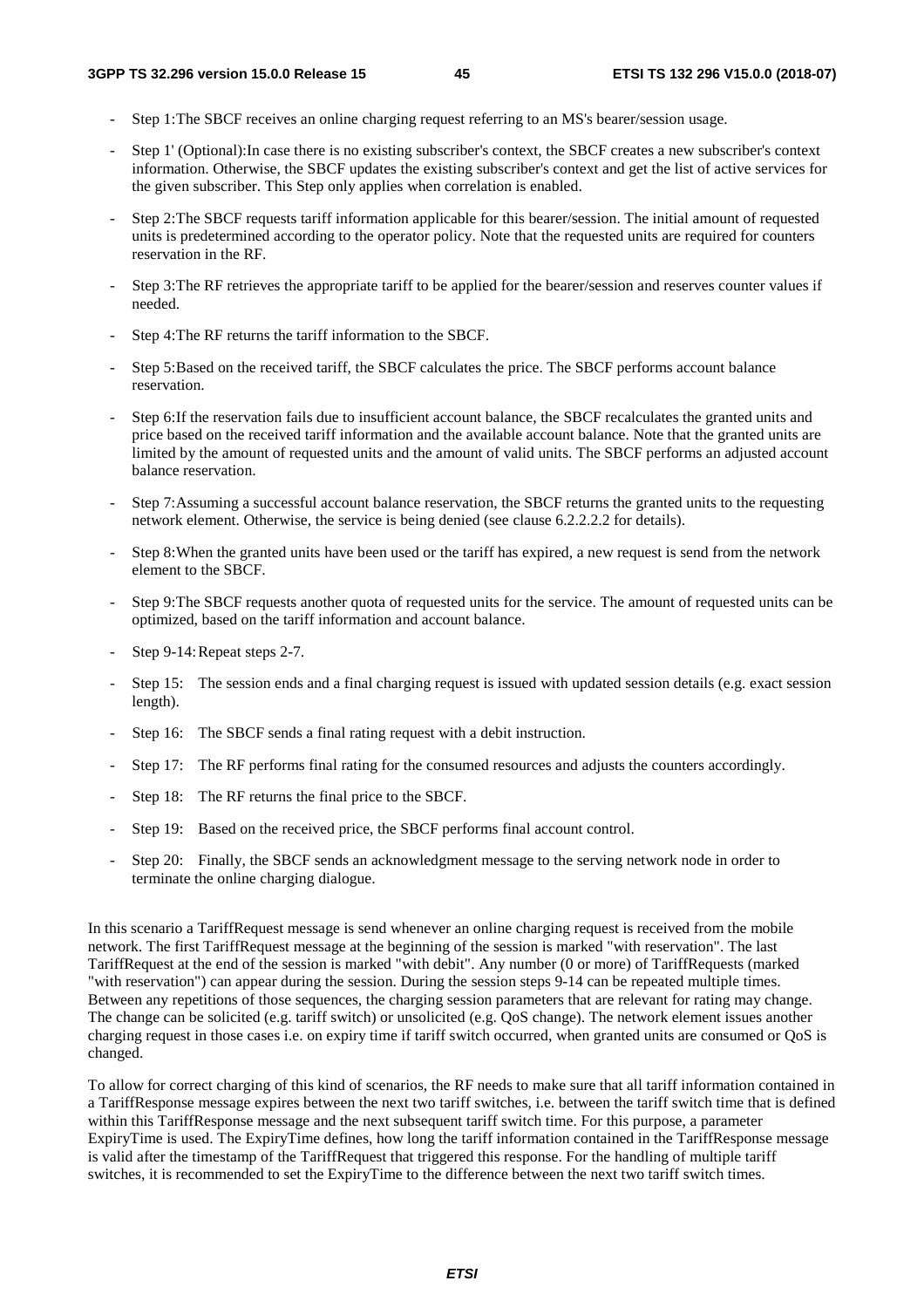#### **3GPP TS 32.296 version 15.0.0 Release 15 46 ETSI TS 132 296 V15.0.0 (2018-07)**

It should be noted that the ExpiryTime may also be used when *no* tariff switch is foreseen, to ensure a subsequent tariff retrieval operation after a specified time period has passed.

The TariffRequest message contains session, subscriber and service information, the number of the requested units (quota) from the service and information about the previously consumed service quota, as applicable.

In the first TariffRequest message, the number of the requested units is predetermined in the SBCF (e.g. according to the service; 15 Minutes for a data service as an example). The RF retrieves the appropriate tariff, makes counters reservations and returns the tariff.

In subsequent TariffRequest messages, the OCF can take into account the account balance and the applied tariff and try to optimize the number of the requested units in order to minimize the number of tariff retrievals. The OCF sends information on both, the passed quota and the new quota. Specifically, when a tariff switch occurred, the OCF shall pass the consumed units before and after the tariff switch in the following TariffRequest message. The RF, adjusts the reserved counters if needed as a result from the updated information. The RF makes new counters reservations for the next quota and returns the tariff for the next quota.

In the response to the TariffRequest message with reservation indication the RF returns the applicable tariff. The OCF is responsible to calculate the price and to keep the account balance reservation accordingly.

If the calculated price is higher than the account balance, the OCF shall re-calculate the price and the number of the granted service units based on the received tariff information and the account balance. The RF will adjust the counter reservation based on the actual number of service units consumed in a subsequent Tariff Request message.

In response to a TariffRequest message with debit indication, the TariffResponse message contains the final service price.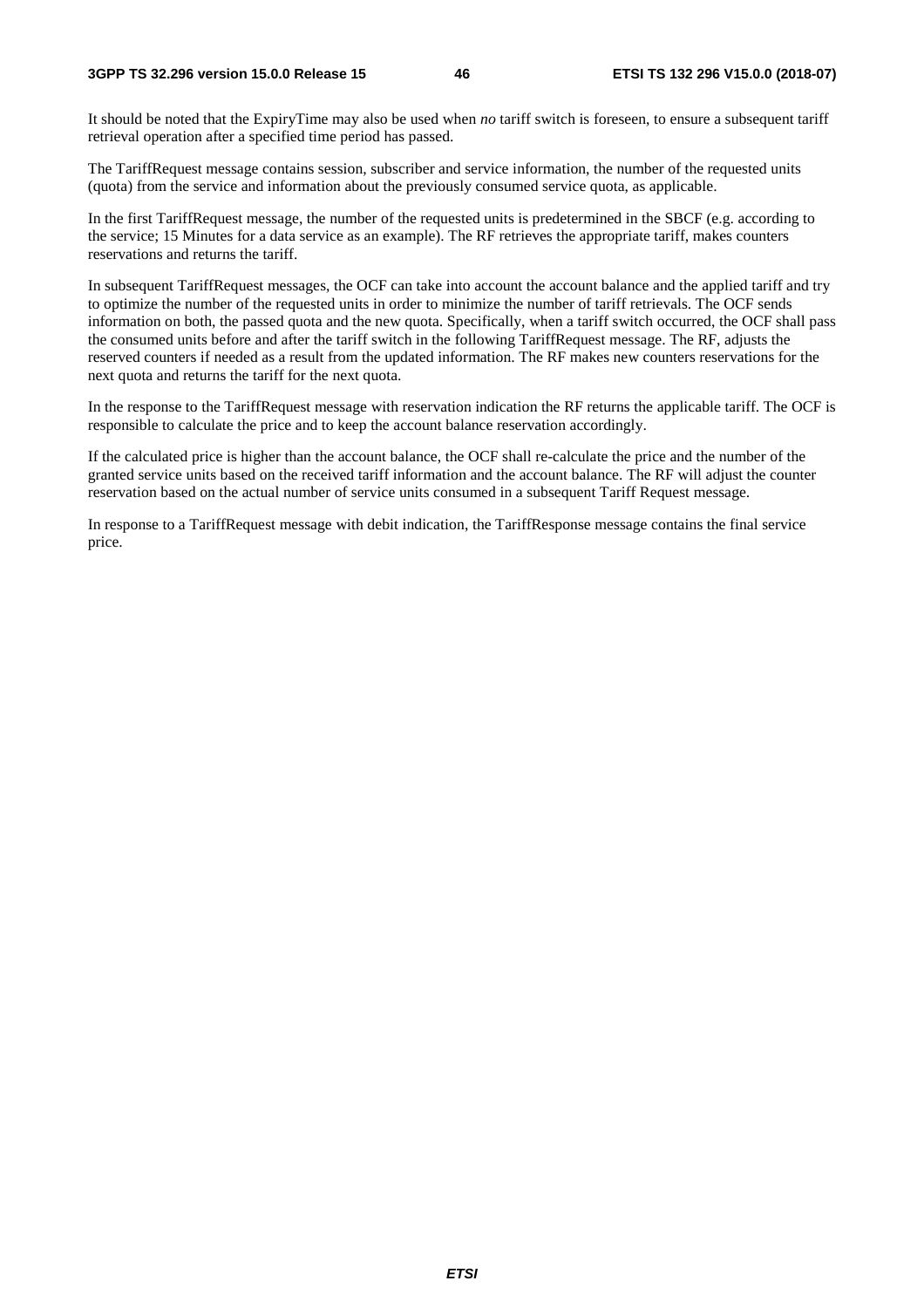## 6.2.2.2.2 TariffRequest scenario with service denial or unsuccessful delivery

Figure 6.2.2.2.2.1 describes the message flow for the TariffRequest method. The scenario describes the case where the SBCF invokes the TariffRequest method and the service delivery is denied (e.g. due to insufficient account balance) or where the service is not delivered (e.g. party didn't answer).



## **Figure : 6.2.2.2.2.1 Tariff request scenario with service denial or unsuccessful delivery**

- Step 1-6: Repeat the same scenario in figure in clause 6.2.2.2.1.
- Step 7: Assuming a successful account balance reservation, the SBCF returns the granted units to the requesting network element. Otherwise, the service is being denied.
- Step 8: The service is not delivered (e.g. the called party doesn't answer) and the network element informs the SBCF about the unsuccessful delivery. (If the service was denied on step 7, this step is omitted.)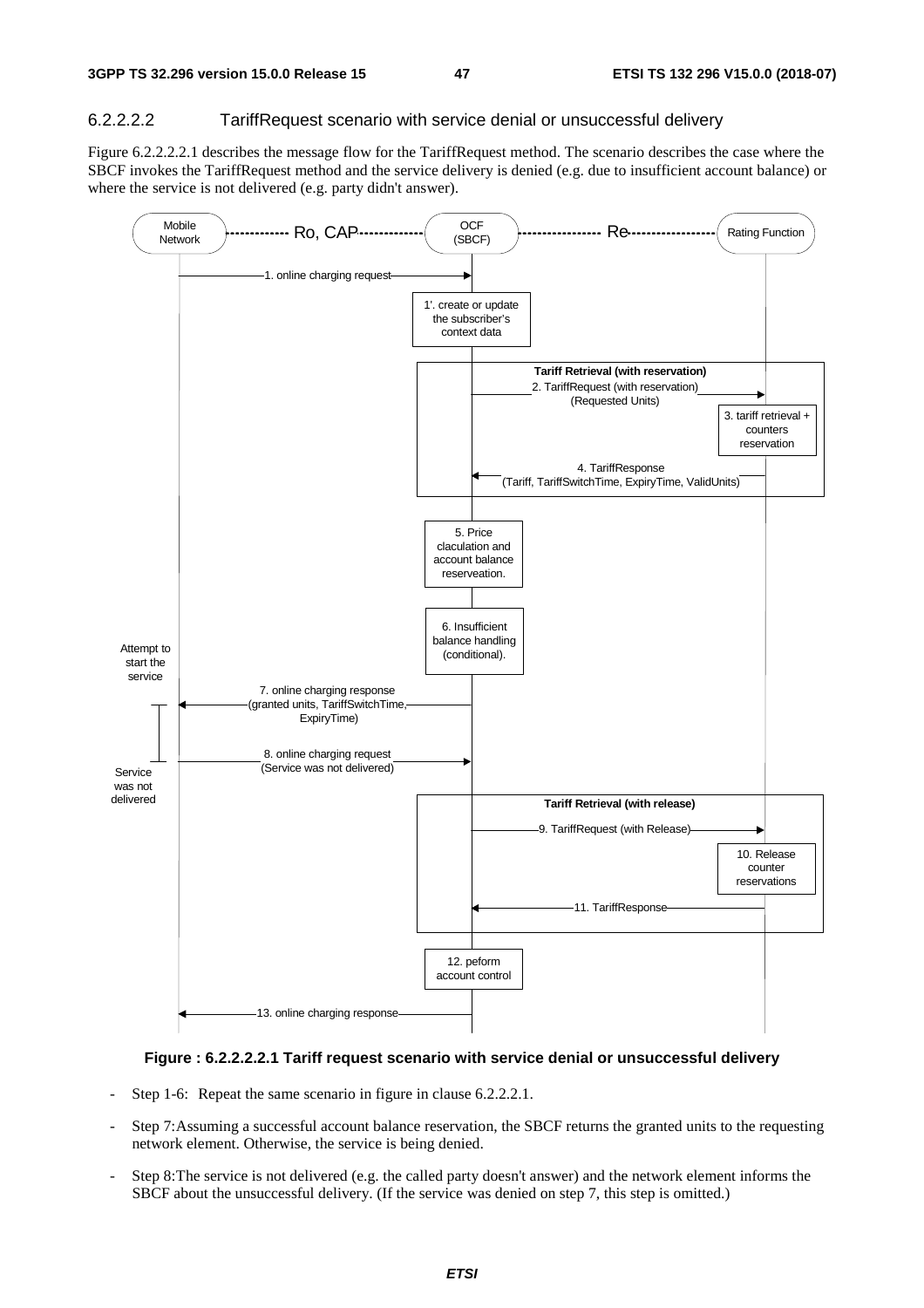- Step 9: The SBCF sends a Tariff Request with a release instruction.
- Step 10: The RF releases the counters accordingly.
- Step 11: The RF acknowledges the operation to the SBCF.
- Step 12: The SBCF performs final account control (i.e. releases account balance reservations). If the reservation failed already in step 6, this step is omitted.
- Step 13: Finally, the SBCF sends an acknowledgment message to the serving network node in order to terminate the online charging dialogue.

In this scenario the service was not delivered in one of the following cases:

- **Service denied** e.g. in the case of insufficient account balance.
- **Service delivery unsuccessful** e.g. network failure or destination party does not answer.

Reservations made to the account balance and to counters are fully released. The OCF is using a TariffRequest message with a release request subtype to explicitly denote that the service was not delivered.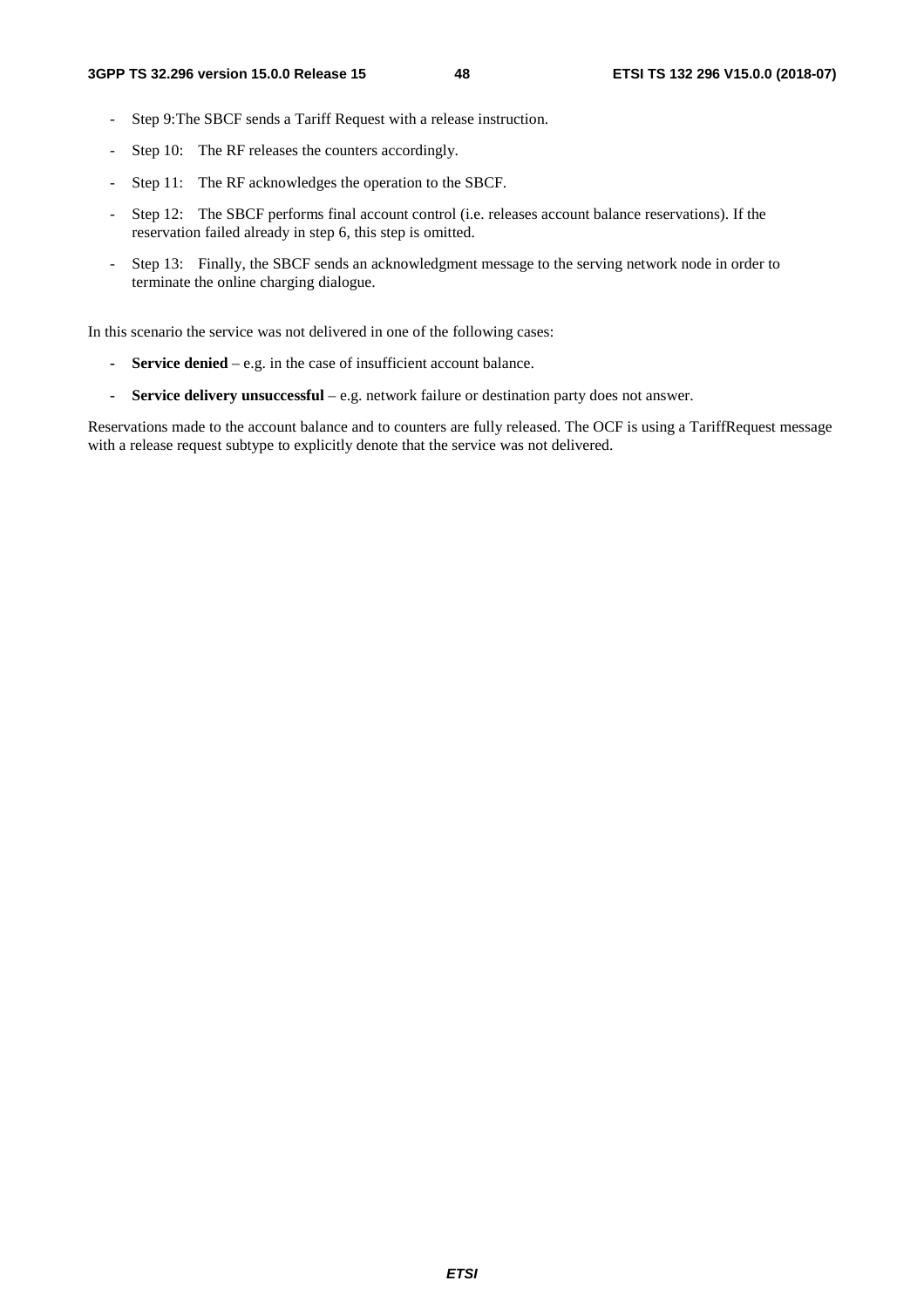## 6.2.2.3 ServiceUsageRequest with reservation method

All message flows described in this clause are applicable for the SBCF.

In the context of bearer charging or session charging, only the Session Charging with Unit Reservation (SCUR) (see TS 32.299 [50]) is relevant. Therefore, only SCUR is considered in this clause.

In the ServiceUsageRequest, a monetary quota is passed to the RF and the response contains the allowed service units for this monetary quota.

Figure 6.2.2.3.1 describes the message flow for the service usage request method. The scenario describes the case where the SBCF invokes the ServiceUsageRequest method for charging several times during the same session, with reservation.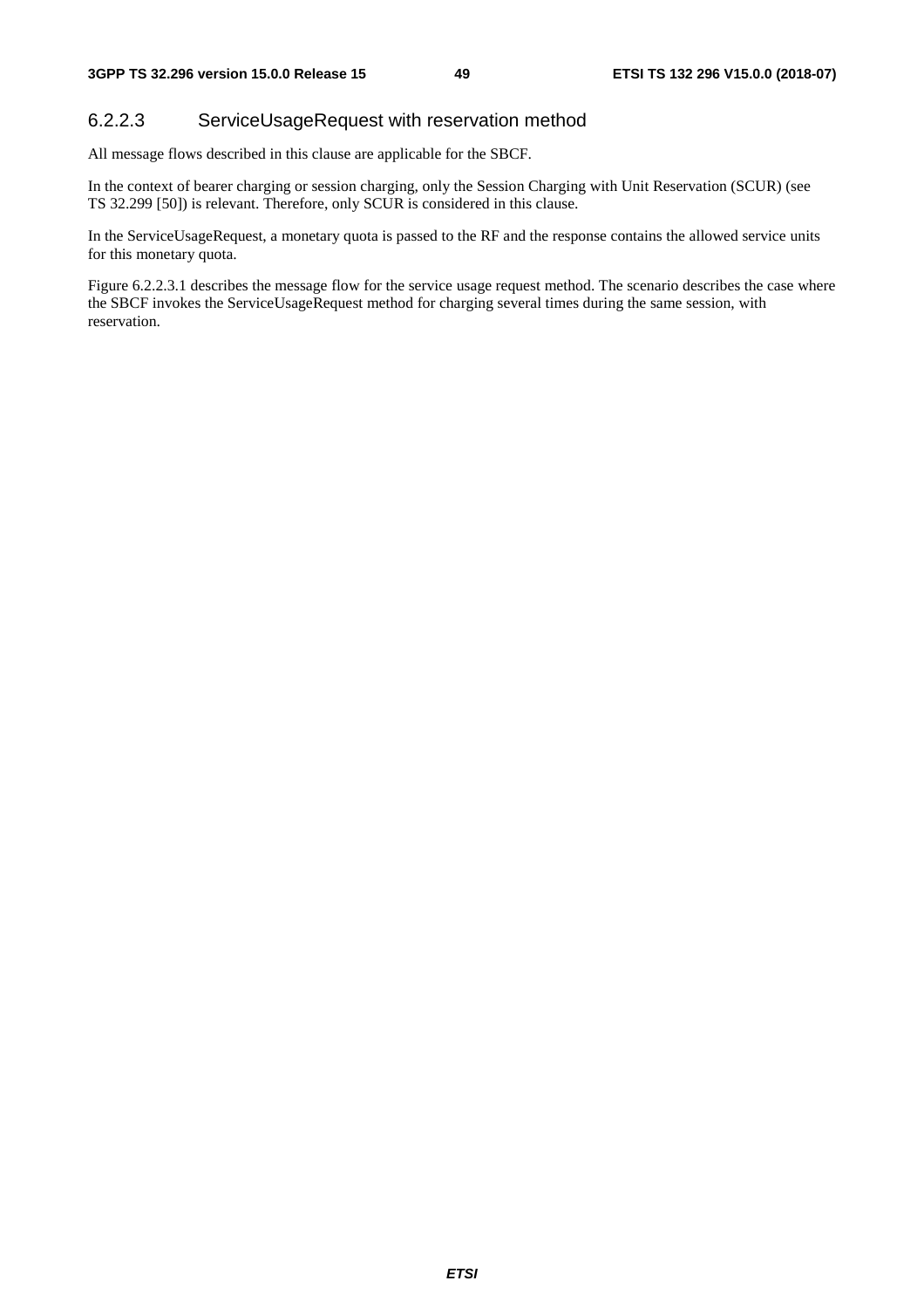

**Figure 6.2.2.3.1: Service usage request method with reservation**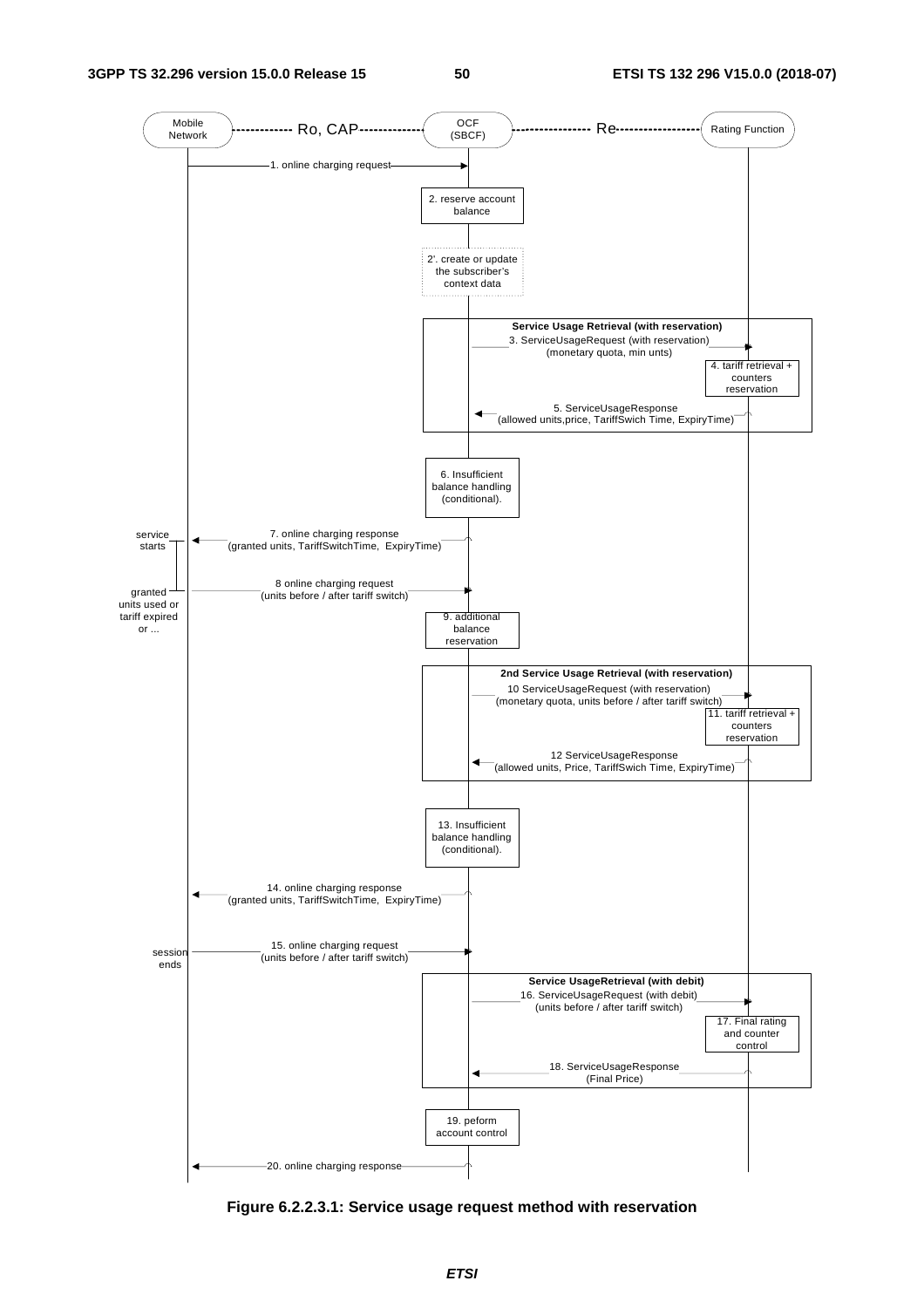- Step 1: The SBCF receives an online charging request referring to an MS's bearer/session usage.
- Step 2: The SBCF performs account balance reservation, based on the operator policy (typically the reservation is service dependent). If there is insufficient balance, the available amount in the account balance is reserved.
- Step 2' (Optional):In case there is no existing subscriber's context, the SBCF creates a new subscriber's context information. Otherwise, the SBCF updates the existing subscriber's context and get the list of active services for the given subscriber. This Step only applies when correlation is enabled.
- Step 3: The SBCF requests the allowed usage of this service (service units) for the given monetary quota (i.e. the amount reserved from the account balance). The SBCF provides also a minimal number of requested service units.
- Step 4: The RF retrieves the appropriate tariff to be applied for the bearer/session. It calculates the number of service units that are allowed for the given monetary quota. If the calculated number of service units is lower than the minimal number of requested units for this service, the minimal requested units are used. The RF reserves counter values if needed and calculates the price. Note that the price may be different than the given monetary units (e.g. the user has free units from this service or the given monetary quota was insufficient for the minimal requested units from this service).
- Step 5: The RF returns the allowed usage, price and tariff information to the SBCF.
- Step 6: If the RF has returned a price which is higher than the initial account balance reservation (e.g. for a premium service), the OCF makes another reservation to meet the returned price.
- Step 7: Assuming a successful account balance reservation, the SBCF returns the granted units to the requesting network element. Otherwise the service is denied.
- Step 8: When the granted units have been used, a new request is send from the network element to the SBCF.
- Step 9: Based on the tariff information and the price received in step 5 and the amount already reserved (either in step 2 or 6), the SBCF performs another account balance reservation.
- Step 10-14: Repeat steps 3-7.
- Step 15: The session ends and a final charging request is issued with updated session details (e.g. exact session length).
- Step 16: The SBCF sends a final service usage request with a debit instruction.
- Step 17: The RF performs final rating for the consumed resources and adjusts the counters accordingly.
- Step 18: The RF returns the final price to the SBCF.
- Step 19: Based on the received price, the SBCF performs final account control.

Step 20: Finally, the SBCF sends an acknowledgment message to the serving network node in order to terminate the online charging dialogue.

In this scenario a service usage message request is send for every online charging request. The sequence of steps 8-13 can be repeated multiple times. Between any repetitions of those sequences, the charging session parameters that are relevant for rating may change. The change can be solicited (e.g. tariff switch) or unsolicited (e.g. QoS change). The network element shall issue another charging request in those cases i.e. on expiry time if tariff switch occurred, when granted units are consumed or when the QoS is changed. In all those cases, the OCF, sends information on both, the passed quota and the new quota. Specifically, when a tariff switch occurred, the OCF shall pass the consumed units before and after to the tariff switch in the following TariffRequest method. The RF adjusts the reserved counters if needed as a result from the new information from the SBCF. The RF makes new counters reservations for the next quota and returns the allowed number of service units for the next quota.

To allow for correct charging of this kind of scenarios, the RF needs to make sure that all tariff information contained in a TariffResponse message expires between the next two tariff switches, i.e. between the tariff switch time that is defined within this TariffResponse message and the next subsequent tariff switch time. For this purpose, a parameter ExpiryTime is used. The ExpiryTime defines, how long the tariff information contained in the TariffResponse message is valid after the timestamp of the TariffRequest that triggered this response. For the handling of multiple tariff switches, it is recommended to set the ExpiryTime to the difference between the next two tariff switch times.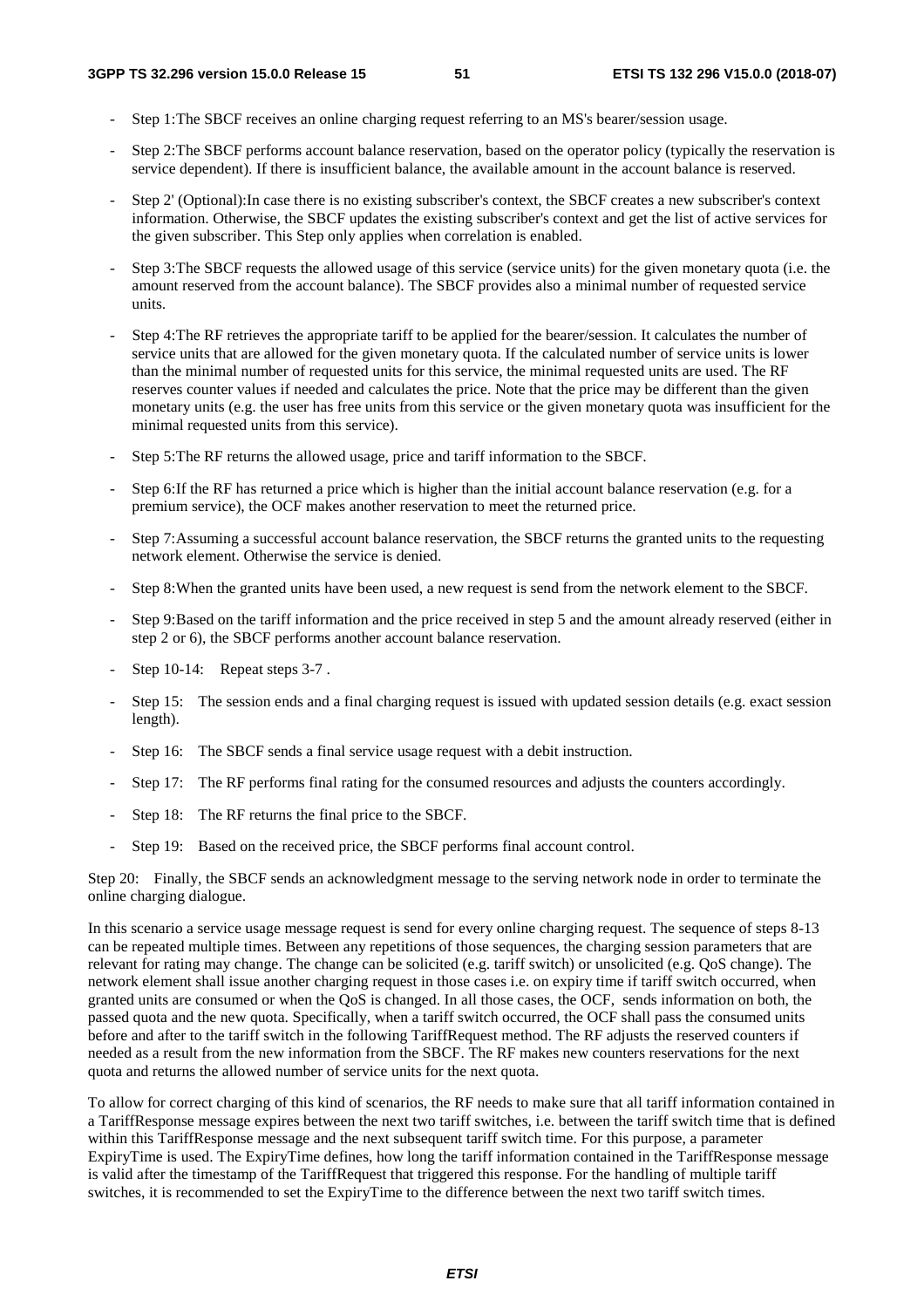#### **3GPP TS 32.296 version 15.0.0 Release 15 52 ETSI TS 132 296 V15.0.0 (2018-07)**

It should be noted that the ExpiryTime may also be used when *no* tariff switch is foreseen, to ensure a subsequent tariff retrieval operation after a specified time period has passed.

The service usage request message contains the reserved monetary quota for the service. The monetary quota in the first service usage request message is predetermined in the SBCF (e.g. according to the service). The predetermined monetary quota shall be designed to be sufficient for a minimal service usage. In some cases (e.g. premium services), setting the monetary quota to meet a minimal service usage can not be guaranteed. Hence, the first service usage request contains also a minimal number of service units required. The RF retrieves the appropriate tariff and calculates the allowed number of service units. The number of service units is calculated as the maximum of the minimal requested units and the number of units that can be consumed for the given monetary quota.

If the service is free of charge (e.g. the user has some free service units), the RF may not allow the whole quantity at once. If the free service units are shared between several users, the RF may break the allowed units to smaller quotas to enable sharing of the free service units between the users, based on the operators policy. The RF returns also the accumulated price for the consumed service and the requested service in the current quota. The price is used by the OCF to determine if additional account balance reservation is needed.

Service denial is being handled in the same manner as in the TariffRequest scenario (see clause 6.2.2.2.2 for details). If the service was not delivered at all for any reason, an explicit service usage request with a release request subtype is send from the OCF to the RF.

After the first service usage request, subsequent service usage request messages can take into account the account balance and the applied tariff and try to optimize the monetary quota in order to minimize the number of service usage requests. The monetary quota is bounded by the account balance. Requesting service usage for a very low monetary quota can result in a small amount of granted service units. In this case, the SBCF may decide to deny the service and close the session with the actual number of service units consumed.

The allowed units are calculated as if consumed in the highest tariff available for the subscriber (e.g. if the volume tariff is time dependent, the price is calculated as if the volume was consumed solely during the higher rate period). If the tariff is not time dependent, but volume dependent, the tariff steps is taken into account in advance.

At the final service usage request message (with the debit indication), the counters are updated and the final service price is returned. The OCF is responsible to free any extra reservations made.

# 6.3 Sy message flows

As defined in the TS 23.203 [206] for subscriber spending limits, policy counters are maintained in the OCS. The PCRF can make policy decisions based on the status of the policy counters. The OCS reports policy counter status values when requested by the PCRF and notifies the PCRF of status changes.

Figure 6.3.1 illustrates a simple example of a single policy counter representing currency maintained in the OCS, with four thresholds T1, ..., T4 representing spending limits and five labels S1, ..., S5 representing the status. The current value (grey white border) belongs to the interval [T3, T4]; the current status to be reported is S4.



#### **Figure 6.3.1: Spending limits example for policy counter representing currency**

Policy counter status reporting may be used for other purposes.

Policy counters are a subset of the previously specified counters maintained by the OCS. The representation is operator dependent. Additional example use cases include:

- OCS supervision of multiple policy counters simultaneously for an individual subscription.
- Particular promotion (e.g. discounts, benefits and allowances) applied or terminated for an individual subscription may trigger policy counter status updates

Detailed message flows between PCRF and OCS are specified in TS 29.213 [208].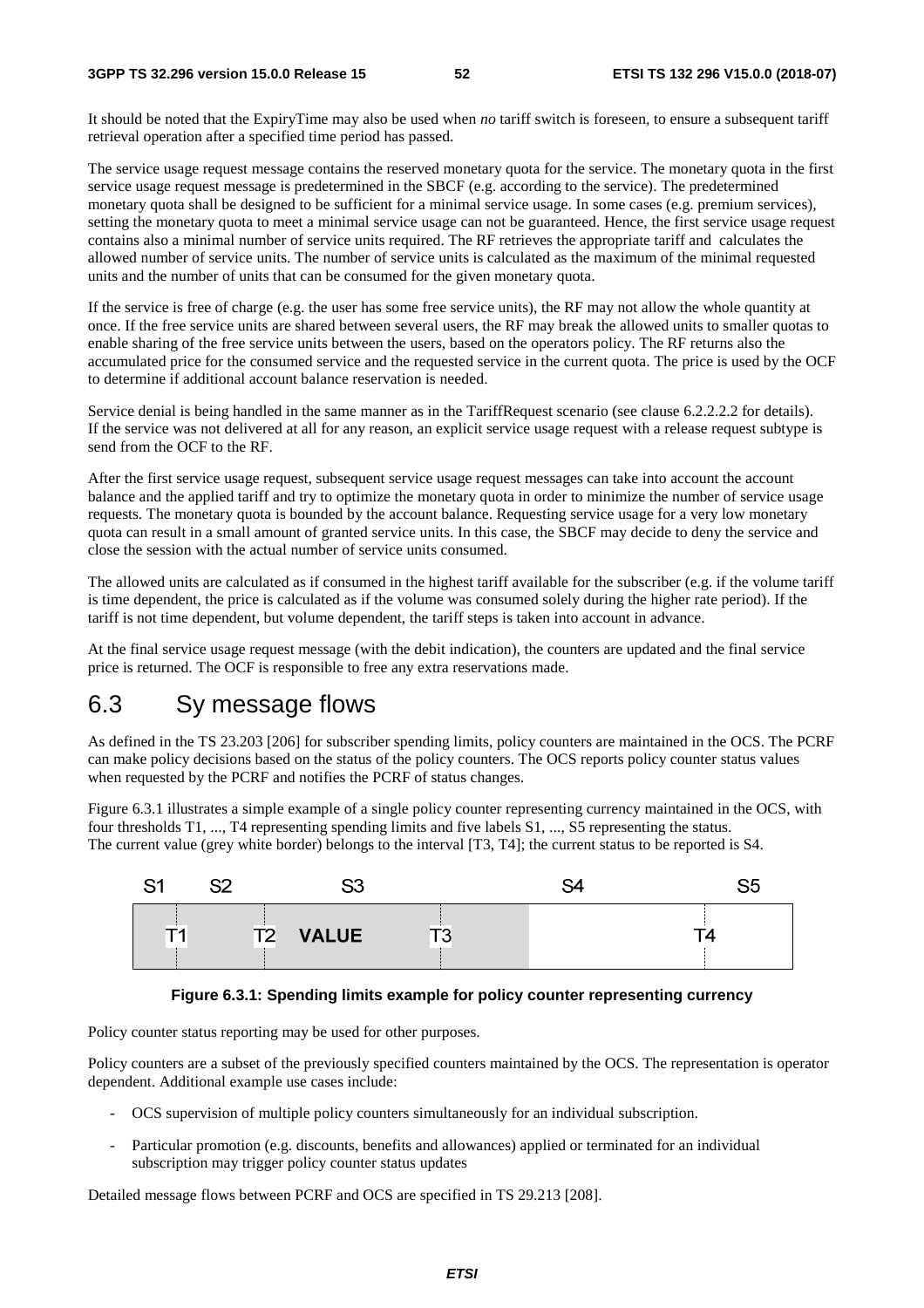# 7 Definition of charging information

# 7.1 Re message types and formats

# 7.1.1 General guidelines

# 7.1.1.1 General description of data types and message formats

The messages and data types used on the Re interface are defined based on the Diameter base protocol [401]. The contents of the messages is defined in clause 7.1.2. Primitive data types are used as defined in the specification of the Diameter base protocol [401]. The structure of more complex data types is defined in clause 7.1.3. Details on the Diameter implementation of the Re interface are described in clause 7.1.4.

The category in the tables denotes the category are used according to the charging data configuration defined in clause 5.4 of TS 32.240 [1], if special conditions apply in addition, then these conditions are part of the description.

# 7.1.1.2 RF Class selection

Although the contents of the messages are almost identical, the handling of the messages in the RF is different depending on the class of RF used in a network. To distinguish between both classes of RFs, the parameter RequestSubType is used.

If a "Class A" RF is used, the parameter RequestSubType will not be present, because there are no subtypes in this case.

If a "Class B" RF is used, the parameter RequestSubType will always be present.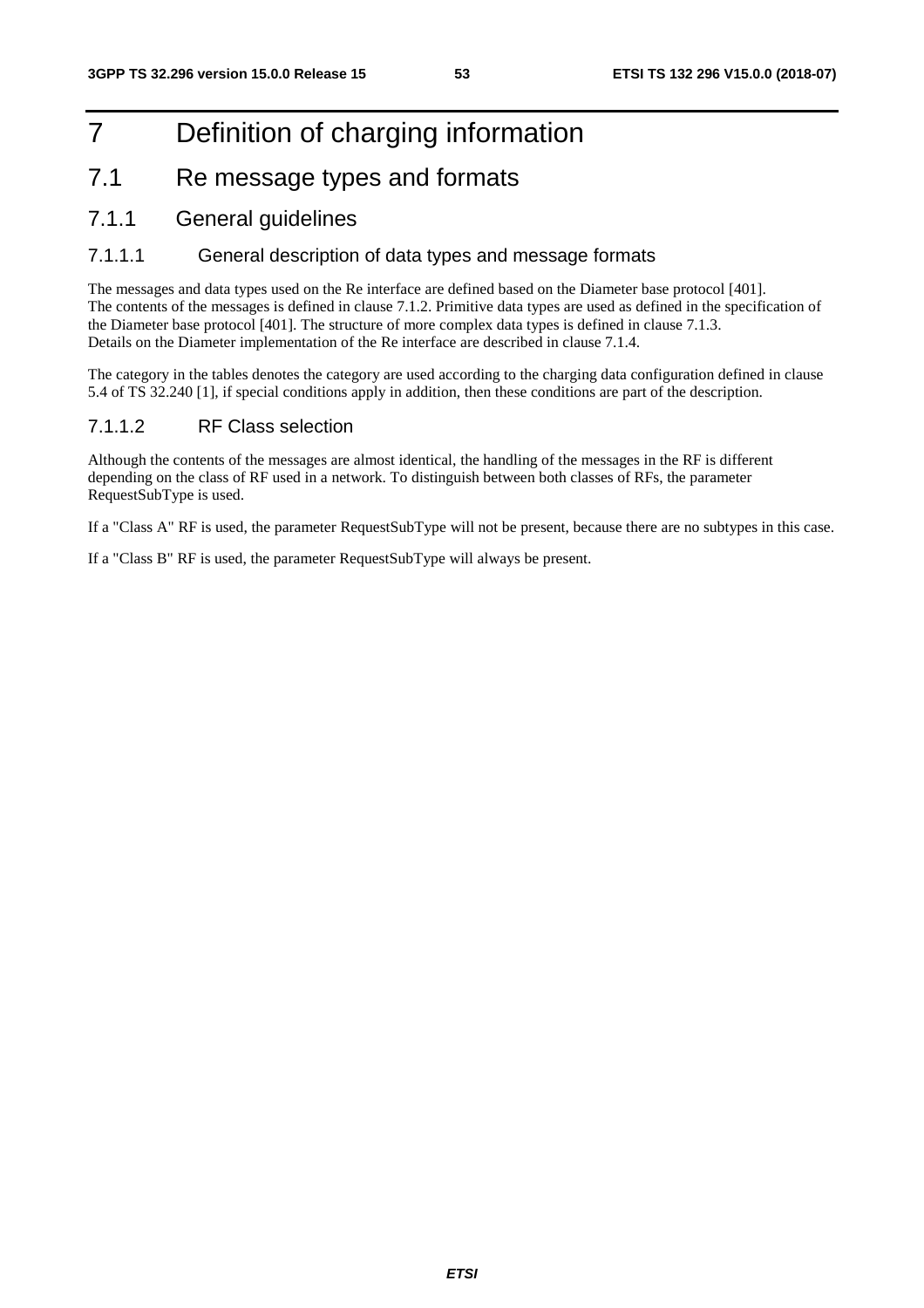# 7.1.2 Methods

# 7.1.2.1 PriceRequest method

This request type is used to determine the price for a given event.

The following tables indicate the contents of the PriceRequest and PriceResponse messages.

#### The body of the **PriceRequest** message consists of the following fields:

| <b>Information Element Category</b> | in class |     |                                                                                                                                                                                                                                                                                                                                                                                          |  |  |  |  |  | <b>Description</b> |  |
|-------------------------------------|----------|-----|------------------------------------------------------------------------------------------------------------------------------------------------------------------------------------------------------------------------------------------------------------------------------------------------------------------------------------------------------------------------------------------|--|--|--|--|--|--------------------|--|
|                                     | "A"      | "B" |                                                                                                                                                                                                                                                                                                                                                                                          |  |  |  |  |  |                    |  |
| SessionID                           | м        | м   | Session identification, used to match the request / response.                                                                                                                                                                                                                                                                                                                            |  |  |  |  |  |                    |  |
| <b>ActualTime</b>                   | М        | м   | Actual timestamp of the current request.                                                                                                                                                                                                                                                                                                                                                 |  |  |  |  |  |                    |  |
| SubscriptionId                      | М        | м   | Identifies the Charged Party.<br>This element contains one of the following;<br>- MSISDN (E.164 format)<br>- IMSI (E.212 format)<br>- SIP-URL<br>- NAI<br>- private ID (i.e. operator specific).<br>The Subscription-Id AVP is described in clause 7.1.4.2.54.<br>The definition is taken from IETF RRC 4006 [402].<br>Editor's Note: Applicability of NAI for 3GPP needs to be checked. |  |  |  |  |  |                    |  |
| ServiceRating                       | м        | м   | One or more service elements. If several services are rated with one request,<br>this grouped element is included several times.<br>The structure of Service-Rating element is described in clause 7.1.3.1.                                                                                                                                                                              |  |  |  |  |  |                    |  |

The body of the **PriceResponse** message from the Rating Engine consists of the following fields:

| <b>Information</b><br><b>Element</b> | Category in<br>class |     | <b>Description</b>                                                                                                                                                                                           | Example |
|--------------------------------------|----------------------|-----|--------------------------------------------------------------------------------------------------------------------------------------------------------------------------------------------------------------|---------|
|                                      | "A"                  | "B" |                                                                                                                                                                                                              |         |
| SessionID                            | М                    | M   | Session identification, used to match the request / response.                                                                                                                                                |         |
| ServiceRating                        | М                    | м   | One or more service elements. If several services are rated with one request, this<br>grouped element is included several times. The structure of Service-Rating element is<br>Idescribed in clause 7.1.3.1. |         |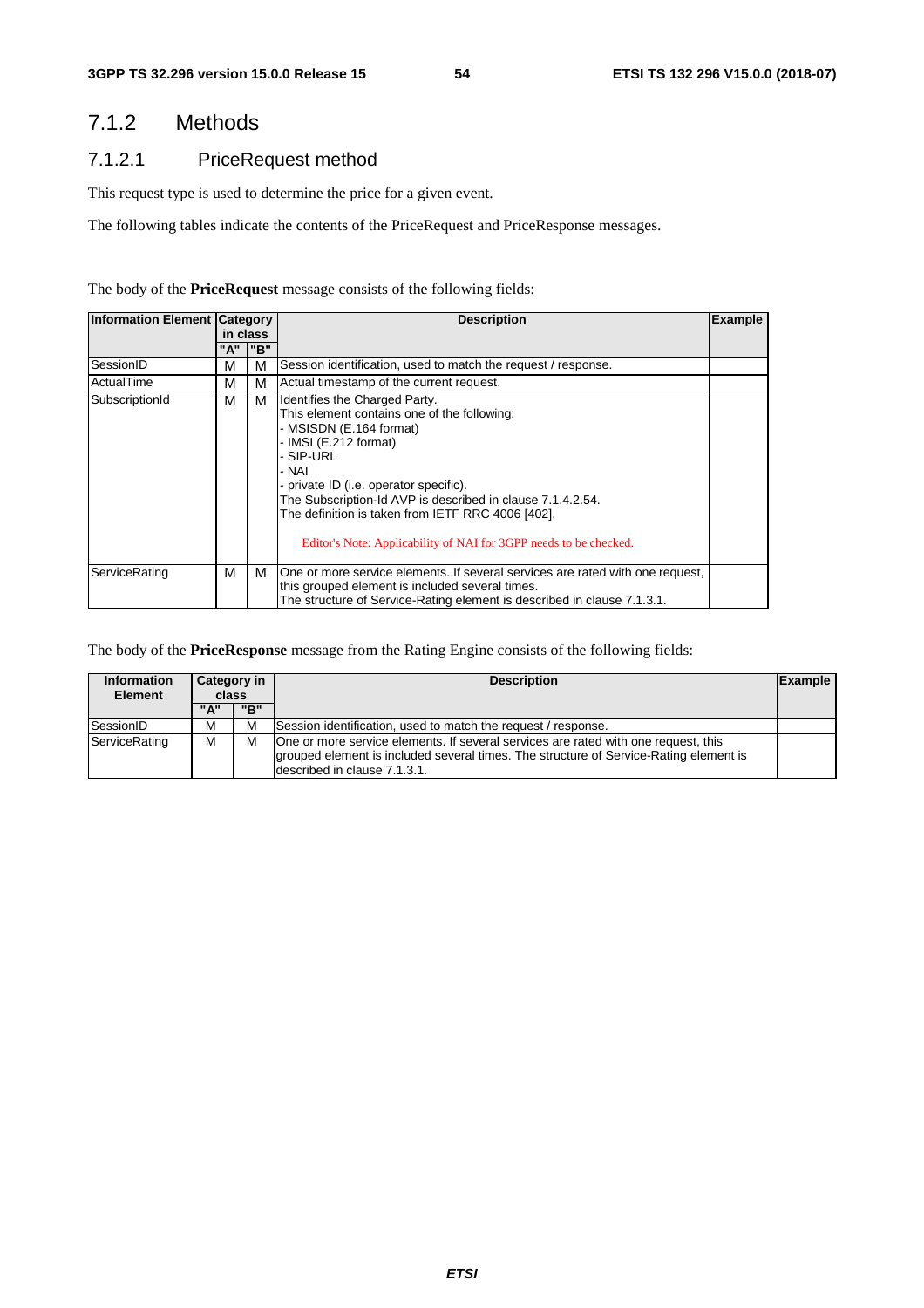# 7.1.2.2 TariffRequest method

The following tables indicate the contents of the TariffRequest and TariffResponse messages.

| Information Element Category in class |     |      | <b>Example</b><br><b>Description</b>                                                                                                                                                                                                                                                                                                                                                   |  |  |
|---------------------------------------|-----|------|----------------------------------------------------------------------------------------------------------------------------------------------------------------------------------------------------------------------------------------------------------------------------------------------------------------------------------------------------------------------------------------|--|--|
|                                       | "A" | " B" |                                                                                                                                                                                                                                                                                                                                                                                        |  |  |
| SessionID                             | м   | M    | Session identification, used to match the request / response.                                                                                                                                                                                                                                                                                                                          |  |  |
| <b>FirstRequest</b>                   | O   | O    | Indicates that this is the first TariffRequest within this rating dialogue.                                                                                                                                                                                                                                                                                                            |  |  |
| BeginTime                             | O   | O    | Event-timestamp of service activation request.                                                                                                                                                                                                                                                                                                                                         |  |  |
| ActualTime                            | M   | M    | Actual timestamp of the current request.                                                                                                                                                                                                                                                                                                                                               |  |  |
| SubscriptionId                        | м   | M    | Identifies the Charged Party.<br>This element contains one of the following;<br>MSISDN (E.164 format)<br>- IMSI (E.212 format)<br>- SIP-URL<br>- NAI<br>- private ID (i.e. operator specific).<br>The Subscription-Id AVP is described in clause 7.1.4.2.54.<br>The definition is taken from IETF RRC 4006 [402].<br>Editor's Note: Applicability of NAI for 3GPP needs to be checked. |  |  |
| ServiceRating                         | м   | м    | One or more service elements. If several services are rated with one request,<br>this grouped element is included several times.<br>The structure of Service-Rating element is described in clause 7.1.3.1.                                                                                                                                                                            |  |  |

The body of the **TariffResponse** message from the Rating Engine consists of the following fields:

| Information Element   Category in class |             |   | <b>Description</b>                                                            | Example |
|-----------------------------------------|-------------|---|-------------------------------------------------------------------------------|---------|
|                                         | "B"<br>" ב" |   |                                                                               |         |
| SessionID                               | М           | м | Session identification, used to match the request / response.                 |         |
| ServiceRating                           | М           | M | One or more service elements. If several services are rated with one request, |         |
|                                         |             |   | this grouped element is included several times.                               |         |
|                                         |             |   | The structure of Service-Rating element is described in clause 7.1.3.1.       |         |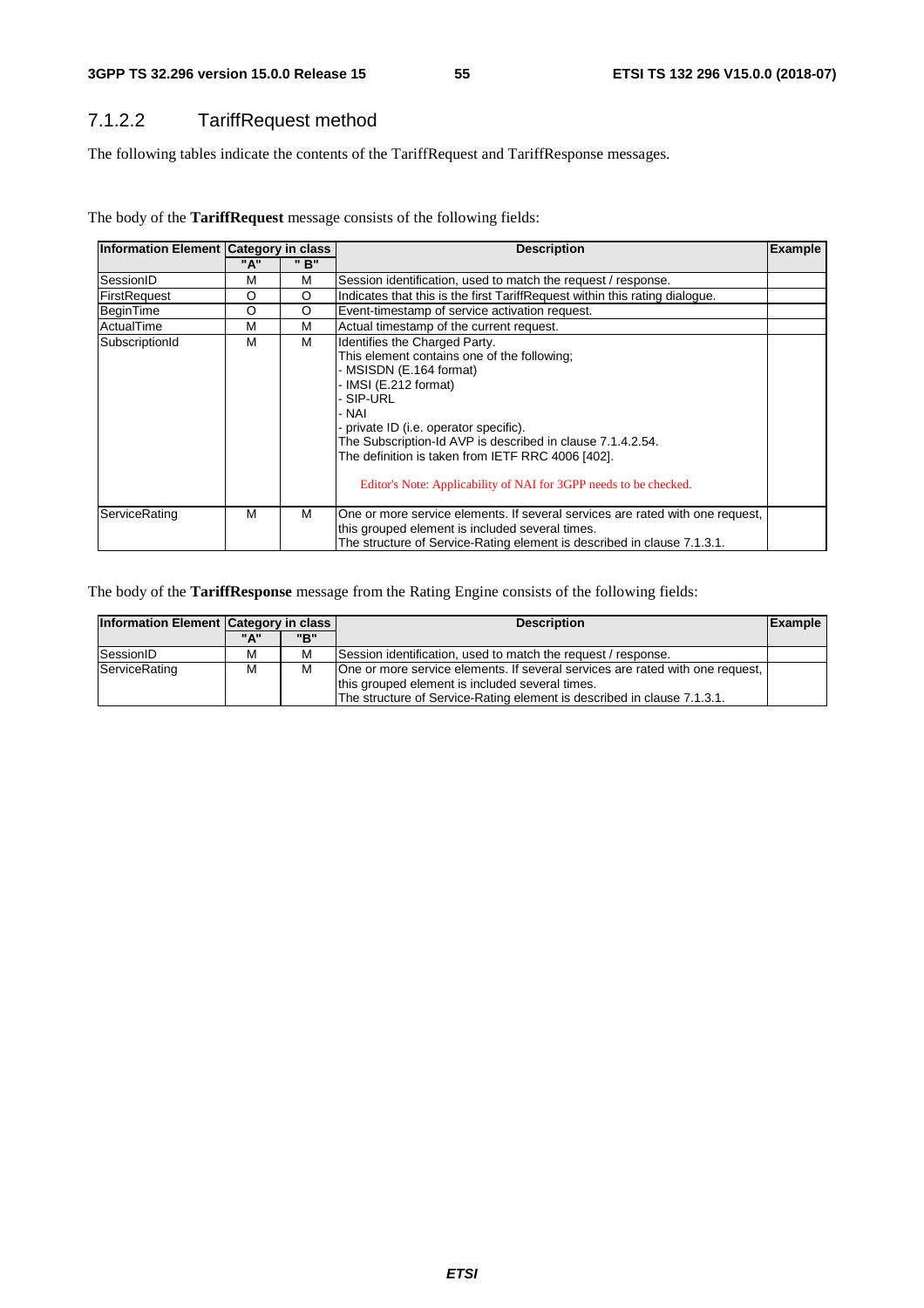# 7.1.2.3 ServiceUsageRequest method

The ServiceUsageRequest method is implemented only if Class B RF is used.

The following tables indicate the contents of the ServiceUsageRequest and ServiceUsageResponse messages.

The body of the **ServiceUsageRequest** message consists of the following fields:

| Information Element Category in class |     |     | <b>Description</b>                                                                                                                                                                                                                                                                                                                                                                       | <b>Example</b> |
|---------------------------------------|-----|-----|------------------------------------------------------------------------------------------------------------------------------------------------------------------------------------------------------------------------------------------------------------------------------------------------------------------------------------------------------------------------------------------|----------------|
|                                       | "A" | "B" |                                                                                                                                                                                                                                                                                                                                                                                          |                |
| SessionID                             |     | М   | Session identification, used to match the request / response.                                                                                                                                                                                                                                                                                                                            |                |
| BeginTime                             |     | O   | Event-timestamp of service activation request.                                                                                                                                                                                                                                                                                                                                           |                |
| ActualTime                            |     | М   | Actual timestamp of the current request.                                                                                                                                                                                                                                                                                                                                                 |                |
| SubscriptionId                        |     | М   | Identifies the Charged Party.<br>This element contains one of the following;<br>- MSISDN (E.164 format)<br>- IMSI (E.212 format)<br>- SIP-URL<br>- NAI<br>- private ID (i.e. operator specific).<br>The Subscription-Id AVP is described in clause 7.1.4.2.54.<br>The definition is taken from IETF RRC 4006 [402].<br>Editor's Note: Applicability of NAI for 3GPP needs to be checked. |                |
| ServiceRating                         | м   | м   | One or more service elements. If several services are rated with one request,<br>this grouped element is included several times.<br>The structure of Service-Rating element is described in clause 7.1.3.1.                                                                                                                                                                              |                |

The body of the **ServiceUsageResponse** message from the Rating Engine consists of the following fields:

| Information Element Category in class |   |   | <b>Description</b>                                                                                                                                                                                          | Example |
|---------------------------------------|---|---|-------------------------------------------------------------------------------------------------------------------------------------------------------------------------------------------------------------|---------|
| "B"<br>" д"                           |   |   |                                                                                                                                                                                                             |         |
| SessionID                             |   | м | Session identification, used to match the request / response.                                                                                                                                               |         |
| ServiceRating                         | м | м | One or more service elements. If several services are rated with one request,<br>this grouped element is included several times.<br>The structure of Service-Rating element is described in clause 7.1.3.1. |         |

# 7.1.3 Parameter definitions

# 7.1.3.1 Common parameters

The **DestinationID** parameter has the following structure:

| <b>Information Element Category</b> |   | <b>Description</b>                                                                                                                                                                                                                             | <b>Example</b> |
|-------------------------------------|---|------------------------------------------------------------------------------------------------------------------------------------------------------------------------------------------------------------------------------------------------|----------------|
| DestinationIDType                   | м | Type of Subscriber information contained in the Destination IDData element.<br>Supported are the following types:<br>MSISDN, APN, URL, e-mail address,<br>Editor's Note:<br>Further types are TBD.                                             |                |
| <b>DestinationIDData</b>            | м | Identifies the destination, to which the requested service is directed.<br>This element contains one of the following:<br>- Number (E.164 format, e.g. MSISDN)<br>- APN<br>- URL<br>- e-mail address<br>- private ID (i.e. operator specific). |                |

The **ServiceRating** parameter has the following structure: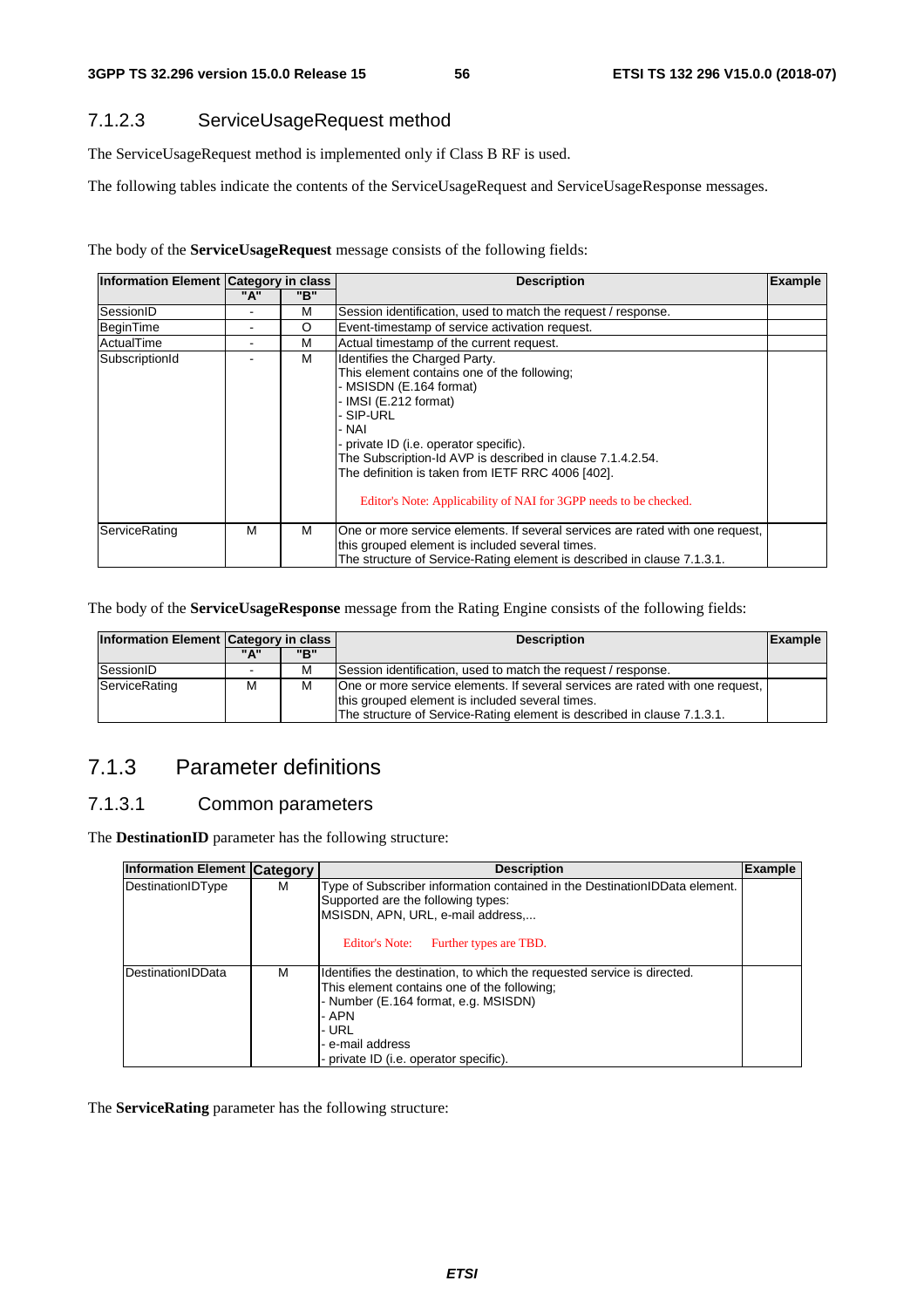| <b>Information Element</b>     | Category           |                | <b>Description</b>                                                                                                                                                                                                                                                                                                                                          |                         | <b>Available</b>        |   |                         |                    |                |  |
|--------------------------------|--------------------|----------------|-------------------------------------------------------------------------------------------------------------------------------------------------------------------------------------------------------------------------------------------------------------------------------------------------------------------------------------------------------------|-------------------------|-------------------------|---|-------------------------|--------------------|----------------|--|
|                                | in class           |                |                                                                                                                                                                                                                                                                                                                                                             |                         |                         |   |                         |                    |                |  |
|                                | "A"                | "B"            |                                                                                                                                                                                                                                                                                                                                                             |                         | <b>PRQ PRS TRQ</b>      |   |                         | <b>TRS SUQ SUS</b> |                |  |
| ServiceIdentifier              | M                  | м              | Identifies the service for which the online charging<br>request was sent.<br>If M-S-R AVP is not present, this AVP is<br>mandatory.                                                                                                                                                                                                                         | X                       | X                       | X | X                       | X                  | X              |  |
| DestinationID                  | $\circ$            | O              | The structure of an individual DestinationID<br>element is described in clause 7.1.3.1.<br>Multiple occurrences of this element are possible.                                                                                                                                                                                                               | X                       |                         | X |                         | X                  |                |  |
| ServiceInformation             | $\overline{\circ}$ | O              | The structure of a Service-Information AVP is<br>defined in the middle-tier documents and formally<br>specified in TS 32.299 [50]. The content of this<br>parameter corresponds to the service indicated by<br>the ServiceIdentifier.                                                                                                                       | $\overline{\mathsf{x}}$ |                         | X |                         |                    |                |  |
| Extension                      | O                  | $\circ$        | Subscriber or operator-specific information, e.g.<br>contract parameters. The format and content is out<br>of scope for 3GPP standards.                                                                                                                                                                                                                     | X                       | X                       | X | X                       | X                  | X              |  |
| Counter                        | O                  |                | One or multiple Counter elements.<br>The structure of an individual Counter element is<br>described in clause 7.1.3.2                                                                                                                                                                                                                                       | $\overline{\mathsf{x}}$ |                         | X |                         |                    |                |  |
| BasicPriceTimeStamp            | $\overline{\circ}$ | $\blacksquare$ | The timestamp of the last charging of the Basic<br>Price, if applicable for the service indicated by the<br>ServiceID.                                                                                                                                                                                                                                      | $\overline{X}$          |                         | X |                         |                    |                |  |
| RequestSubType                 | $\sim$             | М              | Request sub type as described in clause 7.1.3.3.                                                                                                                                                                                                                                                                                                            | X                       |                         | X |                         | X                  |                |  |
| Price                          | M                  | М              | Price for the requested service.                                                                                                                                                                                                                                                                                                                            |                         | X                       |   | X                       |                    | X              |  |
| BillingInfo                    | $\circ$            | O              | Textual description for bill presentation.                                                                                                                                                                                                                                                                                                                  |                         | $\overline{\mathsf{X}}$ |   | X                       |                    | $\overline{X}$ |  |
| <b>BasicPrice</b>              | $\circ$            | $\blacksquare$ | Basic Price for the requested service, e.g. basic<br>fee once per day.                                                                                                                                                                                                                                                                                      |                         | $\overline{\mathsf{x}}$ |   | $\overline{\mathsf{x}}$ |                    |                |  |
| <b>CounterPrice</b>            | $\overline{\circ}$ | $\blacksquare$ | One or multiple CounterPrice elements. The<br>structure of an individual CounterPrice element is<br>described in clause 7.1.3.2.                                                                                                                                                                                                                            |                         | $\overline{\mathsf{x}}$ |   |                         |                    |                |  |
| <b>ImpactOn</b><br>Counter     | $\blacksquare$     | $\circ$        | Description of the impacted counters. This<br>parameter is being used only in the result of a<br>request with a debit request subtype. The structure<br>of an individual impact on counter element is<br>described in clause 7.1.3.3. Multiple occurrences of<br>this element might be used.                                                                |                         | X                       |   | X                       |                    | X              |  |
| RequestedUnits                 | $\sim$             | O              | The number of requested units from the service.<br>This parameter is mandatory in a request with<br>reservation request subtype.                                                                                                                                                                                                                            |                         |                         | X |                         |                    |                |  |
| ConsumedUnits                  | $\blacksquare$     | $\circ$        | The total number of consumed units of the service<br>since previous request.                                                                                                                                                                                                                                                                                |                         |                         | X |                         | X                  |                |  |
| ConsumedUnitsAfterTariffSwitch | $\blacksquare$     | $\circ$        | The number of consumed units of the service since<br>previous request after tariff switch occurred. This<br>parameter is mandatory if the tariff switch occurred<br>since the previous request.                                                                                                                                                             |                         |                         | X |                         | X                  |                |  |
| TariffSwitchTime               | O                  | O              | Time in Seconds from the time in parameter<br>ActualTime of the TariffRequest until a tariff switch<br>occurs.<br>'0' means immediately (the second tariff is valid).                                                                                                                                                                                       |                         |                         |   | Χ                       |                    | X              |  |
| CurrentTariff                  | M                  | $\circ$        | Tariff that are currently valid. Tariff structure is<br>defined in [50].<br>Class "B": This parameter is mandatory in the<br>response message after a request with reservation<br>subtype.                                                                                                                                                                  |                         |                         |   | X                       |                    | X              |  |
| NextTariff                     | O                  | O              | Tariff after the next TariffSwitch<br>Tariff structure is defined in [50].                                                                                                                                                                                                                                                                                  |                         |                         |   | X                       |                    | X              |  |
| ExpiryTime                     | O                  | $\circ$        | Time period in seconds from the time in parameter<br>ActualTime of the TariffRequest until the expiration<br>of all tariff information contained in this<br>TariffResponse message.<br>This field may be used e.g. if multiple<br>TariffSwitches are foreseen, or if interworking<br>between limited valid units and TariffSwitches<br>needs to be ensured. |                         |                         |   | X                       |                    | X              |  |
| ValidUnits                     | O                  | O              | Defines for how many units the tariff is valid.                                                                                                                                                                                                                                                                                                             |                         |                         |   | X                       |                    |                |  |
| MonetaryTariffAfterValidUnits  | $\circ$            | $\circ$        | Tariff after all valid units have been used.<br>Tariff structure is defined in clause 7.1.4.2.45.<br>This field may be used to optimize service<br>availability in scenarios with limited valid units.                                                                                                                                                      |                         |                         |   | X                       |                    |                |  |
| CounterTariff                  | O                  | $\blacksquare$ | One or multiple CounterTariff elements. The<br>structure of an individual CounterTariff element is<br>described in clause 7.1.3.2.                                                                                                                                                                                                                          |                         |                         |   | X                       |                    |                |  |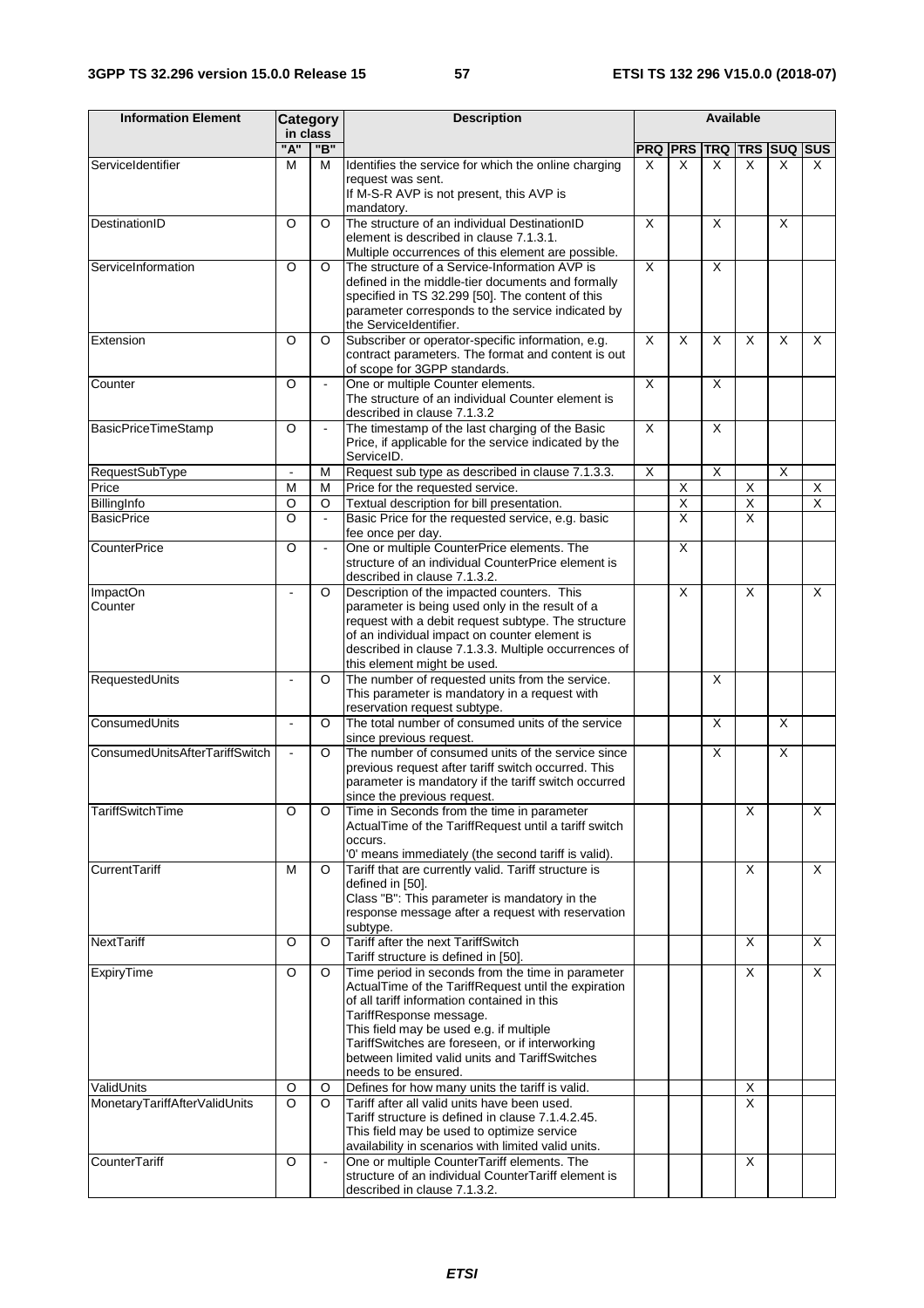| <b>Information Element</b> | <b>Category</b> |         | <b>Description</b>                                                                                                                                                                                                                                                   |                    | Available |  |   |                    |   |
|----------------------------|-----------------|---------|----------------------------------------------------------------------------------------------------------------------------------------------------------------------------------------------------------------------------------------------------------------------|--------------------|-----------|--|---|--------------------|---|
|                            | in class        |         |                                                                                                                                                                                                                                                                      |                    |           |  |   |                    |   |
|                            | "A"             | "B"     |                                                                                                                                                                                                                                                                      | <b>PRQ PRS TRQ</b> |           |  |   | <b>TRS SUQ SUS</b> |   |
| <b>RequestedCounter</b>    | O               |         | One or multiple CounterIDs. Only the counters<br>identified in this list shall be included by the SBCF<br>in subsequent TariffRequest messages within this<br>session. The list is valid until a modified list is<br>received by the SBCF or until the session ends. |                    |           |  | x |                    |   |
| MonetaryQuota              |                 | O       | Number of monetary units reserved for the service<br>usage. Mandatory in a reservation request<br>subtype.                                                                                                                                                           |                    |           |  |   | X                  |   |
| MinimalRequestedUnits      | ۰               | O       | The minimal number of requested units from the<br>service. This parameter is mandatory in the first<br>request with reservation request subtype.                                                                                                                     |                    |           |  |   | x                  |   |
| AllowedUnits               |                 | $\circ$ | Defines how many units can be granted for this<br>monetary quota. Returning the AllowedUnits is<br>mandatory in the reservation and AoC request<br>subtypes.                                                                                                         |                    |           |  |   |                    | X |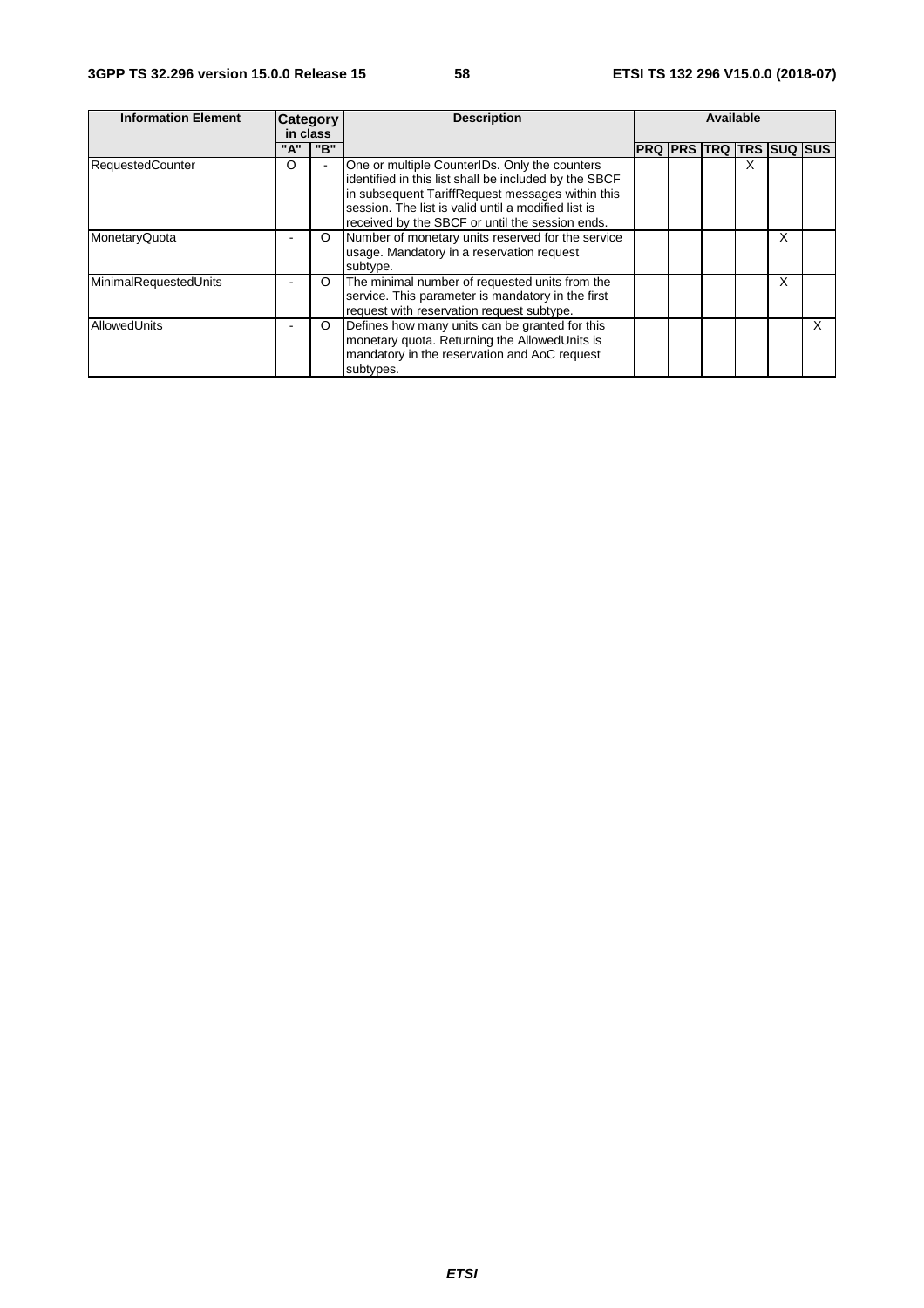# 7.1.3.2 Class "A" specific parameters

The **Counter** parameter has the following structure:

| <b>Information Element Category</b> |   | <b>Description</b>                                              | <b>IExample</b> |
|-------------------------------------|---|-----------------------------------------------------------------|-----------------|
| CounterID                           | М | Identifies the Counter (i.e. used to address the counter).      |                 |
| CounterValue                        |   | The actual current value of the Counter.                        |                 |
| <b>CounterExpirvDate</b>            |   | Timestamp for the expiration date of the current counter value. |                 |

The **CounterPrice** parameter has the following structure:

| <b>Information Element Category</b> |   | <b>Description</b>                                                | <b>Example</b> |
|-------------------------------------|---|-------------------------------------------------------------------|----------------|
| CounterID                           | М | Identifies the Counter (i.e. used to address the counter).        |                |
| CounterType                         |   | Operator specific value, for descriptive purposes.                |                |
| CounterChange                       |   | Value with which the counter shall be incremented or decremented. | -2             |
| <b>SetCounterTo</b>                 |   | Value, to which the counter shall be set.                         | 50             |
| CounterExpiryDate                   |   | Timestamp for the expiration date of the current counter value.   |                |

#### The **CounterTariff** parameter has the following structure:

| <b>Information Element</b>              | <b>Category</b> | <b>Description</b>                                                  | <b>Example</b> |
|-----------------------------------------|-----------------|---------------------------------------------------------------------|----------------|
| CounterID                               | M               | Identifies the Counter (i.e. used to address the counter).          |                |
| CounterType                             | $\circ$         | Operator specific value, for descriptive purposes.                  |                |
| <b>CounterChangePerSession</b>          | $\Omega$        | Value, with which the counter shall be incremented or               | 4              |
|                                         |                 | decremented for the whole session.                                  |                |
| CounterChangePerConsumedServiceUnit     | $\circ$         | Value, with which the counter shall be incremented or               | $-1$           |
|                                         |                 | decremented per consumed service unit.                              |                |
| CounterChangeForFirstChargeableTimeUnit | $\circ$         | Value, with which the counter shall be incremented or               | $-2$           |
|                                         |                 | decremented for the first chargeable unit (as defined by            |                |
|                                         |                 | E-parameter E7 from MonetaryTariff).                                |                |
| CounterChangePerSubsequentChargeable-   | $\circ$         | Value, with which the counter shall be incremented or               | $-1$           |
| TimeUnit                                |                 | decremented per chargeable unit (as defined by                      |                |
|                                         |                 | E-parameter E2 from MonetaryTariff, i.e. except for the first       |                |
|                                         |                 | unit).                                                              |                |
| CounterChangePerChargeableVolumeUnit    | $\circ$         | Value, with which the counter shall be incremented or               | 3              |
|                                         |                 | decremented per chargeable unit (as defined by                      |                |
|                                         |                 | E-parameter E6 from MonetaryTariff).                                |                |
| CounterChangeForFirstChargeable-        | $\circ$         | Value, with which the counter shall be incremented or               | $-4$           |
| <b>TimeUnitAfterSwitch</b>              |                 | decremented for the first chargeable unit after a Tariff Switch     |                |
|                                         |                 | has occurred (as defined by E-parameter E7 from                     |                |
|                                         |                 | NextMonetaryTariff).                                                |                |
| CounterChangePerSubsequentChargeable-   | $\circ$         | Value, with which the counter shall be incremented or               | $-1$           |
| <b>TimeUnitAfterSwitch</b>              |                 | decremented per chargeable unit after a Tariff Switch has           |                |
|                                         |                 | occurred (as defined by E-parameter E2 from                         |                |
|                                         |                 | NextMonetaryTariff, i.e. except for the first unit).                |                |
| CounterChangePerChargeable-             | $\circ$         | Value, with which the counter shall be incremented or               | 5              |
| VolumeUnitAfterSwitch                   |                 | decremented per chargeable unit after a Tariff Switch has           |                |
|                                         |                 | occurred (as defined by E-parameter E6 from                         |                |
|                                         |                 | NextMonetaryTariff).                                                |                |
| CounterThreshold                        | $\circ$         | Threshold value for this counter. If this threshold is reached, all | 30             |
|                                         |                 | tariff information contained in this TariffResponse message         |                |
|                                         |                 | expires, and the OCF shall sent a new TariffRequest message.        |                |
| <b>SetCounterTo</b>                     | O               | Value, to which the counter shall be set.                           | 50             |
| CounterExpiryDate                       | $\circ$         | Timestamp for the expiration date of the current counter value.     |                |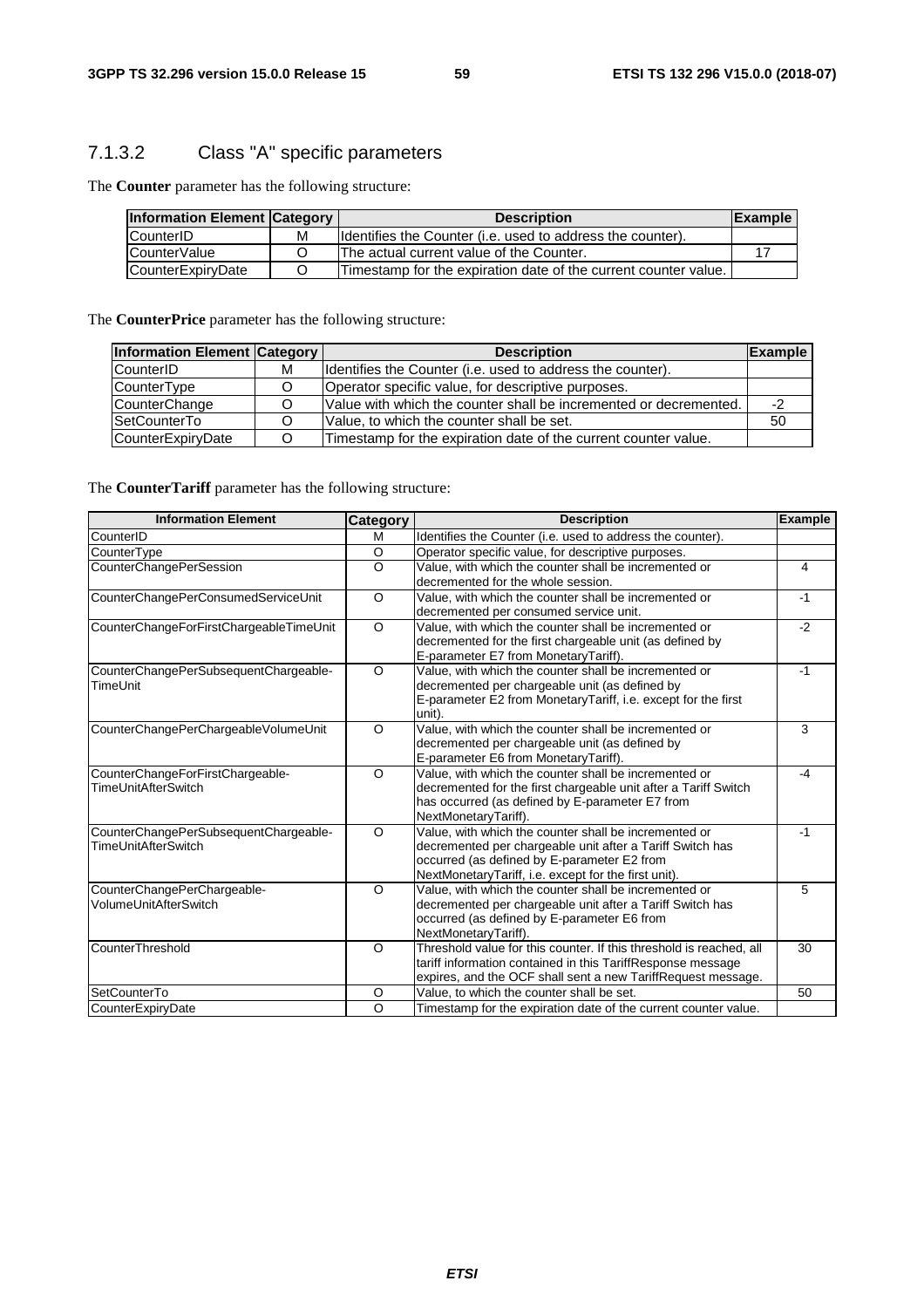# 7.1.3.3 Class "B" specific parameters

The **RequestSubType** parameter can have the following values:

- AoC In this sub-type, there is no counter reservation and no counter updates by the RF.
- Reservation This Price Request sub-type is used at event authorization time, prior to granting a service to a user. The RF will reserve counters as needed according to the request. A Price Request with a Debit sub-type should follow after a service successful delivery or a Release sub-type in case the delivery failed.
- Debit This Price Request sub-type is issued when a session ends or a service was granted successfully to a user, in order to debit a previously reservation request. The RF will free any unused portion of an outstanding counter reservation. Note that multiple Price Requests with a Debit sub-type can be sent during a session for partial charging.
- Release This Price Request sub-type is issued when a service delivery failed to release a previously reserved amount. The RF will free any outstanding counter reservation.

The following tables summarize the IE status in the various methods and messages.

Parameter presence in the **PriceRequest** message:

| Information Element Category in Category in | <b>Reservation</b> | <b>Debit</b> | <b>Category in</b><br><b>Release</b> |
|---------------------------------------------|--------------------|--------------|--------------------------------------|
| SessionID                                   | м                  | м            | м                                    |
| ActualTime                                  | м                  | м            |                                      |
| Subscription-Id                             | М                  |              |                                      |
| Service-Identifier                          | м                  |              |                                      |
| DestinationID                               |                    |              |                                      |
| ServiceInformation                          |                    |              |                                      |
| Extension                                   |                    |              |                                      |
| <b>RequestSubType</b>                       |                    | M            |                                      |

Parameter presence in the **PriceResponse** message:

|                   | Information Element Category in Category in<br><b>Debit</b><br><b>Reservation</b> |   | <b>Category in</b><br><b>Release</b> |
|-------------------|-----------------------------------------------------------------------------------|---|--------------------------------------|
| SessionID         | M                                                                                 | м |                                      |
| Price             | м                                                                                 | м | м                                    |
| BillingInfo       |                                                                                   |   |                                      |
| Extension         |                                                                                   |   |                                      |
| <b>BasicPrice</b> |                                                                                   |   |                                      |
| CounterPrice      |                                                                                   |   |                                      |
| ImpactOnCounter   |                                                                                   |   |                                      |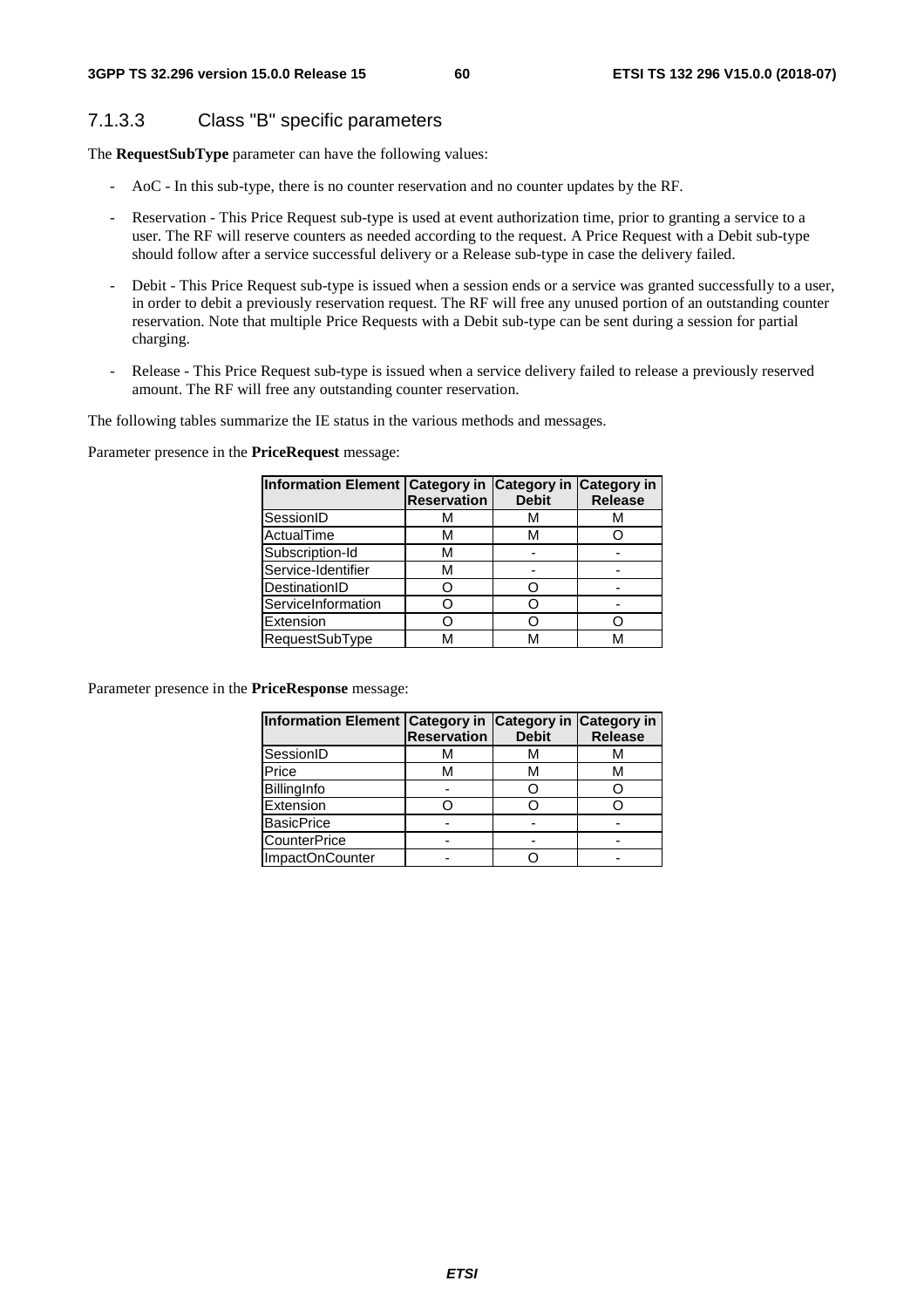Parameter presence in the **TariffRequest** message:

| <b>Information Element</b> | <b>Status in</b><br><b>Reservation</b> | <b>Status in Status in</b><br><b>Debit</b> | <b>Release</b> |
|----------------------------|----------------------------------------|--------------------------------------------|----------------|
|                            |                                        |                                            |                |
| SessionID                  | м                                      | М                                          | М              |
| FirstRequest               |                                        |                                            |                |
| BeginTime                  | റ                                      |                                            |                |
| ActualTime                 | М                                      | м                                          | м              |
| Subscription Id            | М                                      |                                            |                |
| Service Identifier         | М                                      |                                            |                |
| DestinationID              | O                                      | ∩                                          |                |
| Service Information        | റ                                      | ∩                                          |                |
| Extension                  | റ                                      | n                                          |                |
| Counter                    |                                        |                                            |                |
| BasicPriceTimeStamp        |                                        |                                            |                |
| RequestSubType             | М                                      | М                                          | м              |
| RequestedUnits             | М                                      |                                            |                |
| ConsumedUnits              | O                                      | М                                          |                |
| ConsumedUnits              | ∩                                      |                                            |                |
| <b>IAfterTariffSwitch</b>  |                                        |                                            |                |

Parameter presence in the **TariffResponse** message:

| <b>Information Element</b>    | <b>Reservation</b> | Category in Category in Category in<br><b>Debit</b> | <b>Release</b> |
|-------------------------------|--------------------|-----------------------------------------------------|----------------|
| SessionID                     | M                  | M                                                   | М              |
| TariffSwitchTime              | Ω                  |                                                     |                |
| Current-Tariff                | М                  |                                                     |                |
| Next-Tariff                   | O                  |                                                     |                |
| ExpiryTime                    | ∩                  |                                                     |                |
| ValidUnits                    | ∩                  |                                                     |                |
| MonetaryTariffAfterValidUnits |                    |                                                     |                |
| BillingInfo                   |                    | ∩                                                   |                |
| Extension                     | ∩                  | ∩                                                   |                |
| CounterTariff                 |                    |                                                     |                |
| RequestedCounter              |                    |                                                     |                |
| <b>BasicPrice</b>             |                    |                                                     |                |
| Price                         |                    | М                                                   |                |
| ImpactOn                      |                    | Ω                                                   |                |
| Counter                       |                    |                                                     |                |

Parameter presence in the **ServiceUsageRequest** message:

| <b>Information Element</b> | Category in<br><b>Reservation</b> | Category in Category in<br><b>Debit</b> | <b>Release</b> |
|----------------------------|-----------------------------------|-----------------------------------------|----------------|
| SessionID                  | М                                 | м                                       | м              |
| BeginTime                  | O                                 |                                         |                |
| ActualTime                 | м                                 |                                         |                |
| Subscription-Id            | м                                 | М                                       | М              |
| Service-Identifier         | м                                 |                                         |                |
| DestinationID              | ∩                                 | ∩                                       |                |
| ServiceInformation         | ∩                                 | ∩                                       |                |
| MonetaryQuota              | റ                                 |                                         |                |
| Minimal                    | ∩                                 |                                         |                |
| RequestedUnits             |                                   |                                         |                |
| Extension                  | ∩                                 | ∩                                       | ∩              |
| RequestSubType             | М                                 | М                                       | м              |
| ConsumedUnits              | റ                                 | М                                       |                |
| ConsumedUnits              | ∩                                 | ∩                                       |                |
| <b>AfterTariffSwitch</b>   |                                   |                                         |                |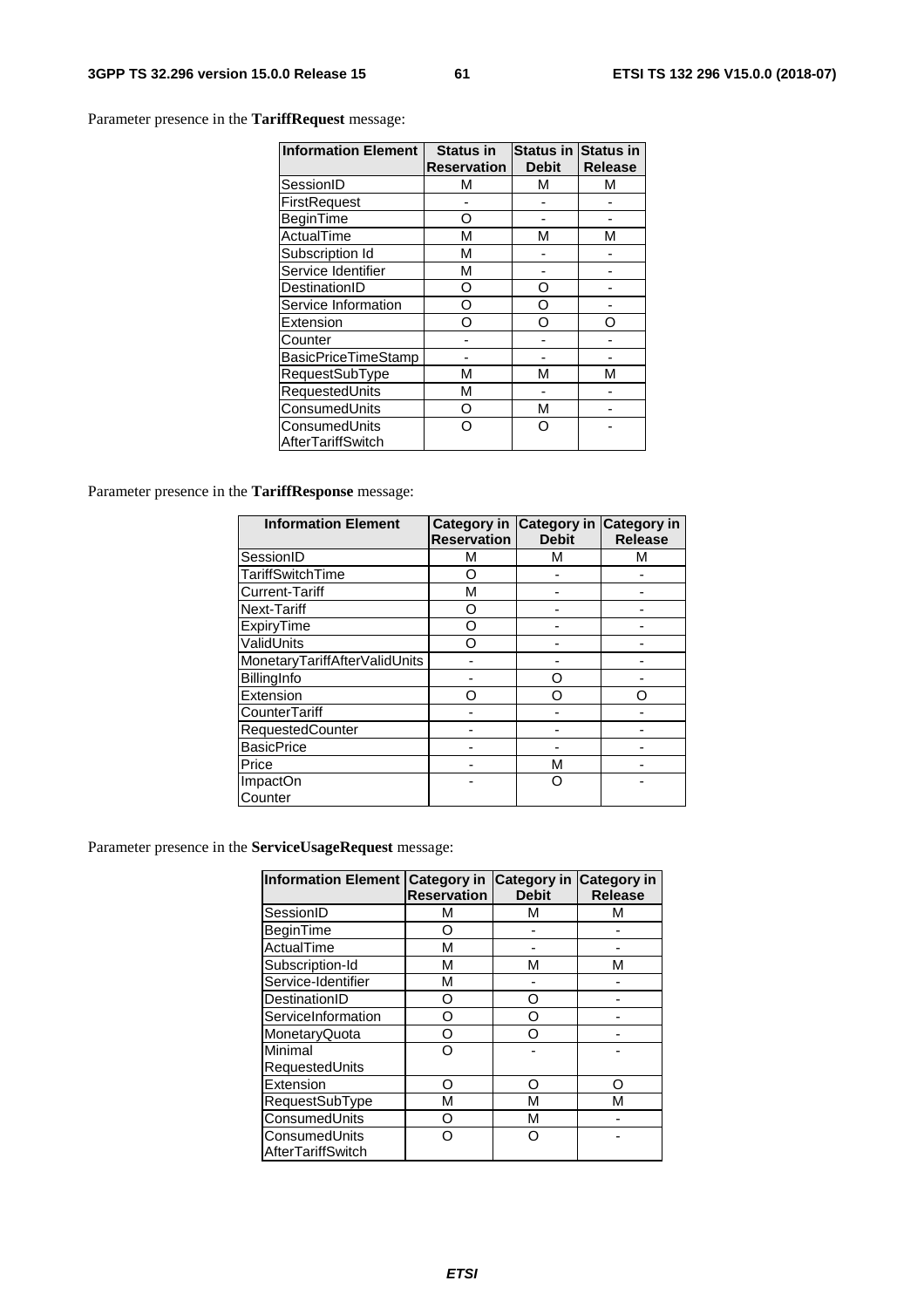**Information Element Category in Reservation Category in Debit Category in Release**  SessionID M M M M<br>TariffSwitchTime O - -TariffSwitchTime | O | - | -Current-Tariff | M | - | -Next-Tariff | O | - | -ExpiryTime O - - AllowedUnits | O | - | -Price | M | M | -<u>Price</u><br>BillingInfo - O -<br>ImpactOn - O -ImpactOn **Counter** - | O | -Extension - O O

Parameter presence in the **ServiceUsageResponse** message:

The **ImpactOnCounter** parameter has the following structure:

| <b>Information</b><br><b>Element</b> | <b>Category</b> | <b>Description</b>                                                                                                                                                                                                                          | <b>Example</b> |
|--------------------------------------|-----------------|---------------------------------------------------------------------------------------------------------------------------------------------------------------------------------------------------------------------------------------------|----------------|
| CounterID                            | м               | Identifies the Counter (i.e. used to address the counter).                                                                                                                                                                                  |                |
| CounterValueBegin                    |                 | The counter value at the beginning of the online charging session.                                                                                                                                                                          | 17             |
| CounterValueChange                   | M               | The change in the counter value as result of the current online charging<br>session.                                                                                                                                                        | -4             |
| CounterValueEnd                      |                 | The counter value at the end of the online charging session. Note that this<br>value may be different from the value at the beginning of the online<br>charging session plus the value change in case of concurrent service<br>consumption. |                |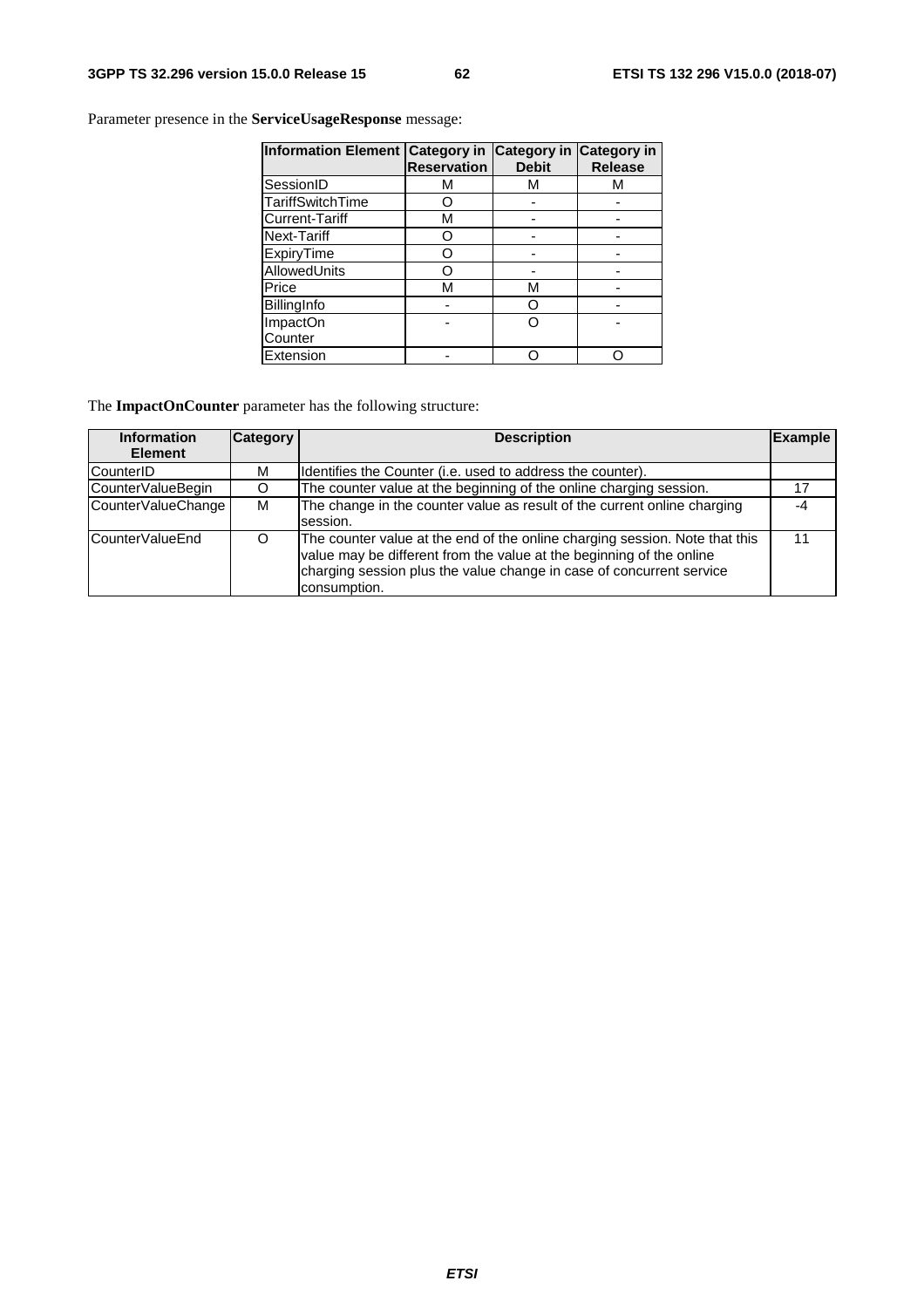# 7.1.4 Protocol specification

# 7.1.4.0 Introduction

The messages for the Re interface, their formats and their contents are defined in terms of the Rating Application, a new 3GPP specific Diameter application based on the Diameter Base Protocol [401]. The application ID for the Rating Application is defined in TS 29.230 [205].

The messages for the Re interface are defined in the following clause 7.1.4.1. These are new messages that are not included in the Diameter base protocol, however, relevant AVPs from the Diameter base protocol are included in the definition of these messages. Additional AVPs which are required for the functionality of the Re interface are also included. These additional AVPs are explained in detail in clause 7.1.4.2.

Editor's Note: We have to define Finite State Machines (for class "A" only for the OCF, for class "B" for both, OCF and RF)?

Editor's Note: Error handling needs to be defined (separate clause).

#### 7.1.4.1 Rating messages on the Re interface

The table 7.1.4.1.1 below describes the use of messages on the Re interface. Details on the use of these messages can be found in clause 6.2 of this document.

| <b>Message</b>       | <b>Source</b> |             | <b>Destination Abbreviation</b> |
|----------------------|---------------|-------------|---------------------------------|
| PriceRequest         | <b>EBCF</b>   | RF          | <b>PRQ</b>                      |
| PriceResponse        | RF            | <b>EBCF</b> | <b>PRS</b>                      |
| TariffRequest        | <b>SBCF</b>   | <b>RF</b>   | TRQ                             |
| TariffResponse       | <b>RF</b>     | <b>SBCF</b> | <b>TRS</b>                      |
| ServiceUsageRequest  | <b>SBCF</b>   | <b>RF</b>   | <b>SUQ</b>                      |
| ServiceUsageResponse | RF            | <b>SBCF</b> | SUS                             |

**Table 7.1.4.1.1: Rating messages on the Re interface** 

Editor's Note: Command codes shall be defined by 3GPP WG CT4, and shall be included in TS 29.230.

Editor's Note: Do we have to include (some of the) other messages defined in the Diameter base protocol?

The following clauses describe the structure of the individual messages on the Re interface. The descriptions are based directly on the format of the *Accounting-Request* and *Accounting-Answer* messages defined in the base Diameter protocol specification [401].

The following symbols are used in the tables:

- $\langle$ AVP $>$  indicates a mandatory AVP with a fixed position in the message.
- {AVP} indicates a mandatory AVP in the message.
- [AVP] indicates an optional AVP in the message.
- \*AVP indicates that multiple occurrences of an AVP are possible.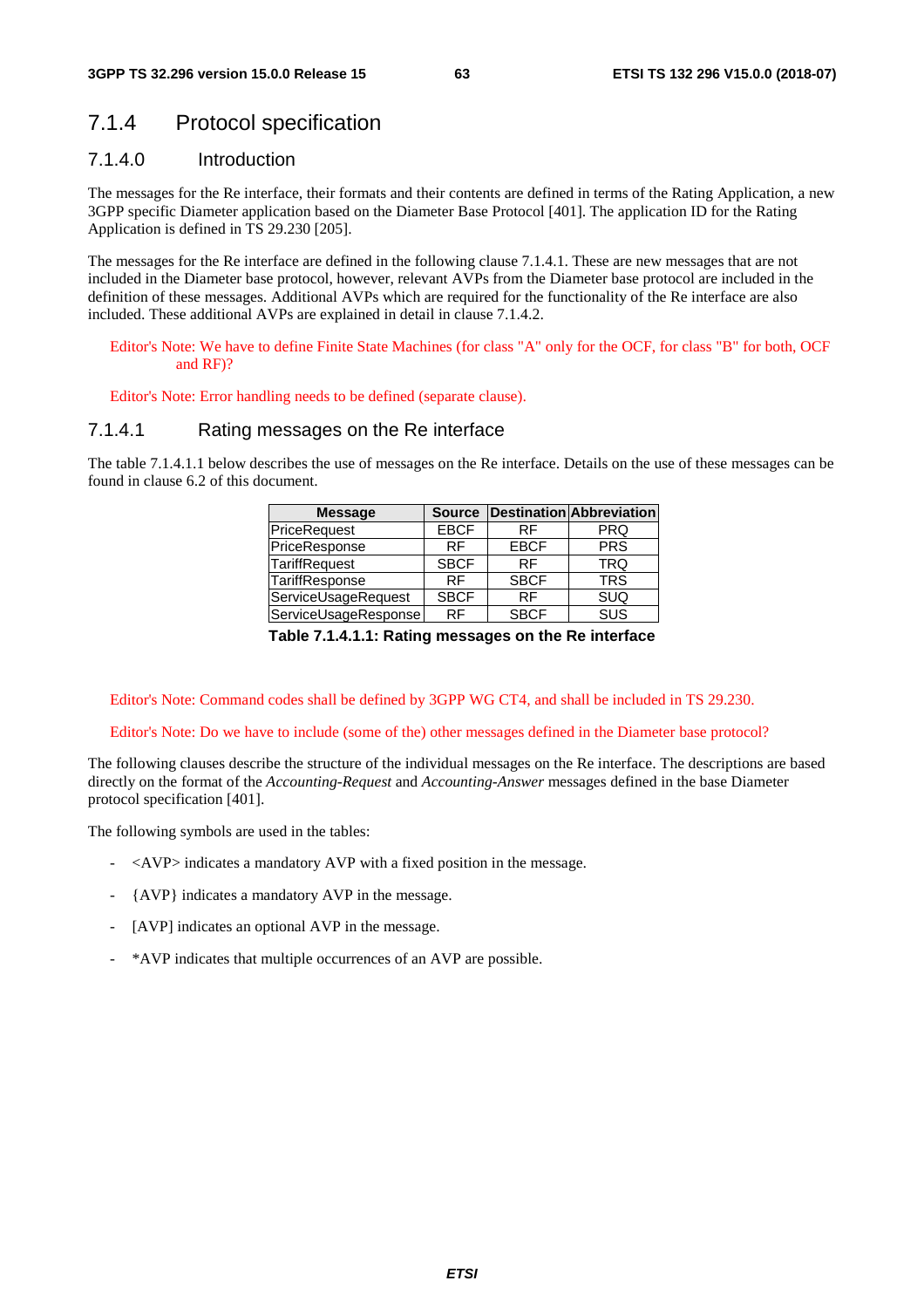#### 7.1.4.1.1 PriceRequest message

The Diameter *PriceRequest* command as used on the Re interface has the following structure.

<PRQ> :: = <Diameter Header: xxx, REQ, PXY>

```
 <Session-Id> 
{Origin-Host} 
{Origin-Realm} 
{Destination-Realm} 
[Destination-Host] 
[Vendor-Specific-Application-Id] 
[User-Name] 
[Event-Timestamp] 
{ActualTime} 
{Subscription-Id} 
*{Service-Rating}
```
Editor's Note: Check if all included AVPs from the Diameter base protocol are needed. Check if additional AVPs from the Diameter base protocol shall be included.

#### 7.1.4.1.2 PriceResponse message

<PRS> :: = <Diameter Header: xxx, PXY>

The Diameter *PriceResponse* command as used on the Re interface has the following structure.

 <Session-Id> {Origin-Host} {Origin-Realm} [Vendor-Specific-Application-Id] [User-Name] [Event-Timestamp] \*{Service-Rating}

Editor's Note: Check if all included AVPs from the Diameter base protocol are needed. Check if additional AVPs from the Diameter base protocol shall be included.

#### 7.1.4.1.3 TariffRequest message

The Diameter *TariffRequest* command as used on the Re interface has the following structure.

```
<TRQ> :: = <Diameter Header: xxx, REQ, PXY> 
              <Session-Id> 
               {Origin-Host} 
               {Origin-Realm} 
               {Destination-Realm} 
               [Destination-Host] 
              [Vendor-Specific-Application-Id] 
              [User-Name] 
               [Event-Timestamp] 
              [FirstRequest] 
               [BeginTime] 
               {ActualTime} 
               {Subscription-Id} 
               *{Service-Rating}
```
Editor's Note: Check if all included AVPs from the Diameter base protocol are needed. Check if additional AVPs from the Diameter base protocol shall be included.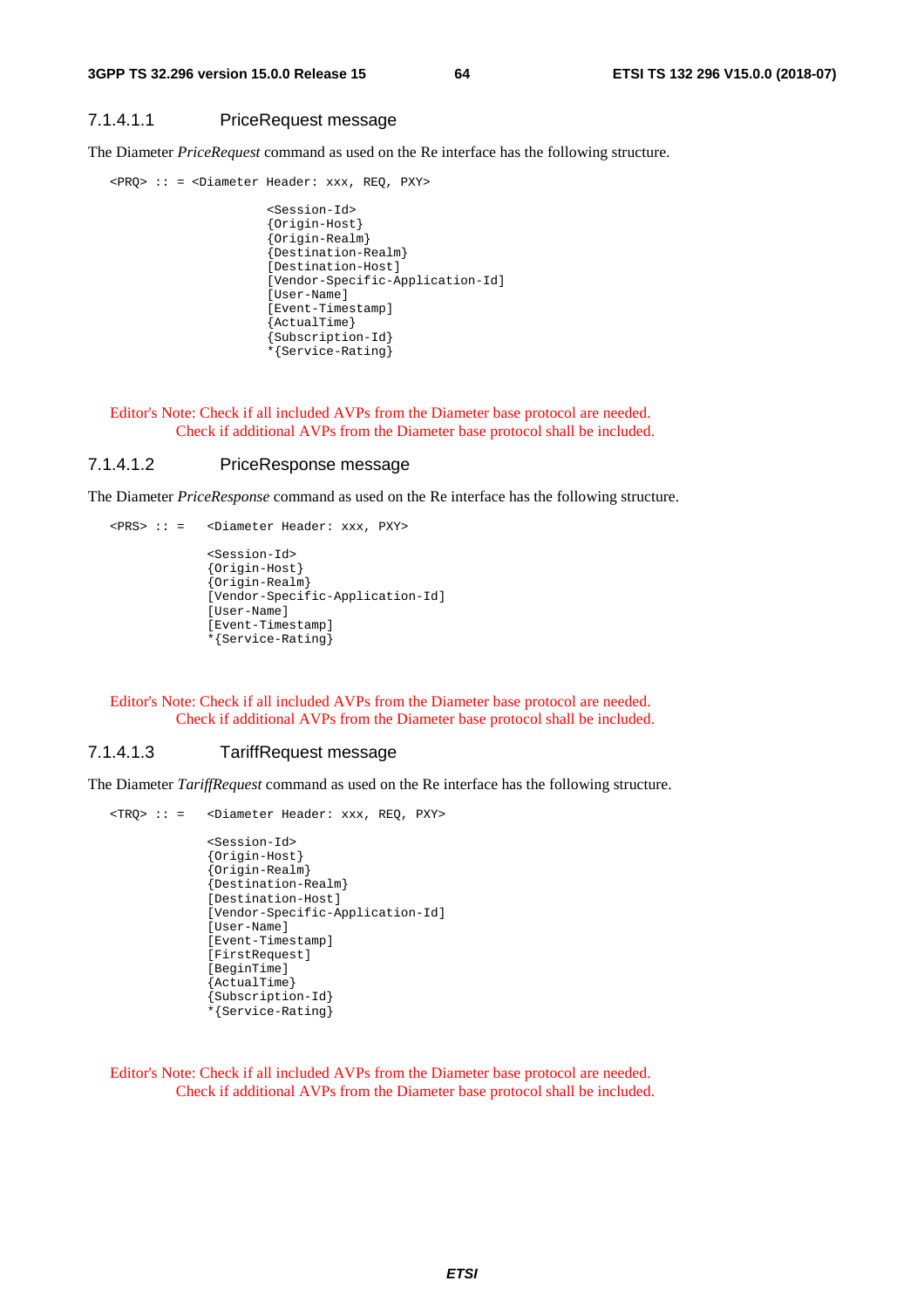#### 7.1.4.1.4 TariffResponse message

The Diameter *TariffResponse* command as used on the Re interface has the following structure.

```
<TRS> :: = <Diameter Header: xxx, PXY>
```

```
 <Session-Id> 
{Origin-Host} 
{Origin-Realm} 
[Vendor-Specific-Application-Id] 
[User-Name] 
[Event-Timestamp] 
*{Service-Rating}
```
Editor's Note: Check if all included AVPs from the Diameter base protocol are needed. Check if additional AVPs from the Diameter base protocol shall be included.

#### 7.1.4.1.5 ServiceUsageRequest message

The Diameter *ServiceUsageRequest* command as used on the Re interface has the following structure.

```
<SUQ> :: = <Diameter Header: xxx, REQ, PXY> 
          <Session-Id> 
          {Origin-Host} 
          {Origin-Realm} 
          {Destination-Realm} 
          [Destination-Host] 
          [Vendor-Specific-Application-Id] 
          [User-Name] 
          [Event-Timestamp] 
          [BeginTime] 
          {ActualTime} 
          {Subscription-Id} 
          *{Service-Rating}
```
Editor's Note: Check if all included AVPs from the Diameter base protocol are needed. Check if additional AVPs from the Diameter base protocol shall be included.

Editor's Note: Check if the order of the AVPs is aligned with the TariffRequest.

#### 7.1.4.1.6 ServiceUsageResponse message

The Diameter *ServiceUsageResponse* command as used on the Re interface has the following structure.

```
<SUS> :: = <Diameter Header: xxx, PXY> 
              <Session-Id> 
              {Origin-Host} 
              {Origin-Realm} 
              [Vendor-Specific-Application-Id] 
              [User-Name] 
              [Event-Timestamp] 
              *{Service-Rating}
```
Editor's Note: Check if all included AVPs from the Diameter base protocol are needed. Check if additional AVPs from the Diameter base protocol shall be included.

Editor's Note: Check if the order of the AVPs is aligned with the tariff response.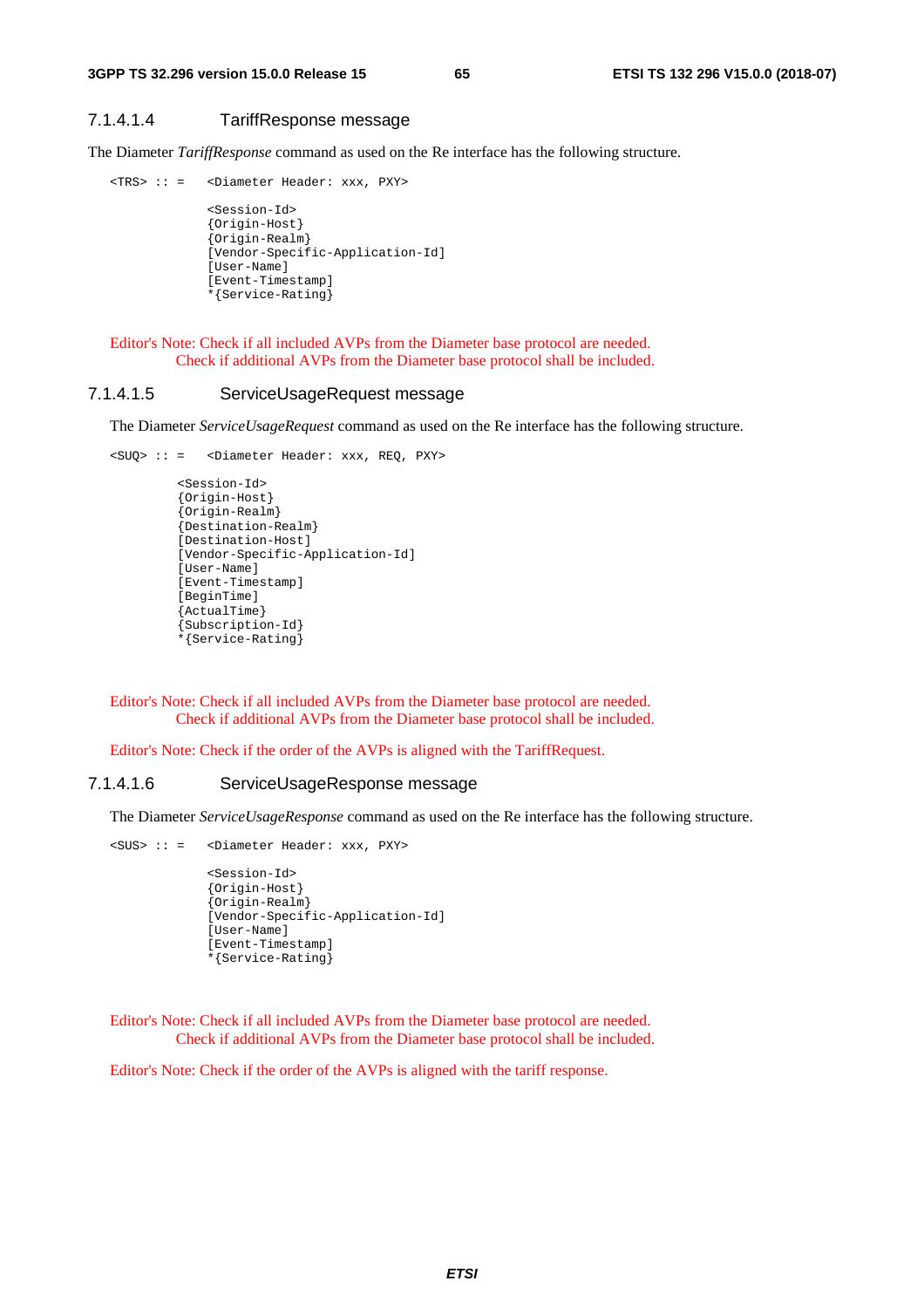# 7.1.4.2 AVPs for Rating on the Re interface

The use of the Attribute Value Pairs (AVPs) that are defined in the Diameter Base Protocol [401] is specified in clause 7.1.4.1 for the Re interface. Detailed specification of these AVPs is available in the Diameter base protocol specification.

Editor's Note: "The 3GPP Rating Application uses the value *xxx* (3GPP) as *Vendor-Id*." – Do we need this ?

Additional AVPs which are not included in the Diameter Base Protocol are used for rating purposes in all messages on the Re interface. The use of these AVPs is described in clause 7.1.4.1.

Detailed descriptions of AVPs that are used specifically for online rating are provided in the clauses below the table. The table contains all AVPs used for the Diameter Rating application, in alphabetical order. For AVPs that are just borrowed from other applications only the reference is provided in the table below, and the detailed description is not repeated.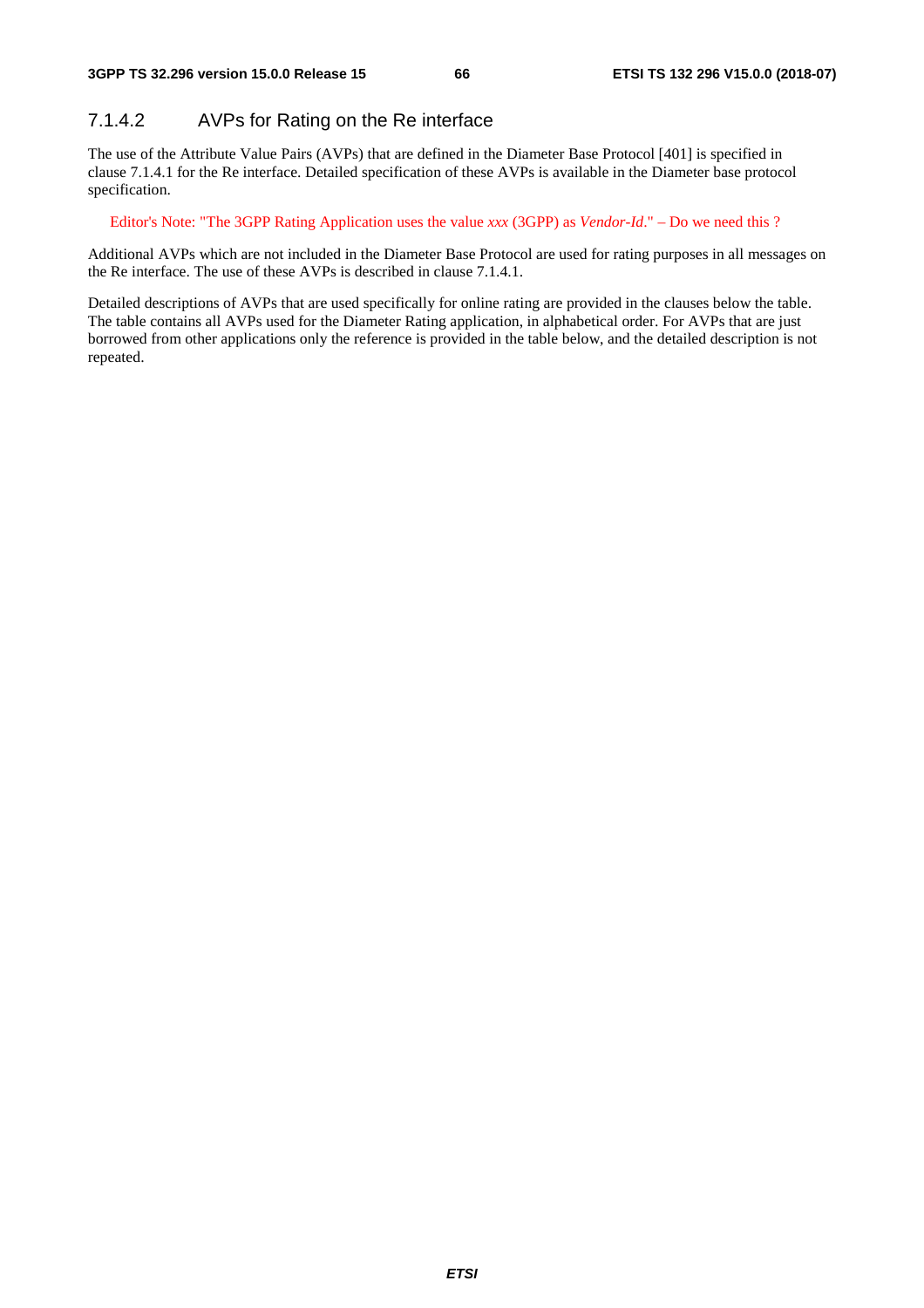| <b>AVP</b>                                                     | <b>AVP Code</b>                                            | Data Type                | <b>Description / Reference</b>                        |  |  |  |
|----------------------------------------------------------------|------------------------------------------------------------|--------------------------|-------------------------------------------------------|--|--|--|
| <b>AVPs from Diameter Base Protocol</b>                        |                                                            |                          |                                                       |  |  |  |
| Destination-Hostl                                              |                                                            |                          | [401]                                                 |  |  |  |
| {Destination-Realm}                                            |                                                            |                          | [401]<br>[401]                                        |  |  |  |
| [Event-Timestamp]<br>Origin-Host}                              |                                                            |                          | [401]                                                 |  |  |  |
| {Origin-Realm}                                                 |                                                            |                          | [401]                                                 |  |  |  |
| <session-id></session-id>                                      |                                                            |                          | [401]                                                 |  |  |  |
| [User-Name]                                                    |                                                            |                          | [401]                                                 |  |  |  |
| [Vendor-Specific-Application-Id]                               |                                                            |                          | [401]                                                 |  |  |  |
|                                                                | <b>General Diameter Rating AVPs</b>                        |                          |                                                       |  |  |  |
| {ActualTime}                                                   | <b>TBD</b>                                                 | Time                     | clause 7.1.4.2.1                                      |  |  |  |
| [BeginTime]                                                    | <b>TBD</b><br><b>TBD</b>                                   | Time<br>Enumerated       | clause 7.1.4.2.5<br>clause 7.1.4.2.41                 |  |  |  |
| [FirstRequest]<br>*{Service-Rating}                            | <b>TBD</b>                                                 | Grouped                  |                                                       |  |  |  |
| {Service-Identifier}                                           | <b>TBD</b>                                                 | UTF8String               | clause 7.1.4.2.53; [402]                              |  |  |  |
| * [DestinationID]                                              | <b>TBD</b>                                                 | Grouped                  | clause 7.1.4.2.29                                     |  |  |  |
| {DestinationIDType}                                            | <b>TBD</b>                                                 | Enumerated               | clause 7.1.4.2.31                                     |  |  |  |
| {DestinationIDData}                                            | <b>TBD</b>                                                 | UTF8String               | clause 7.1.4.2.30                                     |  |  |  |
| [ServiceInformation]                                           | <b>TBD</b>                                                 | Grouped                  | clause 7.1.4.2.54                                     |  |  |  |
| [Extension]                                                    | <b>TBD</b>                                                 | Grouped                  | clause 7.1.4.2.40                                     |  |  |  |
| [Price]                                                        | <b>TBD</b>                                                 | Unsigned32               | clause7.1.4.2.48:                                     |  |  |  |
| [BillingInfo]                                                  | <b>TBD</b>                                                 | UTF8String               | mandatory in PRS, optional in TRS<br>clause 7.1.4.2.6 |  |  |  |
| [TariffSwitchTime]                                             | <b>TBD</b>                                                 | Unsigned32               | clause 7.1.4.2.59                                     |  |  |  |
| {Current-Tariff}                                               | <b>TBD</b>                                                 | Grouped                  | As defined in [50]                                    |  |  |  |
| [Next-Tariff]                                                  | <b>TBD</b>                                                 | Grouped                  | As defined in [50]                                    |  |  |  |
| [ExpiryTime]                                                   | <b>TBD</b>                                                 | Unsigned32               | clause 7.1.4.2.39                                     |  |  |  |
| [ValidUnits]                                                   | <b>TBD</b>                                                 | Unsigned32               | clause 7.1.4.2.60                                     |  |  |  |
| [MonetaryTariffAfterValidUnits]                                | <b>TBD</b>                                                 | Grouped                  | clause 7.1.4.2.45                                     |  |  |  |
| {Subscription-Id}                                              | <b>TBD</b>                                                 | Grouped                  | clause 7.1.4.2.56                                     |  |  |  |
| {Subscription-Id-Type}<br>{Subscription-Id-Data}               | <b>TBD</b><br><b>TBD</b>                                   | Enumerated<br>UTF8String | clause 7.1.4.2.58<br>clause 7.1.4.2.57; [402]         |  |  |  |
|                                                                | <b>Class A specific Diameter Rating AVPs</b>               |                          |                                                       |  |  |  |
| *{Service-Rating}                                              | <b>TBD</b>                                                 | Grouped                  |                                                       |  |  |  |
| * [Counter]                                                    | <b>TBD</b>                                                 | Grouped                  | clause 7.1.4.2.9                                      |  |  |  |
| {CounterID}                                                    | <b>TBD</b>                                                 | Unsigned32               | clause 7.1.4.2.20                                     |  |  |  |
| [CounterValue]                                                 | <b>TBD</b>                                                 | Integer32                | clause 7.1.4.2.25                                     |  |  |  |
| [CounterExpiryDate]                                            | <b>TBD</b>                                                 | Time                     | clause 7.1.4.2.19                                     |  |  |  |
| [BasicPriceTimeStamp]                                          | <b>TBD</b>                                                 | Time                     | clause 7.1.4.2.4                                      |  |  |  |
| [BasicPrice]<br>* [CounterPrice]                               | <b>TBD</b><br><b>TBD</b>                                   | Unsigned32<br>Grouped    | clause 7.1.4.2.3<br>clause 7.1.4.2.21                 |  |  |  |
| {CounterID}                                                    | <b>TBD</b>                                                 | Unsigned32               | clause 7.1.4.2.20                                     |  |  |  |
| [CounterType]                                                  | <b>TBD</b>                                                 | Unsigned32               | clause 7.1.4.2.24                                     |  |  |  |
| [CounterChange]                                                | <b>TBD</b>                                                 | Integer32                | clause 7.1.4.2.10                                     |  |  |  |
| [SetCounterTo]                                                 | <b>TBD</b>                                                 | Integer32                | clause 7.1.4.2.55                                     |  |  |  |
| [CounterExpiryDate]                                            | TBD                                                        | Time                     | clause 7.1.4.2.19                                     |  |  |  |
| * [CounterTariff]                                              | <b>TBD</b>                                                 | Grouped                  | clause 7.1.4.2.22                                     |  |  |  |
| {CounterID}                                                    | <b>TBD</b>                                                 | Unsigned32               | clause 7.1.4.2.20                                     |  |  |  |
| [CounterType]<br>[CounterChangePerSession]                     | <b>TBD</b><br><b>TBD</b>                                   | Unsigned32<br>Integer32  | clause 7.1.4.2.24<br>clause 7.1.4.2.16                |  |  |  |
| [CounterChangePerConsumed-                                     | <b>TBD</b>                                                 | Integer32                | clause 7.1.4.2.15                                     |  |  |  |
| ServiceUnit]                                                   |                                                            |                          |                                                       |  |  |  |
| [CounterChangeForFirst-                                        | <b>TBD</b>                                                 | Integer32                | clause 7.1.4.2.11                                     |  |  |  |
| ChargeableTimeUnit]<br>[CounterChangePerSubsequent-            | <b>TBD</b>                                                 | Integer32                | clause 7.1.4.2.17                                     |  |  |  |
| ChargeableTimeUnit]                                            |                                                            |                          |                                                       |  |  |  |
| [CounterChangePerChargeable-<br>VolumeUnit]                    | <b>TBD</b>                                                 | Integer32                | clause 7.1.4.2.13                                     |  |  |  |
| [CounterChangeForFirst-<br>ChargeableTimeUnitAfterSwitch]      | <b>TBD</b>                                                 | Integer32                | clause 7.1.4.2.12                                     |  |  |  |
| [CounterChangePerSubsequent-<br>ChargeableTimeUnitAfterSwitch] | <b>TBD</b>                                                 | Integer32                | clause 7.1.4.2.18                                     |  |  |  |
| [CounterChangePerChargeable-<br>VolumeUnitAfterSwitch]         | <b>TBD</b>                                                 | Integer32                | clause 7.1.4.2.14                                     |  |  |  |
| [CounterThreshold]                                             | <b>TBD</b>                                                 | Integer32                | clause 7.1.4.2.23                                     |  |  |  |
| [SetCounterTo]                                                 | <b>TBD</b>                                                 | Integer32                | clause 7.1.4.2.55                                     |  |  |  |
| [CounterExpiryDate]                                            | <b>TBD</b>                                                 | Time                     | clause 7.1.4.2.19                                     |  |  |  |
| * [RequestedCounters]                                          | <b>TBD</b><br><b>Class B specific Diameter Rating AVPs</b> | Unsigned32               | clause 7.1.4.2.50                                     |  |  |  |
| *{Service-Rating}                                              | <b>TBD</b>                                                 | Grouped                  |                                                       |  |  |  |
| [RequestSubType]                                               | <b>TBD</b>                                                 | Enumerated               | clause 7.1.4.2.52                                     |  |  |  |
| [ImpactonCounter]                                              | <b>TBD</b>                                                 | Grouped                  | clause 7.1.4.2.42                                     |  |  |  |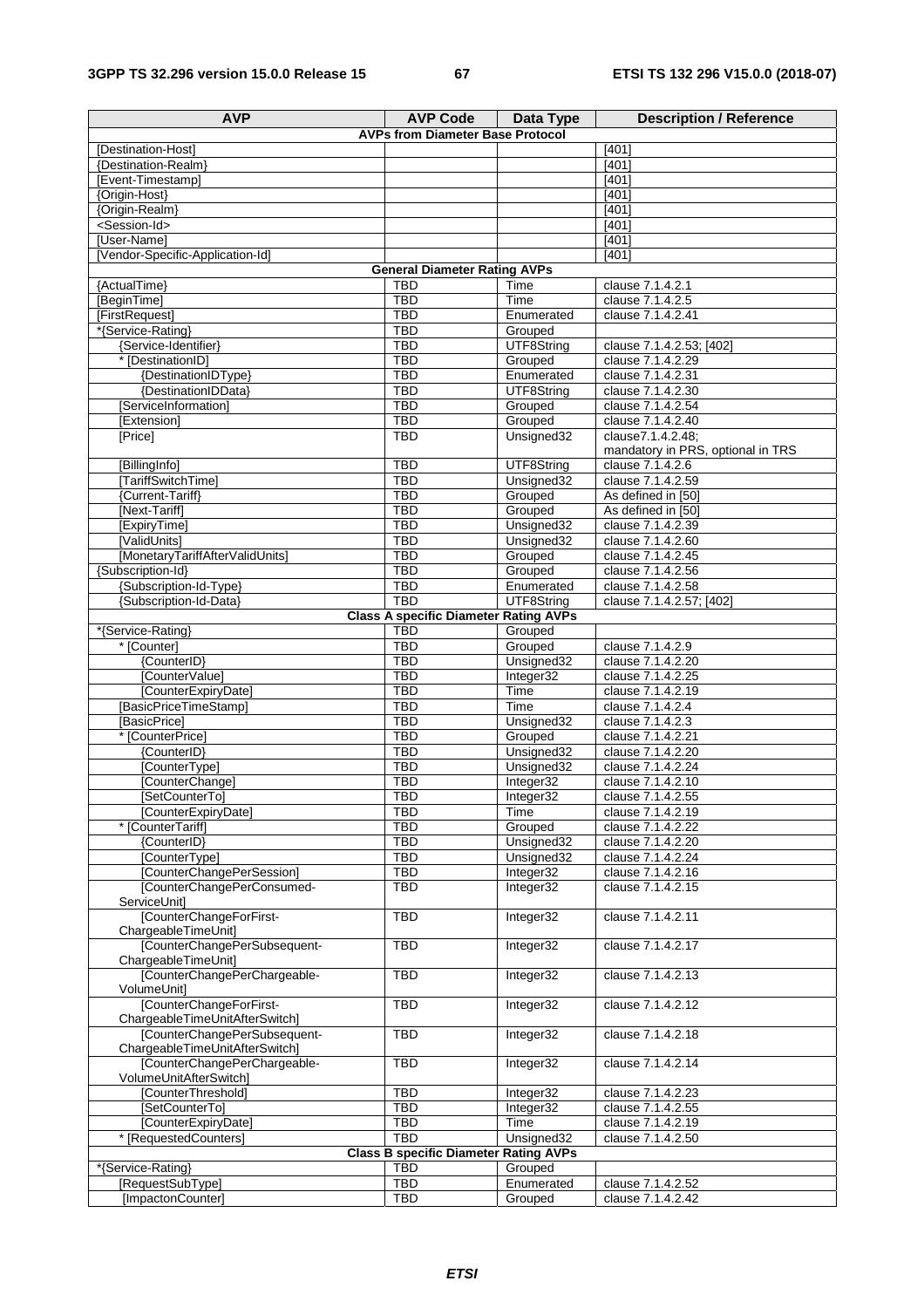| {CounterID}                             | <b>TBD</b> | Unsigned32 | clause 7.1.4.2.20 |
|-----------------------------------------|------------|------------|-------------------|
| [CounterValueBegin]                     | TBD        | Integer32  | clause 7.1.4.2.26 |
| [CounterValueChange]                    | TBD        | Integer32  | clause 7.1.4.2.27 |
| [CounterValueEnd]                       | <b>TBD</b> | Integer32  | clause 7.1.4.2.28 |
| [RequestedUnits]                        | TBD        | Unsigned32 | clause 7.1.4.2.51 |
| [ConsumedUnits]                         | <b>TBD</b> | Unsigned32 | clause 7.1.4.2.7  |
| <b>IConsumedUnitsAfterTariffSwitch1</b> | <b>TBD</b> | Unsigned32 | clause 7.1.4.2.8  |
| [MonetaryQuota]                         | <b>TBD</b> | Unsigned32 | clause 7.1.4.2.46 |
| [MinimalRequestedUnits]                 | TBD        | Unsigned32 | clause 7.1.4.2.43 |
| [AllowedUnits]                          | <b>TBD</b> | Unsigned32 | clause 7.1.4.2.2  |

Editor's Note: AVP codes shall be defined by 3GPP WG CT4, and shall be included in TS 29.230.

Editor's Note: Check if definitions of some AVPs can be replaced by reference to IETF RRC 4006 [402].

#### 7.1.4.2.1 ActualTime AVP

The *ActualTime* AVP (AVP code xxxx) is of type Time. It contains the actual timestamp of the current rating request message (i.e. PRQ or TRQ).

Editor's Note: Is this AVP necessary, or is the content equal to the Event-Timestamp AVP from Diameter base?

#### 7.1.4.2.2 AllowedUnits AVP

The *AllowedUnits* AVP (AVP code xxxx) is of type Unsigned32. It defines how many service units the OCF can grant for the MonetaryQuota reserved.

#### 7.1.4.2.3 BasicPrice AVP

The *BasicPrice* AVP (AVP code xxxx) is of type Unsigned32. It contains a basic fee, that is applicable e.g. only once per day. If the BasicPrice AVP is received by an OCF, the OCF will deduct this price from the subscriber's Account Balance, and it will store the current system time internally as timestamp for the last charging of the Basic Price.

#### 7.1.4.2.4 BasicPriceTimeStamp AVP

The *BasicPriceTimeStamp* AVP (AVP code xxxx) is of type Time. It contains the timestamp of the last charging of the Basic Price which is applicable for the service indicated in the current request.

#### 7.1.4.2.5 BeginTime AVP

The *BeginTime* AVP (AVP code xxxx) is of type Time. It contains the timestamp of the service activation request from the network.

#### 7.1.4.2.6 BillingInfo AVP

The *BillingInfo* AVP (AVP code xxxx) is of type UTF8String. It contains billing relevant information. The content of this AVP is operator specific and out of scope for 3GPP standards.

#### 7.1.4.2.7 ConsumedUnits AVP

The *ConsumedUnits* AVP (AVP code xxxx) is of type Unsigned32. It defines how many service units were totally consumed since the previous TRQ or SUQ message. This information is being used by the RF to update counters and track the price.

#### 7.1.4.2.8 ConsumedUnitsAfterTariffSwitch AVP

The *ConsumedUnitsAfterTariffSwitch* AVP (AVP code xxxx) is of type Unsigned32. It defines how many service units were totally consumed after tariff switch since the previous TRQ or SUQ message. If no tariff switch occurred, the value 0 shall be used. This information is being used by the RF to update counters and track the price.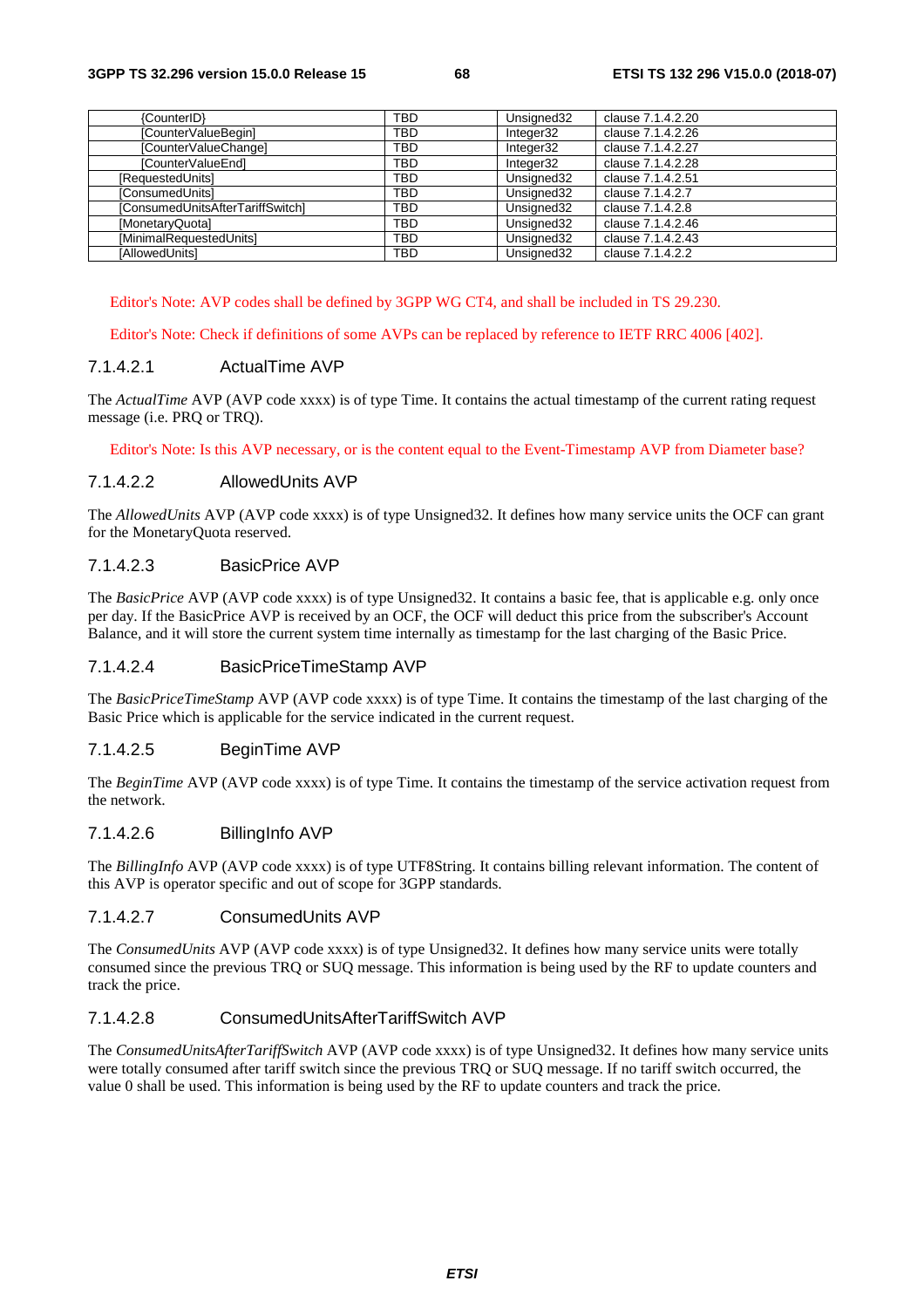## 7.1.4.2.9 Counter AVP

The *Counter* AVP (AVP code xxxx) is of type Grouped. It contains information related to a specified counter of the subscriber, as stored in the ABMF. Multiple Counter AVPs can be included in one rating request message (i.e. PRQ or TRQ).

The AVP has the following format:

Counter :: = <AVP Header: TBD>

 { CounterID } [ CounterValue ] [ CounterExpiryDate ]

#### 7.1.4.2.10 CounterChange AVP

The *CounterChange* AVP (AVP code xxxx) is of type Integer32. It contains the value, with which the addressed counter (as identified by the associated CounterID AVP) shall be incremented or decremented.

#### 7.1.4.2.11 CounterChangeForFirstChargeableTimeUnit AVP

The *CounterChangeForFirstChargeableTimeUnit* AVP (AVP code xxxx) is of type Integer32. It contains the value, with which the addressed counter (as identified by the associated CounterID AVP) shall be incremented or decremented for the first chargeable time unit. The first chargeable time unit is defined by the EParameterE7 AVP in the MonetaryTariff AVP.

## 7.1.4.2.12 CounterChangeForFirstChargeableTimeUnitAfterSwitch AVP

The *CounterChangeForFirstChargeableTimeUnitAfterSwitch* AVP (AVP code xxxx) is of type Integer32. It contains the value, with which the addressed counter (as identified by the associated CounterID AVP) shall be incremented or decremented for the first chargeable time unit, if a tariff switch has occurred immediately at the beginning of the online charging session. In this case, the first chargeable time unit is defined by the EParameterE7 AVP in the Next-Tariff AVP.

## 7.1.4.2.13 CounterChangePerChargeableVolumeUnit AVP

The *CounterChangePerChargeableVolumeUnit* AVP (AVP code xxxx) is of type Integer32. It contains the value, with which the addressed counter (as identified by the associated CounterID AVP) shall be incremented or decremented per chargeable volume unit. The chargeable volume unit is defined by the EParameterE6 AVP in the Current-Tariff AVP.

## 7.1.4.2.14 CounterChangePerChargeableVolumeUnitAfterSwitch AVP

The *CounterChangePerChargeableVolumeUnitAfterSwitch* AVP (AVP code xxxx) is of type Integer32. It contains the value, with which the addressed counter (as identified by the associated CounterID AVP) shall be incremented or decremented per chargeable volume unit after a tariff switch has occurred. The chargeable volume unit is defined by the EParameterE6 AVP in the Next-Tariff AVP.

#### 7.1.4.2.15 CounterChangePerConsumedServiceUnit AVP

The *CounterChangePerConsumedServiceUnit* AVP (AVP code xxxx) is of type Integer32. It contains the value, with which the addressed counter (as identified by the associated CounterID AVP) shall be incremented or decremented per consumed service unit.

#### 7.1.4.2.16 CounterChangePerSession AVP

The *CounterChangePerSession* AVP (AVP code xxxx) is of type Integer32. It contains the value, with which the addressed counter (as identified by the associated CounterID AVP) shall be incremented or decremented once for the whole online charging session.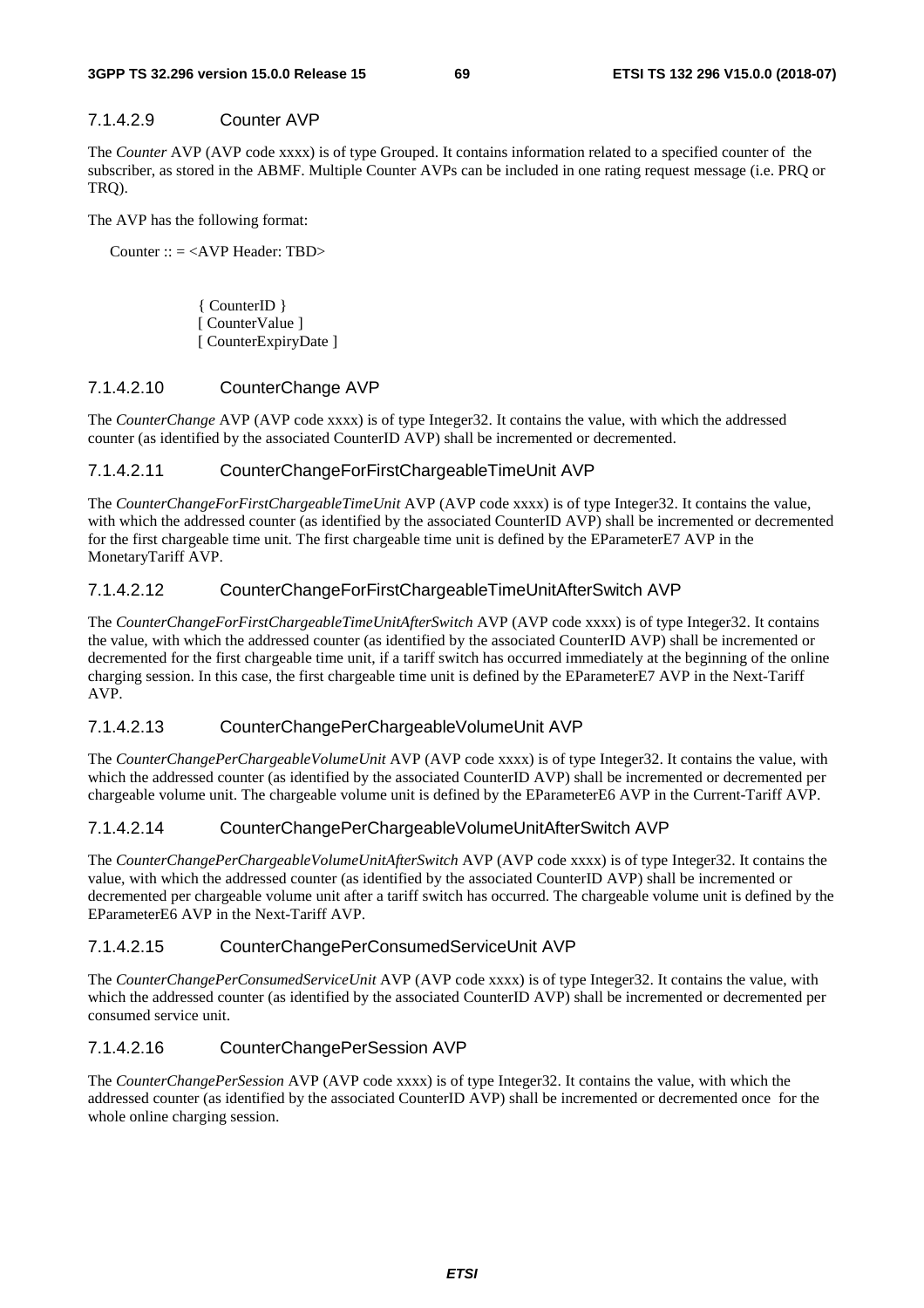#### 7.1.4.2.17 CounterChangePerSubsequentChargeableTimeUnit AVP

The *CounterChangePerSubsequentChargeableTimeUnit* AVP (AVP code xxxx) is of type Integer32. It contains the value, with which the addressed counter (as identified by the associated CounterID AVP) shall be incremented or decremented per chargeable time unit, except for the first chargeable time unit. The chargeable time unit is defined by the EParameterE2 AVP in the Current-Tariff AVP.

#### 7.1.4.2.18 CounterChangePerSubsequentChargeableTimeUnitAfterSwitch AVP

The *CounterChangePerSubsequentChargeableTimeUnitAfterSwitch* AVP (AVP code xxxx) is of type Integer32. It contains the value, with which the addressed counter (as identified by the associated CounterID AVP) shall be incremented or decremented per chargeable time unit (except for the first chargeable time unit) after a tariff switch has occurred. In this case, the chargeable time unit is defined by the EParameterE2 AVP in the Next-Tariff AVP.

#### 7.1.4.2.19 CounterExpiryDate AVP

The *CounterExpiryDate* AVP (AVP code xxxx) is of type Time. It contains the timestamp, at which the current value of the addressed counter (as identified by the associated CounterID AVP) expires.

#### 7.1.4.2.20 CounterID AVP

The *CounterID* AVP (AVP code xxxx) is of type Unsigned32. It is used to address a specific counter, i.e. it identifies the counter. Therefore, the CounterID shall be unique for each subscriber.

#### 7.1.4.2.21 CounterPrice AVP

The *CounterPrice* AVP (AVP code xxxx) is of type Grouped. It is used in the PriceResponse message, and it contains information on how the OCF shall modify a specified counter of the subscriber in the ABMF.

The AVP has the following format:

CounterPrice :: = < AVP Header: TBD>

 { CounterID } [ CounterType ] [ CounterChange ] [ SetCounterTo ] [ CounterExpiryDate ]

## 7.1.4.2.22 CounterTariff AVP

The *CounterTariff* AVP (AVP code xxxx) is of type Grouped. It is used in the TariffResponse message, and it contains information on how the OCF shall modify a specified counter of the subscriber in the ABMF.

The AVP has the following format:

CounterTariff :: = < AVP Header: TBD>

 { CounterID } [ CounterType ] [ CounterChangePerSession ] [ CounterChangePerConsumedServiceUnit ] [ CounterChangeForFirstChargeableTimeUnit ] [ CounterChangePerSubsequentChargeableTimeUnit ] [ CounterChangePerChargeableVolumeUnit ] [ CounterChangeForFirstChargeableTimeUnitAfterSwitch ] [ CounterChangePerSubsequentChargeableTimeUnitAfterSwitch ] [ CounterChangePerChargeableVolumeUnitAfterSwitch ] [ CounterThreshold ] [ SetCounterTo ] [ CounterExpiryDate ]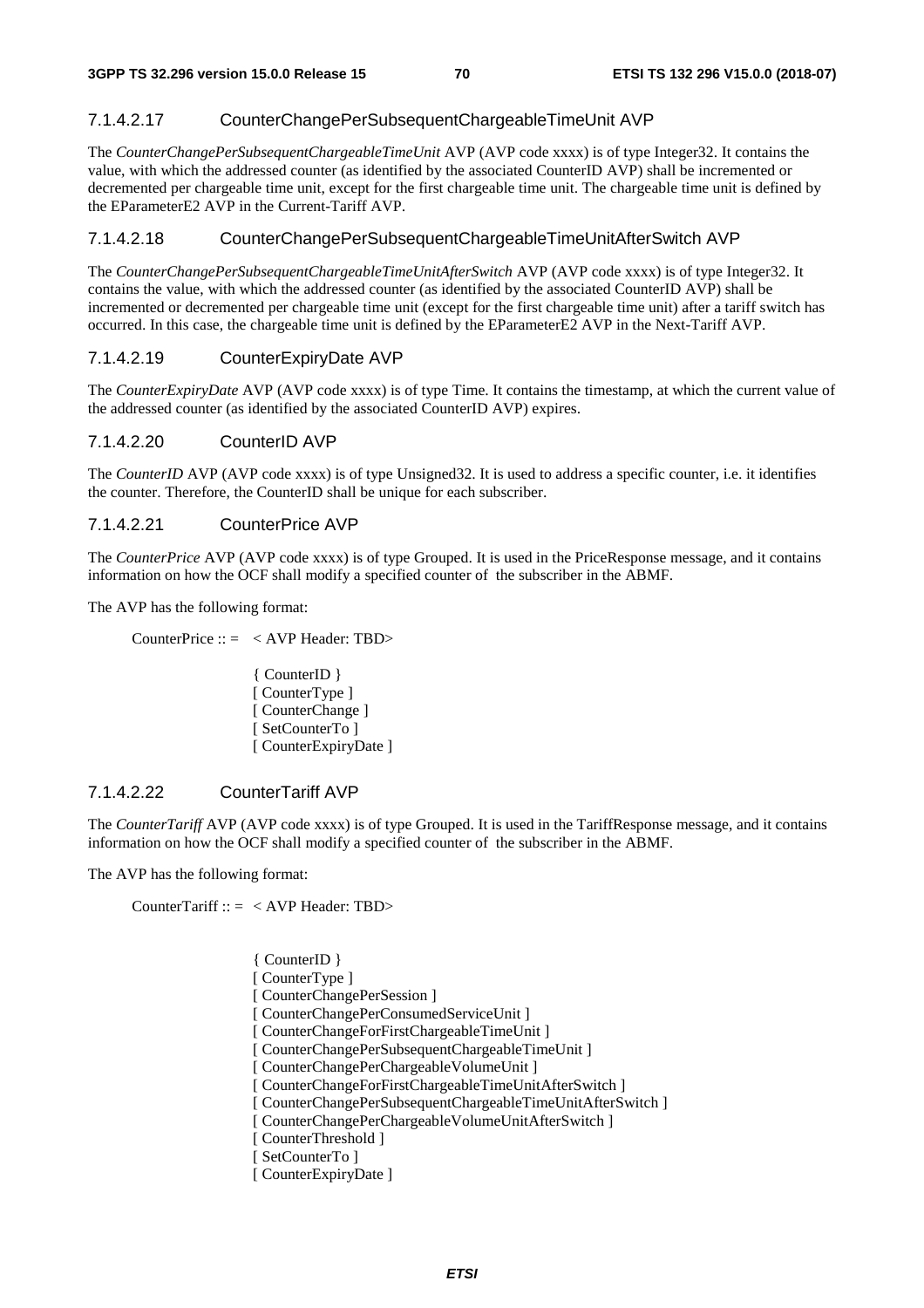#### 7.1.4.2.23 CounterThreshold AVP

The *CounterThreshold* AVP (AVP code xxxx) is of type Integer32. It contains a threshold value for the addressed counter (identified by the associated CounterID AVP). If the value of the specified counter reaches this threshold value, all tariff information contained in the TRS message expires, and the OCF shall sent a new TRQ message to the RF.

#### 7.1.4.2.24 CounterType AVP

The *CounterType* AVP (AVP code xxxx) is of type Unsigned32. It contains an operator specific value which characterizes the addressed counter (identified by the associated CounterID AVP). The CounterType AVP is used only for descriptive purposes. In contrast to the CounterID AVP, the CounterType AVP may be not unique.

#### 7.1.4.2.25 CounterValue AVP

The CounterValue AVP (AVP code xxxx) is of type Integer32. It contains the actual current value for the addressed counter (identified by the associated CounterID AVP) as stored in the ABMF.

#### 7.1.4.2.26 CounterValueBegin AVP

The *CounterValueBegin* AVP (AVP code xxxx) is of type Integer32. It contains the value for the addressed counter (identified by the associated CounterID AVP) at the beginning of the current online charging session.

#### 7.1.4.2.27 CounterValueChange AVP

The *CounterValueChange* AVP (AVP code xxxx) is of type Integer32. It contains the change of the value for the addressed counter (identified by the associated CounterID AVP) as result of the current online charging session.

#### 7.1.4.2.28 CounterValueEnd AVP

The *CounterValueEnd* AVP (AVP code xxxx) is of type Integer32. It contains the value for the addressed counter (identified by the associated CounterID AVP) at the end of the current online charging session.

#### 7.1.4.2.29 DestinationID AVP

The *DestinationID* AVP (AVP code xxxx) is of type Grouped. It contains information about the destination of the service usage in the network (e.g. the called party in a telephony scenario). Multiple Destination AVPs can be included in one rating request message (i.e. PRQ or TRQ), if the service is directed towards multiple destinations (e.g. one SMS to multiple recipients).

The AVP has the following format:

DestinationID :: = < AVP Header: TBD>

 { DestinationIDType } { DestinationIDData }

#### 7.1.4.2.30 DestinationIDData AVP

The *DestinationIDData* AVP (AVP code xxxx) is of type UTF8String. Its contents identify the destination to which the requested service is directed (e.g. the called party in a telephony scenario, the recipient of an SMS, ...). The DestinationIDType AVP defines which type of identifier is used.

If an APN is included in the DestinationIDData AVP, it should be noted that 3GPP TS 23.003 [203] defines the APN with a maximum length of 100 octets, but 3GPP TS 29.002 [204] uses a length of 63.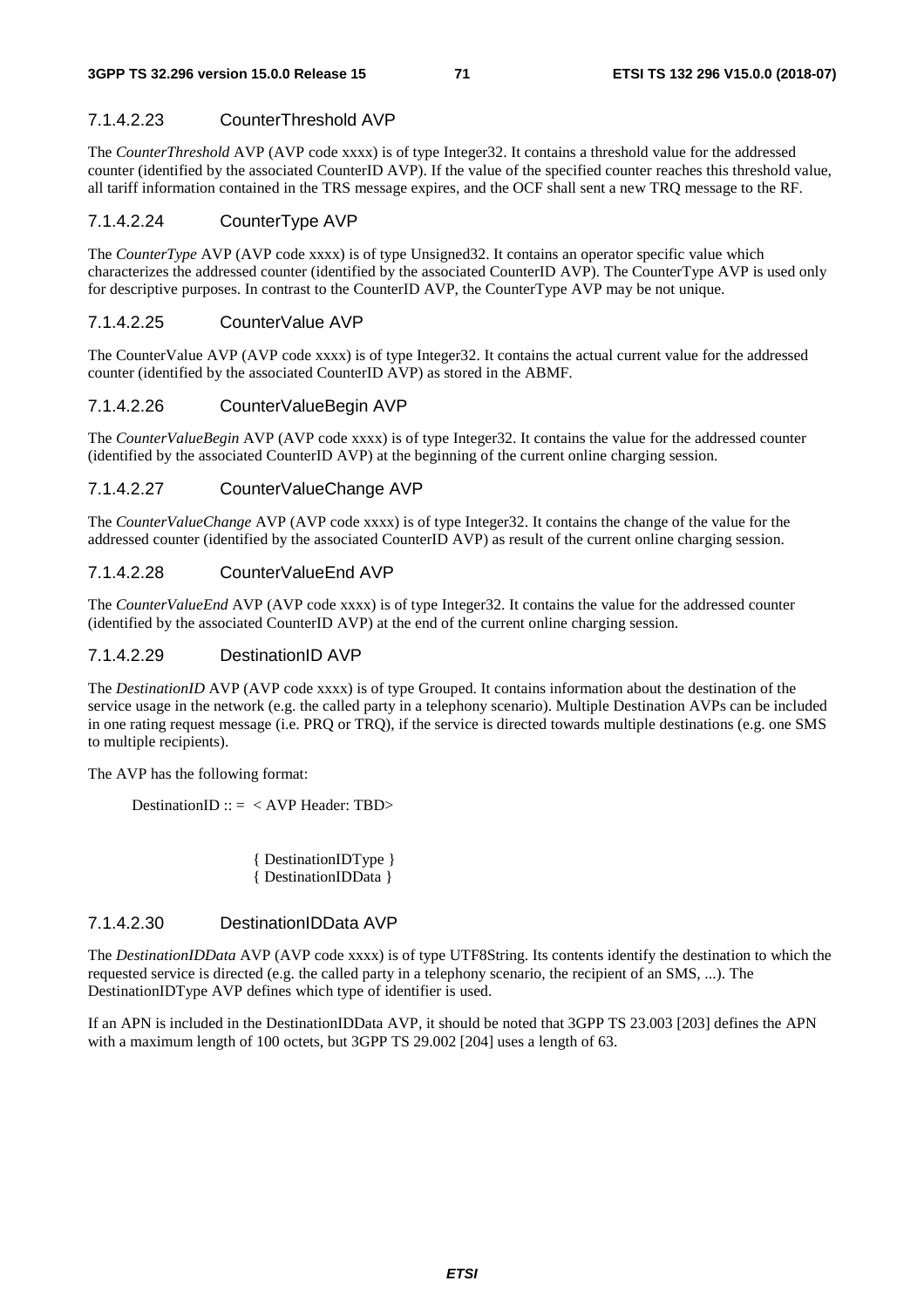### 7.1.4.2.31 DestinationIDType AVP

The *DestinationIDType* AVP (AVP code xxxx) is of type Enumerated. It is used inside the DestinationID AVP, and it indicates which kind of destination information is contained in this DestinationIDData AVP.

The following values are currently defined for the DestinationIDType AVP:

- 0 Destination\_Number
- 1 Destination\_APN
- 2 Destination\_URL
- 3 Destination\_EmailAddress
- 4 Destination\_PrivateID

| 7.1.4.2.32  | Void |
|-------------|------|
| 7.1.4.2.33  | Void |
| 7.1.4.2.34  | Void |
| 7.1.4.2.35  | Void |
| 7.1.4.2.36  | Void |
| 7.1.4.2.37  | Void |
| 7 1 4 2 3 8 | Void |
|             |      |

### 7.1.4.2.39 ExpiryTime AVP

The *ExpiryTime* AVP (AVP code xxxx) is of type Unsigned32. It is used in the TRS message. It contains the time period in seconds from the time included in the ActualTime AVP of the corresponding TRQ message until all tariff information contained in this TRS message expires.

The OCF shall start a timer whenever a TRQ message is sent (i.e. at the timestamp indicated in the ActualTime AVP of the TRQ message). When this timer reaches the value indicated in the ExpiryTime AVP of the TRS message that is received in response, the OCF shall send a new TRQ message to the RF.

### 7.1.4.2.40 Extension AVP

The *Extension* AVP (AVP code xxxx) is of type Grouped. Its purpose is to allow transmission of additional information elements not covered by this document, in order to meet operator-specific requirements.

The format and the contents of this AVP are vendor- and/or operator-specific. The definition of this AVP is out of scope for 3GPP standards.

Note that the format of the Extension AVP may be different in the various messages of the Diameter Rating Application (i.e. PRQ, PRS, TRQ, TRS).

Editor's Note: Check if the notation "\* [AVP]" can be used alternatively.

#### 7.1.4.2.41 FirstRequest AVP

The *FirstRequest* AVP (AVP code xxxx) is of type Enumerated. Its purpose is to indicate, whether this TariffRequest message is the first Tariff Request message within this rating dialogue, i.e. this message "initiates" the rating dialogue.

The following values are defined for the FirstRequest AVP:

- 0 Subsequent Request:
- this is not the first Tariff Request message within this rating dialogue
- 1 First Request: this is the first Tariff Request message in this rating dialogue

If the FirstRequest AVP is not included in a TariffRequest message, this shall be interpreted as a FirstRequest AVP set to "0", i.e. the TariffRequest is not the first request in this rating dialogue.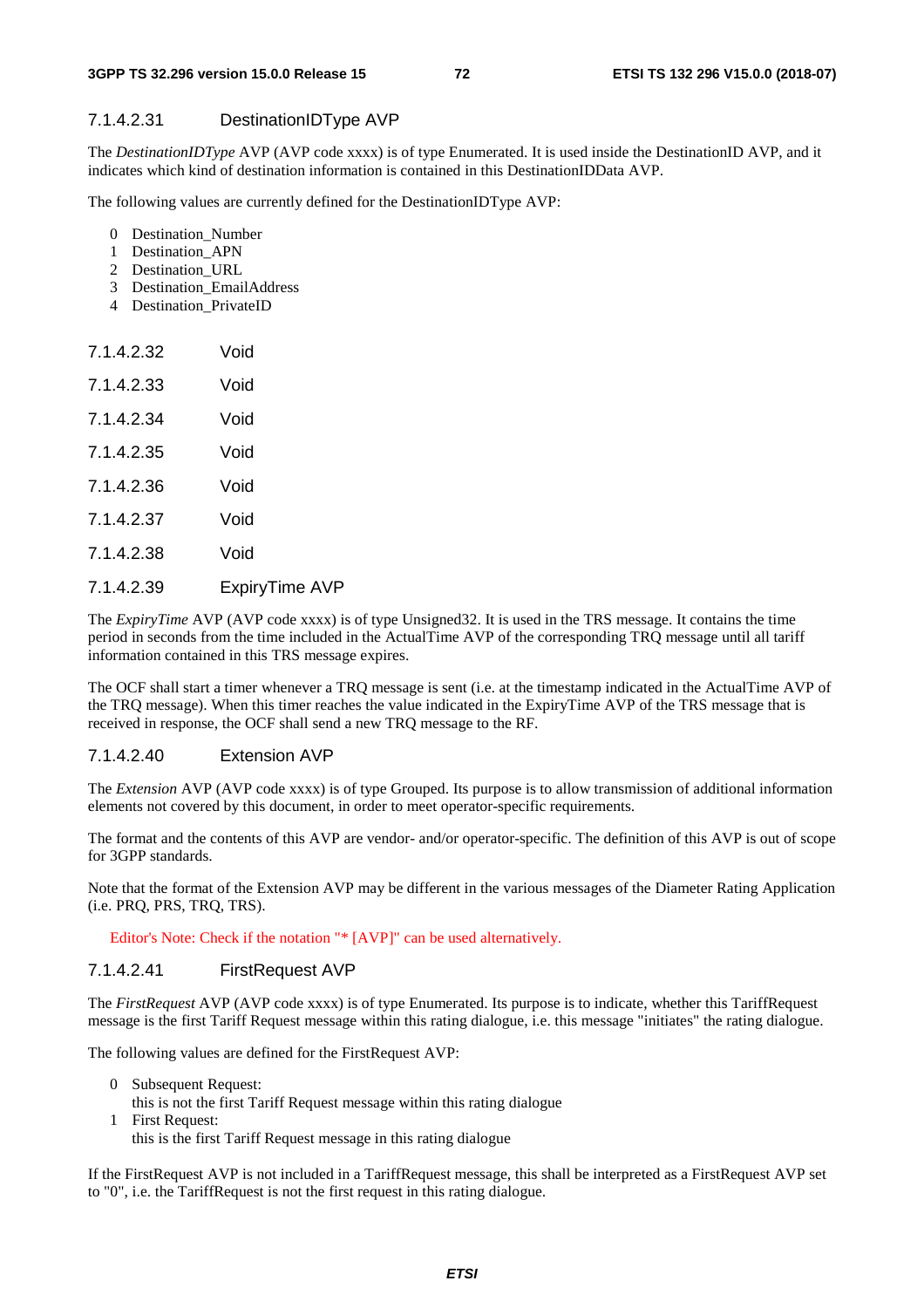### 7.1.4.2.42 ImpactOnCounter AVP

The *ImpactOnCounter* AVP (AVP code xxxx) is of type Grouped. It contains information on how the counter has been modified as a result of the current online session. It is used by the CDF for inclusion in the CDRs (refer to clause 7.2).

The AVP has the following format:

ImpactOnCounter:: = < AVP Header: TBD>

 { CounterID } [ CounterValueBegin ] { CounterValueChange } [ CounterValueEnd ]

### 7.1.4.2.43 MinimalRequestedUnits AVP

The *MinimalRequestedUnits* AVP (AVP code xxxx) is of type Unsigned32. It defines the minimal number of service units the OCF intends to grant. This information is being used by the RF to calculate the allowed units and to reserve counters.

7.1.4.2.44 Void

### 7.1.4.2.45 MonetaryTariffAfterValidUnits AVP

The *MonetaryTariffAfterValidUnits* AVP (AVP code xxxx) is of type Grouped. It is used in the TariffResponse message, and it contains the tariff information that is valid after all valid units (as indicated in the ValidUnits AVP) have been used. This AVP may be used to optimize service availability in call scenarios involving a limited number of valid units (ref. to clause 6.2.1.2.3 for details).

The MonetaryTariffAfterValidUnits AVP may only be included in a TRS message, if the ValidUnits AVP is also included in the same message.

The MonetaryTariffAfterValidUnits AVP has the same structure as Next-Tariff AVP.

### 7.1.4.2.46 MonetaryQuota AVP

The MonetaryQuota AVP (AVP code xxxx) is of type Unsigned32. It defines the amount of monetary units reserved by the OCF. The RF calculates the amount of service units that can be consumed with this amount.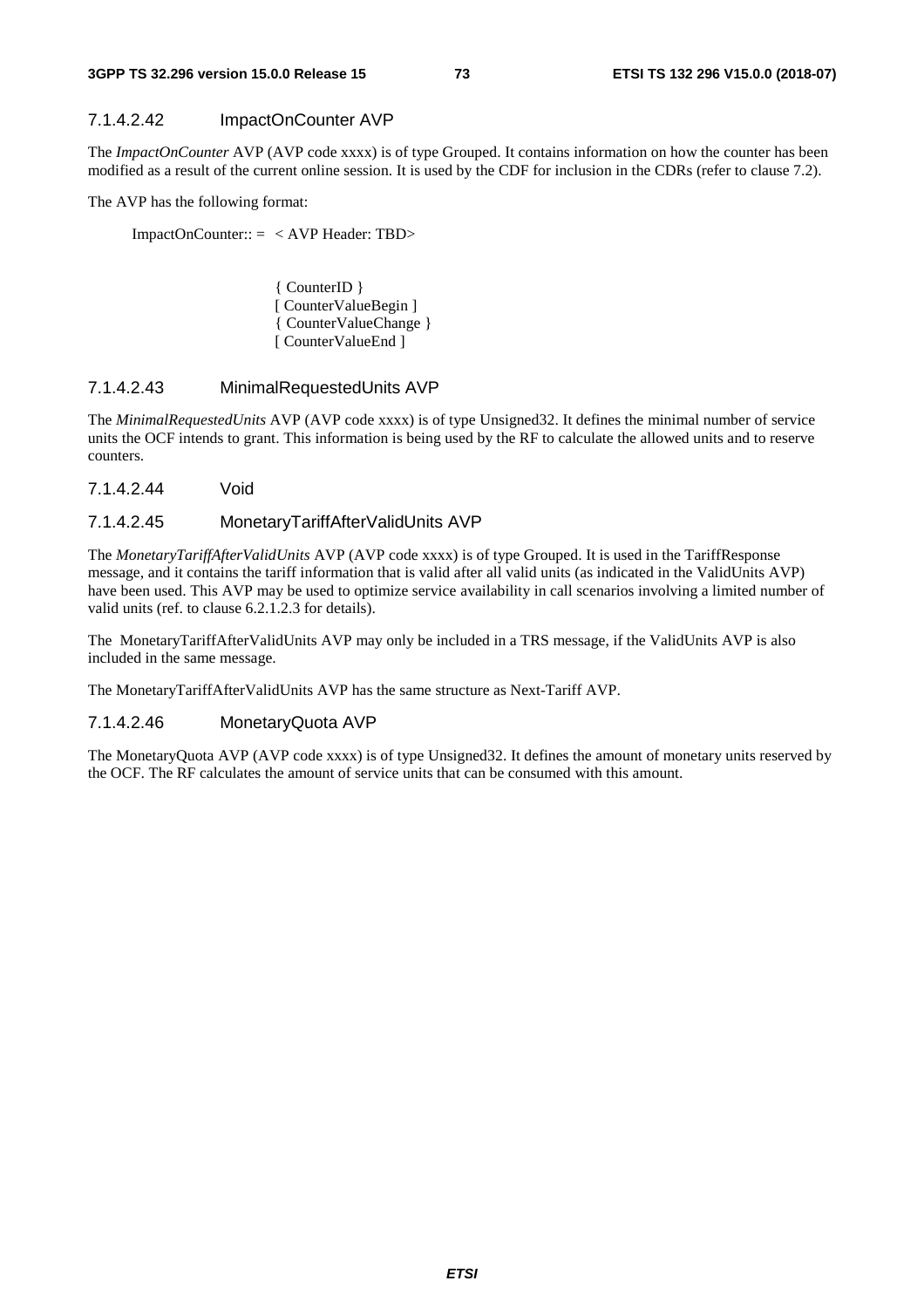### 7.1.4.2.47 Service-Rating AVP

The *Service-Rating* AVP (AVP code xxxx) is of type Grouped. It is used in the all messages once if single service is rated or multiple times if several services are rated in a single transaction.

The AVP has the following format:

Service-Rating  $\therefore$  = < AVP Header: TBD>

 { Service-Identifier } \*[ DestinationID ] [ ServiceInformation ] [ Extension ] [ Price ] [ BillingInfo ] [ TariffSwitchTime ] { MonetaryTariff } [ NextMonetaryTariff ] [ ExpiryTime ] [ ValidUnits ] [ MonetaryTariffAfterValidUnits ] \* [ Counter ] [ BasicPriceTimeStamp ] [ BasicPrice ] \* [ CounterPrice ] \* [ CounterTariff ] \* [ RequestedCounters ] [ RequestSubType ] [ ImpactonCounter ] [ RequestedUnits ] [ ConsumedUnits ] [ ConsumedUnitsAfterTariffSwitch ] [ MonetaryQuota ] [ MinimalRequestedUnits ] [ AllowedUnits ]

7.1.4.2.48 Void

### 7.1.4.2.49 Price AVP

The *Price* AVP (AVP code xxxx) is of type Unsigned32. It contains the price of the requested service.

### 7.1.4.2.50 RequestedCounter AVP

The *RequestedCounter* AVP (AVP code xxxx) is of type Unsigned32. An individual RequestedCounter AVP contains the ID of a counter (ref. 7.1.4.2.19). Multiple RequestedCounter AVPs may be included in one TRS message.

Only counters with CounterIDs included as a RequestedCounter AVP in a TRS message shall be included by the OCF in subsequent TRQ messages within this session. The list of RequestedCounters is valid until a modified list is received by the OCF in a subsequent TRS message or until the online charging session ends (i.e. if the list of requested counters does not change during the online charging session, the RequesedCounter AVPs shall only be included in the first TRS message during this online charging session).

### 7.1.4.2.51 RequestedUnits AVP

The *RequestedUnits* AVP (AVP code xxxx) is of type Unsigned32. It defines how many service units the OCF intends to grant. This information is being used by the RF to reserve counters.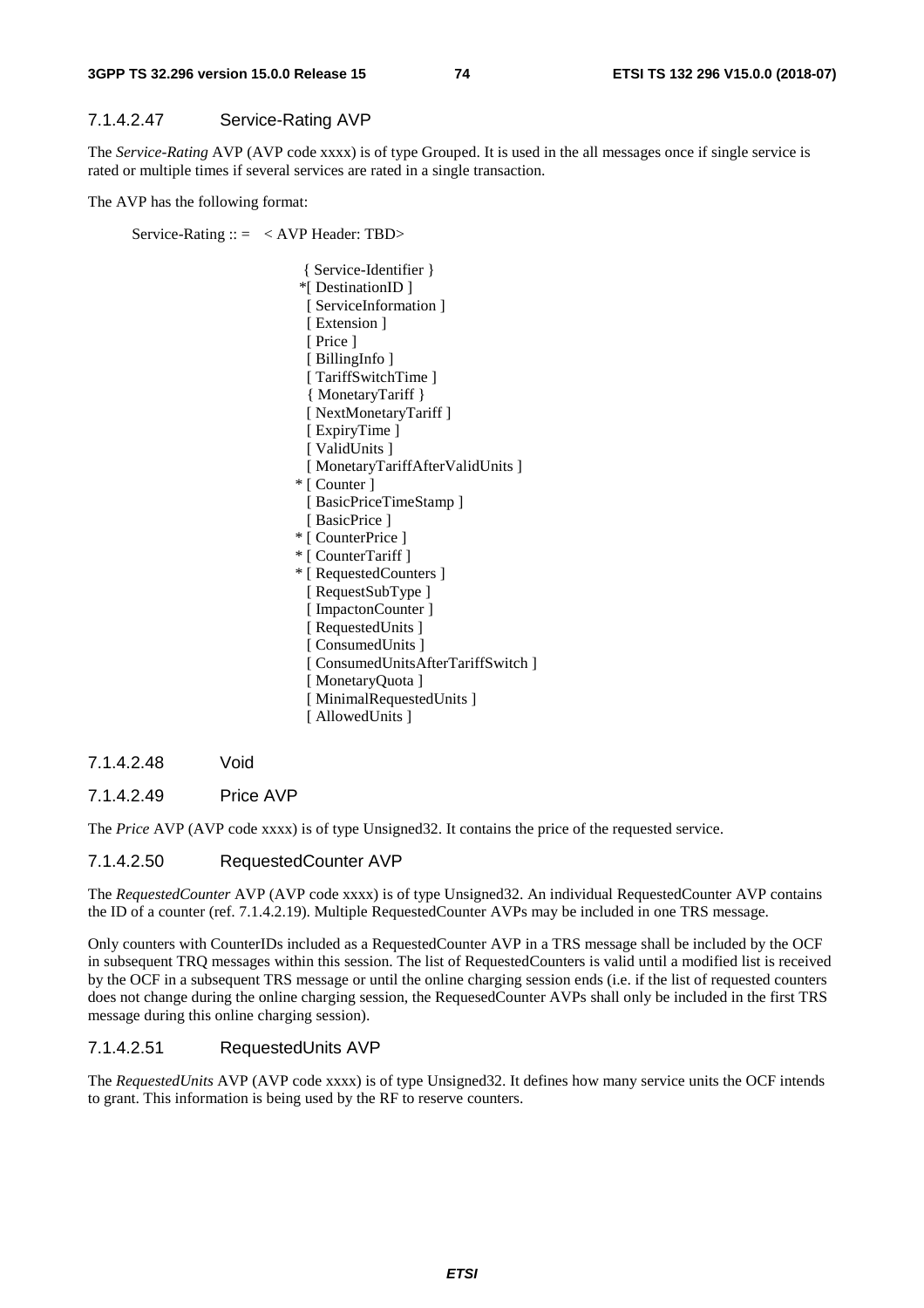### 7.1.4.2.52 RequestSubType AVP

The *RequestSubType* AVP (AVP code xxxx) is of type Enumerated. It is used when class "B" RF is used (for details see clause 7.1.3.3).

The following values are currently defined for the RequestSubType AVP:

- 0 REQ\_SUBTYPE\_AOC
- 1 REQ\_SUBTYPE\_RESERVE
- 2 REQ\_SUBTYPE\_DEBIT
- 3 REQ\_SUBTYPE\_RELEASE

### 7.1.4.2.53 Service-Identifier AVP

Refer to IETF RRC 4006 [402] for details.

### 7.1.4.2.54 Service-Information AVP

The Service-Information AVP is defined in TS 32.299[50].

Note that the location information is included inside the Service-Information AVP.

#### 7.1.4.2.55 SetCounterTo AVP

The *SetCounterTo* AVP (AVP code xxxx) is of type Integer32. It contains a value, to which the addressed counter (as identified by the associated CounterID AVP) shall be set. This AVP may be used, e.g., to reset counters.

Using the SetCounterTo AVP, the RF can also trigger the creation of new counters: if the addressed counter does not exist, the OCF shall create this counter in the ABMF and initialize it with the value contained in the SetCounterTo AVP.

#### 7.1.4.2.56 Subscription-Id AVP

The *Subscription-Id* AVP is of type Grouped. It contains information which identifies the subscriber, to which the online charging session applies (i.e. the charged party).

The AVP has the following format:

Subscription-Id ::  $=$  < AVP Header: TBD>

 { Subscription-Id-Type } { Subscription-Id-Data }

Refer to IETF RRC 4006 [402] for details.

### 7.1.4.2.57 Subscription-Id-Data AVP

Refer to IETF RRC 4006 [402] for details.

#### 7.1.4.2.58 Subscription-Id-Type AVP

The *Subscription-Id-Type* AVP is of type Enumerated. It is used inside the Subscription-Id AVP, and it indicates which kind of subscriber information is contained in this Subscription-Id AVP.

The following values are currently defined for the Subscription-Id-Type AVP:

- 0 END\_USER\_E164
- 1 END\_USER\_IMSI
- 2 END\_USER\_SIP\_URI
- 3 END\_USER\_NAI
- 4 END\_USER\_PRIVATE

Refer to IETF RRC 4006 [402] for details.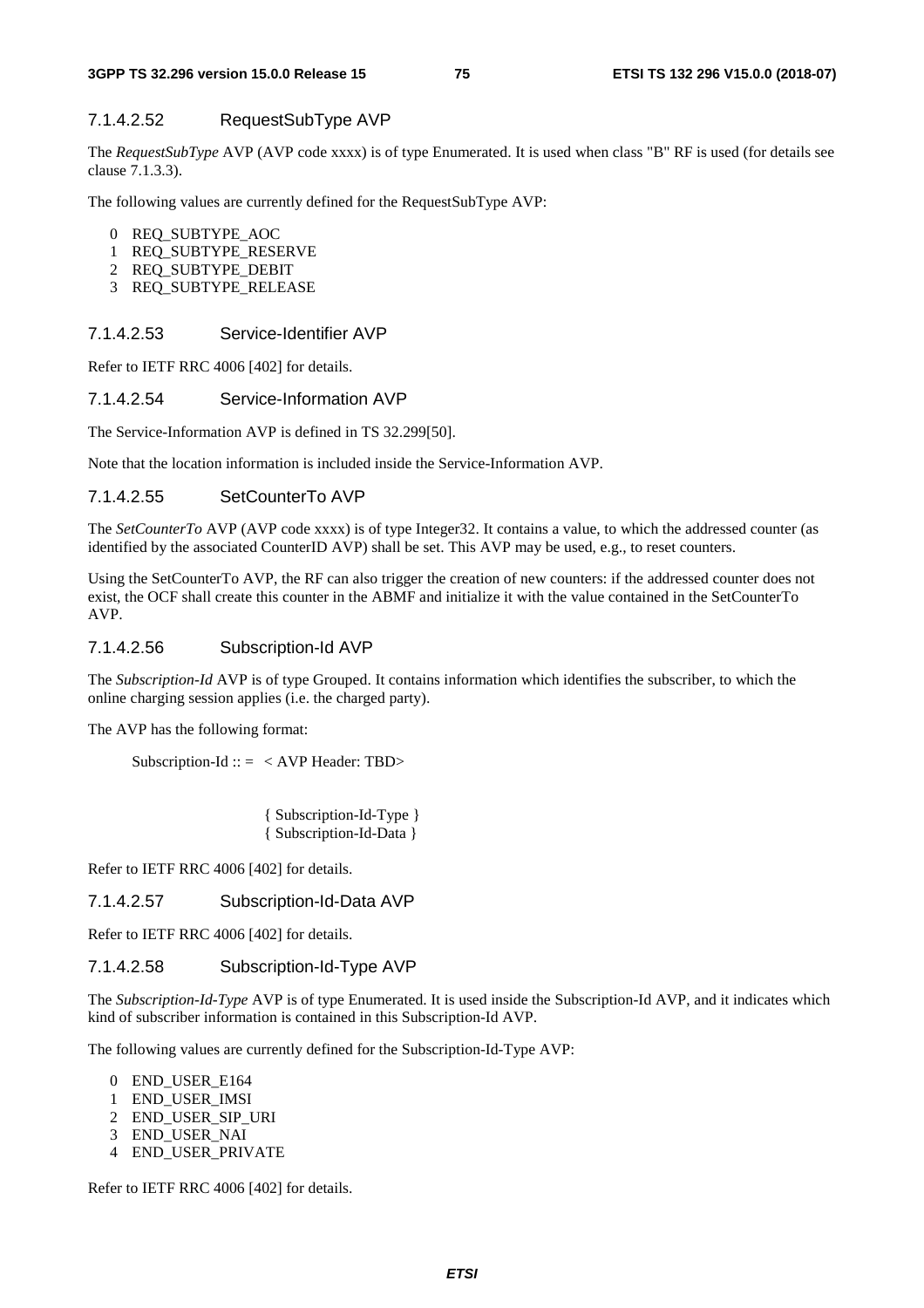### 7.1.4.2.59 TariffSwitchTime AVP

The *TariffSwitchTime* AVP (AVP code xxxx) is of type Unsigned32. It is used in the TRS message. It contains the time period in seconds from the time included in the ActualTime AVP of the corresponding TRQ message until the next tariff switch occurs. A value "0" of the TariffSwitchTime AVP means, that the tariff switch occurs immediately, i.e. the tariff information contained in the NextMonetaryTariff AVP is valid immediately.

### 7.1.4.2.60 ValidUnits AVP

The *ValidUnits* AVP (AVP code xxxx) is of type Unsigned32. It is used in the TRS message. It defines, for how many consumed service units the tariff information in this TRS message is valid. After the number of units defined in the ValidUnits AVP has been consumed by the subscriber, the OCF shall send a new TRQ message to the RF. If available, the OCF may use the MonetaryTariffAfterValidUnits AVP to charge service consumption after all valid units have been consumed (ref. to clause 6.2.1.2.3 for details).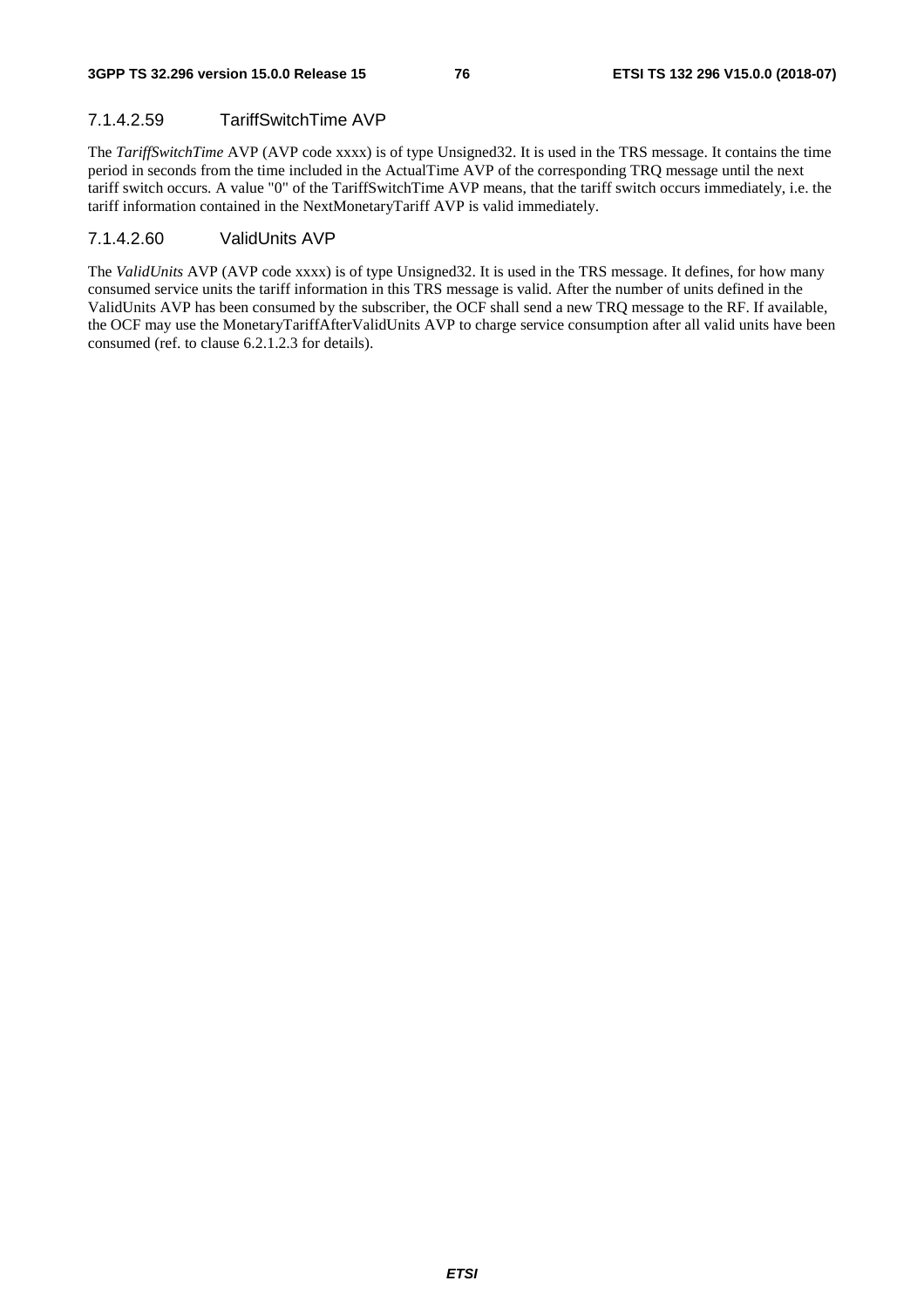## 7.2 OCS CDRs

### 7.2.0 Introduction

Only general requirements on the generation and the contents of OCS CDRs are described in the present document. The detailed implementation is vendor specific and may be standardized in a later release.

### 7.2.1 General description

OCS CDRs are created in the CDF, which is always integrated in the OCF (i.e. EBCF, SBCF). The generation of an OCS CDR is triggered by the first incoming online charging request from the network. The record remains open during the complete online charging session. It is closed after the final online charging response is sent from the OCF to the network (refer to clause 6.2 for a definition of online charging request and online charging response). Partial records may be supported for some scenarios, e.g. for Packet Switched bearer charging.

OCS CDRs are transferred immediately from the CDF to the CGF via the Ga reference point. The CGF forwards CDRs via the Bo reference point to the operator's post-processing systems.

The following types of OCS CDRs shall be supported:

- in the scope of bearer level charging:
	- OCS CDR(s) for CS Charging
	- OCS CDR(s) for PS Charging

Note that bearer level charging also covers SMS.

- in the scope of subsystem level charging:
	- OCS CDR(s) for IMS Charging
- in the scope of service (event) level charging:
	- OCS CDR(s) for MMS Charging
	- OCS CDR(s) for LCS Charging
	- OCS CDR(s) for PoC Charging
	- OCS CDR(s) for MBMS Charging
	- OCS CDR(s) for SMS Charging
	- OCS CDR(s) for MMTel Charging

Additional CDRs may be supported for further services.

OCS records include only data from the incoming online charging requests and internal data from the OCS. The following charging data are required in CDRs (if applicable for the online charging session):

- data relevant for charging from CAP messages (InitialDP, ApplyChargingReport, ...)
- data relevant for charging from Ro messages (Credit-Control-Request)
- tariff information received from the RF
- call / session charges
- account balance at the end of the online charging session
- counter values at the beginning and at the end of the online charging session; optionally also the change of counter values that occurred due to the specific online charging session. Note that inclusion of the change of counter values is especially important, when multiple online charging sessions can occur in parallel (e.g. when counters are shared among several subscribers).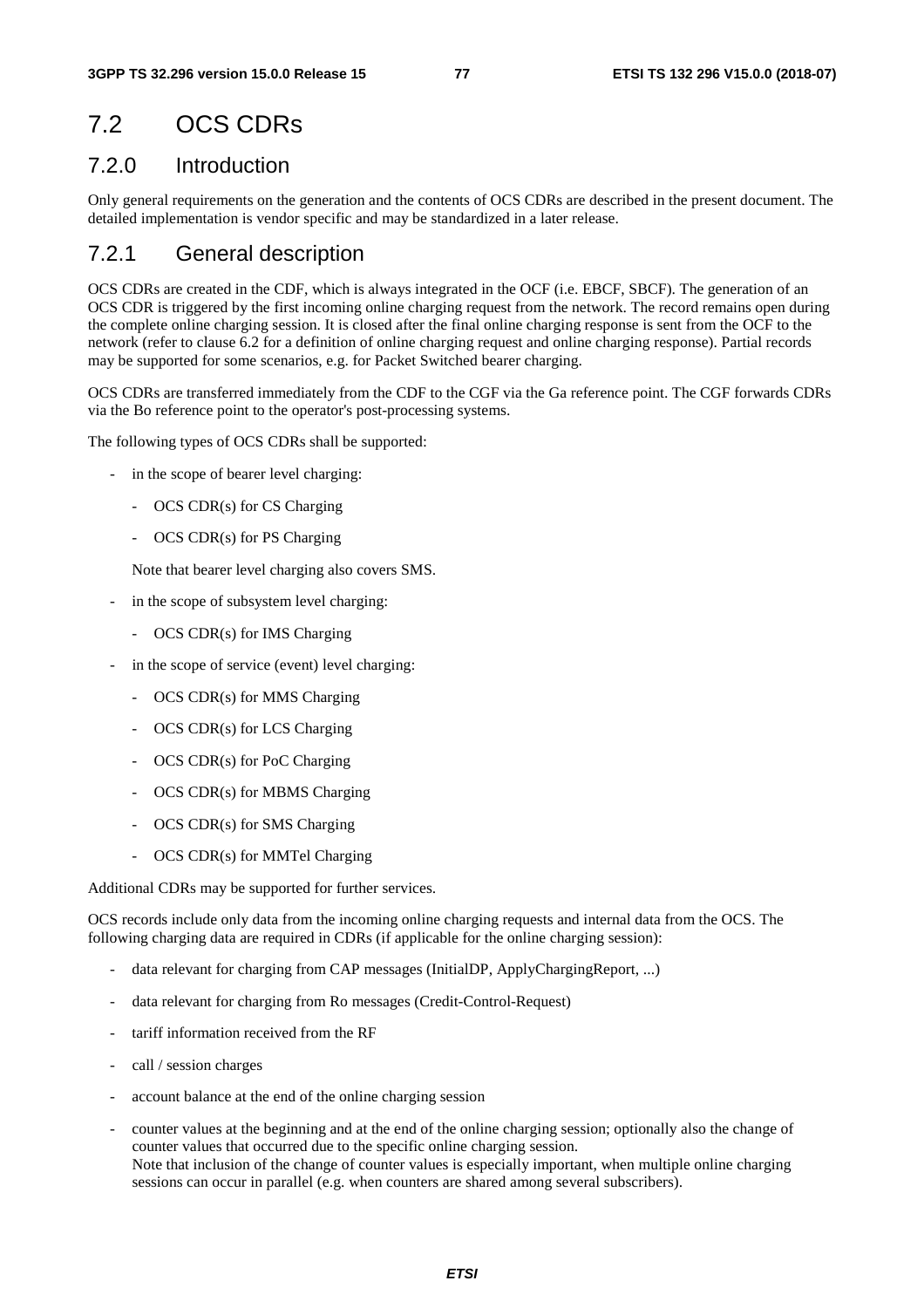It is not required that the OCS collects further information from systems outside the OCS just for inclusion in the records.

The CGF can be integrated with each of the online charging functions (SBCF, EBCF), because all data necessary for the generation of OCS CDRs is already available in the charging functions.

OCS CDRs files are transferred from the CGF to the operator's post-processing systems via the Bo reference point (see [1], [52] for details).

## 7.3 Sy message types and formats

The messages and data types used on the Sy interface are specified in TS 29.219 [207].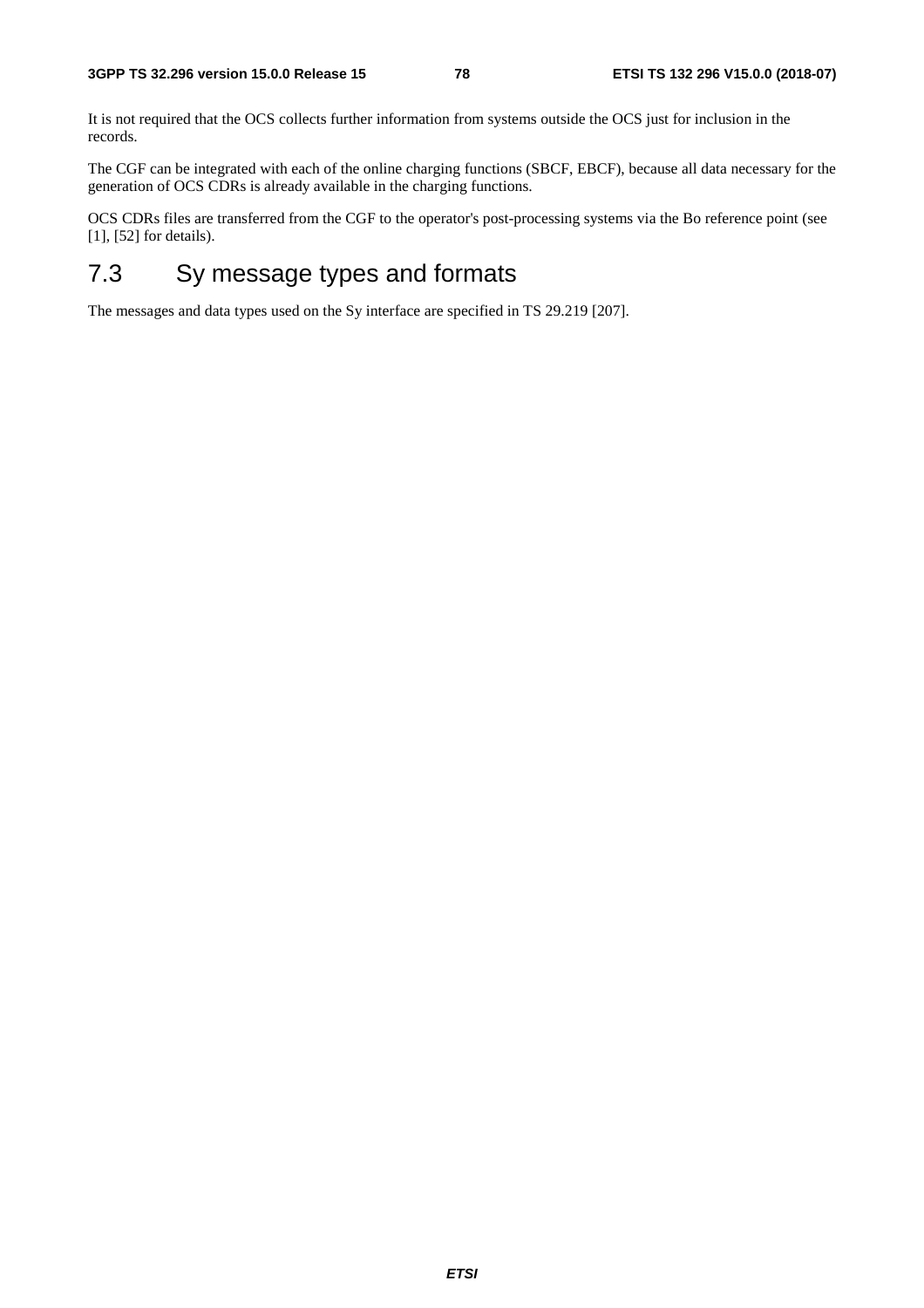## Annex A (informative): Bibliography

This Annex is a placeholder for documents which are not explicitly cited in this specification.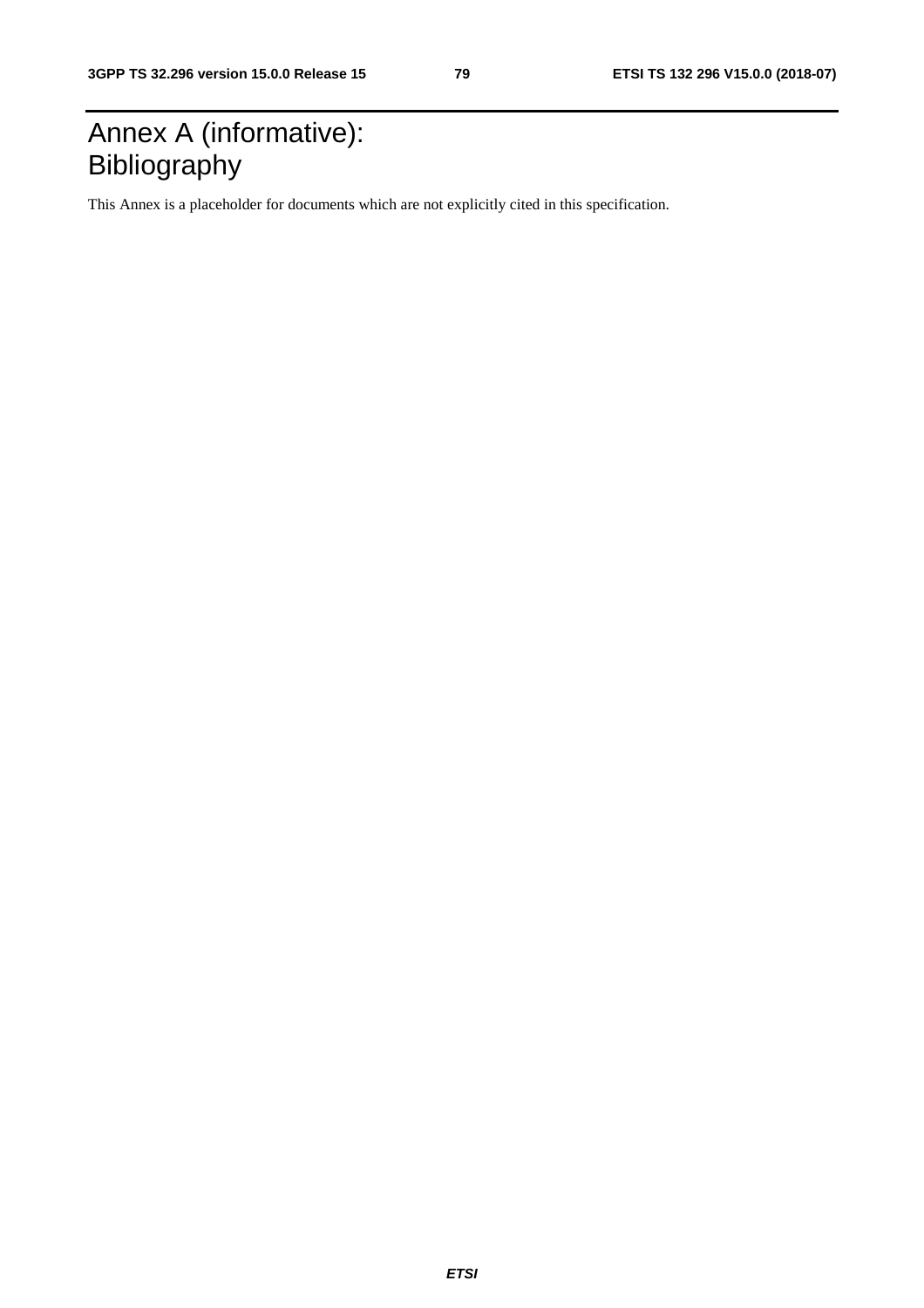## Annex B (informative): Rc reference point operator guidance

## B.1 Introduction

The present Annex describes the Rc reference point functionality, and its message flows, syntax definition when Diameter Credit-Control Application (DCCA) is used.

For guidance on how the Rc reference point can be realised by operators there are two options presented on how to fulfil the Rc reference point. These are based on the re-use of existing 3GPP Diameter applications: an option based on the 3GPP Ro Diameter application which is same with DCCA and an option based on the 3GPP Re Diameter application. The Ro-based alternative can be used when no counters are in use or are managed by the RF (RF is class "B"). If counters are managed by ABMF (RF is class "A"), the Re-based alternative is the appropriate solution.

The Ro based approach is based on the Ro Diameter application as specified in TS 32.299 [50]. The Re based approach is based on the Re Diameter application as specified in clause 7.1.4.

## B.2 Reference point functionality

Rc reference point implements following operations to access the AMBF:

- Immediate Account Debit operation

In this operation the OCF immediately debits monetary units from the subscriber's account in the ABMF. If counters are managed by the ABMF, the counters may be updated if needed.

- Event based Account Reservation with Debit / Release operation

In this operation the OCF makes a reservation against the subscriber's account. Upon service delivery completion the OCF makes the final debit. If counters are managed by the ABMF, counter reservations may be made with the monetary reservation and the counters are updated along with the final debit. If the service delivery fails, the credit reservation is released.

- Session based Account Reservation with Debit / Release operation

In this operation the OCF makes a reservation against the subscriber's account. The OCF may update the reservation along the progress of the service delivery. Upon service delivery completion the OCF makes the final debit. If counters are managed by the ABMF, counters reservation may be made with the monetary reservation and the counters are updated along with the associated debit. If the service delivery fails, the credit reservation is released.

- Account Refund operation

In this operation the OCF refund monetary units to the subscriber's account in the ABMF. If counters are managed by the ABMF, the counters may be updated if needed.

- Account Balance Query operation

In this operation the OCF queries the subscriber's account in the ABMF. If counters are managed by the ABMF, the counters' values are returned along with the balance.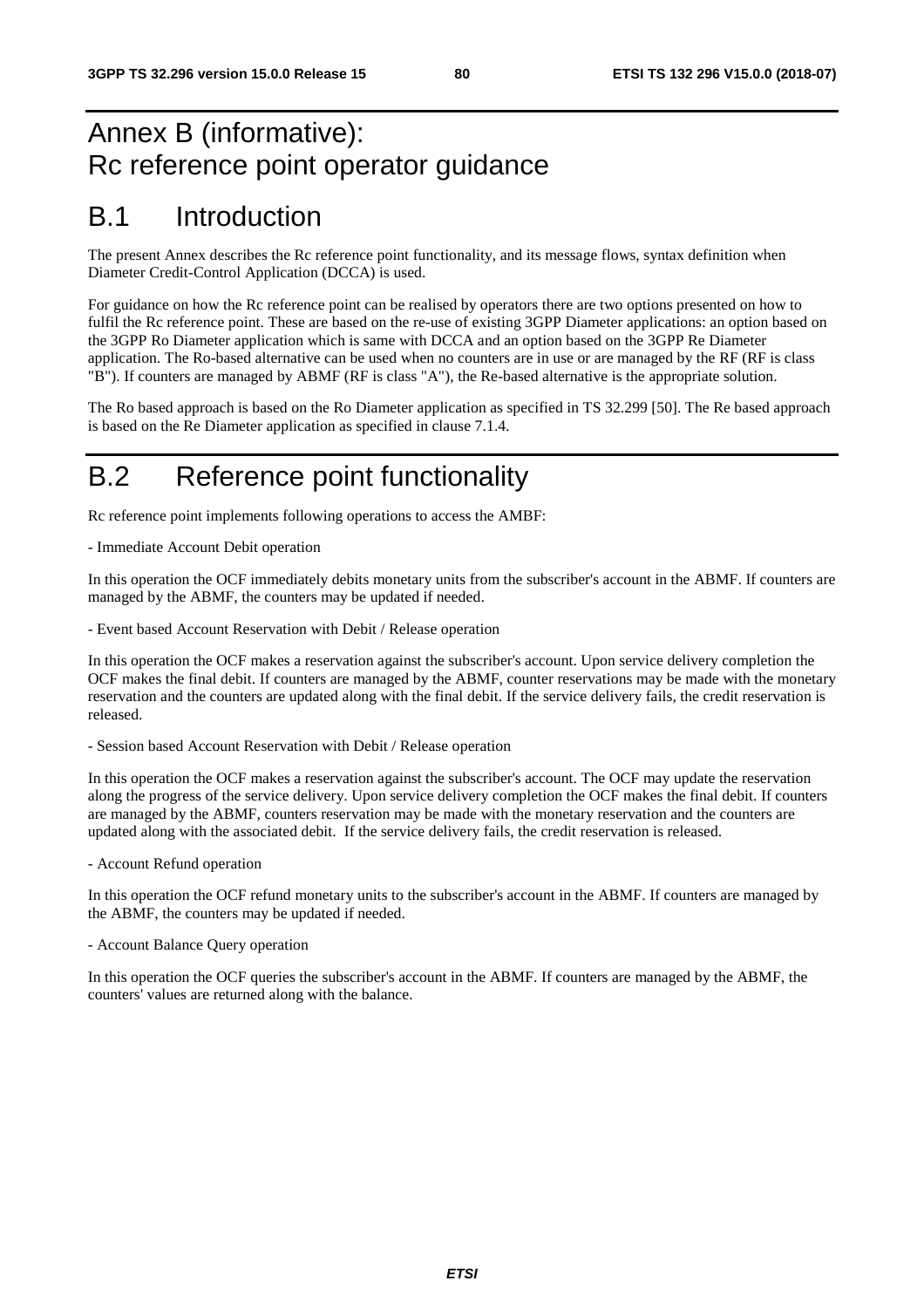## B.3 Rc reference point message flows

## B.3.1 Immediate Account Debit

The following figure B.3.1.1 describes an Immediate Account Debit scenario for the case when the EBCF interacts with an ABMF over an Rc reference point.



### **Figure B.3.1.1: Immediate Account Debit**

- Step 1: The EBCF receives an online charging request for a certain event/service.
- Steps 2 through 5 relate to unit and price determination.
- *Step 2(Optional): The EBCF requests account and counter information for the subscriber from the ABMF. Only valid for Rating class "A".*
- *Step 3(Optional): The EBCF receives account and counter information for the subscriber from the ABMF. Only valid for Rating class "A".*
- *Step 4 (Optional): In case there is no existing subscriber's context, the EBCF creates a new subscriber's context information. Otherwise, the EBCF updates the existing subscriber's context and gets the list of active services for the given subscriber. This Step only applies when correlation is enabled.*
- Step 5: The EBCF determines the units and price of the requested service. This step particularly involves the RF.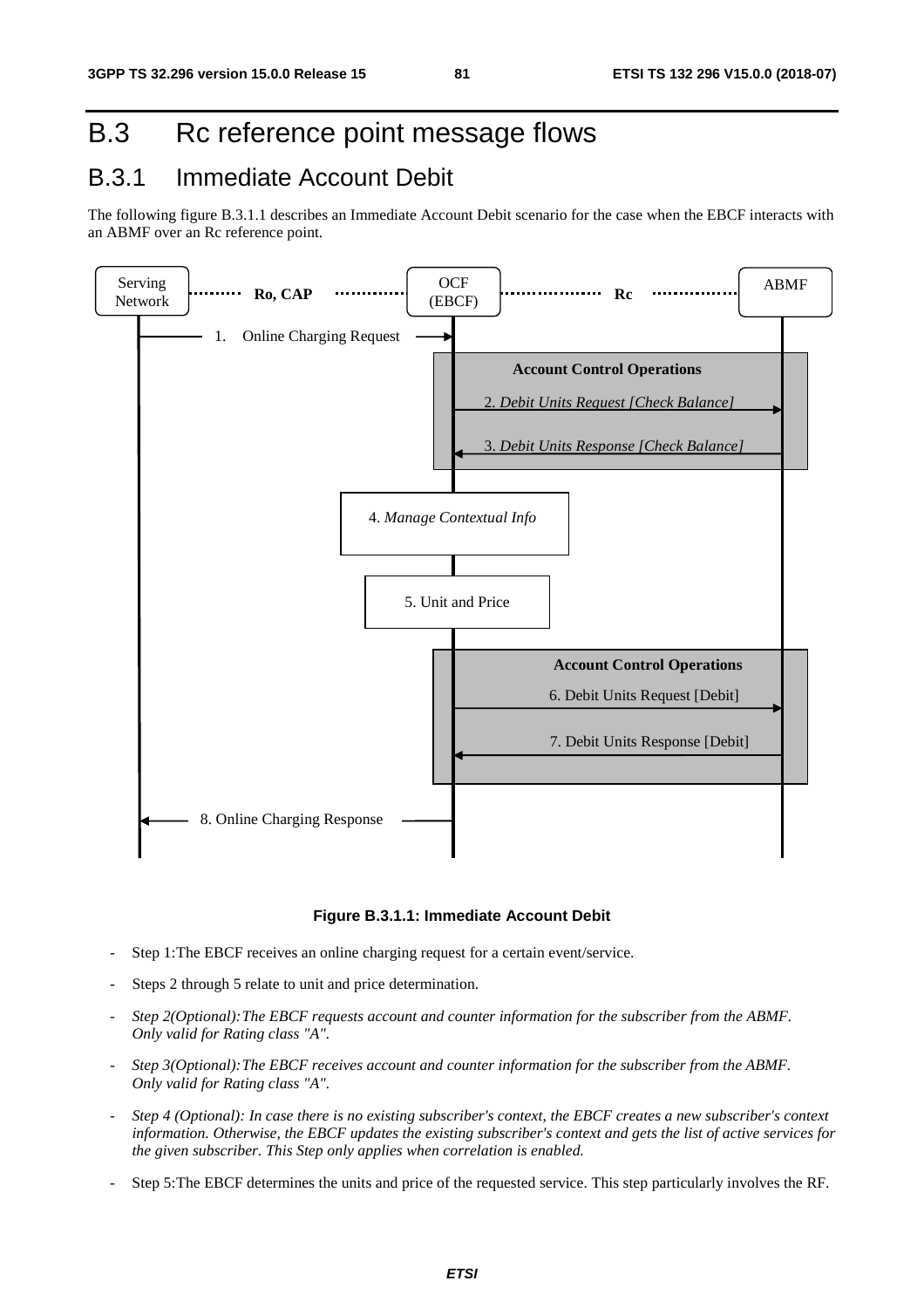- Step 6: The EBCF requests the ABMF to apply the (debit) operation the account. Counters update is performed for Rating class "A".
- Step 7: The EBCF receives the response to the (debit) request to apply the account.
- Step 8: The EBCF sends the appropriate online charging response.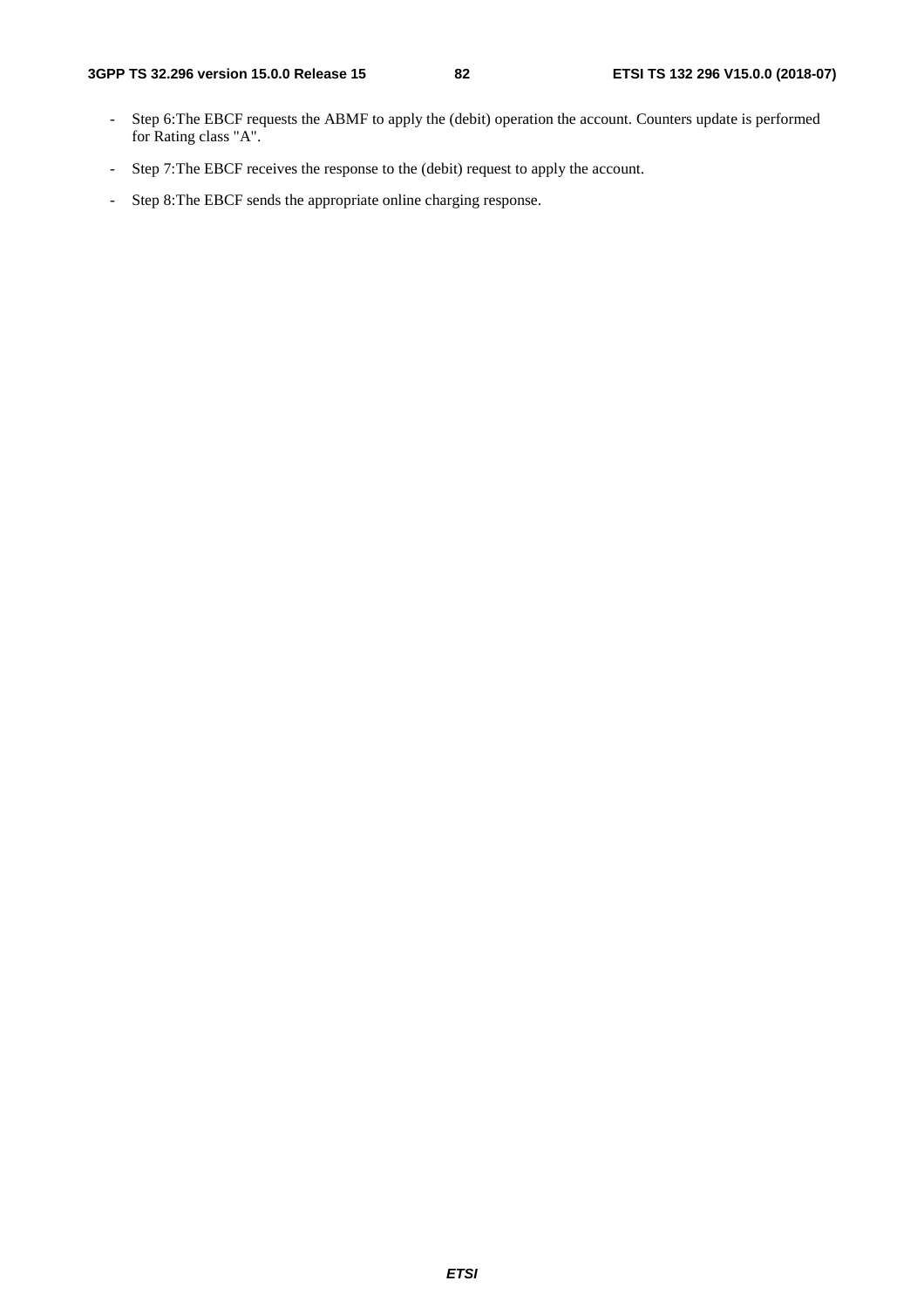### B.3.2 Event based Account Reservation with Debit or Release

The following figure B.3.2.1 describes an Event based Account Reservation with Debit or Release scenario for the case when the EBCF interacts with an ABMF over an Rc reference point.



### **Figure B.3.2.1: Event based Account Reservation with Debit or Release**

- Step 1: The EBCF receives an online charging request for a certain event/service.
- Steps 2 through 5 relate to unit and price determination.
- -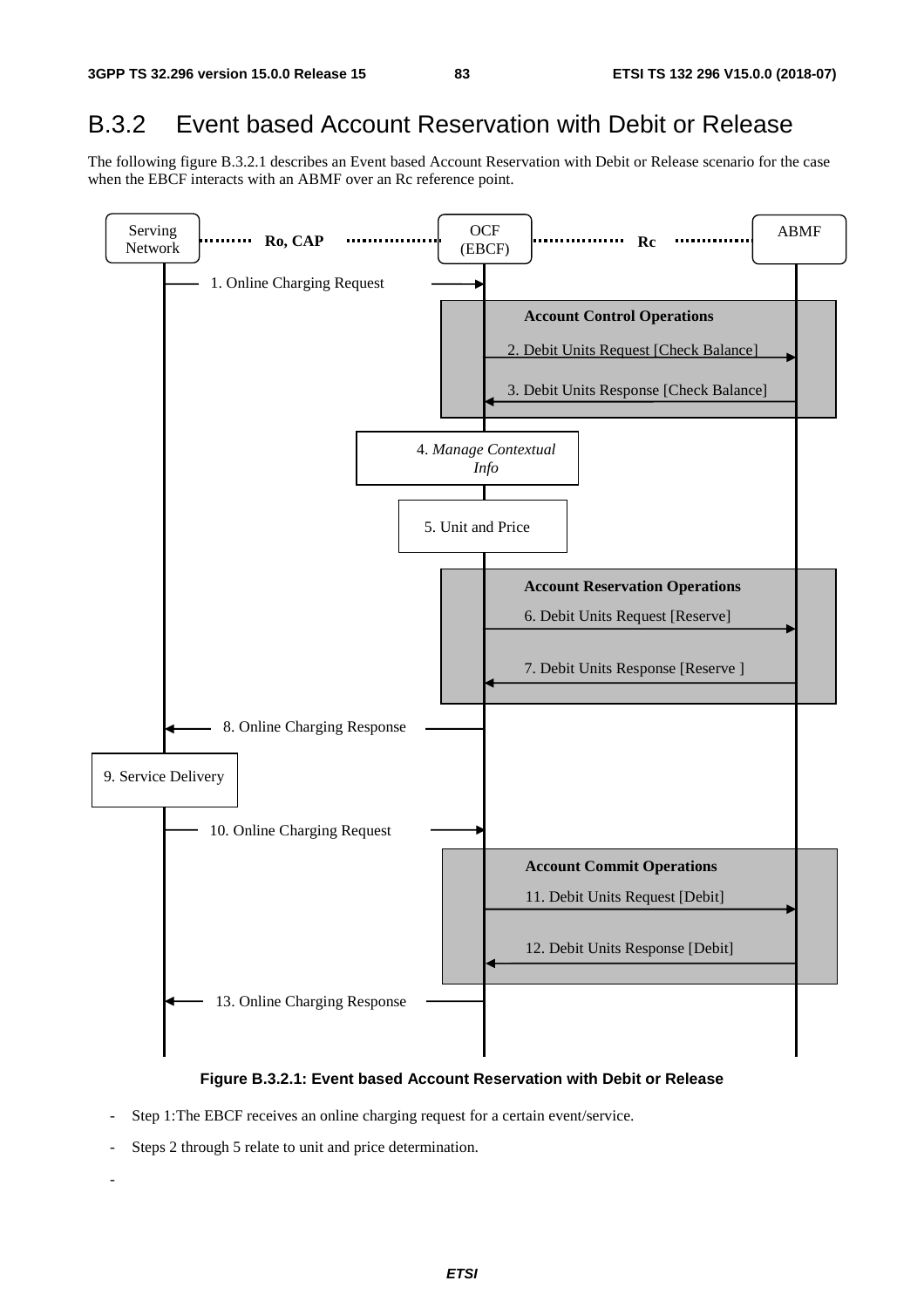- *Step 2(Optional): The EBCF requests account and counter information for the subscriber from the ABMF. Only valid for Rating class "A".*
- *Step 3(Optional): The EBCF receives account and counter information for the subscriber from the ABMF. Only valid for Rating class "A".*
- *Step 4 (Optional): In case there is no existing subscriber's context, the EBCF creates a new subscriber's context information. Otherwise, the EBCF updates the existing subscriber's context and gets the list of active services for the given subscriber (see note below). This Step only applies when correlation is enabled.*
- Step 5: The EBCF determines the units and price of the requested service. This step particularly involves the RF.
- Step 6: The EBCF requests the ABMF to create reservations for the requested service.
- Step 7: The EBCF receives the response to the request to create reservations for the requested service.
- Step 8: The EBCF sends the appropriate online charging response.
- Step 9: The service is delivered by the serving network.
- Step 10: The serving network node sends an indication of service delivery status to the EBCF.
- Step 11: The EBCF requests the ABMF to debit (or "release" if the service delivery status is unsuccessful) the reservations for the requested service. An additional "price" operation may be required prior to this step if indicated in step 10. Counters update is performed for Rating class "A".
- Step 12: The ABMF responds to the account (debit or release) operation request.
- Step 13: The EBCF sends the appropriate online charging response.

### B.3.3 Session based Account Reservation with Debit or Release

The following figure B.3.3.1 describes a Session based Account Reservation with Debit or Release scenario for the case when the SBCF interacts with an ABMF over an Rc reference point.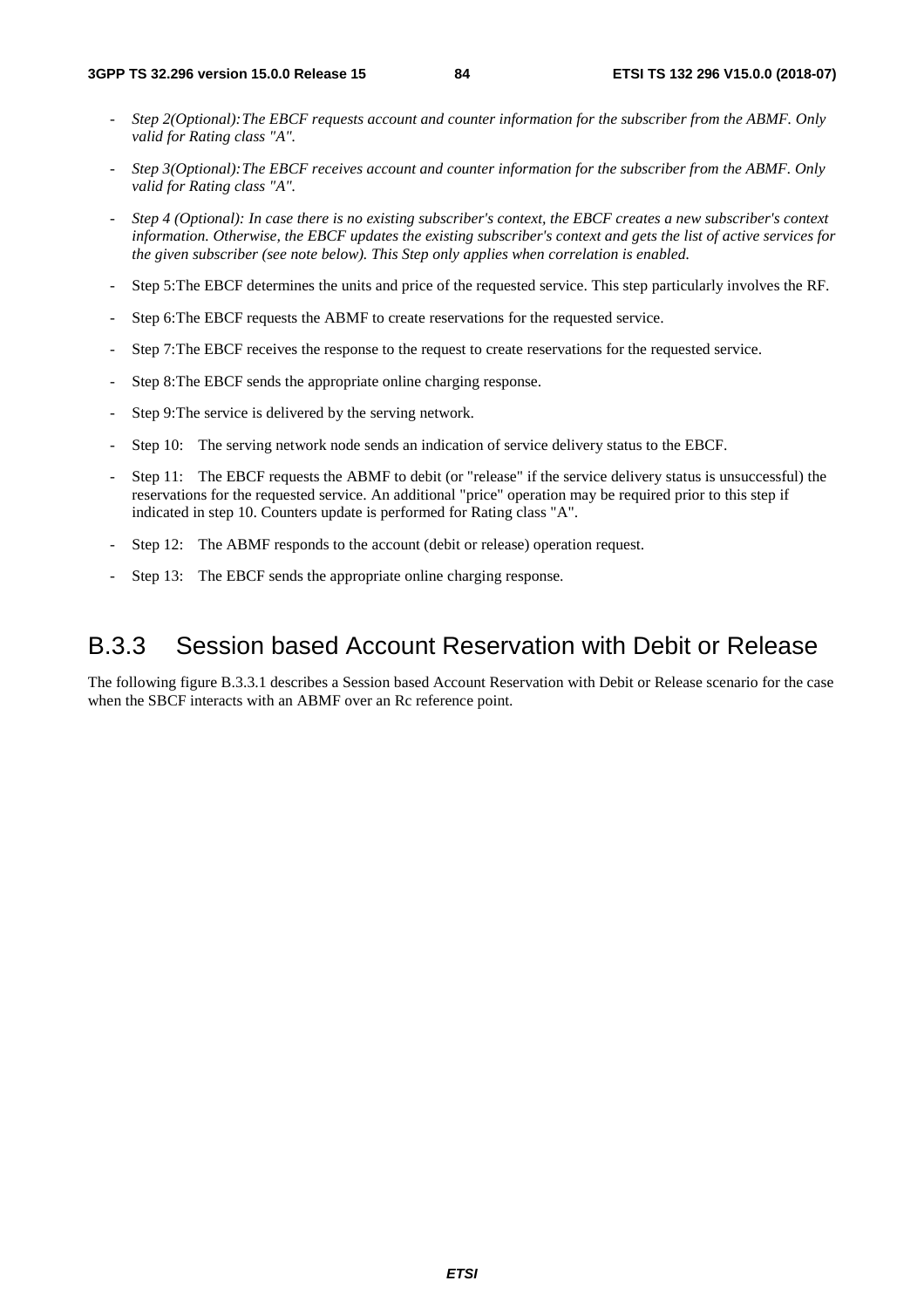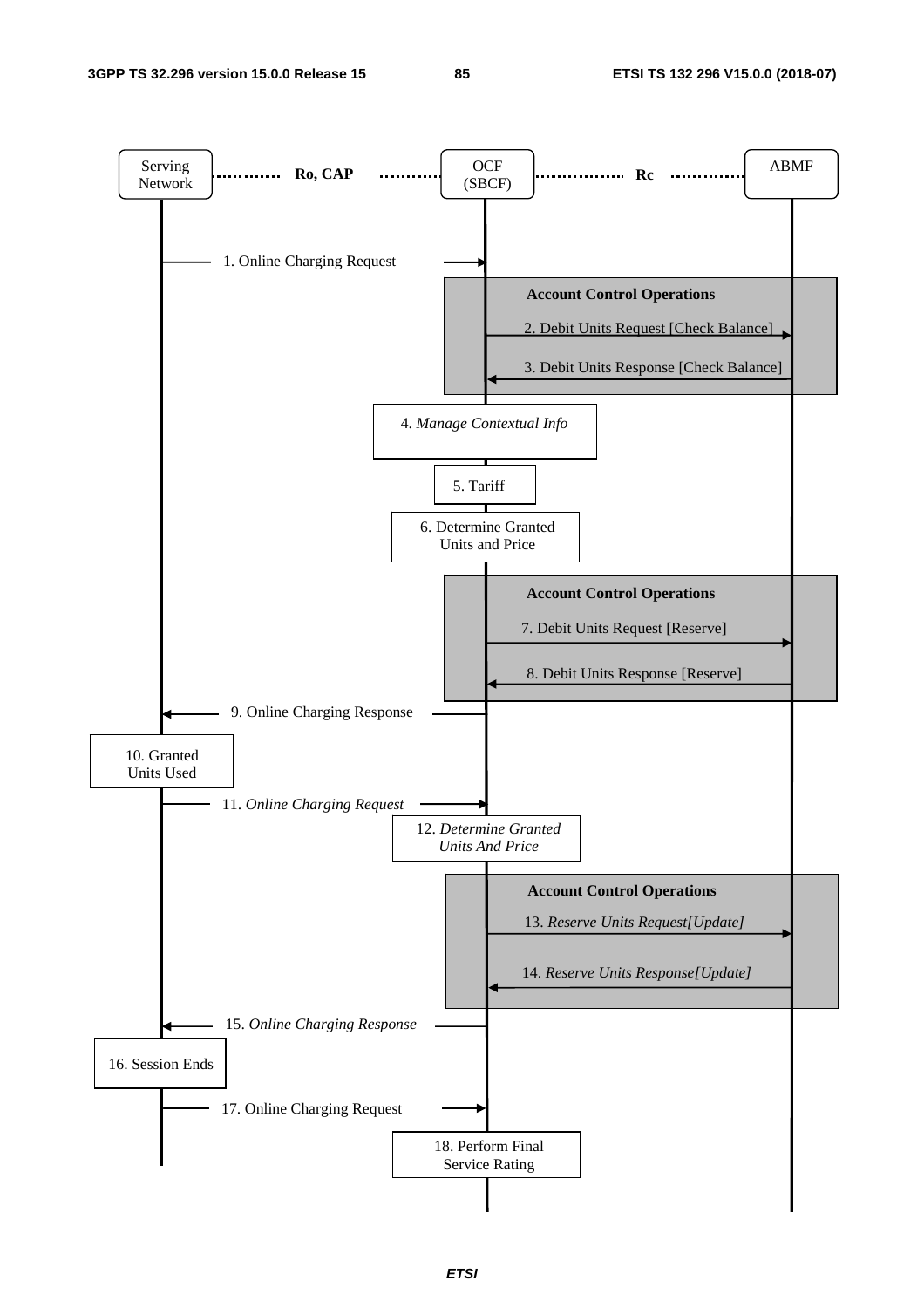### **Figure B.3.3.1: Session based Account Reservation with Debit or Release**

- Step 1: The SBCF receives an online charging request for a certain event/service.
- Steps 2 through 5 relate to unit and price determination.
- *Step 2(Optional): The SBCF requests account and counter information for the subscriber from the ABMF. Only valid for Rating class "A".*
- *Step 3(Optional): The SBCF receives account and counter information for the subscriber from the ABMF. Only valid for Rating class "A".*
- *Step 4 (Optional): In case there is no existing subscriber's context, the SBCF creates a new subscriber's context information. Otherwise, the SBCF updates the existing subscriber's context and gets the list of active services for the given subscriber (see note below). This Step only applies when correlation is enabled.*
- Step 5: The SBCF determines the tariff for the requested service. This step particularly involves the RF.
- Step 6: The SBCF determines the granted units and price. The RF is involved based on different circumstances and Rating class.
- Step 7: The SBCF requests the ABMF to create reservations for the requested service.
- Step 8: The SBCF receives the response to the request to create reservations for the requested service.
- Step 9: The SBCF sends the appropriate online charging response, indicating granted units.
- Step 10: The granted units are used as the service is delivered by the serving network or session parameters changed (e.g. QoS).
- Steps 11 through 15 are optional and may repeat zero or more times.
- Step 11: The serving network node sends an indication of the granted units' usage to the SBCF.
- Step 12: The SBCF determines the granted units and price. The RF is involved based on different circumstances and Rating class.
- Step 13: The SBCF requests the ABMF to update the reservation for the requested service.
- Step 14: The SBCF receives the response to the request to update the reservation.
- Step 15: Assuming account balance status is successful the granted units are acknowledged once again to the serving node in the network.
- Step 16: The service session ends.
- Step 17: The SBCF receives an online charging request.
- Step 18: The SBCF performs final rating for the consumed session resources. The RF is involved based on the Rating class.
- Step 19: The SBCF requests the ABMF to debit the reservations for the delivered service. The debit value may be equal or lower than reserved value. Counters update is performed for Rating class "A". If the service delivery fails the SBCF requests a reservation release.
- Step 20: The ABMF responds to the debit or release operation request.
- Step 21: The SBCF sends the appropriate online charging response.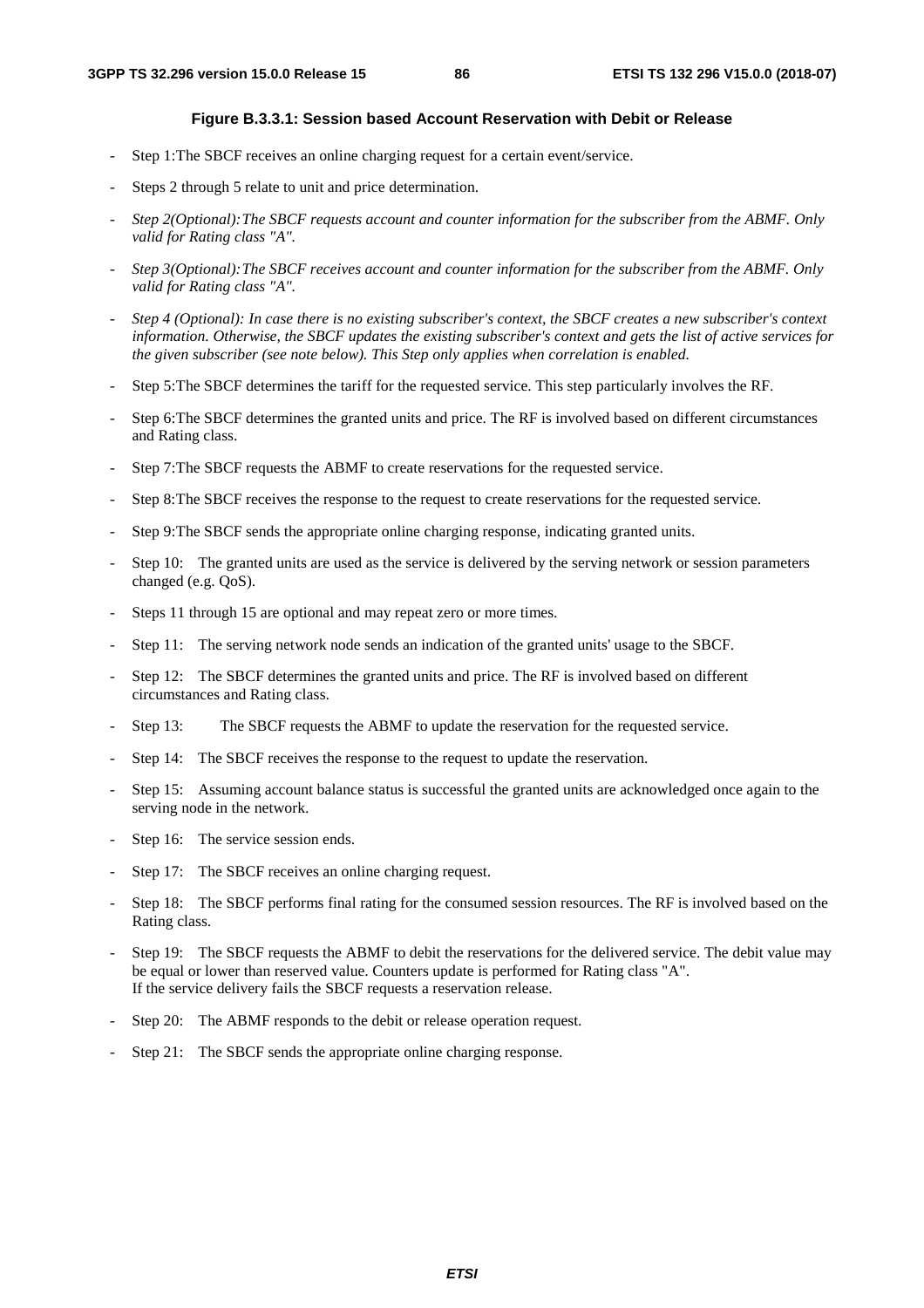## B.3.4 Account Refund

Figure B.3.4.1 describes a Refund message flow when OCF interacts with an ABMF over an Rc reference point.



### **Figure B.3.4.1: Account Refund message flow**

- Step1: The EBCF receives an online charging request for a certain event/service.
- Step2: The OCF calculates monetary and counters refund information. This step particularly involves the RF.
- Step 3: The OCF requests for refund from the ABMF using Debit Unit Request (Refund).
- Step 4: The ABMF performs refund operation for the refunded service.
- Step 5: The ABMF returns the result code to the OCF using Debit Unit Response (Refund).
- Step 6: The EBCF sends the appropriate online charging response.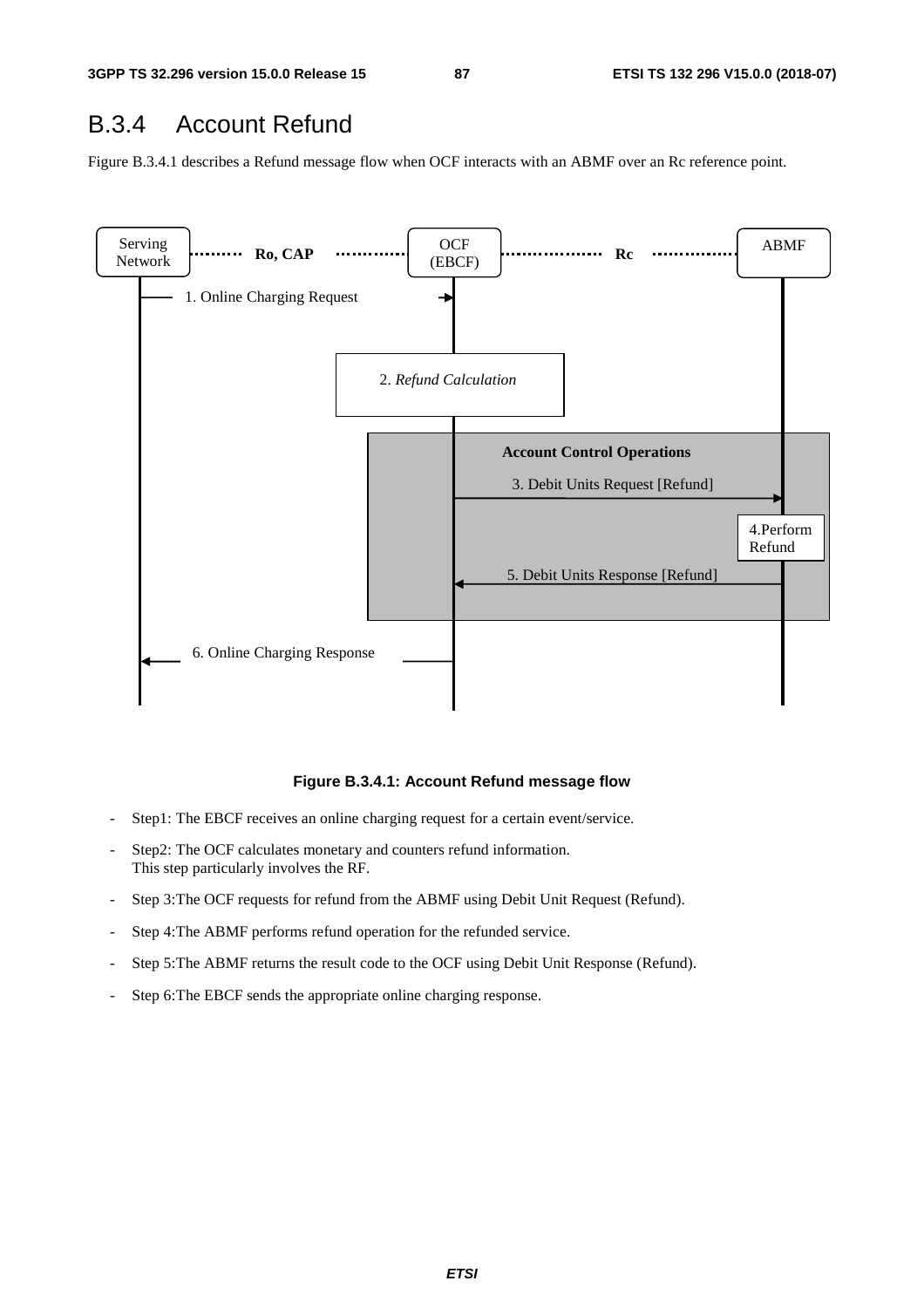## B.3.5 Balance Query

The following figure B.3.5.1 describes a Balance Query message flow when OCF interacts with an ABMF over an Rc reference point.



Figure B.3.5.1: Balance Query

- Step 1: The EBCF receives an online charging request for balance query.
- Step 2: The OCF requests for balance query of the subscriber's account from the ABMF using Debit Units Request (Balance Query).
- Step 3: The ABMF retrieves the subscriber's account balance
- Step 4: The ABMF returns the account balance information to the OCF using Debit Units Response (Balance Query).
- Step 5: The EBCF sends the appropriate online charging response.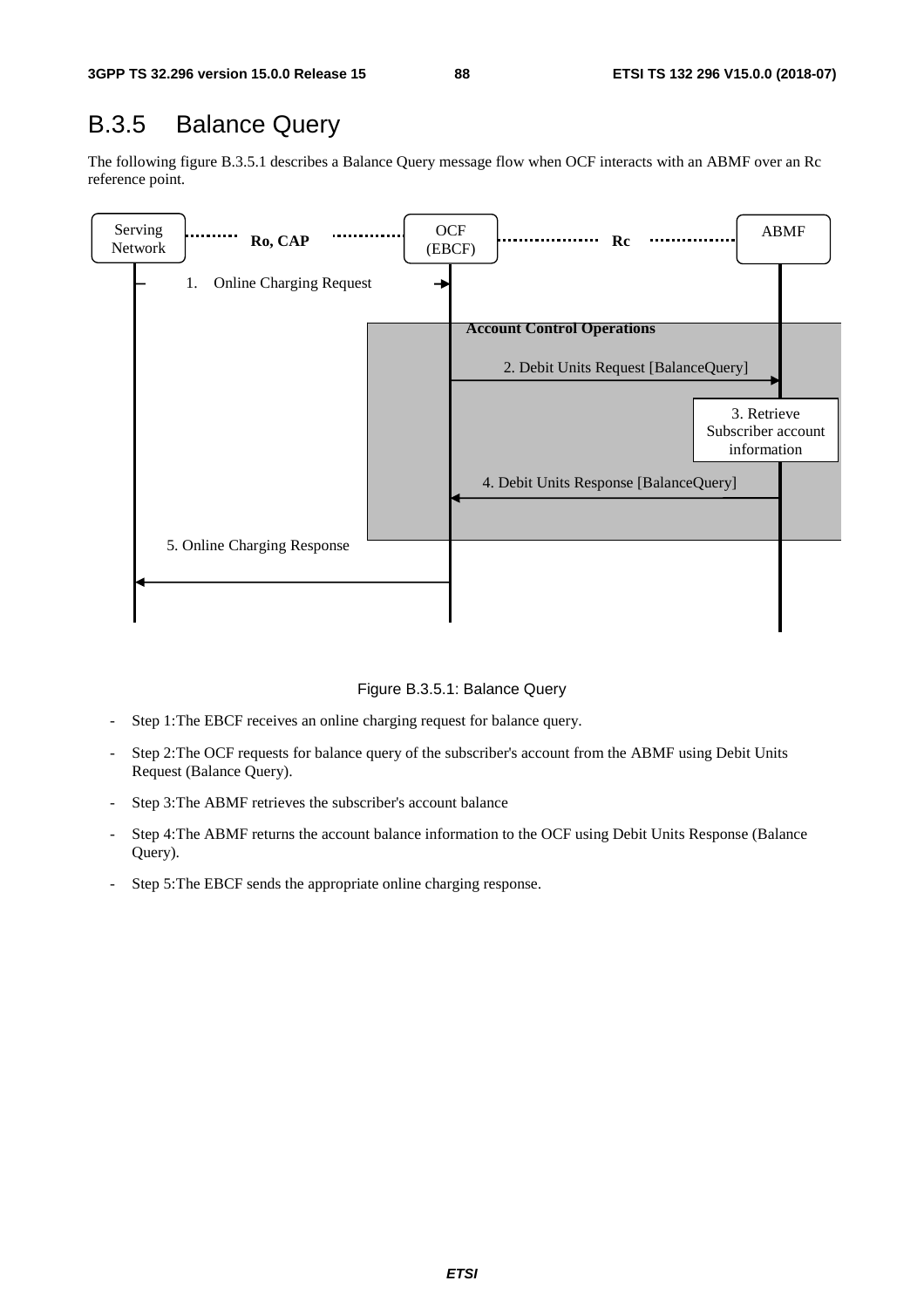# B.4 Rc operation mapping to Diameter

The Rc functional operations are mapped to the Diameter protocol operations as follows. Debit Units Request is implemented in Credit-Control-Request (CCR) and Debit Units Response in Credit-Control-Answer (CCA).

| <b>Rc</b> operation                             | <b>Diameter</b><br>operation | <b>Description</b>                                                                                                                          |
|-------------------------------------------------|------------------------------|---------------------------------------------------------------------------------------------------------------------------------------------|
| Immediate Account<br>Debit                      | IEC.                         | The Credit-Control process for events is controlled by the Debit Units<br>Request <sub>[Event]</sub> .                                      |
| Event based Account<br>Debit with Reservation   | <b>ECUR</b>                  | ECUR is used for credit control sessions and uses the Debit Units Request<br>[Initial, Terminate].                                          |
| Session based Account<br>Debit with Reservation | <b>SCUR</b>                  | SCUR is used for credit control sessions and uses the Debit Units Request<br>[Initial, Update and Terminate].                               |
| <b>Account Refund</b>                           | IEC.                         | Debit Units Request[Event] to refund monetary units to the subscriber's<br>account. The Requested-Action AVP (RA) is set to REFUND_ACCOUNT. |
| <b>Account Balance Query</b>                    | IEC.                         | Debit Units Request [Event] to query the subscriber's account. The<br>Requested-Action AVP (RA) is set to BALANCE_CHECK.                    |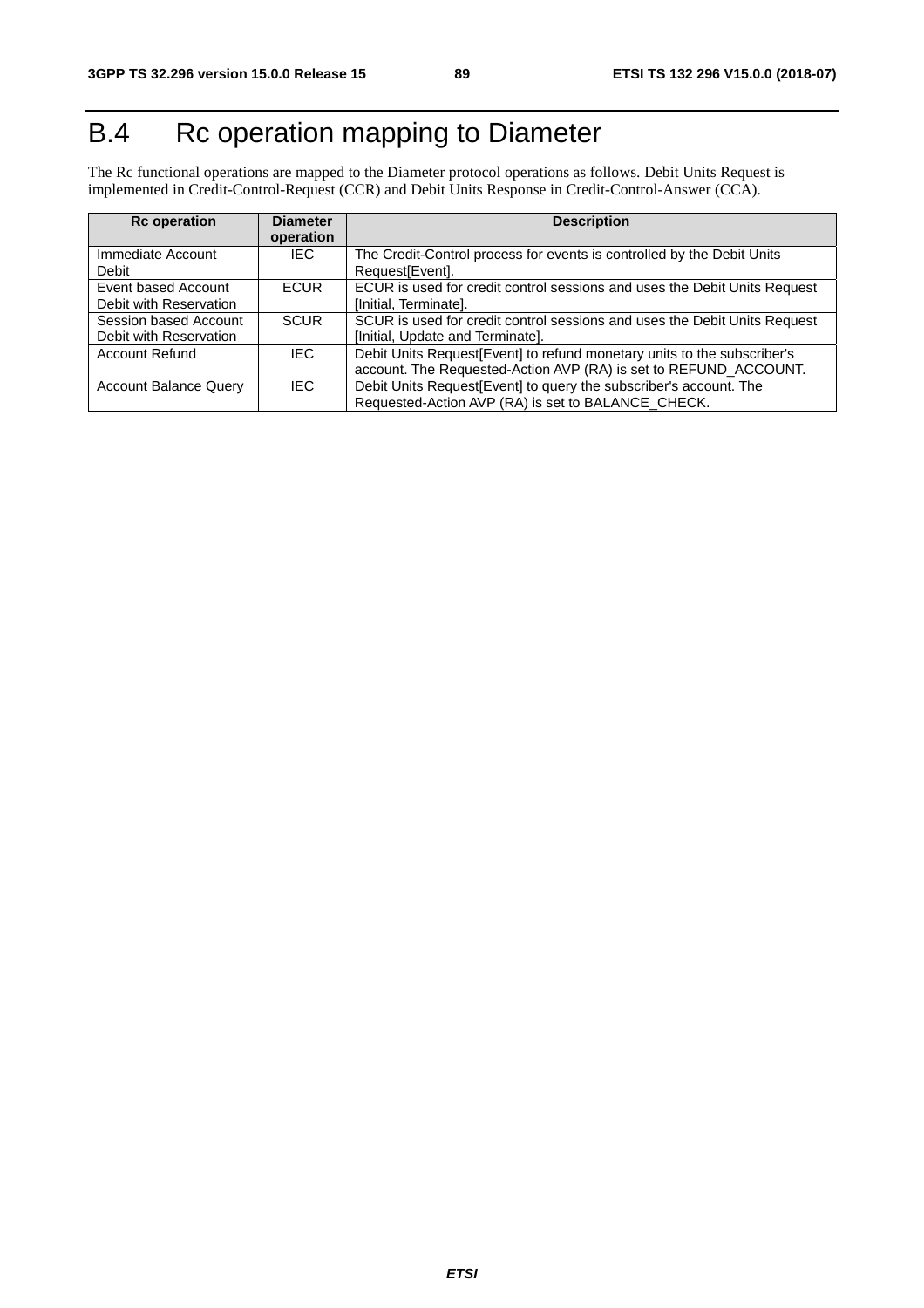## B.5 Rc Diameter AVP definitions

### B.5.0 Introduction

In order to provide a unified way for Rc implementation, the following guidance of credit control format is used for Rc reference point implementation.

NOTE: The AVP defnitions referred to in this clause are the same as in TS 32.299 [50], except when there is a specific definition.

### B.5.1 CCR message syntax definition for Rc

The CCR messages, indicated by the Command-Code field set to 272 is sent by the OCF to the ABMF in order to request account credits for the request SBCF, and EBCF.

The CCR message format is defined according to IETF RFC 4006 [402] as follows:

```
 <CCR> ::= < Diameter Header: 272, REQ, PXY > 
                 < Session-Id > 
                  { Origin-Host } 
                  { Origin-Realm } 
                  { Destination-Realm } 
                  { Auth-Application-Id } 
{ Service-Context-Id } 
{ CC-Request-Type } 
                 { CC-Request-Number } 
                 [ Destination-Host ] 
                 [ User-Name ] 
                    [ CC-Sub-Session-Id ] 
                 [ Acct-Multi-Session-Id ] 
                [ Origin-State-Id ]
                 [ Event-Timestamp ] 
                *[ Subscription-Id ] 
                    ervice Identifier ]
                 [ Termination-Cause ] 
                 [ Requested-Service-Unit ] 
                 [ Requested-Action ] 
                *[ Used-Service-Unit ] 
                 [ AoC-Request-Type ] 
                 [ Multiple-Services-Indicator ] 
                *[ Multiple-Services-Credit-Control ] 
               *{ Service Parameter Info
                 [ CC-Correlation-Id ] 
                 [ User-Equipment-Info ] 
                *[ Proxy-Info ] 
                *[ Route-Record ] 
                 [ Service-Information ] 
                *[ AVP ]
```
In the Rc Account debit request, the AVP definitions refer to TS 32.299 [50].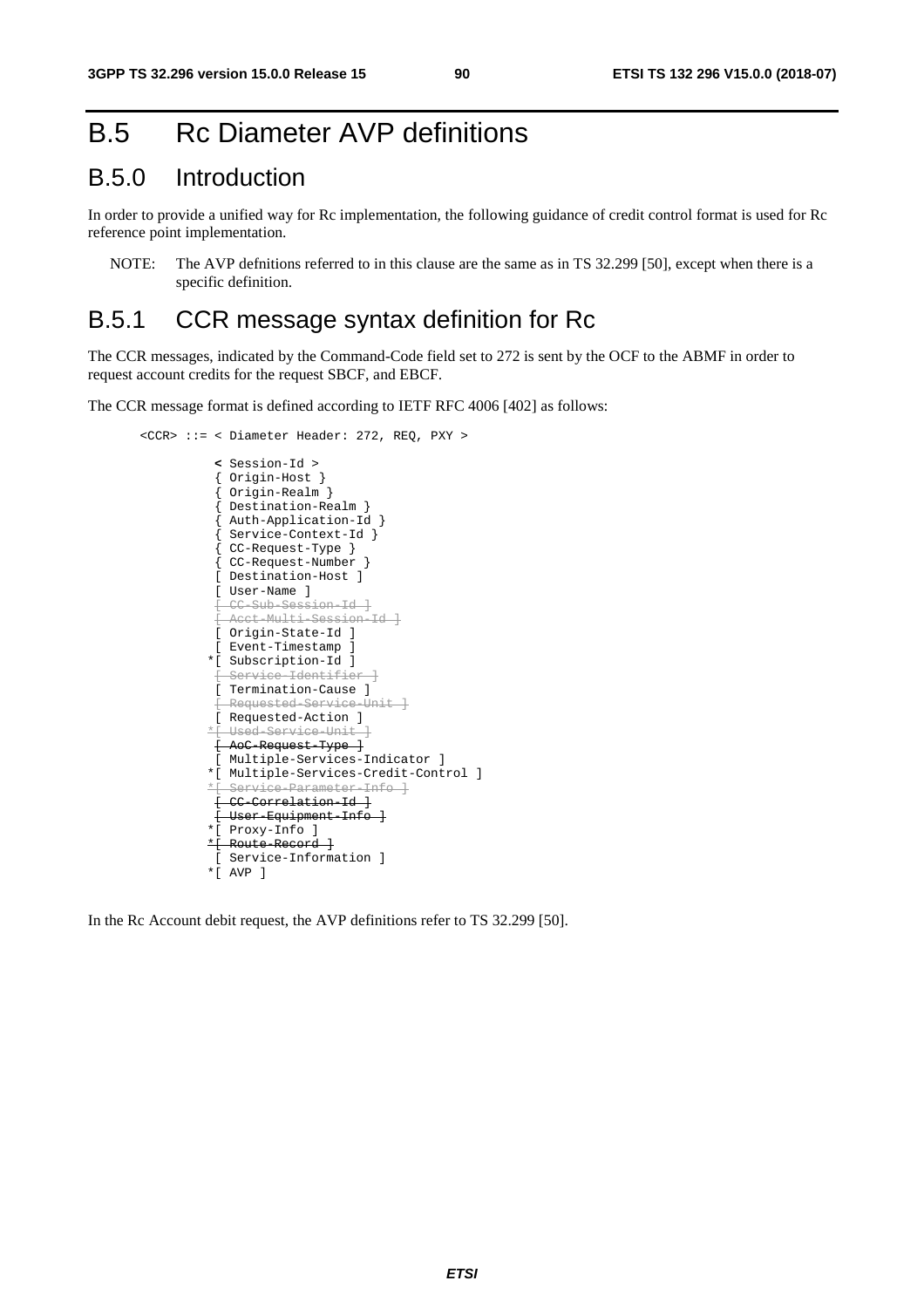## B.5.2 CCA message syntax definition for Rc

The CCA messages, indicated by the Command-Code field set to 272 is sent by the ABMF to the OCF in order to reply to the Rc request.

The CCA message format is defined according to IETF RFC 4006 [402] as follows:

```
 <CCA> ::= < Diameter Header: 272, PXY > 
                < Session-Id > 
                { Result-Code } 
{ Origin-Host } 
{ Origin-Realm } 
{ Auth-Application-Id } 
{ CC-Request-Type } 
{ CC-Request-Number } 
[ User-Name ] 
               [ CC-Session-Failover ]
                [ CC-Sub-Session-Id ] 
                [ Acct-Multi-Session-Id ] 
                [ Origin-State-Id ] 
                [ Event-Timestamp ] 
                [ Granted-Service-Unit ] 
               *[ Multiple-Services-Credit-Control ] 
                [ Cost-Information] 
               [ Low-Balance-Indication ]
               [ Remaining-Balance ] 
                [ AB-Response ] 
                [ Final-Unit-Indication ] 
                [ Check-Balance-Result ] 
                [ Credit-Control-Failure-Handling ] 
               [ Direct-Debiting-Failure-Handling ] 
                 .<br>Validity-Time<sup>1</sup>
               *[ Redirect-Host] 
               [ Redirect-Host-Usage ] 
                [ Redirect-Max-Cache-Time ] 
               *[ Proxy-Info ] 
                 Route-Record
               *[ Failed-AVP ] 
               [ Service-Information ] 
               *[ AVP ]
```
In the Rc Account Debit Answer, the AVP definitions refer to TS 32.299 [50].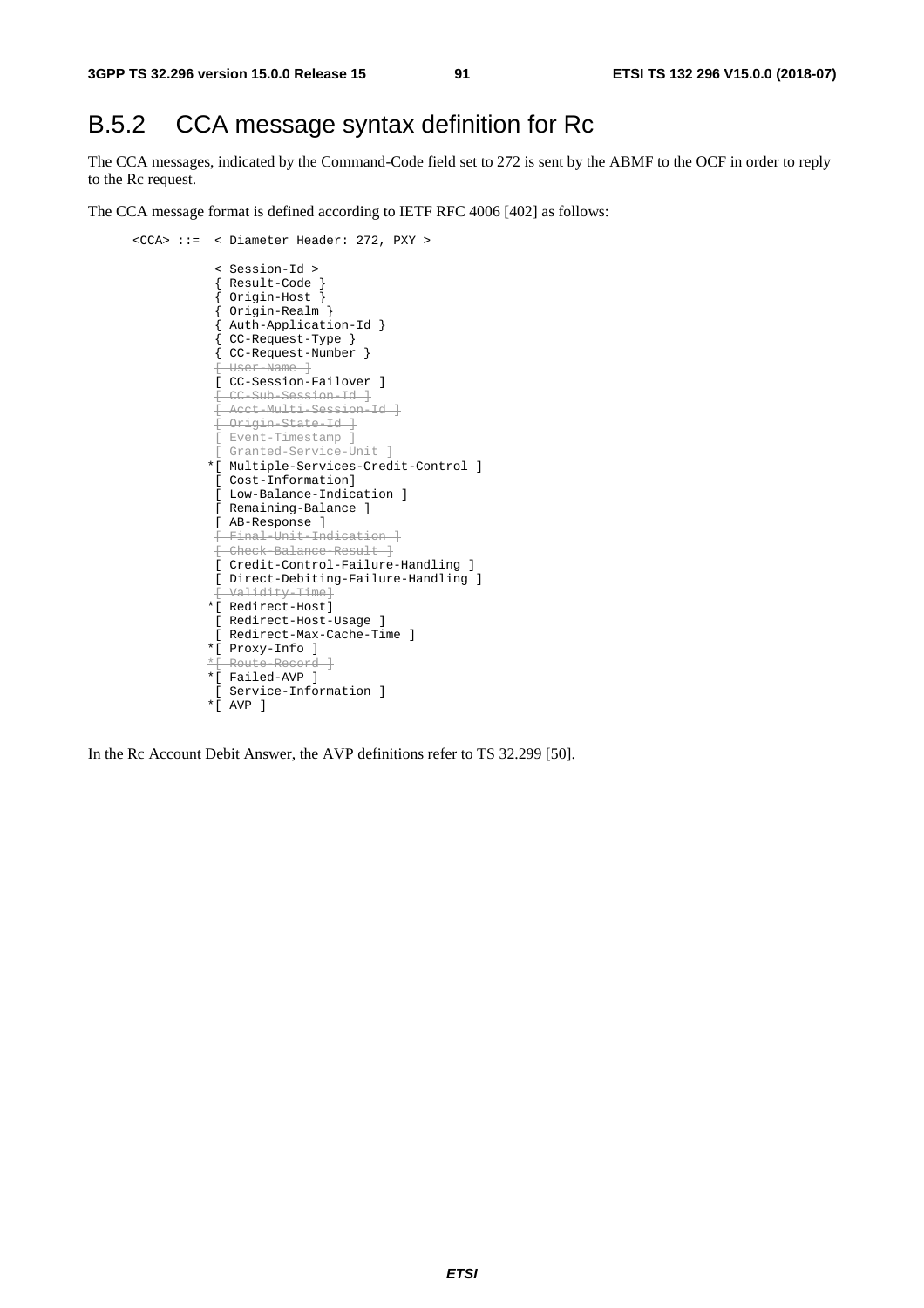## B.6 AVPs description for the Rc reference point

In Rc Account Balance Request and Account Balance Response message, the AVP definitions are same as in TS 32.299 [50], except there is definition in the present clause.

Detailed descriptions of AVPs that are used specifically for account balance management are provided in the clauses below the table. The table contains all AVPs used for the Diameter ABM application, in alphabetical order. For AVPs that are just borrowed from other applications only the reference is provided in the table below, and the detailed description is not repeated.

| <b>AVP</b>         | <b>AVP Code</b> | <b>Description / Reference</b><br>Data Type |                                      |
|--------------------|-----------------|---------------------------------------------|--------------------------------------|
|                    |                 |                                             |                                      |
| AB-Response        | TBD             | Grouped                                     | clause B.6.1                         |
| * [ Acct-Balance ] | TBD             | Group                                       | clause B.6.2                         |
| Acct-Balance-Id ]  | TBD             | Unsigned64                                  | clause B.6.3                         |
| Unit-Value 1       |                 |                                             | Used as defined in DCCA [402].       |
| Value-Digits 1     |                 |                                             | Used as defined in DCCA [402].       |
| Exponent           |                 |                                             | Used as defined in DCCA [402].       |
| [ Counter ]        | TBD             | Grouped                                     | Used as defined in clause 7.1.4.2.9  |
| CounterID }        | TBD             | Unsigned32                                  | Used as defined in clause 7.1.4.2.20 |
| CounterValue 1     | TBD             | Integer32                                   | Used as defined in clause 7.1.4.2.25 |
| CounterExpiryDate  | TBD             | Time                                        | Used as defined in clause 7.1.4.2.19 |

### B.6.1 AB-Response AVP

The *AB-Response* AVP (AVP code XXXX) is of type Grouped. It contains information related to present information and counters information which stored in the ABMF.

The AVP has the following format:

AB-Response:: = < AVP Header: TBD>

\* [ Acct-Balance ] \* [ Counter ]

### B.6.2 Acct-Balance AVP

The *Acct-Balance* AVP (AVP code XXXX) is of type Grouped. It contains information related to return specific account balance when a subscriber has multiple accounts. A subscriber may have multiple accounts assigned by operator, e.g. normal account, present account, etc.

The AVP has the following format:

Acct-Balance:: = < AVP Header: TBD> [ Acct-Balance-Id ]

[ Unit-Value ] [ Value-Digits ]

[ Exponent ]

### B.6.3 Acct-Balance-Id AVP

The *Acct-Balance-Id* AVP (AVP code XXXX) is of type Unsigned64. It uniquely identifies the account balance within the ABMF.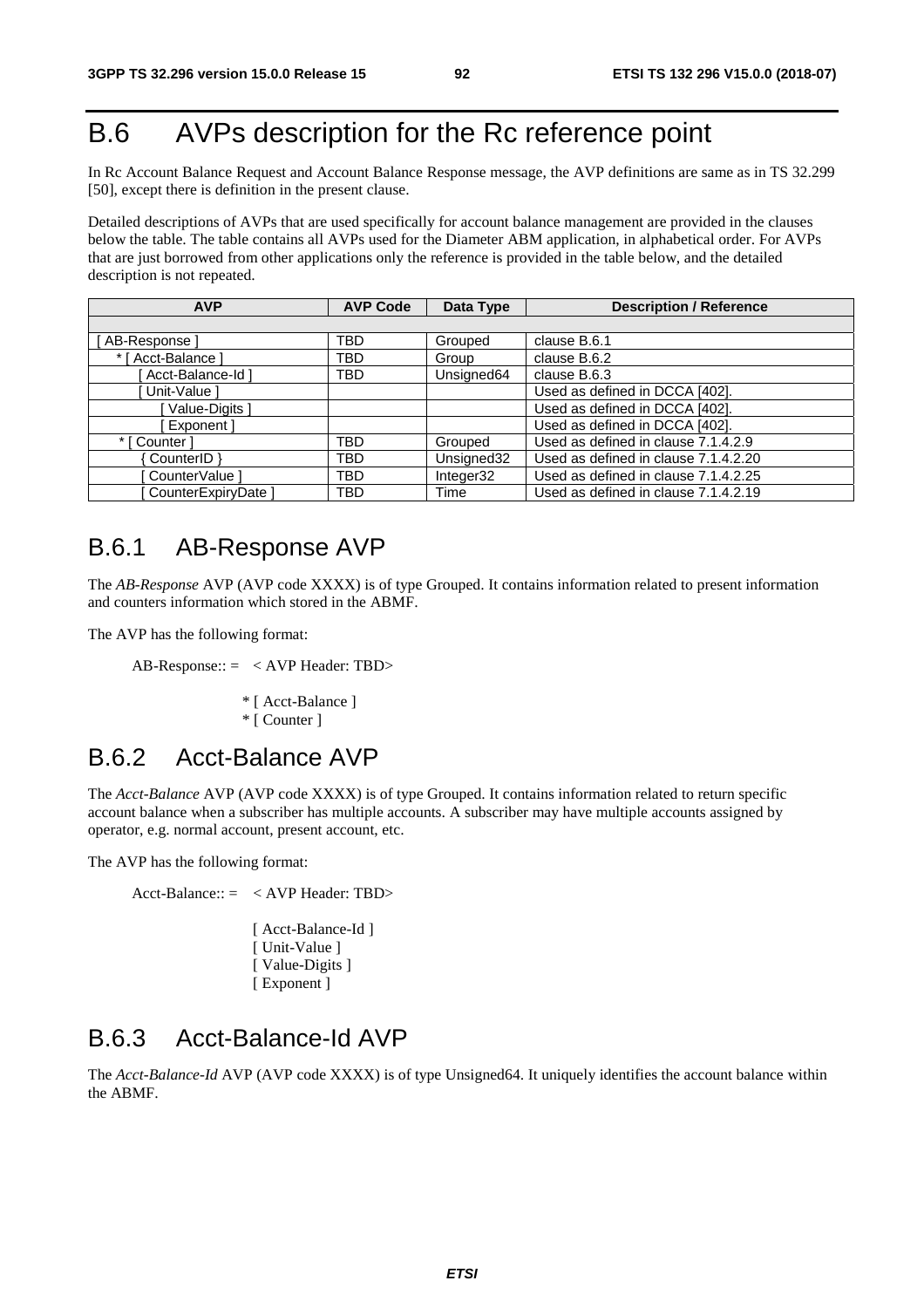## Annex C (informative): Change history

| <b>Change history</b> |              |                |           |                |                                                                                                                                                         |        |               |
|-----------------------|--------------|----------------|-----------|----------------|---------------------------------------------------------------------------------------------------------------------------------------------------------|--------|---------------|
| <b>Date</b>           |              | TSG # TSG Doc. | <b>CR</b> | R              | Subject/Comment                                                                                                                                         | Old    | <b>New</b>    |
| Dec 2006 SP-34        |              | SP-060714      | 0006      | à.             | Update of Flow Based Charging for PCC - Align with 23.203                                                                                               | 6.3.0  | 7.0.0         |
| Sep 2007 SP-37        |              | SP-070619      | 0006a     |                | Introduce online charging correlation<br>7.0.0                                                                                                          |        | 8.0.0         |
| Dec 2007 SP-38        |              | SP-070746      | 0007      |                | Clarifications on Online Charging correlation<br>8.0.0                                                                                                  |        | 8.1.0         |
| Jun 2008              | SP-40        | SP-080274      | 0008      |                | Implication on Online Charging System (OCS) description for EPC<br>Charging                                                                             | 8.1.0  | 8.2.0         |
| 2009-01               |              |                |           |                | Editorial correction to preceding entry in history box;<br>LTE logo replaces GSM logo;<br>Keywords revised;<br>Copyright frame updated to current model |        | 8.2.1         |
| 2009-03               | SP-43        | SP-090203      | 0008a     |                | Advice of Charge (AoC) support in Online Charging System (OCS)                                                                                          | 8.2.1  | 8.3.0         |
| 2009-09               | SP-45        | SP-090537      | 0009      |                | <b>Updates to Account Related Definitions</b>                                                                                                           | 8.3.0  | 9.0.0         |
| 2009-12               | SP-46        | SP-090721      | 0010      |                | Correction of Re application ID                                                                                                                         | 9.0.0  | 9.1.0         |
| 2010-03               | SP-47        | SP-100042      | 0011      |                | <b>Modify Scenario Descriptions</b>                                                                                                                     | 9.1.0  | 10.0.0        |
| 2010-10               | SP-49        | SP-100500      | 0013      |                | Creation Of An Informative Annex For Rc Operator Guidance                                                                                               |        | 10.0.0 10.1.0 |
| 2010-12               | SP-50        | SP-100758      | 0014      | 2              | Correction of price and tariff request scenarios                                                                                                        |        | 10.1.0 10.2.0 |
| 2010-12               | SP-50        | SP-100759      | 0015      | $\overline{2}$ | Completion of informative Annex on Rc Reference Point Operator<br>Guidance                                                                              |        | 10.1.0 10.2.0 |
| 2011-03               | $SP-51$      | SP-110111      | 0018      |                | Removal of incomplete description for solutions for Rc reference point                                                                                  |        | 10.2.0 10.3.0 |
| 2011-06               | SP-52        | SP-110317      | 0019      |                | Escalating output of Rel-10 to Rel-11 for CH-Rc                                                                                                         |        | 10.3.0 11.0.0 |
| 2011-06               | SP-52        | SP-110317      | 0020      | 1              | AVP description for Rc                                                                                                                                  |        | 10.3.0 11.0.0 |
| 2011-09               | $SP-53$      | SP-110542      | 0021      | 1              | Implication of Sy reference point on OCS architecture                                                                                                   |        | 11.0.0 11.1.0 |
| 2011-12               | SP-54        | SP-110711      | 0022      | 3              | Editorial changes against Rc reference point                                                                                                            |        | 11.1.0 11.2.0 |
| 2011-12               | SP-54        | SP-110711      | 0025      | 1              | Corrections to the Rc Reference Point Operator Guidance                                                                                                 |        | 11.1.0 11.2.0 |
| 2011-12               | SP-54        | SP-110849      | 0023      |                | Function Definition of OCS for Sy                                                                                                                       |        | 11.1.0 11.2.0 |
| 2011-12               | SP-54        | SP-110849      | 0024      | 1              | Add Notification Management To The Required Functionality Of The<br>ocs                                                                                 |        | 11.1.0 11.2.0 |
| 2012-03               | $S P - 55$   | SP-120058      | 0027      |                | Correction on references for Sy interface                                                                                                               |        | 11.2.0 11.3.0 |
| 2012-12               | SP-58        | SP-120798      | 0028      |                | Correction on spending limits functionality in OCS                                                                                                      |        | 11.3.0 11.4.0 |
| 2013-03               | $SP-59$      | SP-130059      | 0029      | 1              | Revision of spending limits functionality description in OCS                                                                                            |        | 11.4.0 11.5.0 |
| 2013-09               | SP-61        | SP-130435      | 0030      | 1              | Correction on Sy message flow                                                                                                                           | 11.5.0 | 12.0.0        |
|                       |              | SP-130435      | 0031      | 1              | Supplement for accurate credit control                                                                                                                  |        |               |
|                       |              | SP-130436      | 0032      |                | TDF interaction support for OCS                                                                                                                         |        |               |
| 2013-12               | SP-62        | SP-130619      | 0033      |                | Correction on the functionality for class B rating function                                                                                             |        | 12.0.0 12.1.0 |
|                       |              |                | 0034      |                | Correction on the message flow of class B rating function for<br>PriceRequest                                                                           |        |               |
|                       |              |                | 0035      |                | Correction on the Rating Function                                                                                                                       |        |               |
|                       |              | SP-130620      | 0036      | 1              | Completion of Application Based Charging functionality into<br>specification                                                                            |        |               |
| 2014-07               |              |                |           |                | Rapporteur/MCC: General editorial changes and clean-up.                                                                                                 |        | 12.1.0 12.1.1 |
| 2014-09               | SP-65        | SP-140564      | 0037      | 1              | Corrections for alignment between charging specifications                                                                                               |        | 12.1.1 12.2.0 |
|                       |              | SP-140563      | 0038      | $\overline{2}$ | Removal of I-WLAN solution                                                                                                                              |        |               |
| $2014 - 12$           | SP-66        | SP-140805      | 0039      | 1              | Corrections on definition for parameter category                                                                                                        |        | 12.2.0 12.3.0 |
| 2015-09               | SP-69        | SP-150458      | 0040      | 1              | Introduce R12 new feature supporting in OCS applications and<br>interface                                                                               |        | 12.3.0 12.4.0 |
| 2015-12               | <b>SP-70</b> | SP-150697      | 0041      |                | Correction of ProSe Function naming                                                                                                                     |        | 12.4.0 12.5.0 |
| 2016-01               |              |                |           |                | Upgrade to Rel-13 (MCC)                                                                                                                                 |        | 12.5.0 13.0.0 |

| <b>Change history</b> |                |             |            |                |   |                                                             |            |
|-----------------------|----------------|-------------|------------|----------------|---|-------------------------------------------------------------|------------|
| <b>Date</b>           | <b>Meeting</b> | <b>TDoc</b> | <b>ICR</b> | <b>Rev Cat</b> |   | Subject/Comment                                             | <b>New</b> |
|                       |                |             |            |                |   |                                                             | version    |
| 2017-03               | SA#75          | ISP-170138  | 0042       |                | С | Replace reference to RFC 3588 by RFC 6733 for Diameter Base | 14.0.0     |
|                       |                |             |            |                |   | <b>Protocol</b>                                             |            |
| 2018-06               |                |             |            |                |   | Update to Rel-15 version (MCC)                              | 15.0.0     |